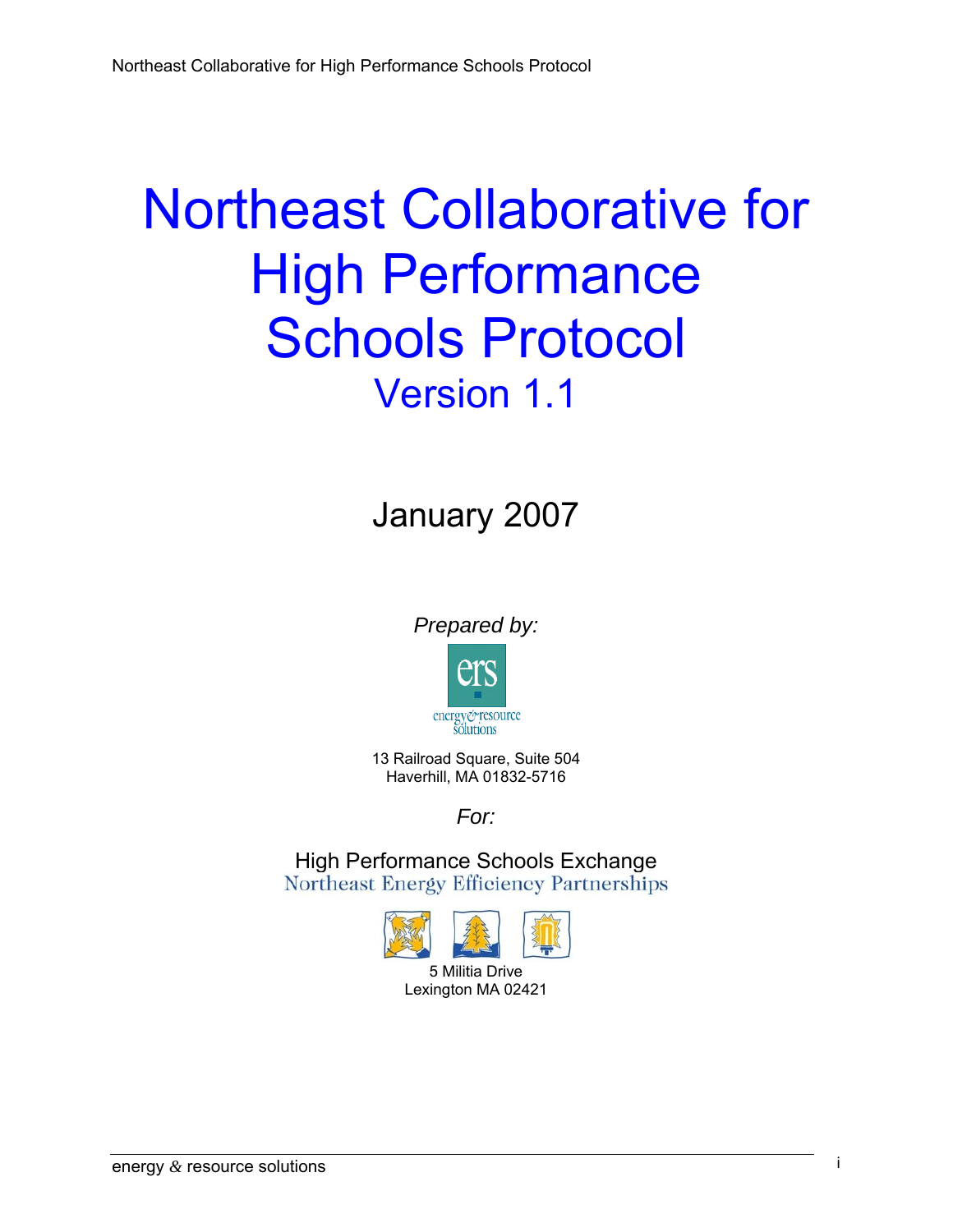This publication is designed to provide accurate and authoritative information with regard to the subject matters covered. However, although great care has been taken in the compilation and publication of this manual, it is published with the understanding that (1) the publisher and authors make no guarantee that the manual meets all federal, state, and local statutory, regulatory, or other requirements, and (2) the publisher and authors are not engaged in rendering professional advice via this manual or their work and/or affiliation with CHPS, Inc. The publisher and authors cannot be responsible for errors or omissions, or any agency's interpretations, applications, and changes of regulations or specifications described in this publication. Use of any provision contained herein is the sole responsibility of the specifier.

Published by:

Northeast Energy Efficiency Partnerships, Inc. 5 Militia Drive Lexington, Massachusetts 02421

and

Energy & Resource Solutions 13 Railroad Square, Suite 504 Haverhill, Massachusetts 01832

The publication is based, in part, on materials from:

The Collaborative for High Performance Design, Inc. (CHPS), San Francisco, CA 94104 © 2005 by CHPS, Inc. All rights reserved. Published 2005. Printed in the United States of America. www.chps.net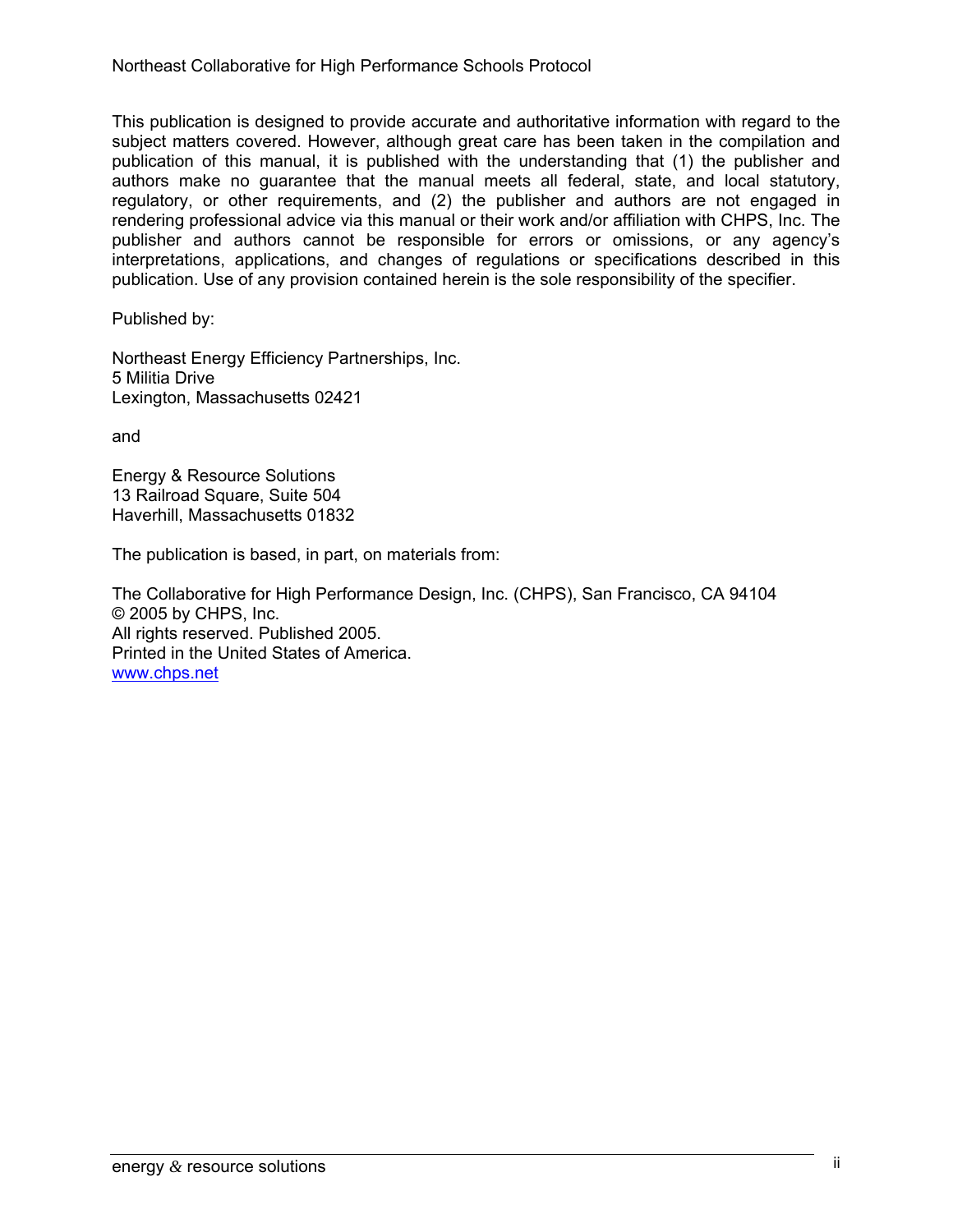### Contents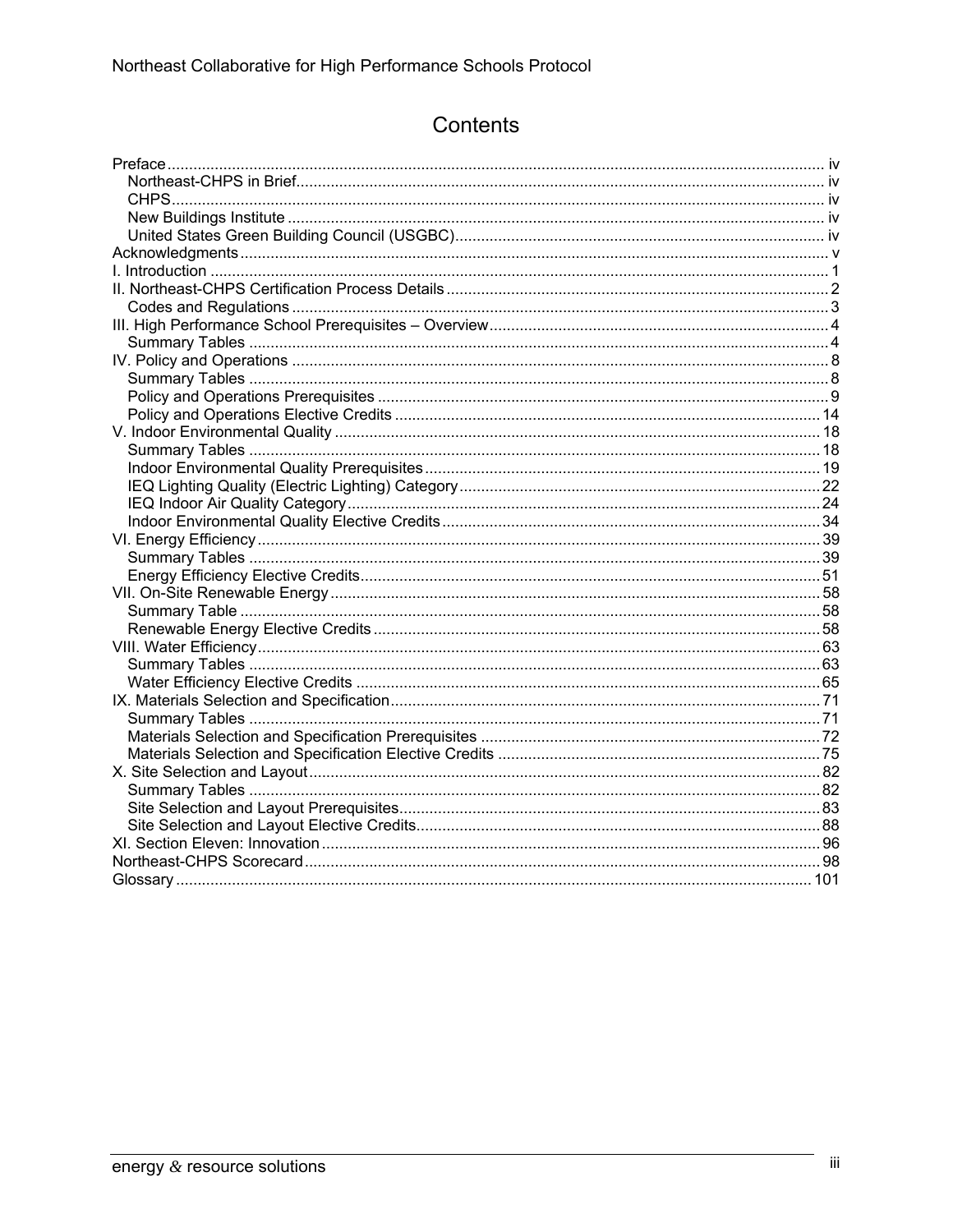### **Preface**

### *Northeast-CHPS in Brief*

Northeast-CHPS is based on the Massachusetts Technology Collaborative's High Performance Schools Guidelines (MA-CHPS), which were in turn based on CHPS, Inc. Guidelines. NEEP has tailored Northeast-CHPS to the climate zones and school construction needs of the states in the Northeast, primarily Connecticut, Maine, Massachusetts, New Hampshire, Rhode Island, and Vermont. In addition, NEEP has included a section on school district policy prerequisites and has organized and added new material to emphasize criteria that directly contributes to student learning, reduced maintenance, and long building life.

Sincere thanks go to the Massachusetts Technology Collaborative (MTC) and their project manager, Phoebe Bierlie, who was involved in the final stages of development of the MA-CHPS version and who assisted NEEP in developing Northeast-CHPS and Andrea Ranger, of the Massachusetts School Building Authority, for her review of Northeast-CHPS and her help editing and finalizing it.

### *CHPS*

Northeast-CHPS is adapted, in part, from the CHPS *Best Practices Manual* by permission of the Collaborative for High Performance Schools, Inc. The CHPS *Best Practices Manual* is copyrighted by CHPS, Inc. Anyone may use or copy the content without further consent. However, prior permission from CHPS, Inc. must be granted in order to re-license, publish, or develop derivative works from CHPS-copyrighted materials.

### *New Buildings Institute*

Portions of this document are copyrighted by the New Buildings Institute, Inc., www.PowerYourDesign.com, and reprinted with permission from the Advanced Buildings™ Benchmark™, Version 1.1. The New Buildings Institute, Inc. (Institute) is a non-profit, publicbenefits corporation dedicated to making buildings better for people and the environment. The material contained in this publication was developed by the Institute's Criteria Review Committee and approved by the Institute's Board of Directors in October 2003 and is subject to change or withdrawal at any time by the Institute.

### *United States Green Building Council (USGBC)*

The United States Green Building Council (USGBC), through its Leadership in Energy and Environmental Design (LEED) Green Building Rating System<sup>®</sup> for new construction, has provided the core material and invaluable research that have helped make Northeast-CHPSpossible. In many instances, references to LEED guidelines have been included because they are state-of-the-art, because they are the most widely known and applied in the U.S., and because the USGBC provides many resources, including reference guides, to support the design and construction of green buildings. NEEP would like to extend its appreciation to the U.S. Green Building Council for their national and international efforts and leadership in the promotion of green building design, operation, and practices.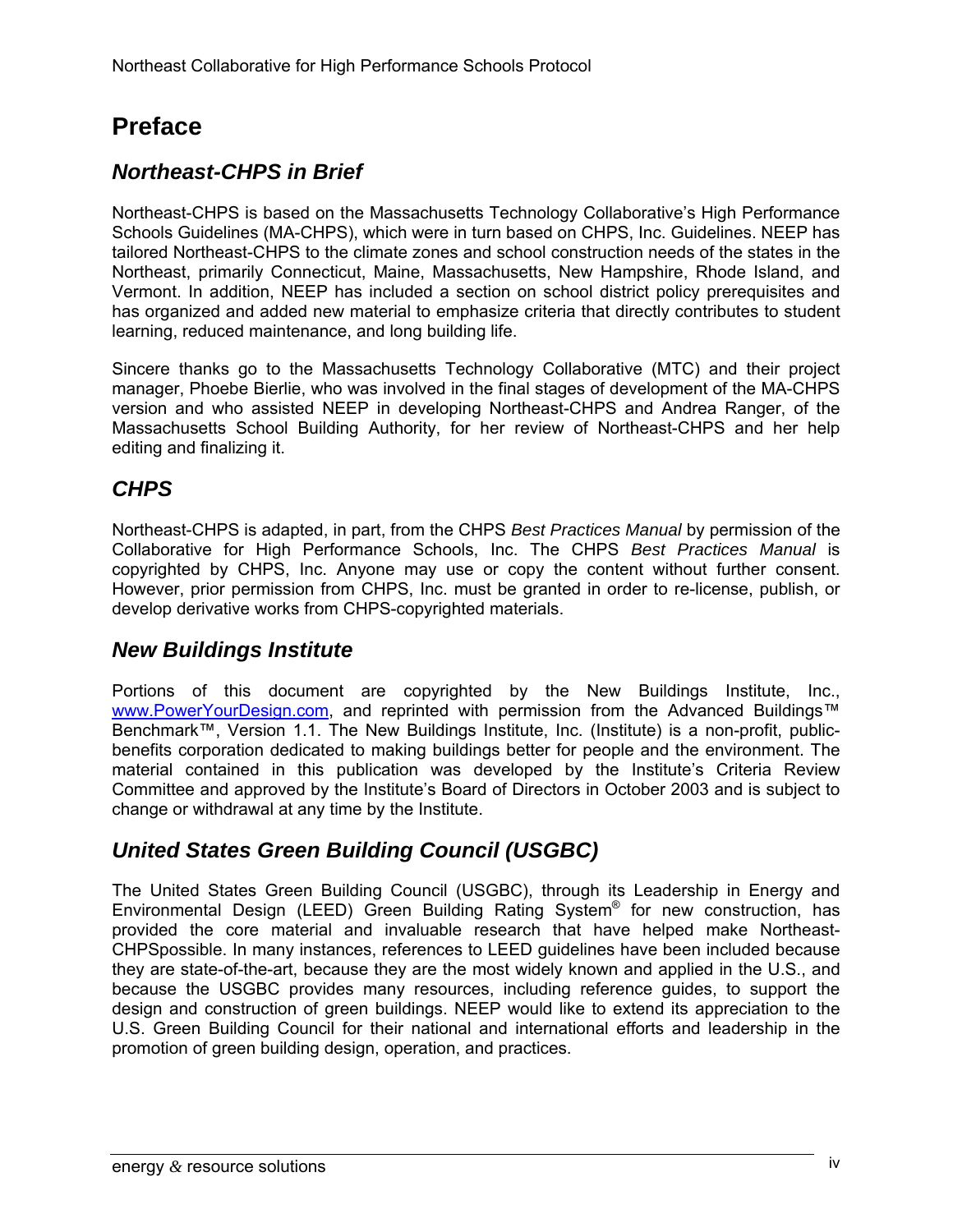### **Acknowledgments**

This document could not have been created without the significant contributions of everyone involved. We gratefully acknowledge and thank the following individuals and organizations:

Ted Smith and the Henry P. Kendall Foundation for their continued guidance and funding support.

The dedicated members of our technical review committee and regional working group for providing not only information, feedback, and resources but also for taking so much of their own time to help make Northeast-CHPS a reality.

The original Advisory Group members who encouraged the writing of a New England Protocol at a High Performance Schools Forum on September 13, 2004:

#### **Connecticut**

Mike Guarino, United Illuminating, Utility

Ginny Grzymkowski, Legislative Coordinator, CT Association of Public Schools Laurel Kohl, Eastern Connecticut State University, Institute for Sustainable Energy Bill Leahy, Eastern Connecticut State University, Institute for Sustainable Energy Martin Mador, Green Building Council Ted Merritt, Fletcher Thompson Architects and Engineers John Ruckes, CT Office of Policy and Management

Maine

Richard Bacon, Efficiency Maine, Maine Public Utilities Commission Doug Baston, Northwest by Northeast Scott Brown, ME Dept. of Education Dale Doughty, Circuit Rider – ME School Management Assoc.

**Massachusetts** 

Al Argenziano, Superintendent of Schools, Somerville, MA Tom Coughlin, National Grid Kim Cullinane, Massachusetts Technology Collaborative Greta Eckhardt, HMFH Architects, Inc. Ed McGlynn, NSTAR Andrea Ranger, MA Dept. of Education, Green Schools Program Coordinator Doug Sacra, HMFH Architects, Inc. John Shea, Director, Environment and Energy Programs, New England Governors Council

New Hampshire

Teny Bannick, C.N. Carley Associates, AIA Loren Belida, H. L. Turner Group Bernie Davis, Circuit Rider in New Hampshire Paul Lentine, PSNH Utility Charles Michal, Weller & Michal Architects Patrick Miller, the Jordan Institute Ed Murdough, NH State Dept. of Education Gary O'Connell, NH Plant and Property, Rebuild Manager David Provan, RightRoad Development Advisors

New York

Matt Brown, New York State Energy Research and Development Authority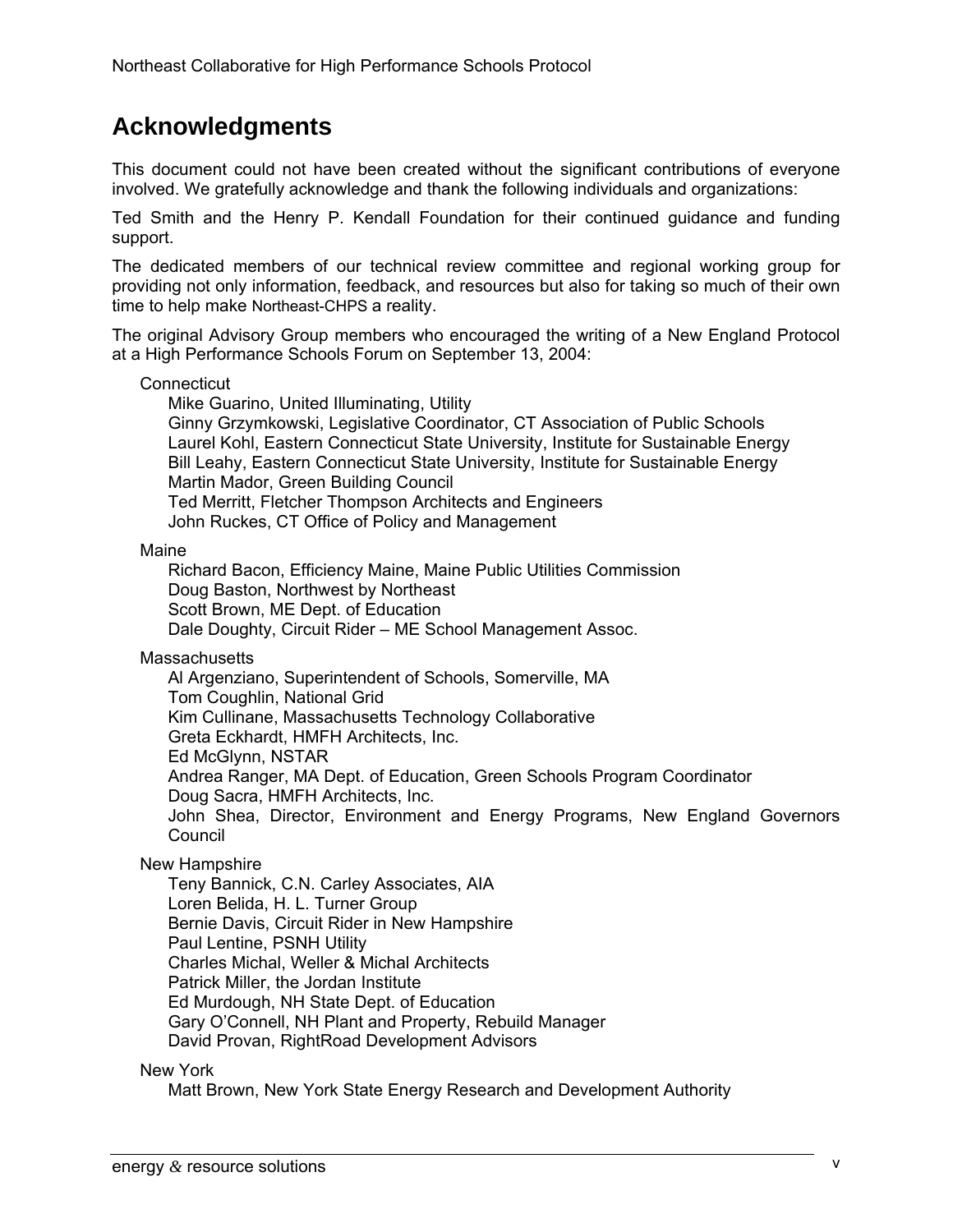Rhode Island

Jackie Acsrizzi, RI Dept. of Education Bob Cerio, Warwick School District Energy Manager Pat Condon, State Energy Office Tim Duffy, Ex. Director of RI Association of School Committees Willbur Yoder, Professor, RI School of Design

Vermont

Keith Dewey, Dewey & Associates Architects Mike Godfrey, Dore & Whittier Architects Cathy Hilgendorf, VT Dept. of Education Jonathon Kleinman, Vermont Energy Investment Corporation Chris Owen, VT Dept. of Public Services Jonathan Sturges, VT Superintendents Association

#### **Advisors**

Susan Coakley, Executive Director, NEEP Sarah Dagher, Consultant to NEEP Greg Davoren, U.S. DOE – Boston Regional Office Louis DeGeorge, Director of Training and Education, NEEP Deane Evans, New Jersey Institute of Technology Donald Fudge, High Performance Schools Program Manager Kirk Stone, consultant for the Kendall Foundation Daniel Strout, U.S. DOE Boston Regional Office

Members of individual state High Performance Schools working groups, partnerships, or initiatives that provided direct review and advice.

Connecticut:

Bill Leahy, Institute for Sustainable Energy, Eastern CT State University John Ruckes, OPM Doug Disbrow, SLAM Collaborative

Maine:

Scott Brown Dale Doughty

Massachusetts: Andrea Ranger Phoebe Bierlie

Sam Nutter Doug Sacra

New Hampshire Partnership for High Performance Schools:

Ed Murdough Kirk Stone Bernie Davis Patrick

New York Matt Brown

Rhode Island: Thomas Coughlin Pat Condon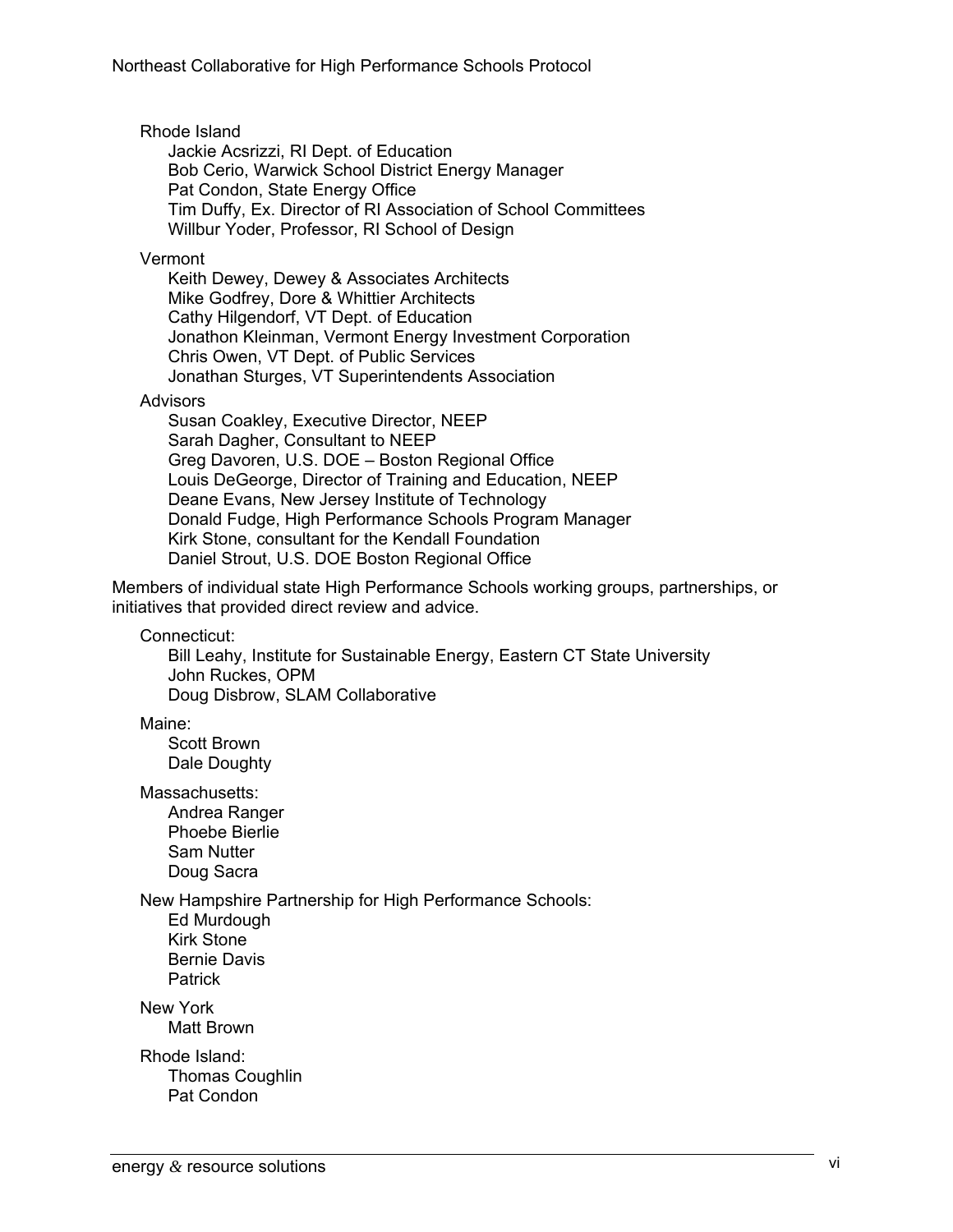Vermont: Cathy Hilgendorf Deb Sachs Jan Harris Mike Godfrey

Others who provided support and advised the process:

Norman Anderson, MSPH, American Lung Association Terry Brennan, Camroden Associates, Inc Greg Davoren, U.S. DOE – formerly of the Boston Regional Office and now with the National Energy Training Laboratory (NETL) Charles Eley, FAIA, Collaborative for High Performance Schools (CHPS) Donald Fudge, Director of Training and Education, NEEP Kristin Heinen, Collaborative for High Performance Schools (CHPS) Alan Mulak, PE, Senior BOC Trainer for NEEP Carolyn Sarno, Manager, High Performance Schools Exchange, NEEP Ingrid Moulton, AIA Banwell Architects Daniel Strout, formerly with U.S. DOE Boston Regional Office

And, most of all, the team from Energy *&* Resource Solutions, who wrote the Northeast-CHPS Protocol from the original draft through several revisions and provided insight and expertise.

Brian McCowan, team leader Gary Epstein, advisor Mary Mcelhiney, content reviewer Jill Rogers, editorial coordinator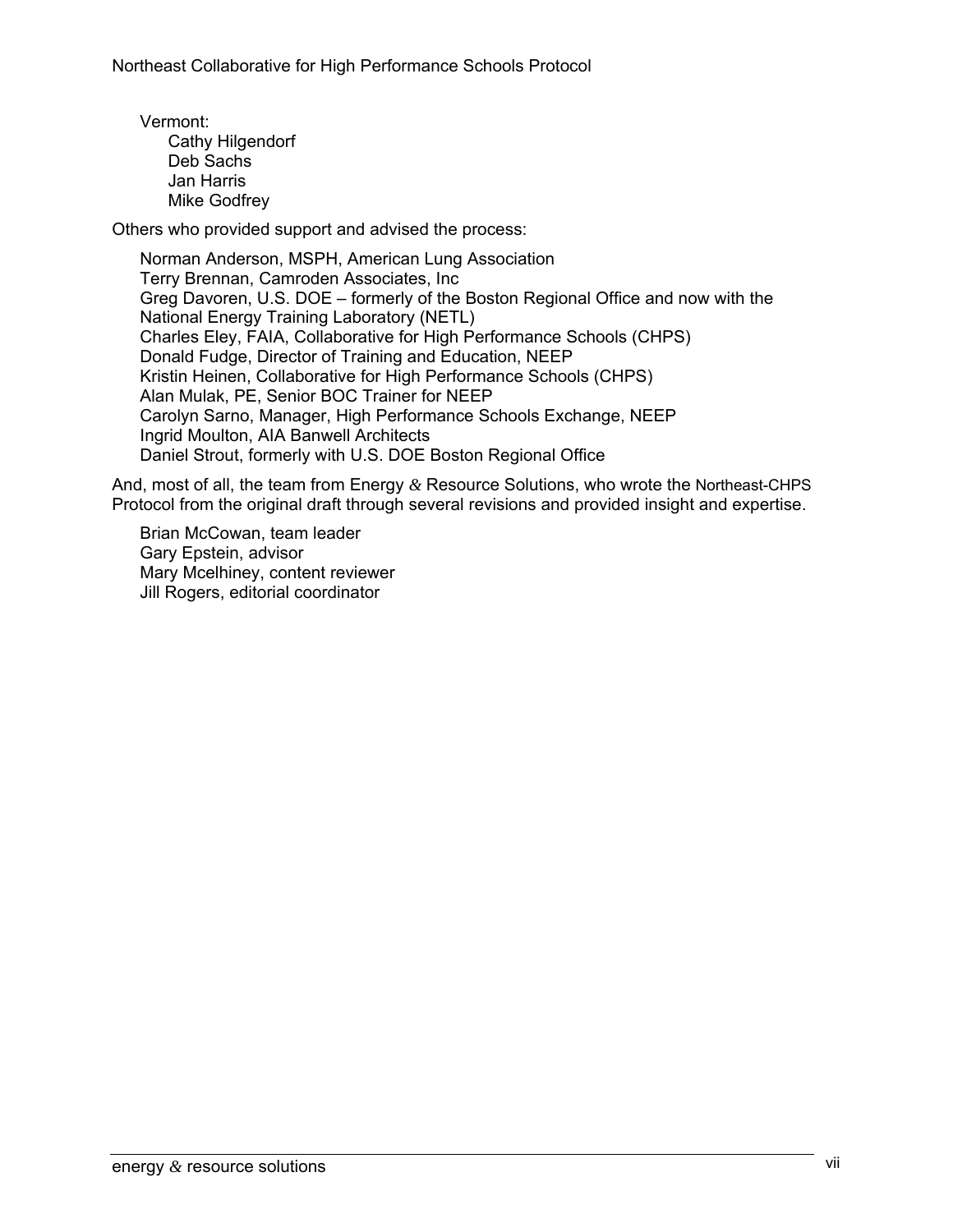### **I. Introduction**

The purpose of Northeast-CHPS is to encourage the construction of schools that provide premium educational environments while providing important benefits for students, educators, administrators and the public. High performance schools provide high quality learning environments, conserve natural resources, consume less energy, are easier to maintain, and provide an enhanced community resource.

High performance schools are thermally, visually, and acoustically comfortable. Teachers, students, and administrators are neither too hot nor too cold as they teach, learn, and work. High quality lighting assures that visual tasks are made easier. Students and teachers can hear each other without the distractions of ventilation systems or noise from outside or adjoining spaces.

High performance schools take advantage of recent advances in energy efficiency and incorporate heating, cooling, and lighting systems that produce the highest comfort levels for the least cost. Daylight is brought into the school to enhance the learning environment and decrease the need for electrical lighting. The building shell integrates the most effective combination of insulation, glazing, and thermal mass to ensure energy efficiency and occupant comfort. Modern plumbing fixtures and innovative water use strategies combine to reduce water consumption.

Healthy indoor air is another important component of high performance schools. Air intakes are located away from potential sources of contamination and ventilation systems are designed to optimize fresh air. Architects and engineers incorporate the best design practices to prevent water from entering wall and roof assemblies, preventing mold growth and/or leading to premature replacement of indoor finishes and even structural elements.

The school's site development and construction conserves valuable resources. Additionally the site is convenient to the community, encouraging bicycle, pedestrian, and mass transit access. This environmental stewardship becomes a resource for teachers, students and the community providing important examples of responsible development.

Above all, a high performance school provides an environment that enhances the primary mission of public schools: the education of future citizens. Northeast-CHPS provides guidelines for the construction of new schools and the renovation of existing schools. The prerequisites outlined in this document represent the core requirements for the establishment of high performance schools. The optional credits provide opportunities for communities to further enhance the educational environment.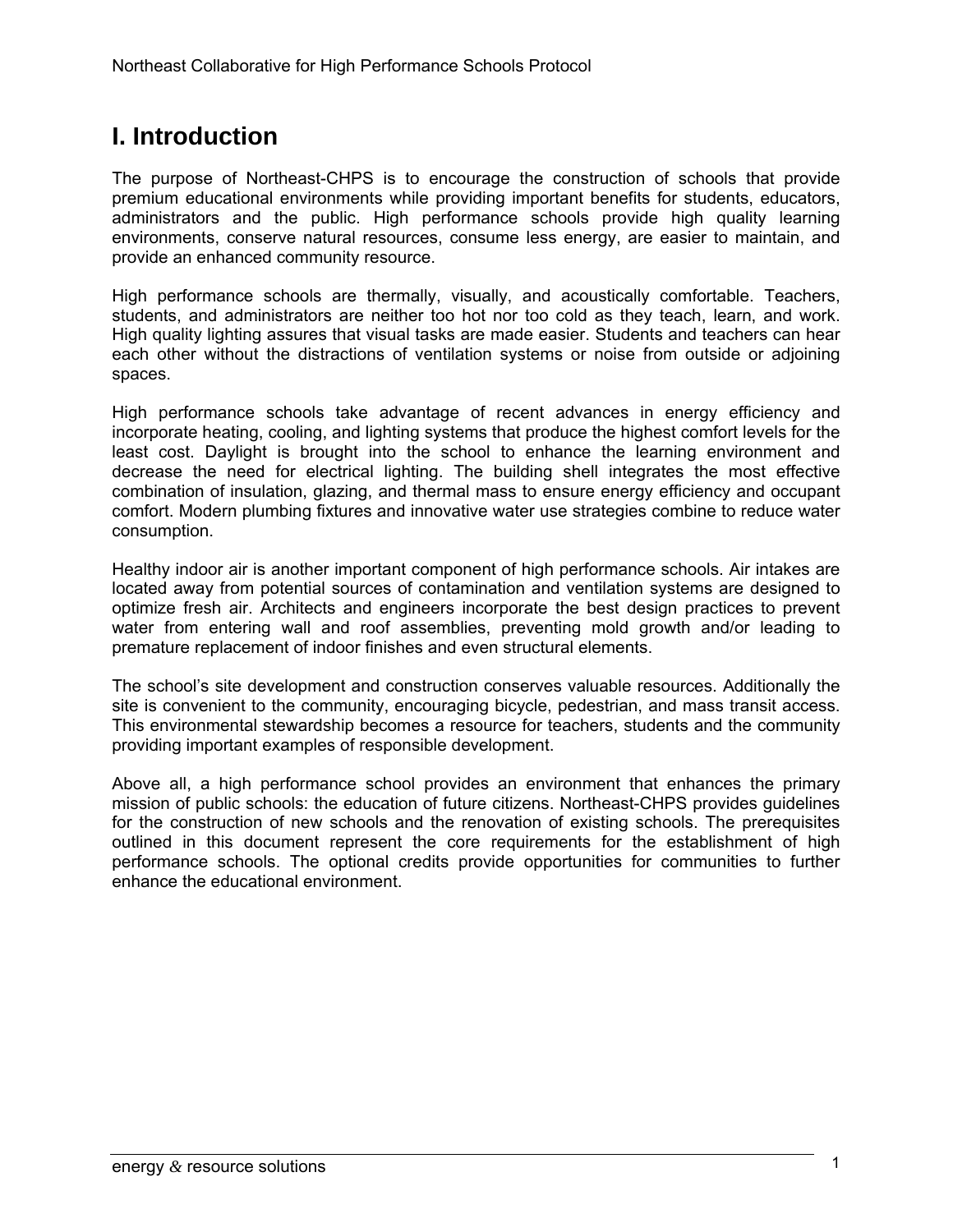### **II. Northeast-CHPS Certification Process Details**

Northeast-CHPS details performance standards and best practices for energy efficient, sustainable school building design and construction. While Northeast-CHPS is appropriate for use in the planning and design of any school building, it is intended for use by individual state education departments as a guide to meeting state mandates and/or performance based incentive programs.

The Northeast-CHPS Protocol is divided into eight sections: Policy and Operations, Indoor Environmental Quality, Energy Efficiency, On-Site Renewable Energy, Water Efficiency, Materials Selection, Site Selection, and Design Innovation. Each Section contains a list of criteria or standards, a description of the standard, the reason it is included, how to document compliance and additional resources available. These criteria are listed as prerequisites (required in the design) or electives (optional criteria that lead to enhanced performance). The prerequisites alone define a high performance school and can be achieved in renovation/modernization projects as well as new construction projects.

It is anticipated that the certification/compliance process will vary from state to state, and each state will develop and maintain a certification guideline that assists participants through the certification process. In general, state certification involves meeting the requirements of the prerequisites in this document. Individual states may also require that some Northeast-CHPS "elective credits" be met in order to gain certification. In either case, documentation of compliance for an individual prerequisite or elective criteria to the state education department consists of the documentation listed in the Northeast-CHPS Protocol.

State-specific guidelines and requirements can be found in the state addenda attached to the Protocol.

The following is an example of possible state-specific certification requirements:

**Required**: Meet all prerequisites

*Prerequisite exceptions:* Projects may be exempted from individual prerequisites through a variance process.

**Required**: Obtain a minimum of 16 elective credits consisting of the following:

**Policy and Operations** – Obtain a minimum of 2 elective credits

**Indoor Environmental Quality** – Obtain a minimum of 4 elective credits

**Energy Efficiency** – Obtain a minimum of 2 elective credits

**On-Site Renewable Energy** – No elective credits required

**Water Efficiency** – Obtain a minimum of 1 elective credit

**Materials** – Obtain a minimum of 3 elective credits

**Site Selection and Layout** – Obtain a minimum of 2 elective credits

**Innovation –** No elective credits required

**Other** – Obtain a minimum of 2 additional elective credits from any category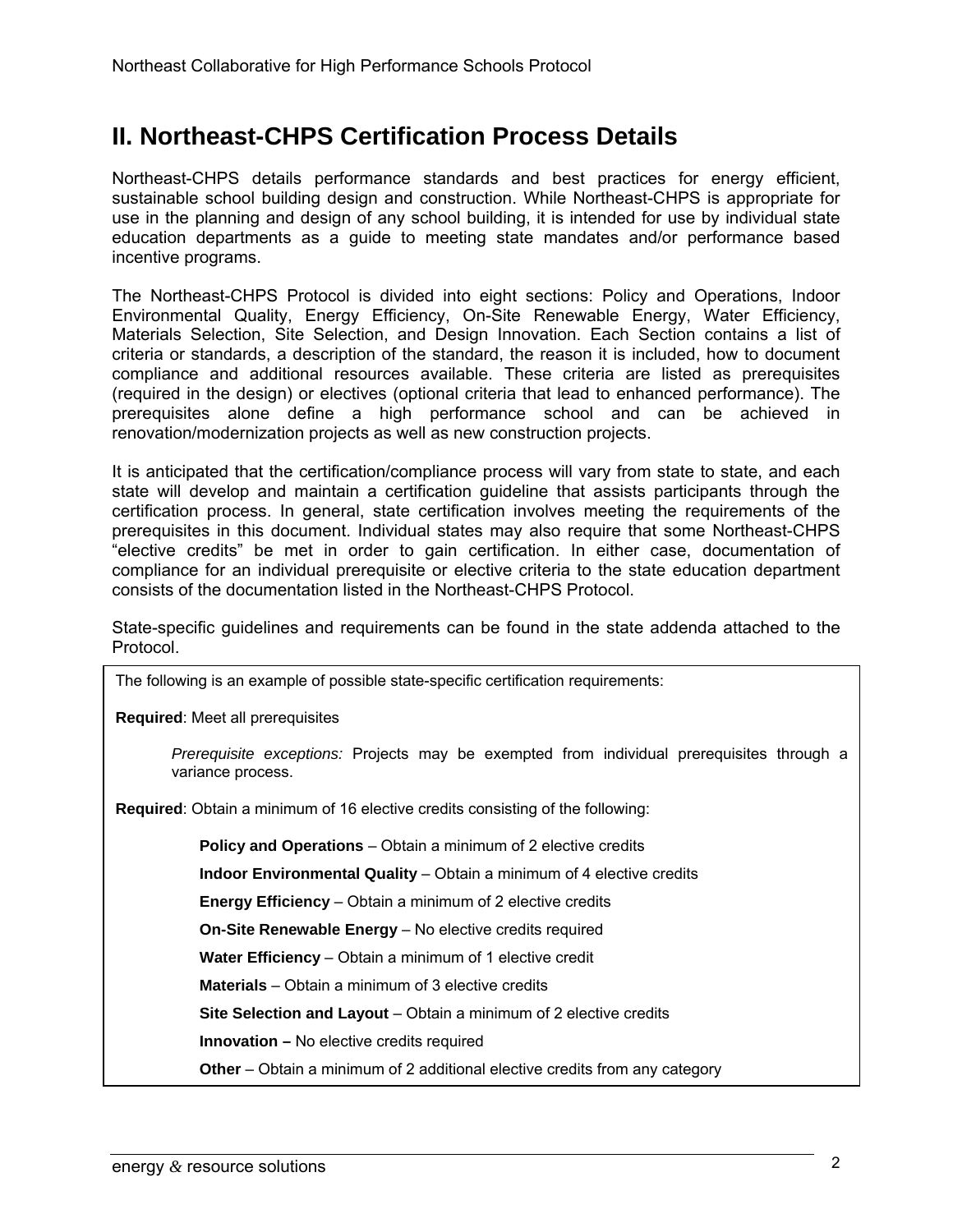### *Codes and Regulations*

State, local, and federal governments maintain a collection of codes and regulations that apply to the construction and operation of public schools. Northeast-CHPS does not attempt to present or replace any regulations or code requirements. All relevant codes and regulations should be adhered to and the adoption of this Protocol, or any of its provisions, should be considered as enhancements that improve the educational environment beyond what is required by the appropriate codes and regulations.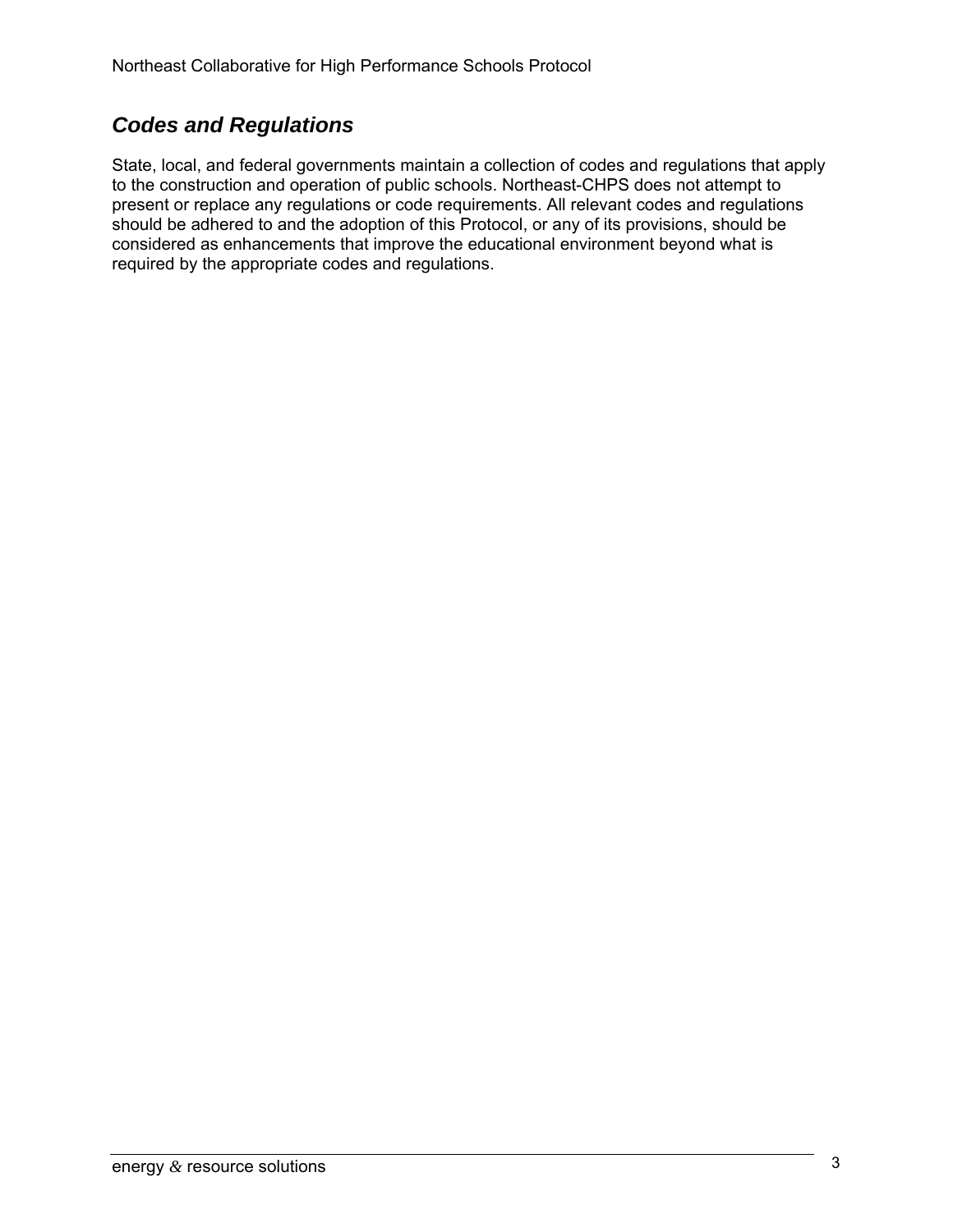### **III. High Performance School Prerequisites – Overview**

Each of the criteria in Northeast-CHPS describes a "best practice" in the design and construction/reconstruction of a school building. The criteria reflect commercial building codes and standards and standard school construction regulations and standards and would be included in the design of any modern school. What differentiates a *high performance* building from a standard building is the clear *above code* design for energy and indoor environmental quality and the *integration of the building's mechanical systems* to achieve these efficiencies. A high performance *green* building then integrates these high performance elements with renewable technologies and sustainable materials, site choices, and elements.

Although Northeast-CHPS provides for many optional enhancements for school projects, there are some basic procedures and practices that represent the *essential requirements* for high performance school projects. The prerequisites that are considered essential to high performance schools are outlined in the table below. Each of these prerequisites is presented in detail in the appropriate section of this document.

The highlighted prerequisites are those that can carry an incremental cost. Designing to these prerequisites alone may add cost, but the savings are projected to be eight times the initial cost (based on a study conducted by VEIC and HMFH Architects using eight of the recently completed Massachusetts Pilot Project schools).

**The key to an energy efficient high performance school is both the design process AND what happens after the building is occupied! These Policy and Operations prerequisites are written to define a district strategy that guides the coordination of operations and maintenance plans with financial and procurement plans.** 

### *Summary Tables*

### **Policy and Operations Prerequisites**

| Required | <b>PO P 1.</b> The school district must create a high performance design advisory committee or<br>appoint an individual trained in high performance school issues to oversee the<br>implementation of an integrated design approach and ensure that the high performance<br>standards and the overall goals of Northeast-CHPS are met and that they are consistent with<br>state policy. |
|----------|------------------------------------------------------------------------------------------------------------------------------------------------------------------------------------------------------------------------------------------------------------------------------------------------------------------------------------------------------------------------------------------|
| Required | <b>PO P 2.</b> Develop policies and procedures for the sharing of facilities between the school district<br>and the town for recreational and other community purposes.                                                                                                                                                                                                                  |
| Required | <b>PO P 3.</b> Implement the EPA's Tools for Schools program or an equivalent indoor health &<br>safety program for the new or renovated school. Designate a trained staff person as a point of<br>contact for the EPA Tools for Schools program or its equivalent.                                                                                                                      |
| Required | <b>PO P 4.</b> Implement a school maintenance plan that includes an inventory of all equipment<br>in the new or renovated school and its preventive maintenance needs.                                                                                                                                                                                                                   |
| Required | PO P 5. Establish a written policy that all newly purchased equipment and appliances to be<br>used in the school be ENERGY STAR compliant. Additionally, the policy must prohibit the<br>purchase of low efficiency products, including incandescent task lights, halogen torchieres, and<br>portable electrical resistance heaters.                                                     |
| Required | PO P 6. Adopt a no idling policy that applies to all school buses used to transport the students<br>of the school.                                                                                                                                                                                                                                                                       |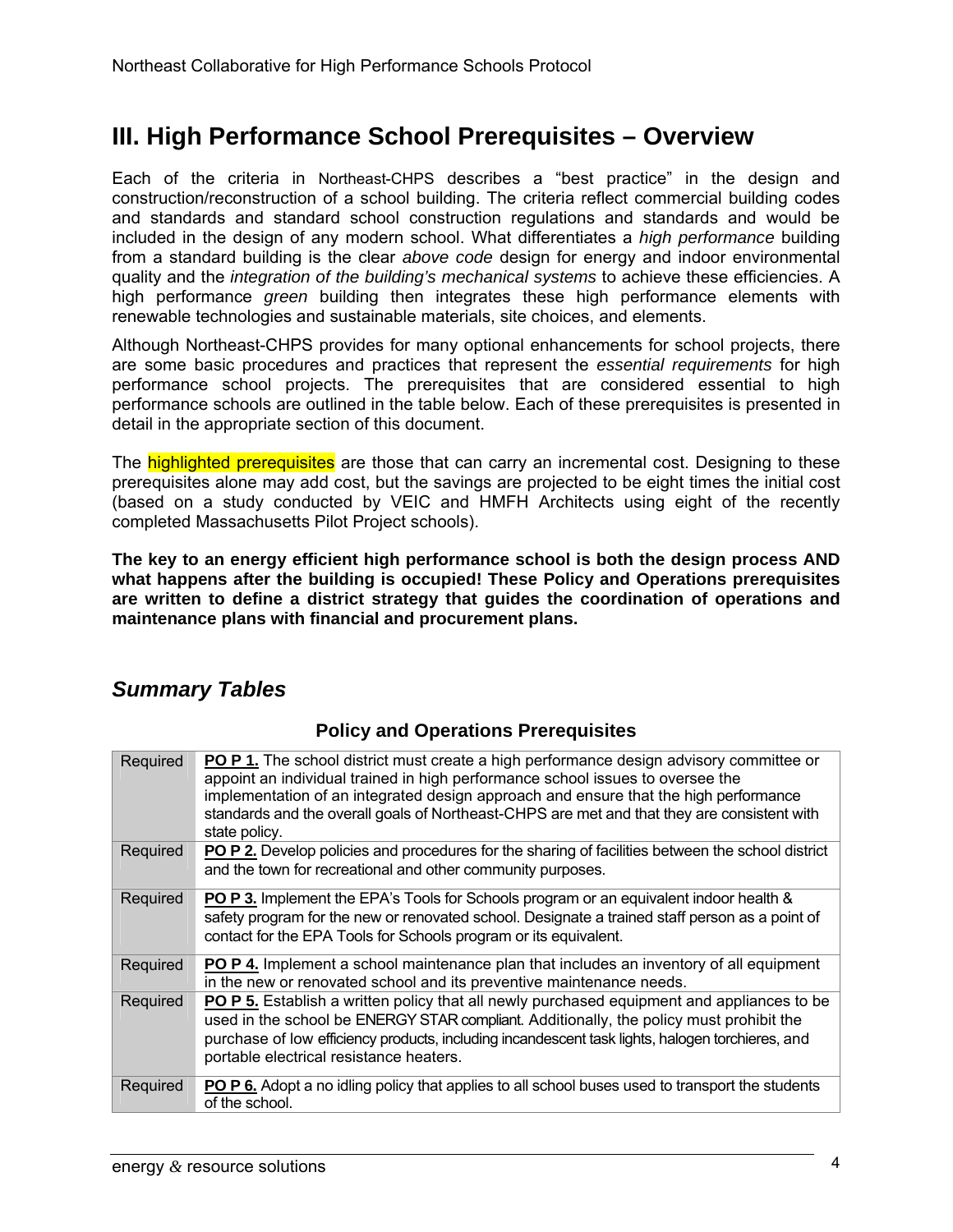| Required PO P 7. Use no CFC- or HCFC-based refrigerants in building Heating, Ventilating, Air |
|-----------------------------------------------------------------------------------------------|
| Conditioning, & Refrigeration (HVAC&R) systems.                                               |

### **Indoor Environmental Quality Prerequisites**

| Required | IEQ P 1. Access to Views - Provide direct line of sight to view glazing in 70% of<br>classrooms and administration areas.                                                                                                                                                                                                                                                                                                                                                                                                                                                                                                                         |
|----------|---------------------------------------------------------------------------------------------------------------------------------------------------------------------------------------------------------------------------------------------------------------------------------------------------------------------------------------------------------------------------------------------------------------------------------------------------------------------------------------------------------------------------------------------------------------------------------------------------------------------------------------------------|
| Required | IEQ P 2. Classroom Daylighting - Provide low-glare, uniformly distributed, daylighting for<br>75% of the total critical task areas of classrooms.                                                                                                                                                                                                                                                                                                                                                                                                                                                                                                 |
| Required | <b>IEQ P 3. Install electric lighting system to enhance occupants' visual performance with</b><br>pendant or ceiling mounted high performance lighting fixtures. The lighting fixtures must<br>incorporate High Performance "Super" T8 or T5 technology with lamp efficacy ratings of a<br>minimum of 85 mean lumens per watt and color rendering index (CRI) ratings of 80 or<br>higher. All lighting fixtures must include glare control features.                                                                                                                                                                                              |
| Required | IEQ P 4. Design ventilation systems to ASHRAE Standard 62.1-2004: Ventilation for<br>Acceptable Indoor Air Quality.                                                                                                                                                                                                                                                                                                                                                                                                                                                                                                                               |
| Required | IEQ P 5. Provide a three-part walk-off system for all active entryways to capture dirt,<br>particulates, and moisture before they enter the building. At active entrances, provide grills,<br>grates, etc. to remove dirt and snow. If there is a vestibule, provide a drop-through mat<br>system within the vestibule. Avoid drain pans and traps in the vestibule to prevent a build<br>up of moisture during summer months. Inside the entranceway, provide walk-off mats. The<br>recommended length of interior walk-off mats is 15 feet. Provide, at a minimum, an<br>individual mat for classroom doors that exit directly to the outdoors. |
| Required | <b>IEQ P 6.</b> Prevent water accumulation by designing surface grades to slope away from<br>buildings and building foundations in order to drain away water, snowmelt, and HVAC<br>condensate to prevent the accumulation of water. Rain leaders and downspouts must be<br>directed to filtration structures, storage, or rain gardens, or to daylight provided that surface<br>drainage moves water away from buildings.<br>Evaporative drip pans for HVAC condensate removal are prohibited.                                                                                                                                                   |
| Required | <b>IEQ P 7.</b> Design and install irrigation systems that do not spray on buildings.                                                                                                                                                                                                                                                                                                                                                                                                                                                                                                                                                             |
| Required | IEQ P 8. During construction, keep materials dry to prevent the growth of mold and bacteria.                                                                                                                                                                                                                                                                                                                                                                                                                                                                                                                                                      |
| Required | IEQ P 9. If the building or a portion of the building is to be occupied during construction, meet or<br>exceed the Recommended Design Approaches of the Sheet Metal and Air Conditioning<br>National Contractors Association (SMACNA) IAQ Guideline for Occupied Buildings Under<br>Construction, 1995, chapter 3.                                                                                                                                                                                                                                                                                                                                |
| Required | <b>IEQ P 10.</b> Replace all HVAC filtration media immediately prior to occupancy.                                                                                                                                                                                                                                                                                                                                                                                                                                                                                                                                                                |
| Required | <b>IEQ P 11.</b> Ensure that permanently installed filtration media have a Minimum Efficiency<br>Reporting Value (MERV) of at least 10 except for unit ventilator systems, which shall have a<br>MERV of at least 7.                                                                                                                                                                                                                                                                                                                                                                                                                              |
| Required | <b>IEQ P 12.</b> Specify only electric ignitions for the following gas-fired equipment: water heaters,<br>cooking stoves/ovens, air handling units, boilers.                                                                                                                                                                                                                                                                                                                                                                                                                                                                                      |
| Required | IEQ P 13. Locate outside-air intake openings a minimum of 25 feet from any hazard or<br>noxious contaminants such as vents, chimneys, plumbing vents, exhaust fans, cooling<br>towers, streets, alleys, parking lots, and loading docks. When locating an intake opening<br>within 10 feet of a contaminant source is unavoidable, such opening shall be located a<br>minimum of 2 feet below the contaminant source.                                                                                                                                                                                                                             |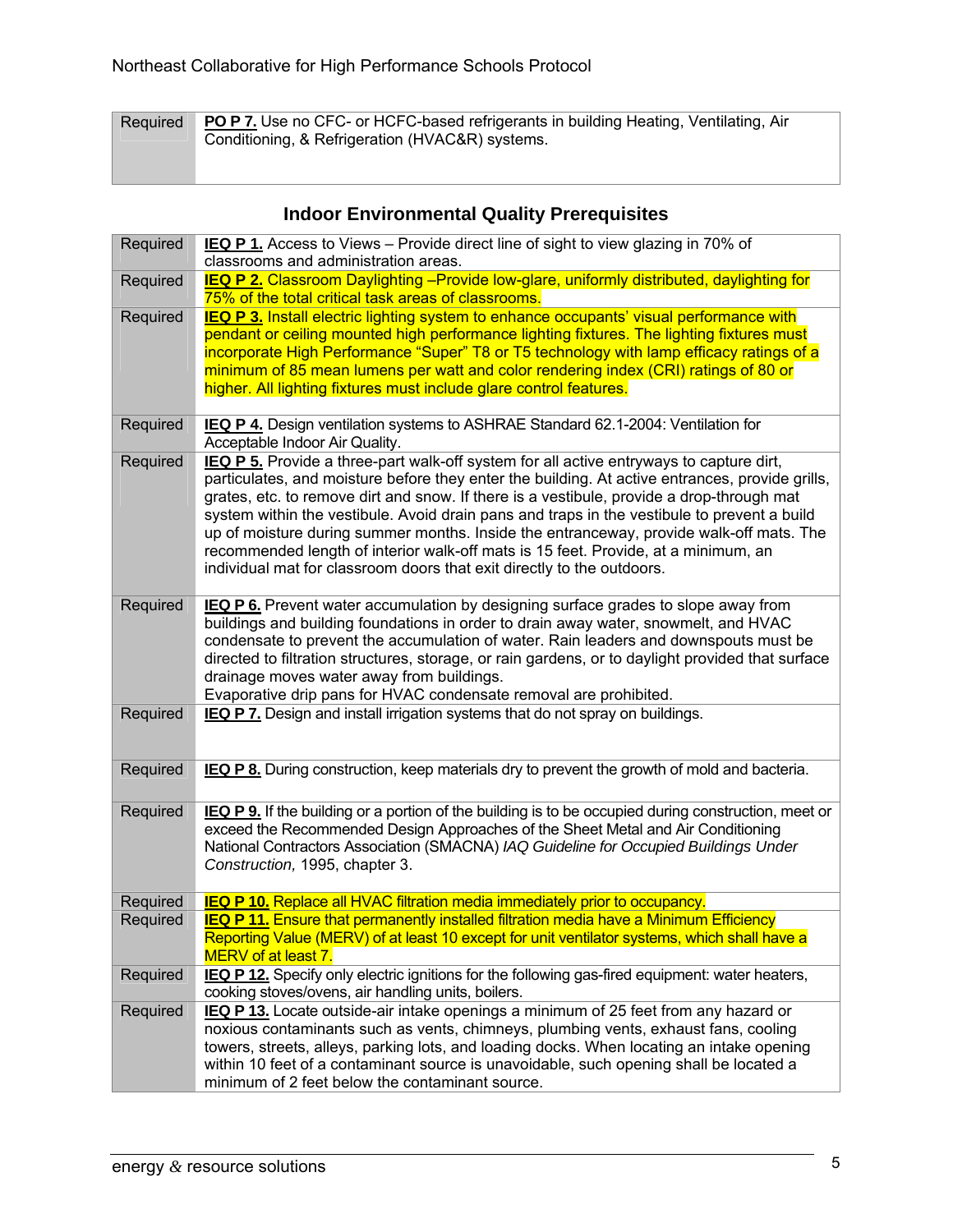| Required | <b>IEQ P 14.</b> Do not install internally insulated ductwork unless it is double-walled ductwork or<br>includes duct liners that meet ASTM standards C1071 and C1104 for surface erosion and<br>water vapor sorption. |
|----------|------------------------------------------------------------------------------------------------------------------------------------------------------------------------------------------------------------------------|
| Required | <b>IEQ P 15.</b> Prohibit fossil fuel powered mobile machinery from being used inside the building.                                                                                                                    |
| Required | IEQ P 16. Ensure that all classrooms meet the acoustic standards of ANSI 12.60-2002.                                                                                                                                   |
| Required | <b>IEQ P 17.</b> Comply with ASHRAE Standard 55-2004 for thermal comfort standards during                                                                                                                              |
|          | the heating season, within established ranges per climate zone.                                                                                                                                                        |
| Required | <b>IEQ P 18.</b> Adopt or develop an Integrated Pest Management program designed to exclude                                                                                                                            |
|          | undesirable pests from the school buildings.                                                                                                                                                                           |

### **Energy Efficiency Prerequisites**

| Required | <b>EE P 1 (A, B, or C). Energy Efficiency Standard:</b> Design a school that performs<br>significantly better than schools built to current standard practice by designing 25%<br>or more above the ASHRAE 90.1 $-$ 2001 standard using A) the prescriptive criteria<br>established by the New Buildings Institute's main resource quide: Benchmark:<br>Energy Benchmark for High Performance Buildings, B) the prescriptive approach<br>outlined in the ASHRAE standards, or C) the Total Building Approach outlined in the<br><b>ASHRAE standards.</b> |
|----------|----------------------------------------------------------------------------------------------------------------------------------------------------------------------------------------------------------------------------------------------------------------------------------------------------------------------------------------------------------------------------------------------------------------------------------------------------------------------------------------------------------------------------------------------------------|
| Required | <b>EE P 2.</b> Install continuous air barriers and employ air sealing best practices to control<br>air leakage.                                                                                                                                                                                                                                                                                                                                                                                                                                          |
| Required | <b>EE P 3.</b> Employ best practice HVAC design techniques to improve system<br>performance and meet ASHRAE Standard 55.                                                                                                                                                                                                                                                                                                                                                                                                                                 |
| Required | <b>EE P 4. Commission all energy using systems.</b>                                                                                                                                                                                                                                                                                                                                                                                                                                                                                                      |
| Required | <b>EE P 5.</b> Provide effective and complete training and documentation on the operation<br>and maintenance of the building systems identified in the commissioning report.                                                                                                                                                                                                                                                                                                                                                                             |
| Required | <b>EE P 6.</b> Participate in energy efficiency incentive and technical assistance programs<br>that are available through applicable utility and governmental programs.                                                                                                                                                                                                                                                                                                                                                                                  |

### **Water Efficiency Prerequisites**

| Required | <b>WE P 1.</b> Employ strategies that, in aggregate, reduce potable water use by 20% beyond  |
|----------|----------------------------------------------------------------------------------------------|
|          | the baseline calculated for the building (not including irrigation) after meeting the Energy |
|          | Policy Act of 1992's fixture performance requirements.                                       |

### **Materials Prerequisites**

| Required | M P 1. Specify materials that have been tested and certified for low emissions of volatile<br>organic compounds (VOCs).                                                                                                                                              |
|----------|----------------------------------------------------------------------------------------------------------------------------------------------------------------------------------------------------------------------------------------------------------------------|
| Required | M P 2. Provide an easily accessible area serving the entire school that is dedicated to the<br>separation, collection, and storage of materials for recycling, including – at a minimum – paper<br>(white ledger and mixed), cardboard, glass, plastics, and metals. |
| Required | M P 3. Recycle, reuse, and/or salvage at least 50% (by weight) of non-hazardous<br>construction and demolition waste, not including land clearing and associated debris.                                                                                             |

### **Site Prerequisites**

| Required SP1. Comply with the basic goals of responsible school site selection. |
|---------------------------------------------------------------------------------|
|                                                                                 |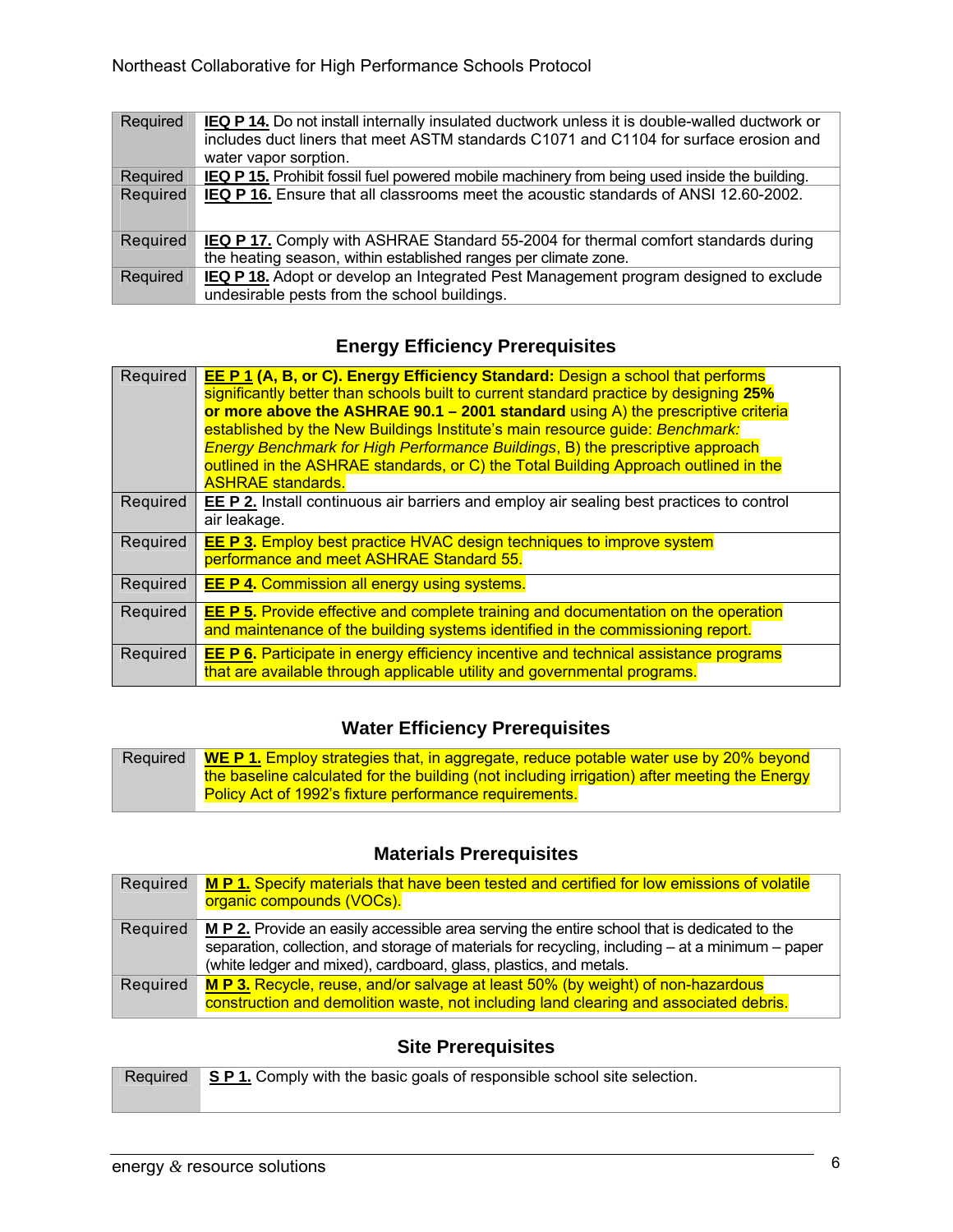| Required | S P 2. Site school away from sources of excessive noise, such as airport flight paths,<br>major highways, or frequent industrial or agricultural equipment use.                                                                                                        |
|----------|------------------------------------------------------------------------------------------------------------------------------------------------------------------------------------------------------------------------------------------------------------------------|
| Required | S P 3. Prepare and execute a Stormwater Pollution Prevention plan addressing erosion<br>and sediment control that complies with the National Pollution Discharge Elimination<br>System Construction General Permit issued by the U.S. Environmental Protection Agency. |
| Required | S P 4. Sustainable site and building layout. Implement three measures from a list of ten best<br>practice site strategies                                                                                                                                              |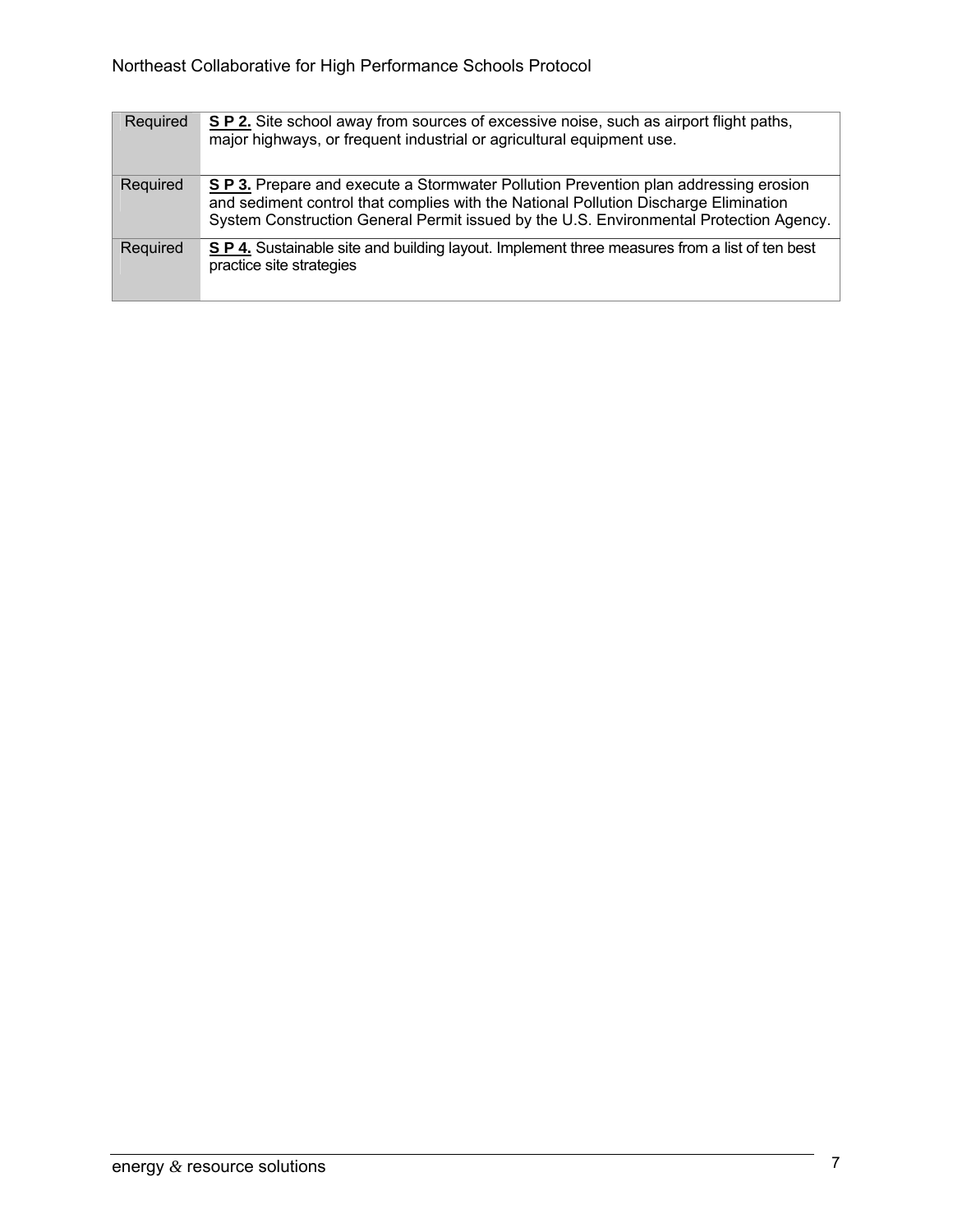### **IV. Policy and Operations**

Purpose: To ensure that integrated design, construction, and maintenance approaches consistent with the goals of Northeast-CHPS are followed throughout the useful life of the school.

### *Summary Tables*

### **Policy and Operations Prerequisites**

| Required | <b>PO P 1.</b> The school district must create a high performance design advisory committee or<br>appoint an individual trained in high performance school issues to oversee the<br>implementation of an integrated design approach and ensure that the high performance<br>standards and the overall goals of Northeast-CHPS are met and that they are consistent with<br>state policy. |
|----------|------------------------------------------------------------------------------------------------------------------------------------------------------------------------------------------------------------------------------------------------------------------------------------------------------------------------------------------------------------------------------------------|
| Required | PO P 2. Develop policies and procedures for the sharing of facilities between the school district<br>and the town for recreational and other community purposes.                                                                                                                                                                                                                         |
| Required | <b>PO P 3.</b> Implement the EPA's Tools for Schools program or an equivalent indoor health &<br>safety program for the new or renovated school. Designate a trained staff person as a point of<br>contact for the EPA Tools for Schools program or its equivalent.                                                                                                                      |
| Required | <b>PO P 4.</b> Implement a school maintenance plan that includes an inventory of all equipment<br>in the new or renovated school and its preventive maintenance needs.                                                                                                                                                                                                                   |
| Required | PO P 5. Establish a written policy that all newly purchased equipment and appliances to be<br>used in the school be ENERGY STAR compliant. Additionally, the policy must prohibit the<br>purchase of low efficiency products, including incandescent task lights, halogen torchieres, and<br>portable electrical resistance heaters.                                                     |
| Required | <b>PO P 6.</b> Adopt a no idling policy that applies to all school buses used to transport the students<br>of the school.                                                                                                                                                                                                                                                                |
| Required | <b>PO P 7.</b> Use no CFC- or HCFC-based refrigerants in building Heating, Ventilating, Air<br>Conditioning, & Refrigeration (HVAC&R) systems.                                                                                                                                                                                                                                           |

### **Policy and Operations Elective Credits**

| 1 Credit  | <b>PO EC 1.</b> In addition to prerequisite $P$ 4 above, the school district shall purchase and use a<br>computerized maintenance management system (CMMS) in the new or renovated school. If<br>the district already uses a CMMS, the system must be expanded to incorporate automated<br>maintenance scheduling for the new or renovated school. |
|-----------|----------------------------------------------------------------------------------------------------------------------------------------------------------------------------------------------------------------------------------------------------------------------------------------------------------------------------------------------------|
| 1 Credit  | PO EC 2.1. Commit for a period of two years to purchasing, at either the municipal or school<br>district level, Renewable Energy Certificates (RECs) or clean renewable electricity for the<br>equivalent of at least 10% of the school's projected annual electricity needs.                                                                      |
| 2 Credits | PO EC 2.2. Commit for a period of two years to purchasing, at either the municipal or school<br>district level, Renewable Energy Certificates (RECs) or clean renewable electricity for the<br>equivalent of at least 25% of the school's projected annual electricity needs.                                                                      |
| 1 Credit  | <b>PO EC 2.3</b> Obtain an additional point if the Renewable Energy Certificates (RECs) are<br>purchased from a local (within 200 miles) generator.                                                                                                                                                                                                |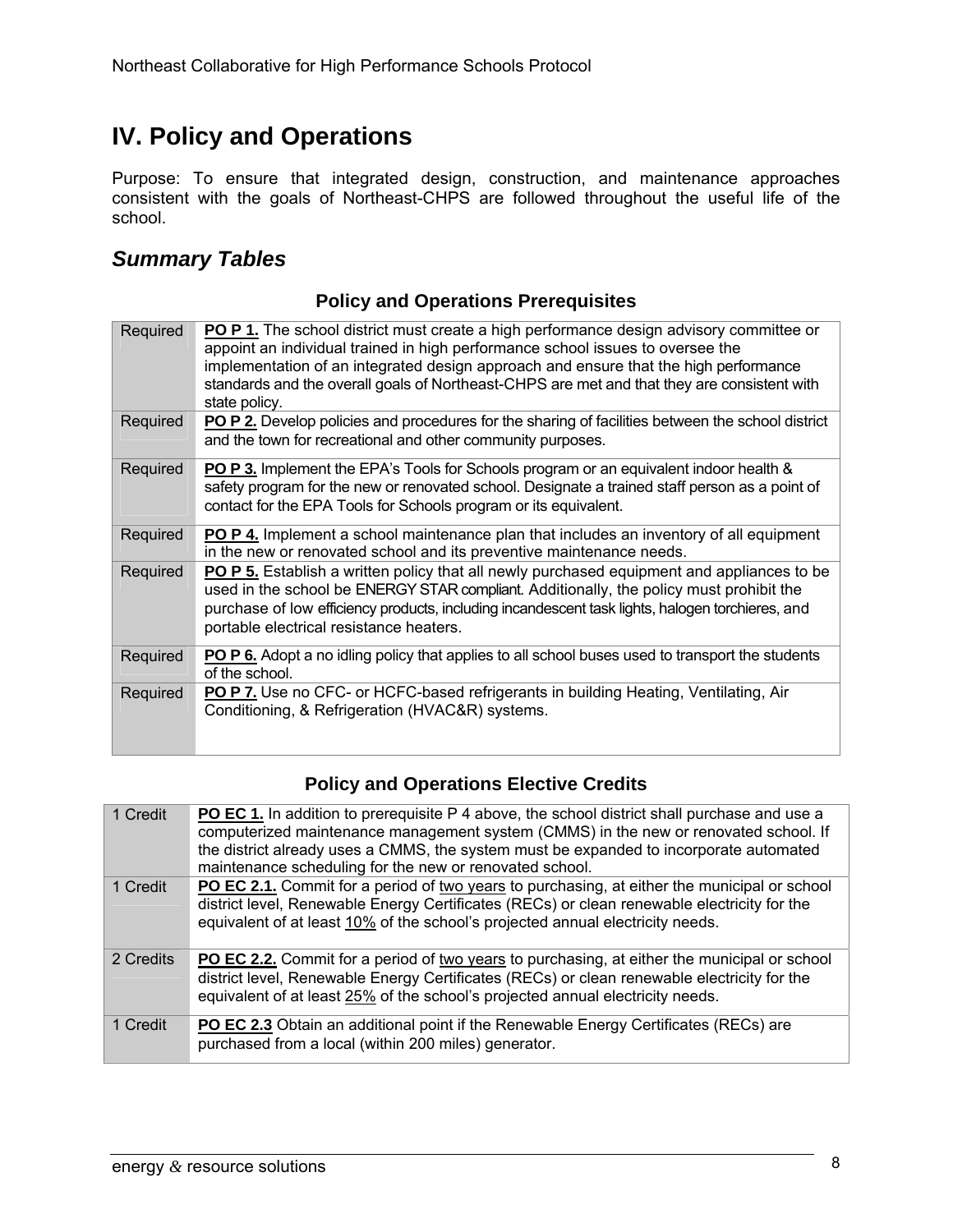| 1 Credit  | <b>PO EC 3.1.</b> Alternative Fuel Demonstration Project<br>Establish an alternative fuel project that demonstrates the viability of alternative fuels to the                                                                                                                                                                                                                                                                                                                                                              |
|-----------|----------------------------------------------------------------------------------------------------------------------------------------------------------------------------------------------------------------------------------------------------------------------------------------------------------------------------------------------------------------------------------------------------------------------------------------------------------------------------------------------------------------------------|
|           | school district, the community, and the region.                                                                                                                                                                                                                                                                                                                                                                                                                                                                            |
| 2 Credits | PO EC 3.2. Alternative Fueled Buses<br>At least 20% of the buses serving the school must use alternative fuel such as compressed<br>natural gas or utilize clean technology buses with hybrid electric-diesel engines. This credit may<br>also be achieved by committing to use B-20 diesel fuel in all the buses serving the school for a<br>period of two years.                                                                                                                                                         |
|           | Note: If 20% of the buses serving a school does not equal a whole number, then round down to<br>the nearest whole number. If the number is less than one, then round up to one.                                                                                                                                                                                                                                                                                                                                            |
| 2 Credits | PO EC 3.3. Alternative Fueled Maintenance Vehicles and Equipment<br>If purchasing maintenance vehicles and equipment as part of the capital budget for the school<br>project, specify alternative fuel power such as electric, propane, or natural gas. This credit<br>addresses lawnmowers, tractors, and maintenance trucks, but does not include life safety<br>equipment. To achieve the credit, 50% of the cost for the above maintenance equipment must go<br>toward the purchase of alternative-fuel-powered items. |

### *Policy and Operations Prerequisites*

The following prerequisites are essential to the construction and maintenance of a high performance school. Together they form the foundation upon which Northeast-CHPS is built and set the framework for successfully completing a project that meets Protocol requirements and provides a high quality educational environment for years to come.

### **Policy Prerequisite 1: Establish High Performance Design Advisory Committee**

Required **PO P 1.** The school district must create a high performance design advisory committee or appoint an individual trained in high performance school issues to oversee the implementation of an integrated design approach and ensure that the high performance standards and the overall goals of the Protocol are met, and that they are consistent with state policy.

District leaders who institutionalize high performance are not just building better schools, they are protecting student health, improving test scores, and lowering the district's operating expenses. To qualify for this prerequisite, the district's school board must pass a resolution that establishes the advisory committee and directs the committee to pursue an integrated design approach that complies with Northeast-CHPS for the projects under consideration.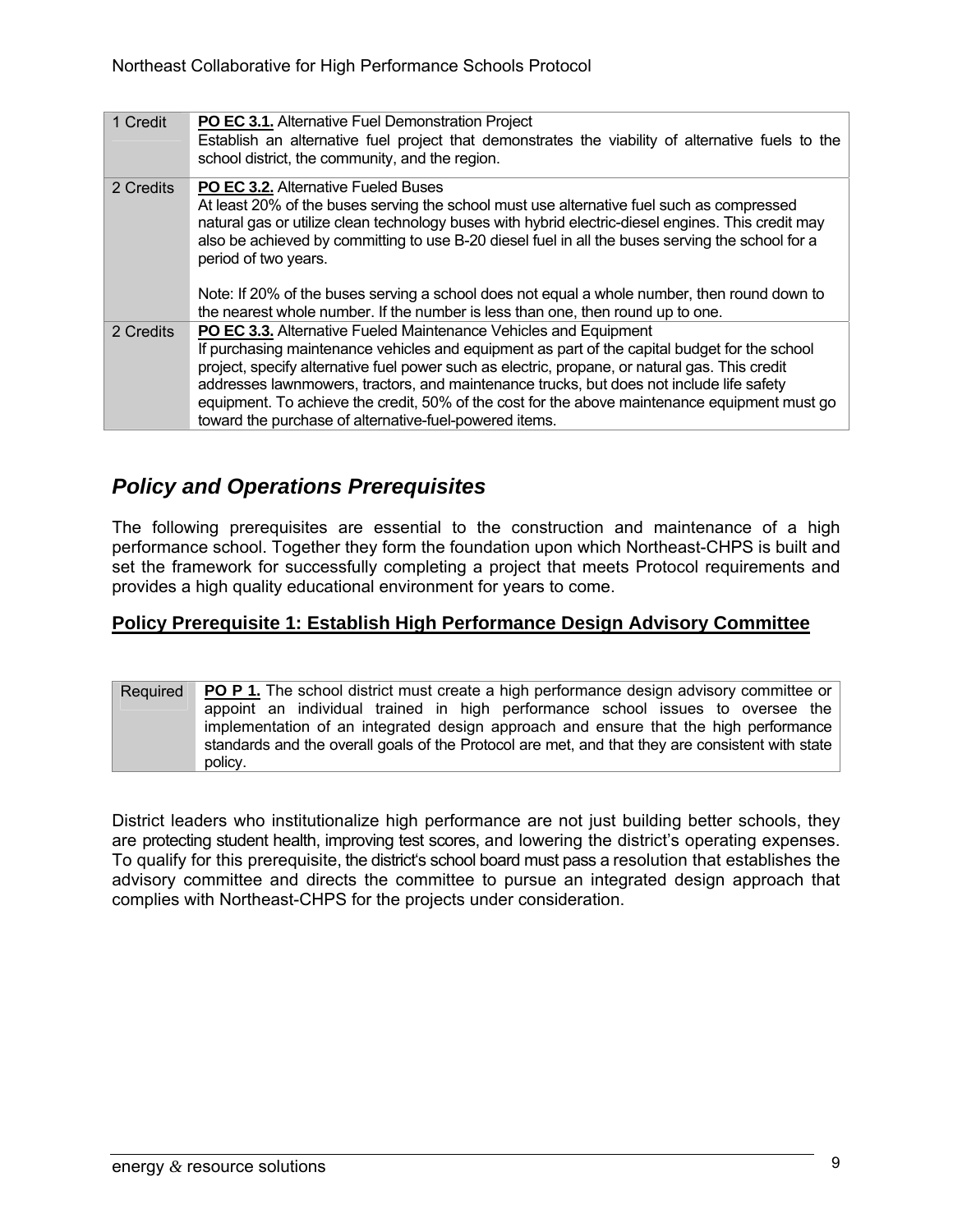### **Documentation for Policy Prerequisite 1**

Submit a copy of the signed resolution passed by the School Board or official documentation of School Board vote.

#### **Policy Prerequisite 2: Develop a Policy for the Efficient Joint Use of the Facility**

Required **PO P 2.** Develop policies and procedures for the sharing of facilities between the school district and the town for recreational and other community purposes.

The most successful schools have a high level of parent and community involvement. High performance schools are designed in such a way that the sharing of spaces for neighborhood meetings, recreational activities, adult education, and other community functions can take place in a safe and secure environment.

Building or renovating a school provides an opportunity for the community to incorporate municipal programs and services into the building program. During the planning stages, school districts should give careful thought to the types of programs, services, and facilities they may wish to offer via the future school building (e.g., library services, recreation services, meeting space, space for special events, etc.). As an example, if the community lacks a library, it could plan a library for shared school and community access in the new facility.

Other strategies that contribute to shared use of the school building include designing separate entrances for spaces likely to be shared, adjusting building orientation and layout to separate classroom and administration areas from shared spaces during events, and designing special features into the school that the community can use.

Joint use of recreational space is a growing trend across the country. Schools are used by a variety of community organizations for a variety of recreational purposes. Use of school playing fields by the local recreation department allows the community to optimize resources dedicated to community recreation. This prerequisite is intended to reward both schools that share their recreational space with the community at large AND communities that allow schools to use common fields and open spaces (in lieu of having the school construct its own playing fields).

#### **Documentation for Policy Prerequisite 2**

Credit S 1.8:

- 1) Copies of community meeting notes, minutes, or other relevant communications documenting discussions and conclusions about how the school building will be shared with the community.
- 2) A narrative signed by the project architect and the school superintendent documenting how the school building has been designed to optimize community use.
- 3) Regulations and/or policy statement governing the use of parks and recreation spaces.
- 4) Copy of agreement between school district and municipality on joint use of facilities.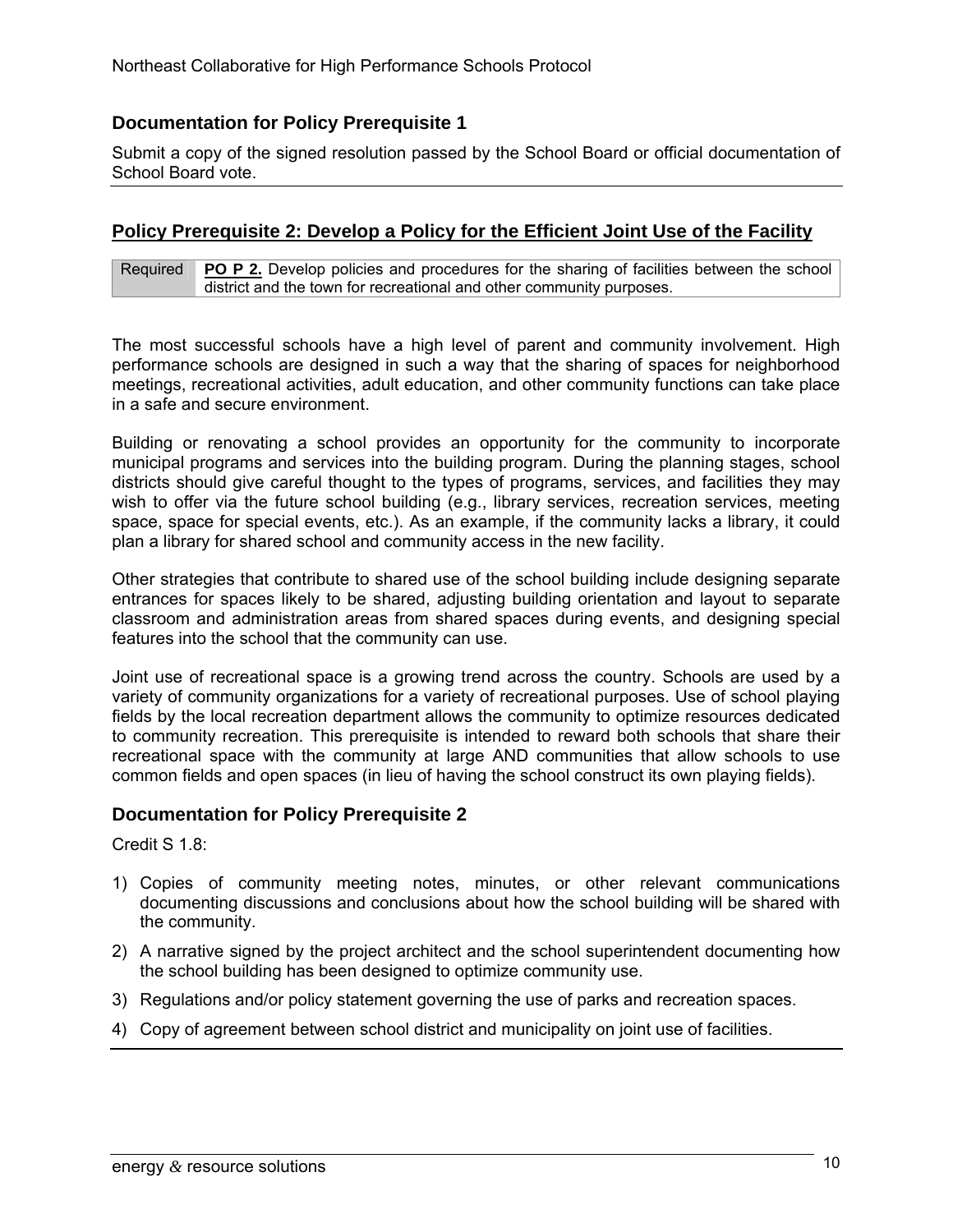### **Policy Prerequisite 3: Establish Indoor Environment Management Plan**

| Required | <b>PO P 3.</b> Implement the EPA's Tools for Schools program or an equivalent indoor health &  |
|----------|------------------------------------------------------------------------------------------------|
|          | safety program for the new or renovated school. Designate a trained staff person as a point of |
|          | contact for the EPA Tools for Schools program or its equivalent.                               |

EPA's Tools for Schools program is designed to identify, address, and prevent indoor air quality problems in schools. The prevention and comprehensive planning for indoor air problems is more effective and far less costly than crisis-reaction approaches. The Tools for Schools kit provides a basic set of operations and maintenance guidelines that will help prevent IAQ problems in schools. It establishes responsibilities and clear communication channels so that indoor air problems can be prevented and problems can be quickly identified and solved. In addition, the Tools for Schools system can be used to address other environmental health and safety conditions that arise.

### **Documentation for Policy Prerequisite 3**

Submit a resolution from the school board or letter from the Superintendent declaring participation in EPA's Tools for Schools (or an equivalent program) for the school. Documentation must include the name and position of the designee who will be the point of contact for the EPA or equivalent program.

#### **Resources**

EPA, http://www.epa.gov/iaq/schools; http://www.epa.gov/iaq/schools/tools4s2.html.

Region I Environmental Protection Agency, Northeast office in Boston, Massachusetts, phone: (888) 372-7341.

### **Policy Prerequisite 4: Establish Maintenance Plan**

| Required | PO P 4. Implement a school maintenance plan that includes an inventory of all<br>equipment in the new or renovated school and its preventive maintenance needs.<br>The inventory should cover at least the following systems:<br>HVAC.<br>$\bullet$<br>Plumbing<br>$\bullet$<br>Non-HVAC mechanical systems<br>$\bullet$<br>Lighting<br><b>Building Control Systems</b><br>Life and Safety Systems<br>$\bullet$<br><b>Interior Finishes</b><br>$\bullet$<br>Roof systems<br>Switchgear |
|----------|----------------------------------------------------------------------------------------------------------------------------------------------------------------------------------------------------------------------------------------------------------------------------------------------------------------------------------------------------------------------------------------------------------------------------------------------------------------------------------------|
|          | The plan must address the preventive maintenance needed, include staff/vendor time<br>and materials costs for each maintenance task, a schedule for these tasks, and clearly<br>define who is responsible for performing the task, as well as the overall management of<br>maintenance activities.                                                                                                                                                                                     |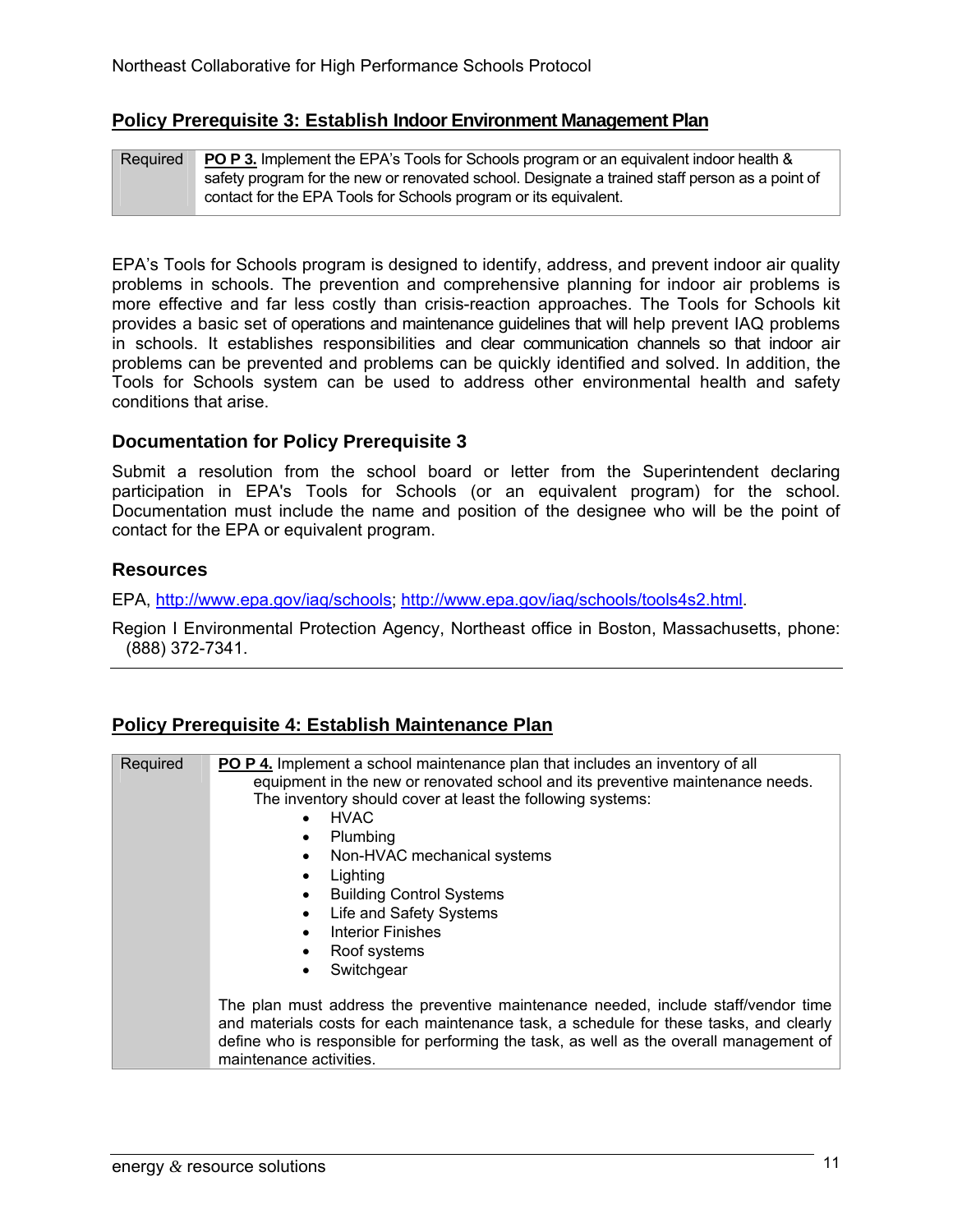Regular maintenance is critically important to the operation and performance of schools. Every district has unique maintenance needs, but districts should invest sufficient staff and resources to ensure that the school's building systems continue to operate as they were designed.

High performance schools are not maintenance intensive. However, all buildings and building systems require preventative – not deferred – maintenance if performance goals are to be met.

Qualifying maintenance plans will include all regularly scheduled preventative maintenance tasks over the lifetime of the building system or equipment. These tasks include cleanings, calibrations, component replacements, and general inspections. A commissioning plan and the required maintenance documentation is an excellent starting point and reference for developing the maintenance plan. The plan must include staff/vendor time and materials budgets for each maintenance task and clearly define who is responsible for performing the task, as well as the overall management of maintenance activities.

### **Documentation for Policy Prerequisite 4**

Submit a copy of the district maintenance plan as outlined above.

### **Policy Prerequisite 5: Specify Equipment Performance Levels (ENERGY STAR)**

#### Required **PO P 5.** Establish a written policy that all newly purchased equipment and appliances to be used in the school be energy efficient and at least ENERGY STAR compliant. Additionally, the policy must prohibit the purchase of low efficiency products, including incandescent task lights, halogen torchieres, and portable electrical resistance heaters.

The energy use of a school is not only associated by the building systems (HVAC, lighting, etc.), but also by the supplementary equipment associated with typical school operations. So called "plug loads" have become a rapidly growing portion of school operating budgets because of the reliance on computer systems and other equipment. Choosing efficient equipment has a large impact on energy consumption and costs.

The ENERGY STAR program was established to provide accuracy and consistency in energy usage ratings and to encourage the purchase of efficient equipment. The program maintains a database of compliant manufacturers and products including computers, monitors, copy machines, water coolers, printers, scanners, refrigerators, ceiling fans, and washing machines. In many cases, equipment that exceeds ENERGY STAR's efficiency requirements is available and should be considered. When ENERGY STAR compliant equipment is not available, the project owner should submit a notice of exception to the relevant high performance school administrators.

### **Documentation for Policy Prerequisite 5**

Submit a copy of the signed resolution passed by the School Board.

#### **Resources**

ENERGY STAR, http://www.energstar.org/.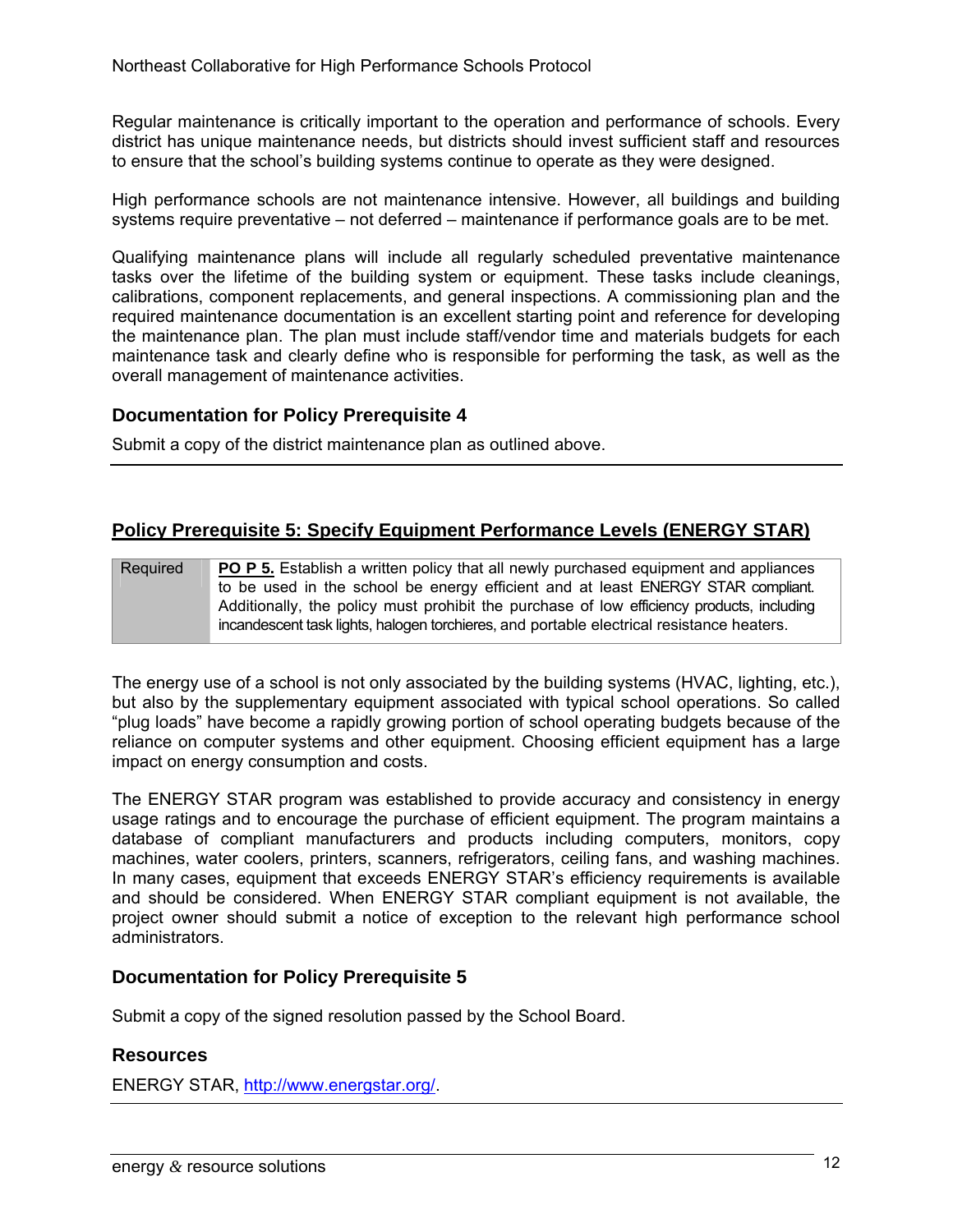### **Policy Prerequisite 6: Anti-Idling Measures**

| Required | <b>PO P 6.</b> Adopt a no idling policy that applies to all school buses used to transport the students<br>of the school. The policy must include the following minimum provisions:                                                                                                                                                                                                                                     |
|----------|-------------------------------------------------------------------------------------------------------------------------------------------------------------------------------------------------------------------------------------------------------------------------------------------------------------------------------------------------------------------------------------------------------------------------|
|          | School bus drivers will shut off bus engines upon reaching destination, and buses will<br>not idle for more than five minutes while waiting for passengers. This rule applies to all<br>bus use, including daily route travel, field trips, and transportation to and from athletic<br>events. School buses will not be restarted until they are ready to depart and there is a<br>clear path to exit the pick-up area. |
|          | Prohibit idling of all vehicles for more than five minutes (including all passenger<br>$\bullet$<br>vehicles and delivery trucks) in the school zone AND post appropriate signage.                                                                                                                                                                                                                                      |
|          | School bus companies and drivers will limit idling time during early morning warm-up<br>$\bullet$<br>to manufacturers' recommendations – generally five minutes in all but the coldest<br>weather and for pre-trip safety inspections.                                                                                                                                                                                  |
|          | Establish provisions for an indoor waiting space for drivers.<br>$\bullet$                                                                                                                                                                                                                                                                                                                                              |
|          | Evaluate and shorten bus routes whenever possible, particularly for older buses with<br>$\bullet$<br>the least effective emissions control.                                                                                                                                                                                                                                                                             |
|          | All bus drivers will receive a copy of the school district's No Idling Policy or equivalent<br>$\bullet$<br>educational materials at the beginning of every school year.                                                                                                                                                                                                                                                |
|          | Exceptions to this policy are appropriate only to meet state regulations or when<br>$\bullet$<br>running an engine is necessary to operate required safety equipment or perform other<br>functions that require engine-assisted power, e.g. waste-hauling vehicles, handicap<br>accessible vehicles, etc.                                                                                                               |

According to the Environmental Protection Agency (EPA), exposure to diesel exhaust, even at low levels, is a serious health hazard and can cause respiratory problems such as asthma and bronchitis. Diesel emissions are well-documented asthma triggers and may increase the severity of asthma attacks. Asthma is currently the number one cause of missed school days for American children, and asthma affects more than one in nine children in the Northeast. (Source: Asthma Regional Council website – see resources below)

### **Documentation for Policy Prerequisite 6**

Submit a copy of signed resolution or signed school district policy including, at a minimum, the provisions outlined in this credit. Additional provisions may apply – see sample policy on Asthma Regional Council website for quidance: http://www.asthmaregionalcouncil.org/about/BusToolkit.htm.

### **Resources**

http://www.asthmaregionalcouncil.org/about/BusToolkit.htm. http://www.asthmaregionalcouncil.org/about/documents/SchoolBusNoIdlingPolicy7.29.04.doc

### **Policy Prerequisite 7: Elimination of CFC- and HCFC-based Refrigerants**

Required **PO P 7.** Use no CFC- or HCFC-based refrigerants in building Heating, Ventilating, Air Conditioning, & Refrigeration (HVAC&R) systems.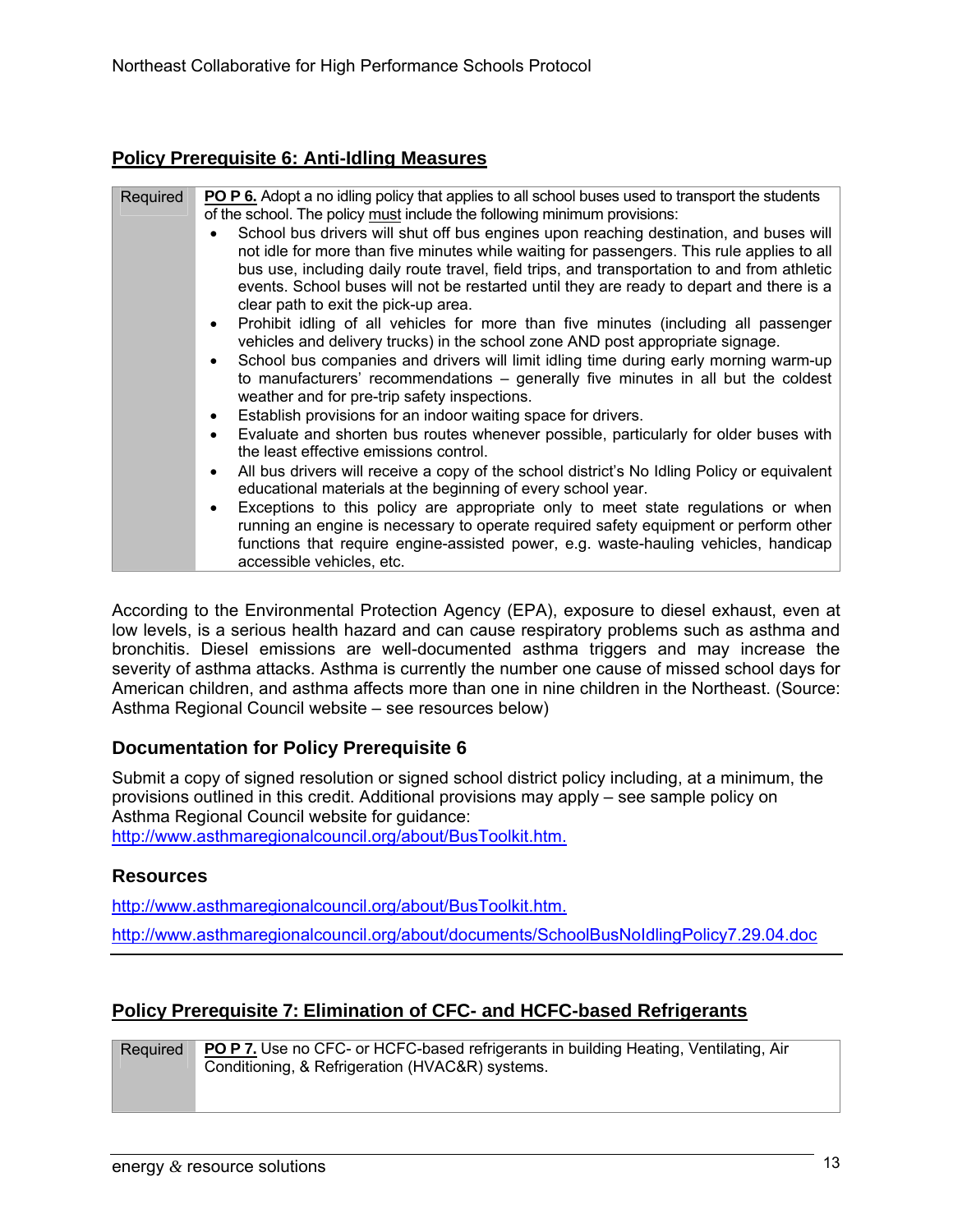Because chlorofluorocarbon-based refrigerants have been found to adversely affect atmospheric ozone levels, this prerequisite requires the use of alternative refrigerants in Heating, Ventilation, Air Conditioning, and Refrigeration (HVAC&R) systems.

**Exception**: Components of HVAC&R systems that are NOT being replaced as part of a renovation project are not subject to this prerequisite.

### **Documentation for Policy Prerequisite 7**

Submit specifications demonstrating the use of non-CFC/HCFC-based refrigerants in all HVAC and refrigeration systems to be installed**.** 

### *Policy and Operations Elective Credits*

### **Policy Elective Credit 1: Purchase a Computerized Maintenance System**

| 1 Credit | <b>PO EC 1.</b> In addition to prerequisite P 4 above, the school district shall purchase and use a |
|----------|-----------------------------------------------------------------------------------------------------|
|          | computerized maintenance management system (CMMS) in the new or renovated school.                   |
|          | If the district already uses a CMMS, the system must be expanded to incorporate                     |
|          | automated maintenance scheduling for the new or renovated school.                                   |

Computerized maintenance management systems offer the opportunity to enhance maintenance practices through the automatic scheduling and tracking of maintenance procedures. Web based services and stand-alone products are available.

### **Documentation for Policy Elective Credit 1**

Submit a copy of a signed contract or receipt for the purchase of a CMMS.

### **Policy Elective Credit 2: Purchase Clean Energy**

| 1 Credit  | <b>PO EC 2.1.</b> Commit for a period of two years to purchasing, at either the municipal or |
|-----------|----------------------------------------------------------------------------------------------|
|           | school district level, Renewable Energy Certificates (RECs) or clean renewable electricity   |
|           | for the equivalent of at least 10% of the school's projected annual electricity needs.       |
| 2 Credits | <b>PO EC 2.2</b> Commit for a period of two years to purchasing, at either the municipal or  |
|           | school district level, Renewable Energy Certificates (RECs) or clean renewable electricity   |
|           | for the equivalent of at least 25% of the school's projected annual electricity needs.       |
| 1 Credit  | <b>PO EC 2.3</b> Obtain an additional point if the Renewable Energy Certificates (RECs) are  |
|           | purchased from a local (within 200 miles) generator.                                         |

Purchase electricity for the school from a provider of clean renewable electricity or Renewable Energy Certificates (RECs) such that the equivalent of at least 10% of the school's projected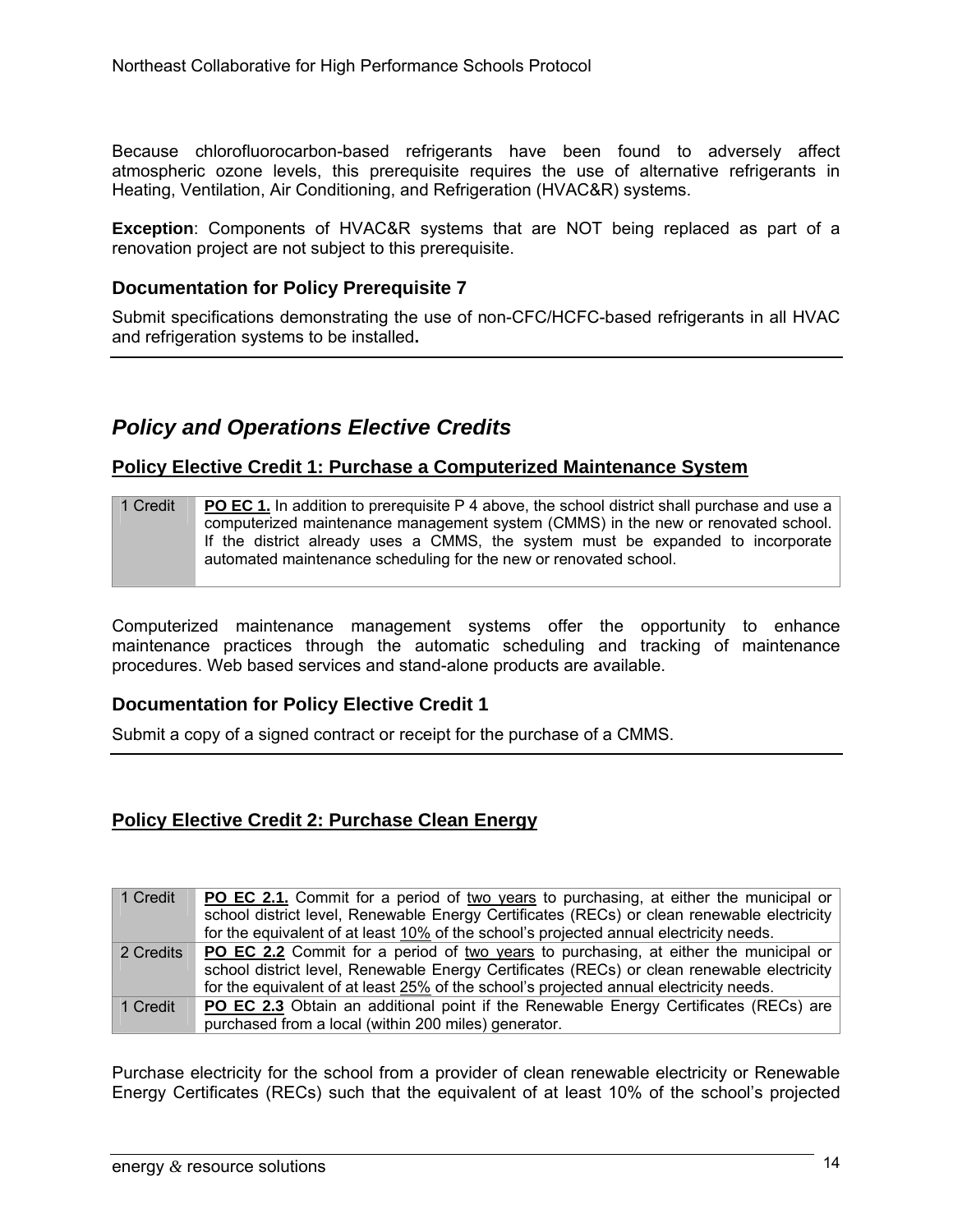annual regulated electricity needs will be provided by renewable sources. Credits cannot be combined; the maximum credit is 2 credits.

Renewable energy generating facilities produce electricity that is used on-site, supplied to the appropriate regional electrical "grid," or a combination of the two. Renewable energy providers also sell Renewable Energy Certificates (RECs) that serve as credits for power produced by certain renewable energy technologies. RECs are typically purchased by utilities, which must meet legal requirements to "produce" certain amounts of renewable power depending on state regulations. The purchase of newly issued RECs supports the distribution of electricity from renewable sources and encourage the construction of additional renewable generating facilities. RECs are available for both "new" renewable energy and for energy produced by older (pre 1997) generating stations. Choosing to pay a premium for "new" RECs will most likely encourage the development of additional renewable energy facilities.

### **Documentation for Policy Elective Credit 2**

Submit a copy of signed resolution passed by the appropriate governing body (see sample resolution below). The resolution must show the number of kilowatt hours (kWh) for which clean renewable electricity or RECs will be purchased on an annual basis.

AND, appropriate documentation from the clean power or REC supplier indicating the number of kilowatt hours (kWh) for which clean power or RECs are being purchased.

The total annual kWh used for the calculation must be the same as that used for compliance with the energy efficiency sections of the Protocol.

### **Sample Resolution for Renewable Energy Credits**

WHEREAS, the cost of conventional fuels, such as oil and natural gas is increasing, and WHEREAS, in the last decade, Northeast has become increasingly dependent on natural gas, and WHEREAS, fuel diversity is important for energy security reasons, and WHEREAS, fossil fuels are limited in supply and will someday be exhausted, and WHEREAS, fossil fuels generate pollutants when combusted, including greenhouse gases that can lead to global climate change, and WHEREAS, renewable power is from clean, abundant energy sources, such as the sun and wind, and WHEREAS, renewable power generates few, if any, pollutants. NOW THEREFORE BE IT RESOLVED that the **Example 20** [insert name of school district, city or town] will make arrangements to purchase clean renewable electricity or Renewable Energy Certificates (RECs) for a period of two years covering at least \_\_\_\_\_ [25% or 50%] of the \_\_\_\_\_\_\_\_\_\_\_\_\_\_\_\_\_\_\_\_ [insert name of school] projected annual regulated electricity needs. The [insert name of school] projected annual regulated electricity needs are \_\_\_\_\_kWh [insert number of kWh].

#### **Resources**

For more information on the Massachusetts Renewable Energy Portfolio Standard, see http://www.mass.gov/doer/rps/

For more information on the Clean Energy Choice program, see www.cleanenergychoice.org/.

Massachusetts Energy Consumers Alliance, http://www.massenergy.com/Index.html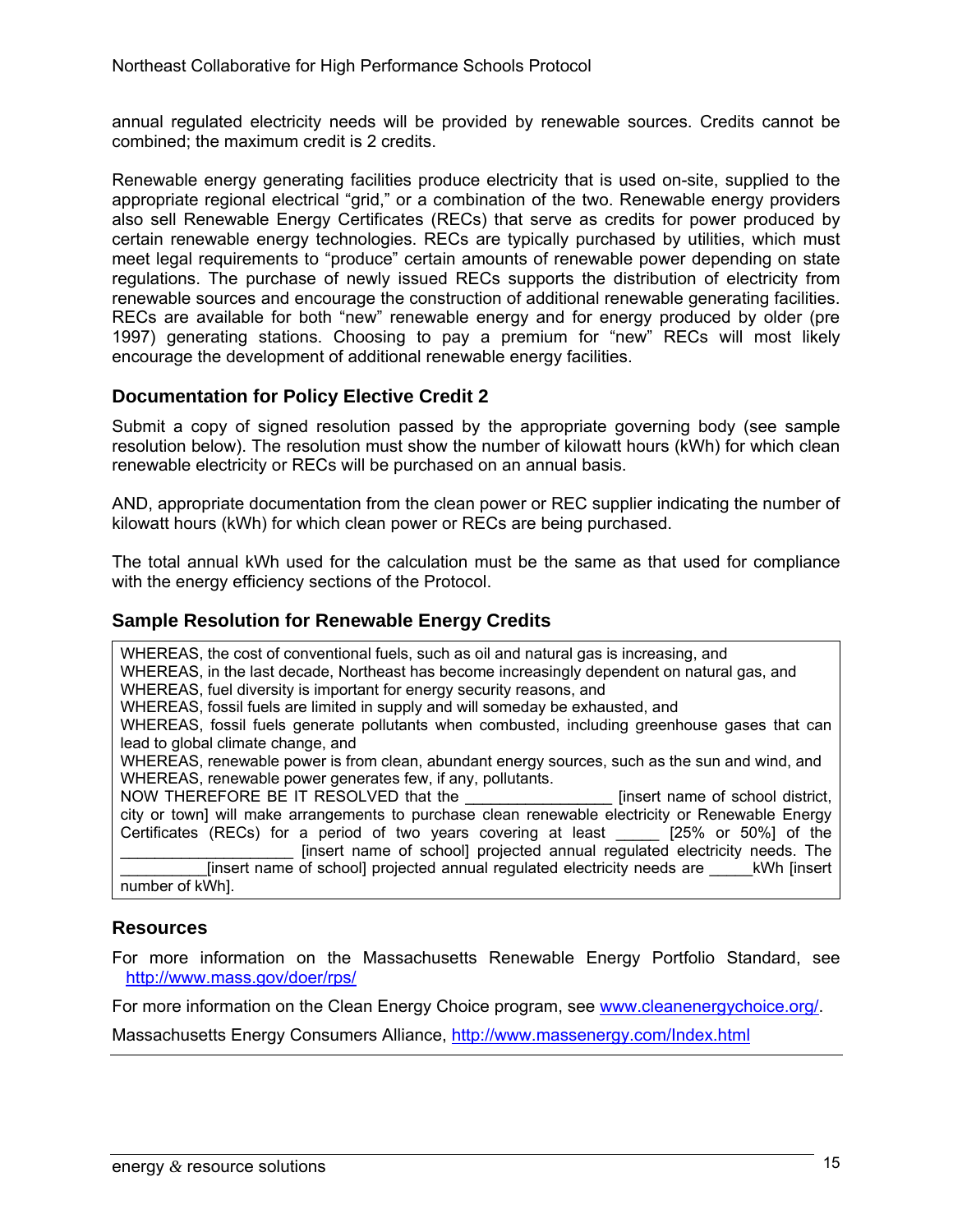### **Policy Elective Credit 3: Alternative Fueled Vehicles and Equipment**

| 1 Credit  | PO EC 3.1. Alternative Fuel Demonstration Project                                                  |
|-----------|----------------------------------------------------------------------------------------------------|
|           | Establish an alternative fuel project that demonstrates the viability of alternative fuels to the  |
|           | school district, the community and the region. The project must meet the following criteria:       |
|           | Commit to using an alternative fuel such as B-20 diesel fuel, hybrid electric-diesel, or           |
|           | compressed natural gas in at least one school bus.                                                 |
|           | Develop an outreach campaign that will publicize the demonstration program to the<br>$\bullet$     |
|           | general public. Outreach programs should include media events, the publication of                  |
|           | educational materials, etc.                                                                        |
| 2 Credits | <b>PO EC 3.2.</b> Alternative Fueled Buses                                                         |
|           | At least 20% of the buses serving the school must use alternative fuel such as compressed          |
|           | natural gas or utilize clean technology buses with hybrid electric-diesel engines. This credit may |
|           | also be achieved by committing to use B-20 diesel fuel in all the buses serving the school for a   |
|           | period of two years.                                                                               |
|           |                                                                                                    |
|           | Note: If 20% of the buses serving a school does not equal a whole number, then round down to       |
|           | the nearest whole number. If the number is less than one, then round up to one.                    |
| 2 Credits | <b>PO EC 3.3 Alternative Fueled Maintenance Vehicles and Equipment.</b>                            |
|           | If purchasing maintenance vehicles and equipment as part of the capital budget for the school      |
|           | project, specify alternative fuel power such as electric, propane, or natural gas. This credit     |
|           | addresses lawnmowers, tractors, and maintenance trucks, but does not include life safety           |
|           | equipment. To achieve the credit, 50% of the cost for the above maintenance equipment must         |
|           | go toward the purchase of alternative-fuel -powered items.                                         |

The purpose of this credit is to promote clean alternatives to diesel fuel and gasoline for school bus fleets, buses, and engine-driven maintenance vehicles and equipment. The district must carefully consider the pros and cons of each type of fuel. B-20 bio-diesel is a mixture of 20% agriculturally derived oils and fossil fuel. It burns more cleanly than 100% diesel fuel, although it is known to exhaust elevated levels of nitrogen oxides. Compressed natural gas (CNG) is an efficient and clean fuel. However, CNG refueling stations can be quite expensive to construct, so this option would be more attractive to communities with existing CNG fuel stations. Diesel hybrid buses employ a mixture of battery power and diesel fuel power. The technology is available for city transit buses and is currently being studied for its applicability to school buses. Early results indicate that "plug-in" hybrid electric-diesel school buses, which charge at night, exhaust few emissions, and can reduce fuel costs over the life cycle of the bus. Buses owned by contracted transportation companies may be counted toward this credit if used to transport students to and from the project school.

### **Documentation for Policy Elective Credit 3**

**Alternative Fueled Buses** – Submit a letter from the project owner that includes the following:

- $\Box$  A description of the type of alternative fueled buses to be used to serve the school
- $\Box$  The total number of buses that will serve the school
- $\Box$  The number of buses that will be operated on the alternative fuel
- $\Box$  A commitment to continue the alternative fuel program as described for a minimum of two years

To document that B-20 diesel fuel will be used in *all* the buses serving the school, provide a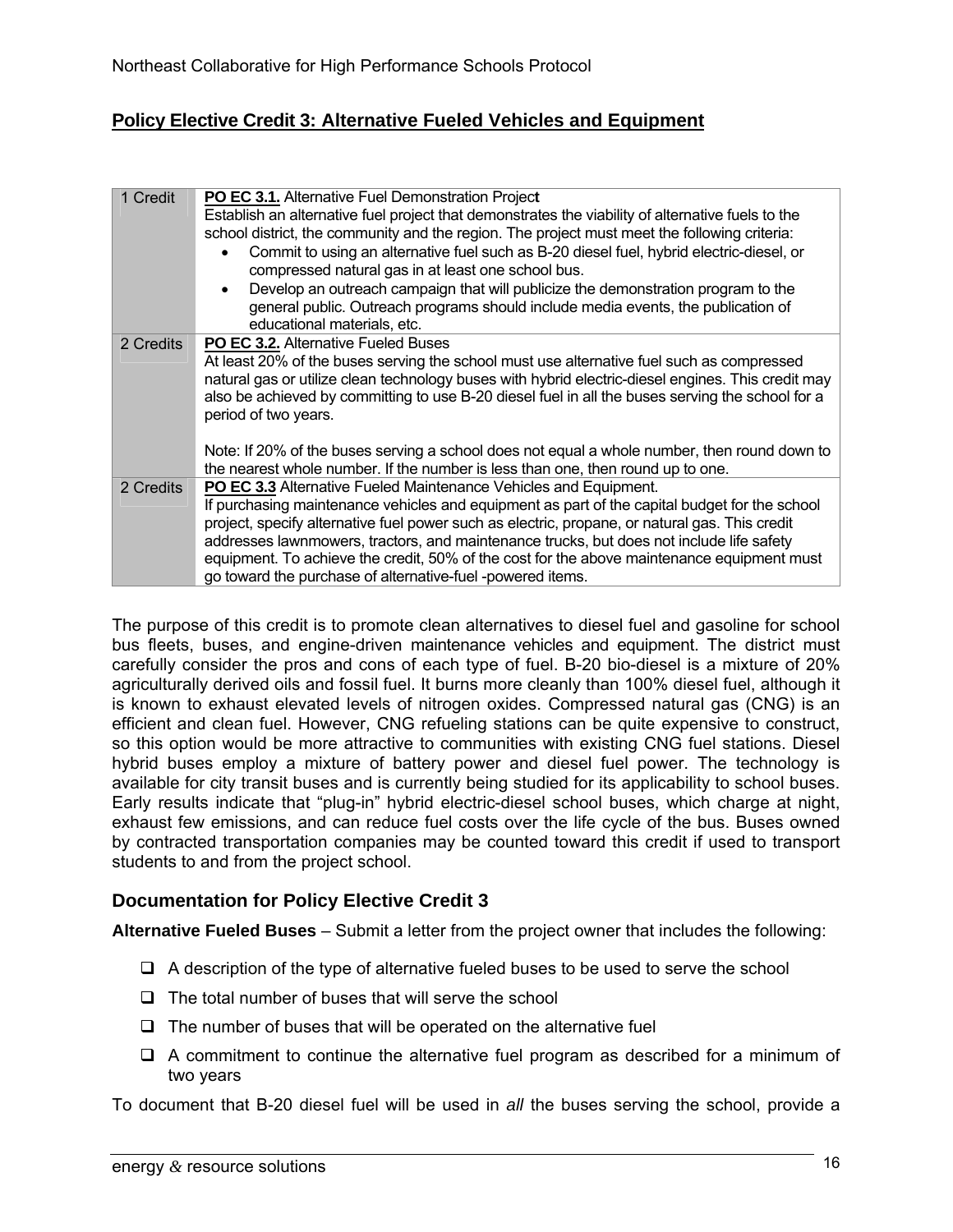copy of a two-year contract with a fuel supply company or transportation company (or a oneyear contract with the option to renew for another year) stating that fuel supply for buses used on the daily route for collecting students will be B-20 bio-diesel. If entering into a contract at the time of program certification is not possible, submit a memorandum of understanding with the fuel supply or transportation company that clearly outlines the intention to use B-20 diesel in the buses that will serve the completed school.

If the bus or buses have not yet been purchased, provide product literature on the type of bus to be purchased and a letter from the project owner certifying that money has been dedicated to the purchase. For contracted school bus services, provide a copy of the contract with the transportation company indicating that 20% of the buses serving the school will use alternative fuel.

**Alternative Fueled Maintenance Vehicles** – Submit bid specifications and cost estimates for all lawnmowers, tractors, and maintenance trucks to be purchased for this school project. This credit is achieved when 50% of the combined purchase cost goes toward purchasing alternatively fueled maintenance vehicles and equipment.

### **Resources**

http://www.eere.energy.gov/afdc/apps/toolkit/school\_bus\_toolkit.html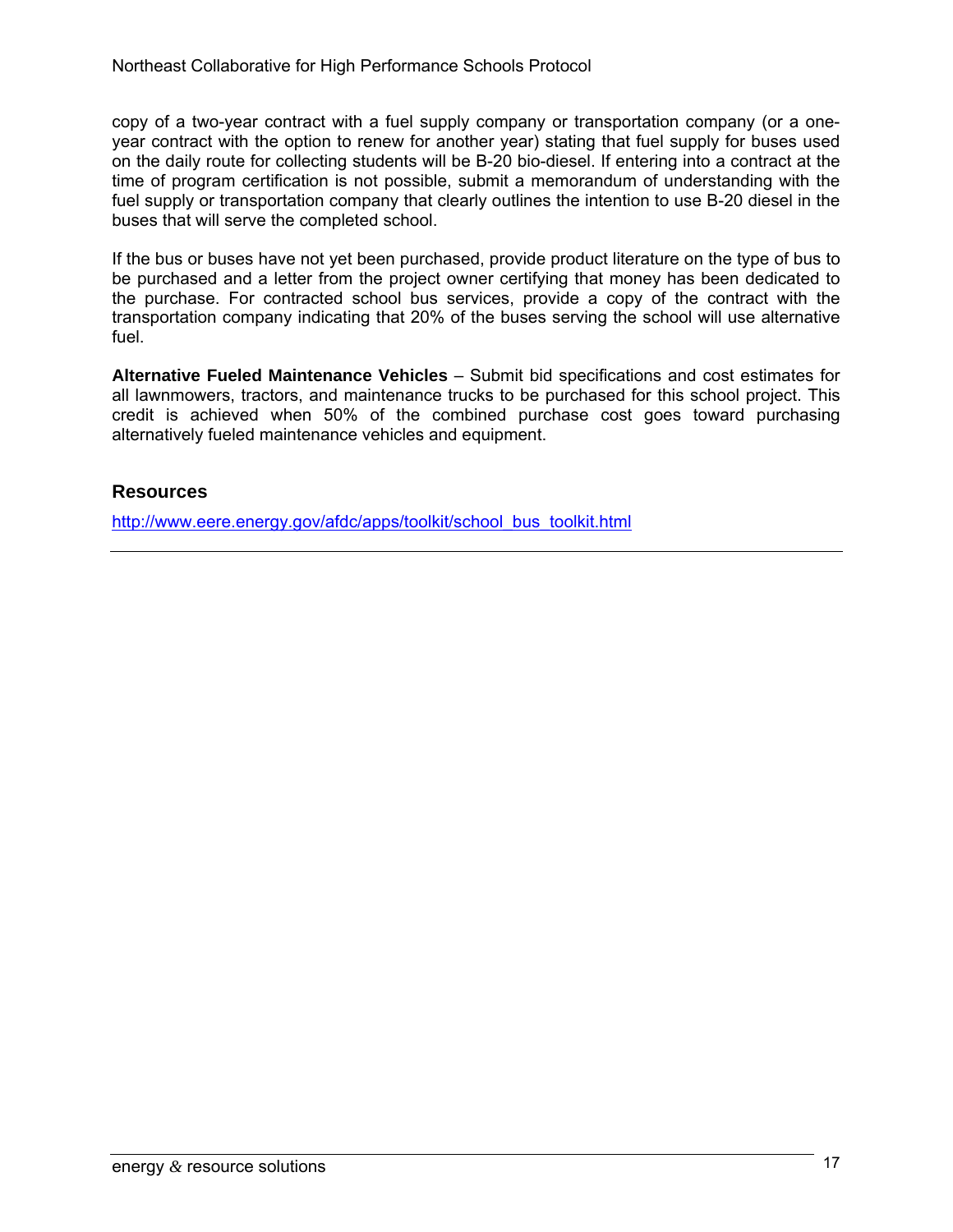### **V. Indoor Environmental Quality**

A quality indoor environment is crucial to the health of building occupants and the maintenance of a high level of student and teacher performance. Indoor air quality is the most obvious component of indoor environmental quality, but lighting and views of the outdoors also play a role. Proper indoor environmental quality reduces absenteeism and avoids the potential for long- and short-term health problems. Achieving excellent indoor environmental quality starts during construction and is maintained with careful long term planning. Proper building siting, the protection of building materials from moisture, daylighting, proper ventilation, and thermal comfort all contribute to indoor environmental quality. Implementing all the prerequisites in this section will provide a foundation for providing a healthy, pleasant, educational environment.

### *Summary Tables*

| Required | IEQ P 1. Access to Views - Provide direct line of sight to view glazing in 70% of                   |
|----------|-----------------------------------------------------------------------------------------------------|
|          | classrooms and administration areas.                                                                |
| Required | <b>IEQ P 2.</b> Classroom Daylighting – Provide low-glare, uniformly distributed, daylighting for   |
|          | 75% of the total critical task areas of classrooms.                                                 |
| Required | IEQ P 3. Install electric lighting system to enhance occupants' visual performance with             |
|          | pendant or ceiling mounted high performance lighting fixtures. The lighting fixtures must           |
|          | incorporate High Performance "Super" T8 or T5 technology with lamp efficacy ratings of a            |
|          | minimum of 85 mean lumens per watt, and color rendering index (CRI) ratings of 80 or                |
|          | higher. All lighting fixtures must include glare control features.                                  |
| Required | IEQ P 4. Design ventilation systems to ASHRAE Standard 62.1-2004: Ventilation for                   |
|          | Acceptable Indoor Air Quality.                                                                      |
| Required | IEQ P 5. Provide a three-part walk-off system for all active entryways to capture dirt,             |
|          | particulates, and moisture before they enter the building. At active entrances, provide grills,     |
|          | grates, etc. to remove dirt and snow. If there is a vestibule, provide a drop-through mat           |
|          | system within the vestibule. Avoid drain pans and traps in the vestibule to prevent a build         |
|          | up of moisture during summer months. Inside the entranceway, provide walk-off mats. The             |
|          | recommended length of interior walk-off mats is 15 feet. Provide, at a minimum, an                  |
|          | individual mat for classroom doors that exit directly to the outdoors.                              |
| Required | IEQ P 6. Prevent water accumulation by designing surface grades to slope away from                  |
|          | buildings and building foundations in order to drain away water, snowmelt, and HVAC                 |
|          | condensate to prevent the accumulation of water. Rain leaders and downspouts must be                |
|          | directed to filtration structures, storage, or rain gardens, or to daylight provided that surface   |
|          | drainage moves water away from buildings.                                                           |
|          | Evaporative drip pans for HVAC condensate removal are prohibited.                                   |
| Required | IEQ P 7. Irrigation systems must be designed and installed so that they do not spray on             |
|          | buildings.                                                                                          |
| Required | <b>IEQ P 8.</b> During construction, keep materials dry to prevent the growth of mold and bacteria. |
| Required | IEQ P 9. If the building or a portion of the building is to be occupied during construction, meet   |
|          | or exceed the Recommended Design Approaches of the Sheet Metal and Air Conditioning                 |
|          | National Contractors Association (SMACNA) IAQ Guideline for Occupied Buildings Under                |
|          | Construction, 1995, chapter 3.                                                                      |
| Required | <b>IEQ P 10.</b> Replace all HVAC filtration media immediately prior to occupancy.                  |
| Required | <b>IEQ P 11.</b> Ensure that permanently installed filtration media have a Minimum Efficiency       |
|          | Reporting Value (MERV) of at least 10 except for unit ventilator systems, which shall have a        |
|          | MERV of at least 7.                                                                                 |
| Required | IEQ P 12. Specify only electric ignitions for the following gas-fired equipment: water heaters,     |
|          | cooking stoves/ovens, air handling units, boilers.                                                  |

#### **Indoor Environmental Quality Prerequisites**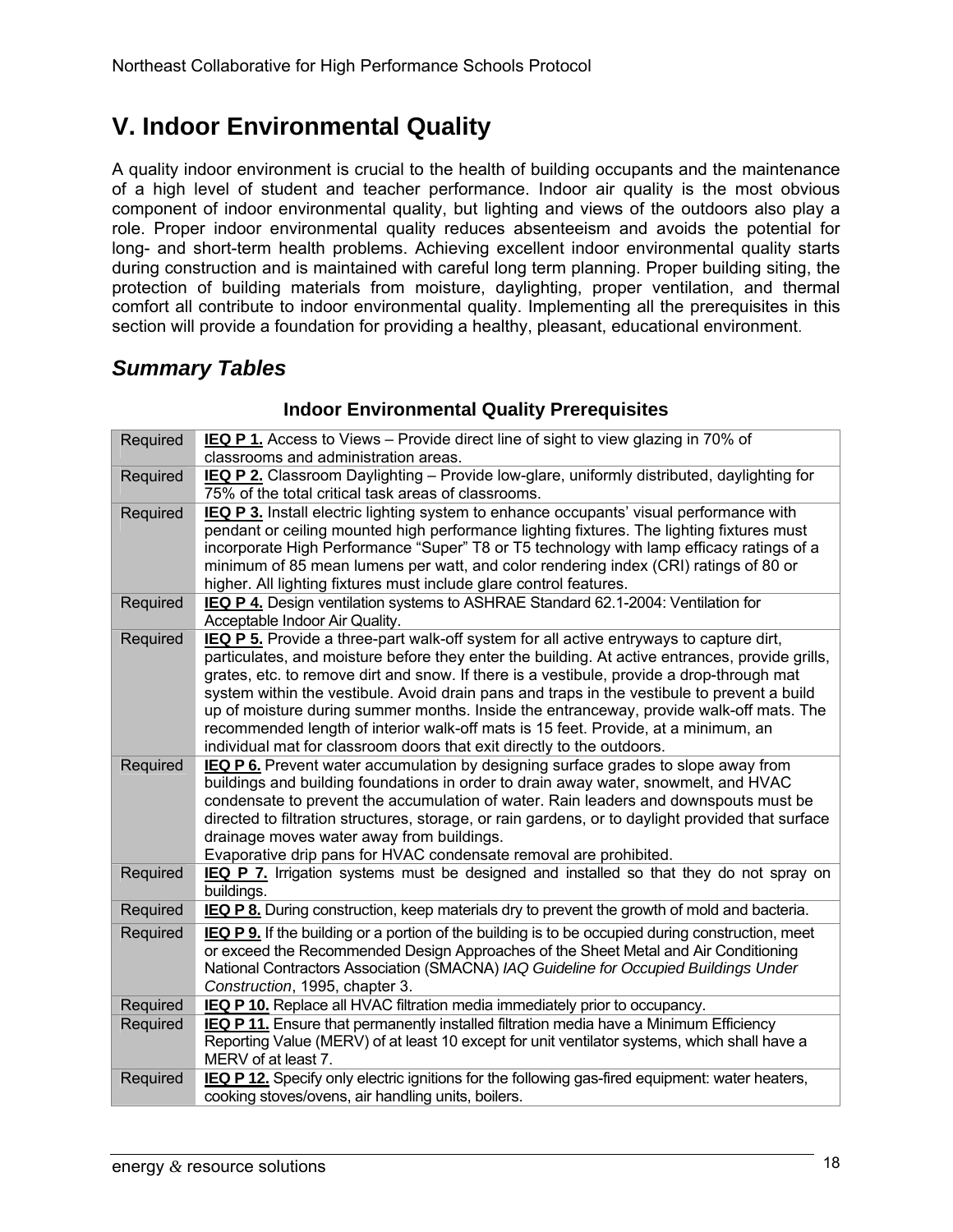| Required | <b>IEQ P 13.</b> Locate outside-air intake openings a minimum of 25 feet from any hazard or<br>noxious contaminants such as vents, chimneys, plumbing vents, exhaust fans, cooling<br>towers, streets, alleys, parking lots, and loading docks. When locating an intake opening<br>within 10 feet of a contaminant source is unavoidable, such opening shall be located a<br>minimum of 2 feet below the contaminant source. |
|----------|------------------------------------------------------------------------------------------------------------------------------------------------------------------------------------------------------------------------------------------------------------------------------------------------------------------------------------------------------------------------------------------------------------------------------|
| Required | <b>IEQ P 14.</b> Do not install internally insulated ductwork unless it is double-walled ductwork or<br>includes duct liners that meet ASTM standards C1071 and C1104 for surface erosion and<br>water vapor sorption.                                                                                                                                                                                                       |
| Required | <b>IEQ P 15.</b> Prohibit fossil fuel powered mobile machinery from being used inside the building.                                                                                                                                                                                                                                                                                                                          |
| Required | <b>IEQ P 16.</b> Ensure that all classrooms meet the acoustic standards of ANSI 12.60-2002.                                                                                                                                                                                                                                                                                                                                  |
| Required | <b>IEQ P 17.</b> Comply with ASHRAE Standard 55-2004 for thermal comfort standards during<br>the heating season, within established ranges per climate zone.                                                                                                                                                                                                                                                                 |
| Required | <b>IEQ P 18.</b> Adopt or develop an Integrated Pest Management program designed to exclude<br>undesirable pests from the school buildings.                                                                                                                                                                                                                                                                                  |

### **Indoor Environmental Quality Elective Credits**

| 1 Credit  | IEQ EC 1. Where chemical use occurs, install dedicated exhaust for pollution source<br>control.                                                                                                                                                                                                                                                                                                          |
|-----------|----------------------------------------------------------------------------------------------------------------------------------------------------------------------------------------------------------------------------------------------------------------------------------------------------------------------------------------------------------------------------------------------------------|
| 1 Credit  | <b>IEQ EC 2.</b> Install ducted HVAC air returns to avoid the dust and microbial growth issues.<br>The use of ceiling plenum return vents is not acceptable as part of an HVAC system<br>design.                                                                                                                                                                                                         |
| 1 Credit  | <b>IEQ EC 3.</b> Design the HVAC system with particle arrestance filtration rated at Minimum<br>Efficiency Reporting Value (MERV) of 13 in all mechanical ventilation systems immediately<br>prior to occupancy.                                                                                                                                                                                         |
| 1 Credit  | IEQ EC 4. Ninety percent (90%) of all classrooms shall have a minimum of one operable<br>window per classroom that is reasonably accessible.                                                                                                                                                                                                                                                             |
| 1 Credit  | <b>IEQ EC5.</b> Install high intensity fluorescent lighting fixtures instead of HID fixtures in the<br>gymnasium and other high ceiling areas.                                                                                                                                                                                                                                                           |
| 1 Credit  | IEQ EC 6. Supply temporary construction ventilation.                                                                                                                                                                                                                                                                                                                                                     |
| 1 Credit  | IEQ EC 7. During construction, seal HVAC supply and return openings to protect them from<br>dust infiltration during such activities as drywall installation and floor sanding.                                                                                                                                                                                                                          |
| 2 Credits | <b>IEQ EC 8.</b> HEPA vacuuming: Vacuum carpeted and soft surfaces with a high-efficiency<br>particulate arrestor (HEPA) vacuum prior to completion of construction. For phased,<br>occupied renovations, HEPA vacuum the carpet daily in occupied areas.                                                                                                                                                |
| 2 Credits | <b>IEQ EC 9.</b> Perform building flushout prior to building occupancy. Prior to flushout, filters<br>must be replaced with at least Minimum Efficiency Reporting Value (MERV) 10 filters and<br>replaced again after flushout with a minimum of MERV 10 filters. For unit ventilator<br>systems, a minimum of MERV 7 filters must be installed and then replaced with MERV 7<br>filters after flushout. |

### *Indoor Environmental Quality Prerequisites*

### **IEQ Prerequisite 1: Access to Views**

Required **IEQ P 1.** Provide direct line of sight to view glazing in 70% of classrooms and administration areas. Qualifying spaces shall have view glazing equal to or greater than 7% of the floor area of that space. View glazing shall be clear and only include window area above 2.5 ft. and below 7.5 ft. from the floor. Install adjustable blinds to control glare.

Access to views has proven to be extremely important in educational and work environments. A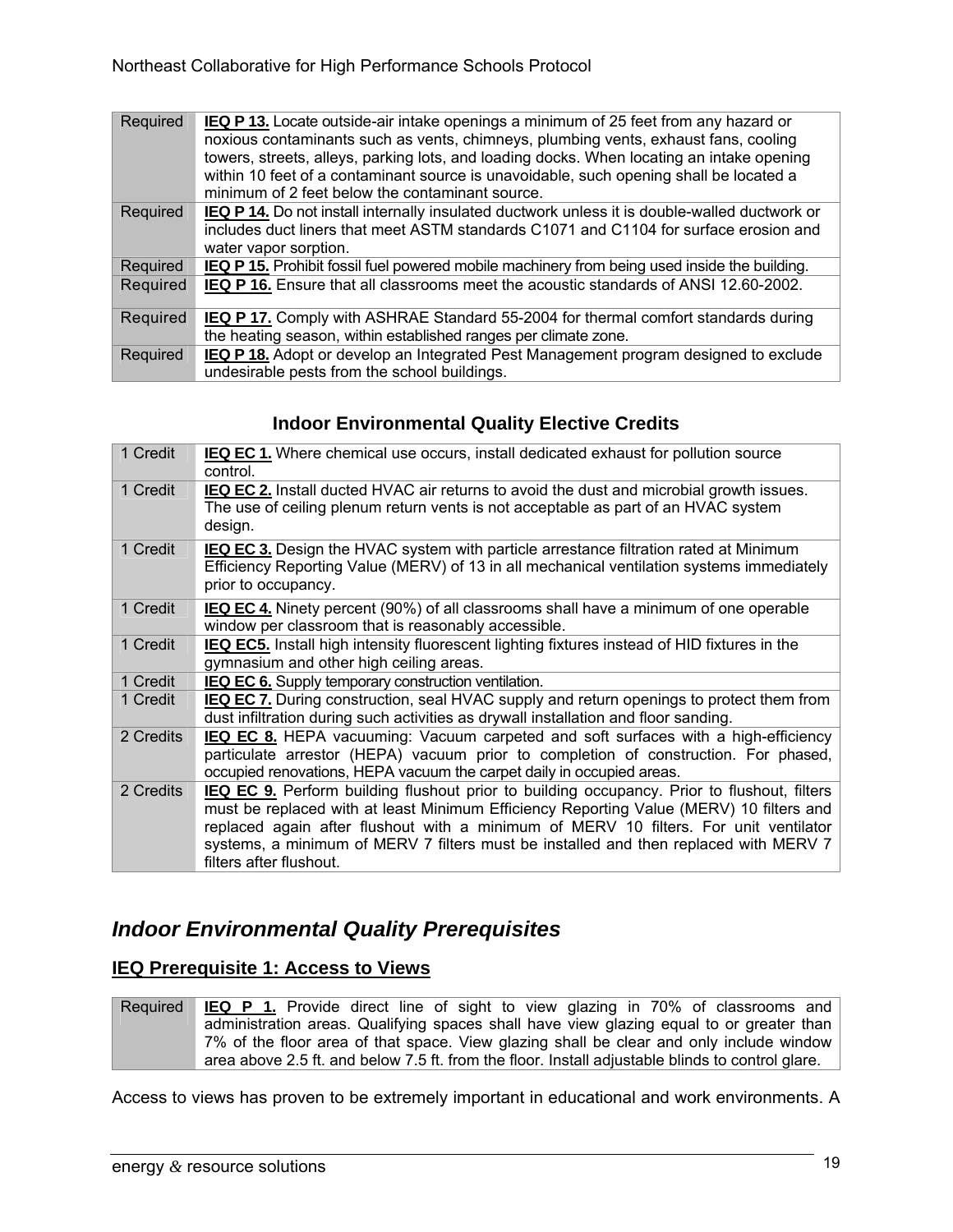human connection to the natural rhythms of the outdoor environment is important to both mental and physical health.

In order to meet this prerequisite, 70% of classroom and office space must have significant views to the outdoor environment. Qualifying classrooms and offices shall have clear windows that have a viewing area that is equal to or greater than 7% of the floor area of the space. View glazing shall be clear and only include window area above 2.5 ft. and below 7.5 ft. from the floor.

For the purposes of this credit, the following rooms are included:

- General classrooms
- **D** Art rooms
- **Q** Music rooms
- □ Science rooms
- □ Computer rooms
- $\Box$  Special needs, remedial, and collaborative space
- $\Box$  Administration spaces

**Exceptions**: Photo labs, video production rooms, gymnasiums, auditoriums, and other rooms requiring limited illumination. School buildings that share at least two sides with other buildings are exempted from this requirement.

#### **Documentation for IEQ Prerequisite 1**

Submit an "Access to Views" spreadsheet or table that includes the following information:

- 1) The area in square feet of each classroom and administrative space. Identical spaces may be combined.
- 2) The area in square feet of the clear glazing installed between 2.5 feet and 7.5 feet form the floor surface of each of the listed spaces.
- 3) Submit floor plan and elevation drawings of each floor with spaces labeled to match their names as input into the table.

### **IEQ Prerequisite 2: Classroom Daylighting**

| Required | <b>IEQ P 2.</b> Provide low-glare, uniformly distributed, daylighting for 75% of the total critical task<br>areas of classrooms.<br>All daylighting designs must meet the following requirements:                                                                                                                                                            |
|----------|--------------------------------------------------------------------------------------------------------------------------------------------------------------------------------------------------------------------------------------------------------------------------------------------------------------------------------------------------------------|
|          | The teaching surfaces, or the work plane, must be protected from direct sunlight,<br>$\bullet$<br>from vertical glazing, during normal school hours. Light shelves, blinds, and other<br>shading devices may be utilized to meet this requirement. Areas located within 4<br>feet of exterior walls may be excluded from this glare elimination requirement. |
|          | Skylights and roof monitors shall also meet the above criteria unless they<br>$\bullet$<br>incorporate diffusing devices.<br>The daylighting system must be designed to replace a minimum of 25% of the total<br>$\bullet$<br>electrical illumination needed for the classroom areas.                                                                        |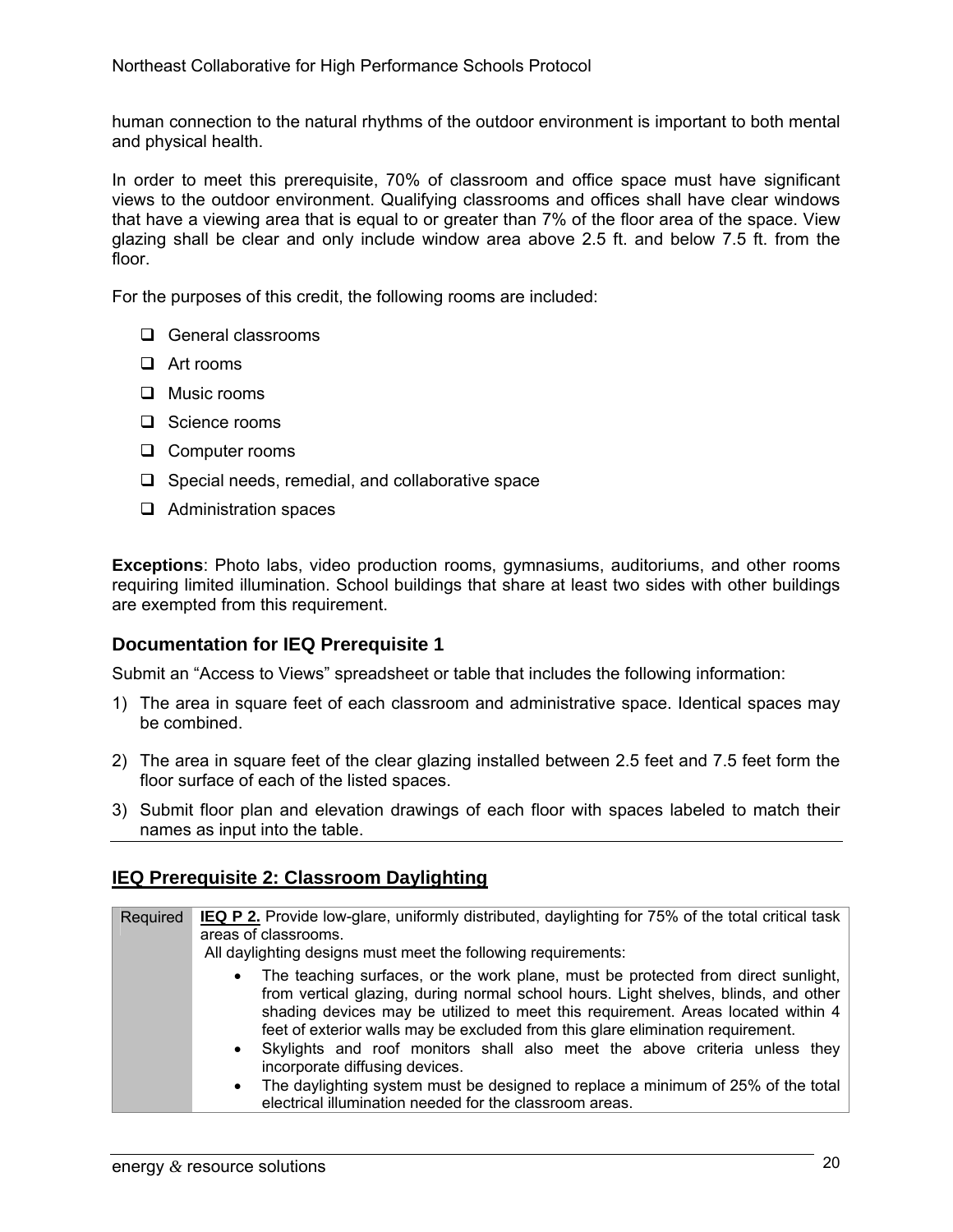• Whenever possible, the project should be oriented to allow for northern- and southern-exposure classroom windows. East- and west-facing windows are less desirable due to morning and afternoon glare problems.

To earn this credit, 75% of the classroom critical task area collectively must be designed for daylighting and such daylighting must replace a minimum of 25% of the total electrical illumination needs for the classroom areas. Critical task area is the square footage of each classroom where teaching and learning surfaces could be placed (excludes closets, cabinets, shelving, etc.). Teaching and learning surfaces are considered to be 30 inches above the floor.

Properly designed daylighting is the best way to illuminate classrooms. Several recent studies have shown that student performance improves dramatically under daylit conditions. However, poorly designed daylighting doesn't provide the same benefits, and student performance may actually deteriorate to levels below that of the performance under artificially illuminated spaces. There is also growing evidence that daylighting positively affects circadian rhythms, playing an important role in regulating sleep patterns.

Daylighting in classrooms should be uniformly distributed and should not exceed a ratio of 8:1 of maximum footcandles to minimum footcandles. There should be limited direct-beam sunlight penetration and teachers should have control of daylight intensity and glare. It is extremely important that daylighting strategies be carefully considered. The design of daylighting systems should be entrusted to a lighting designer or architect with daylighting experience. A variety of daylighting guides and resources are listed in the resource section below.

### **Documentation for IEQ Prerequisite 2**

Submit a narrative description and design drawings detailing the daylighting design for the school. Demonstrate that at least 75% of the total classroom critical task area will meet the above listed requirements and that the electric lighting in these spaces will be controlled (on-off or dimming) by automatic daylight harvesting controls.

Demonstrate that, as much as possible, the classroom orientation provides for northern- and southern-exposure windows.

In addition, provide results from one of the two following options:

#### Option 1 – Computer Simulation

Provide a synopsis of a computer simulation that shows that 75% of the critical task areas in the classrooms achieve low-glare, uniformly distributed daylighting. If a "one point in time" simulation is used, it should be modeled based on a sunny day, on the equinox, at noon. Daylit surfaces are to be 30 inches above the floor.

#### Option 2 – Physical Modeling

Create a physical model that contains a representative sample of the classrooms in the school. Provide a report of the modeling effort that demonstrates compliance and explains the methodology used for the measurement of daylight and the interpretation of modeling results.

For the purposes of this credit, classrooms include: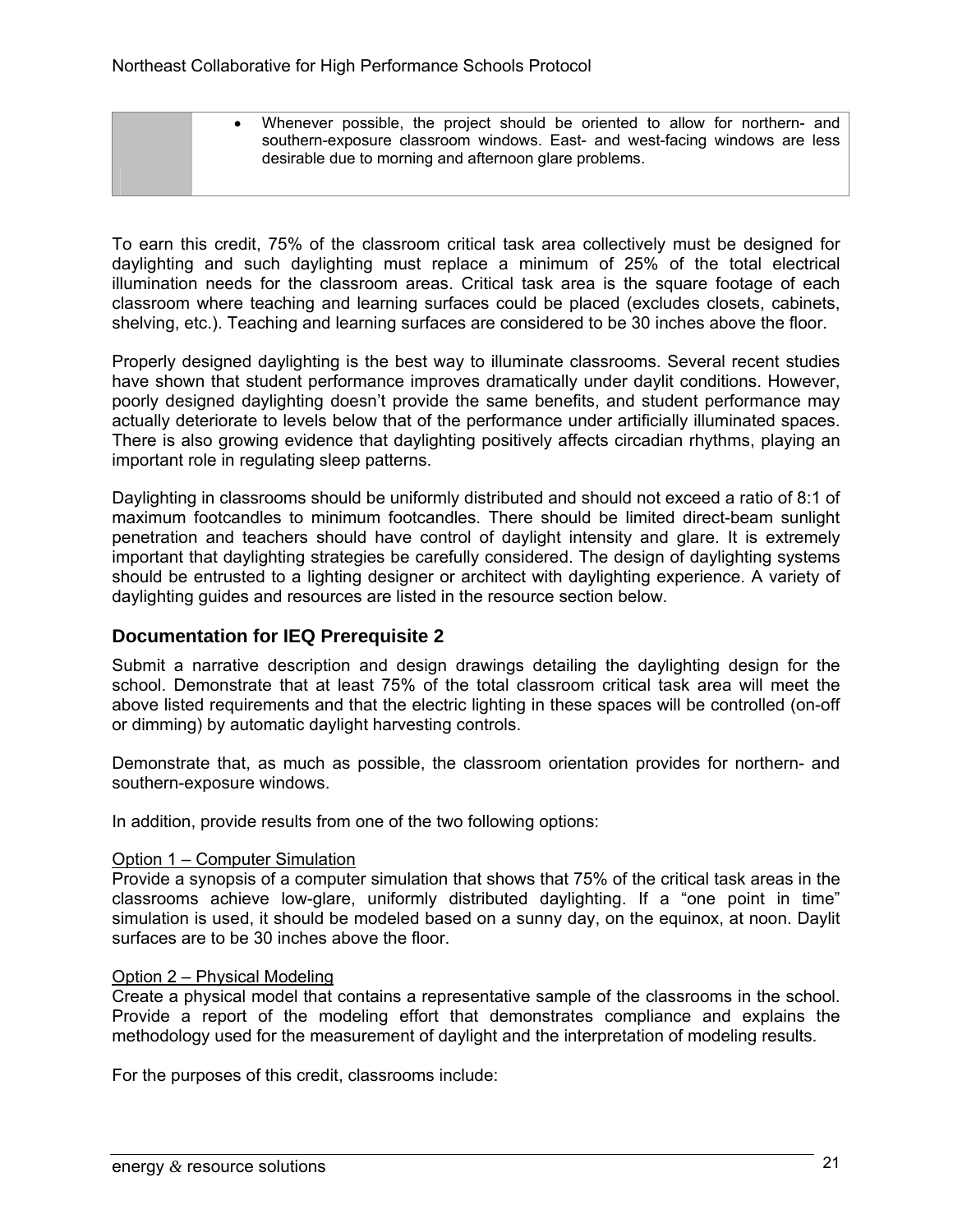- General classrooms
- $\Box$  Art rooms
- **Q** Music rooms
- □ Science rooms
- $\Box$  Special needs, remedial, and collaborative space

### **Resources**

*CHPS Best Practices Manual,* vol. 2, "Daylighting and Fenestration Design" chapter

*LEED Reference Guide,* Indoor Environmental Quality, Credit 8: Daylighting

Lighting Research Center, http://www.lrc.rpi.edu/programs/daylightdividends

Pacific Gas and Electric Daylight Initiative, http://www.pge.com/pec/daylight/daylight.shtml

HESCHONG MAHONE GROUP, INC., Daylighting Studies, http://www.h-m-g.com/

### *IEQ Lighting Quality (Electric Lighting) Category*

**Purpose**: Promote improved visual performance by providing premium quality electric lighting.

### **IEQ Prerequisite 3: Install Low-Glare Lighting Systems in Classrooms**

#### *Required* **IEQ P 3.** Install electric lighting system to enhance occupants' visual performance with pendant or ceiling mounted high performance lighting fixtures. The lighting fixtures must incorporate High Performance "Super" T8 or T5 technology with lamp efficacy ratings of a minimum of 85 mean lumens per watt and color rendering index (CRI) ratings of 80 or higher. All lighting fixtures must include glare control features.

Classrooms require high quality electric lighting when daylighting is not available or is insufficient. High quality electric lighting provides adequate light for the task, while improving the rendering of colors and reducing glare.

In order to provide high quality lighting, the lighting fixtures, lamps, and ballasts, and the lighting design layouts must be carefully considered.

**T8 Lamps & Ballasts** – Modern T8 (1" diameter) lamps paired with electronic ballasts, provide high quality lighting combined with excellent energy efficiency. Additionally these systems maintain their light output better over time than do the standard T12 (1  $\frac{1}{4}$ " diameter) lamps they have replaced. High Performance "Super" T8 lamp and ballast systems provide enhanced efficiency when compared with other T8 systems. Their cost is only slightly higher than standard T8 systems, and they have become readily available through normal distribution chains.

Northeast-CHPS qualifying High Performance "Super" T8 systems are listed on the Consortium for Energy Efficiency's (CEE) website: www.cee.org. Most energy efficiency incentive programs throughout Northeast also use the CEE list for incentive qualification.

**T5 Lamps & Ballasts –** T5 (5/8" diameter) lamps are also excellent choices for classroom lighting. Like most T8 systems, they are paired with electronic ballasts. It is often assumed that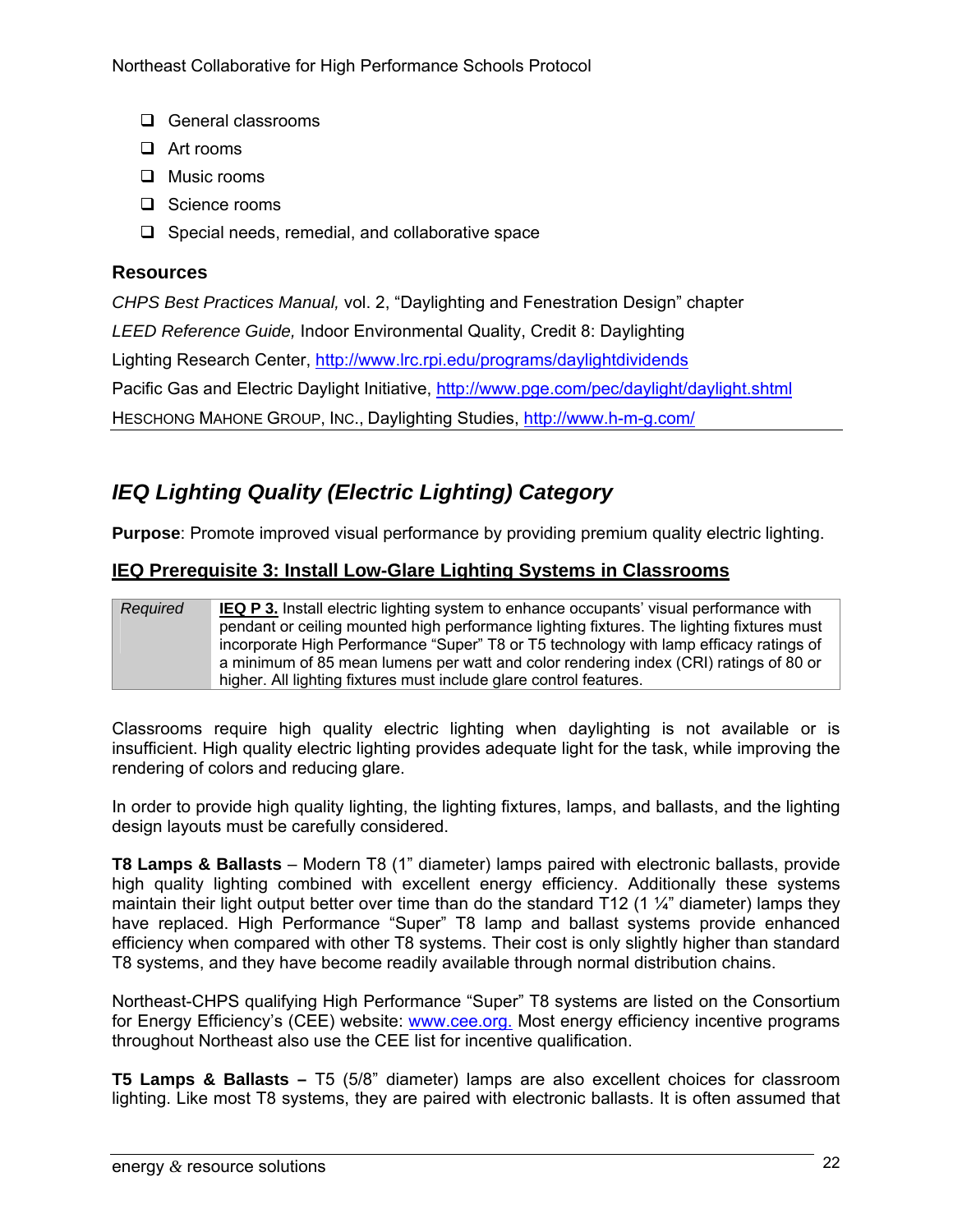because T8 lamps are more efficient than T12 lamps, that T5 lamps are more efficient than T8 lamps. This is not accurate, as many T8 lamps produce more light per watt (efficacy) than do T5 lamps. However, the thin profile of T5 lamps makes them ideal for use in fixtures where optical control is important. For this reason, many high performance lighting fixtures incorporate T5 lamps. Because they produce a lot of light for their size, T5 lamps produce a significant amount of glare and should only by used in fixtures that hide the lamp from direct view and optically control glare.

Systems that utilize standard output and high output, T5 lamps are eligible for meeting this prerequisite, but only when used in fixtures that hide the lamp from direct view and incorporate glare control strategies.

**Fixture Types –** Fixture styles that can be used to provide high quality classroom lighting and may be used to qualify for this prerequisite, include:

- $\Box$  Pendant mounted indirect or direct-indirect fixtures Fixtures must have a tested overall efficiency of at least 75%, and provide no more than 40% downlight.
- $\Box$  Recessed or surface mounted indirect or direct-indirect fixtures Fixtures must have a tested overall efficiency of at least 65% and shield lamps from direct view.
- $\Box$  Recessed advanced optics fixtures This class of fixture is relatively new to the marketplace. Advanced optical features are used to distribute the light evenly and control glare. Tested overall efficiency must be at least 75%. Examples of this fixture style are the Lithonia RT5, Metalux Accord, and LedaLite Pure FX.

**Lighting Layouts –** Lighting layouts should provide even light throughout the classroom although it is sometimes desirable to provide higher lighting levels at the teaching station. Lighting power density (LPD) levels should be no higher than 1.2 watts per square foot. The minimum illumination levels established for space types by the Illuminating Engineering Society of North America should be met.

### **Documentation for IEQ Prerequisite 3**

- 1) Submit a lighting schedule for all lighting fixtures, including lamps and ballast information.
- 2) Submit plans showing the lighting layouts for the following spaces:
	- □ General classrooms
	- □ Science rooms
	- □ Computer rooms
	- $\Box$  Special needs, remedial, and collaborative space

### **Resources**

Consortium for Energy Efficiency's (CEE), http://www.cee1.org/

Illuminating Engineering Society of North America, http://www.iesna.org/

Advanced Lighting Guidelines, New Buildings Institute, http://www.newbuildings.org/lighting.htm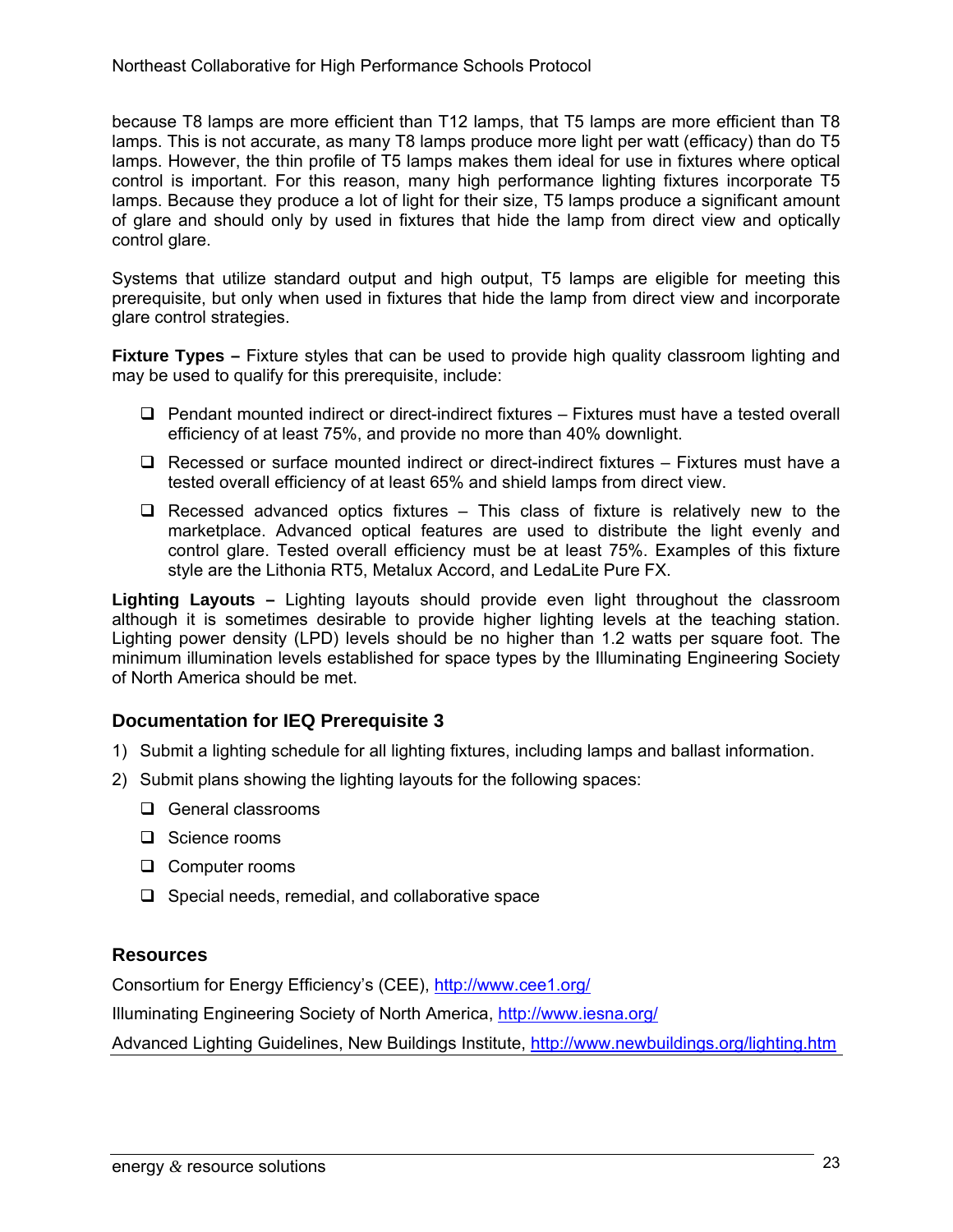### *IEQ Indoor Air Quality Category*

**Purpose**: Achieve good indoor air quality to protect student and staff health, and improve performance and attendance.

### **IEQ Prerequisite 4: Meet ASHRAE Standard 62.1-2004**

Required **IEQ P 4.** Design ventilation systems to ASHRAE Standard 62.1-2004: Ventilation for Acceptable Indoor Air Quality.

Supplying fresh ventilation air to classroom areas is critical to the protection of good indoor air quality. Ensure that the ventilation system's outdoor air capacity can meet standards in all modes of operation.

#### **Documentation for IEQ Prerequisite 4**

Submit a letter signed by a licensed professional engineer (P.E.) certifying that the standards of ASHRAE Standard 62.1-2004 will be met on the project.

#### **Resources**

The American Society of Heating, Refrigerating and Air-Conditioning Engineers, http://www.ashrae.org/

#### **IEQ Prerequisite 5: Provide Walk-Off System**

Required **IEQ P 5.** Provide a three-part walk-off system for all active entryways to capture dirt, particulates, and moisture before they enter the building. At active entrances, provide grills, grates, etc. to remove dirt and snow. If there is a vestibule, provide a drop-through mat system within the vestibule. Avoid drain pans and traps in the vestibule to prevent a build up of moisture during summer months. Inside the entranceway, provide walk-off mats. The recommended length of interior walk-off mats is 15 feet. Provide, at a minimum, an individual mat for classroom doors that exit directly to the outdoors.

Particles tracked into the school are one of the chief sources of contamination of carpets and floors. Research on school carpeting in particular shows that it can be a reservoir of pesticides, heavy metals, and dust tracked in on students' shoes.

The best way to keep the school free of dust, dirt, and contaminants is to prevent these unwanted items from entering the building in the first place. It is especially important to protect young school children since they are more likely to sit and play on classroom floors and therefore be more exposed to contaminants.

"Active" entrances are those points where students and staff members enter and exit the building from parking areas and vehicle drop off areas, and recreational areas.

#### **Documentation for IEQ Prerequisite 5**

- 1. Submit specifications for permanently installed entryway walk-off systems and walk-off mats.
- 2. Submit photographs showing location of grates, grills, and walk-off mats at all high volume entrances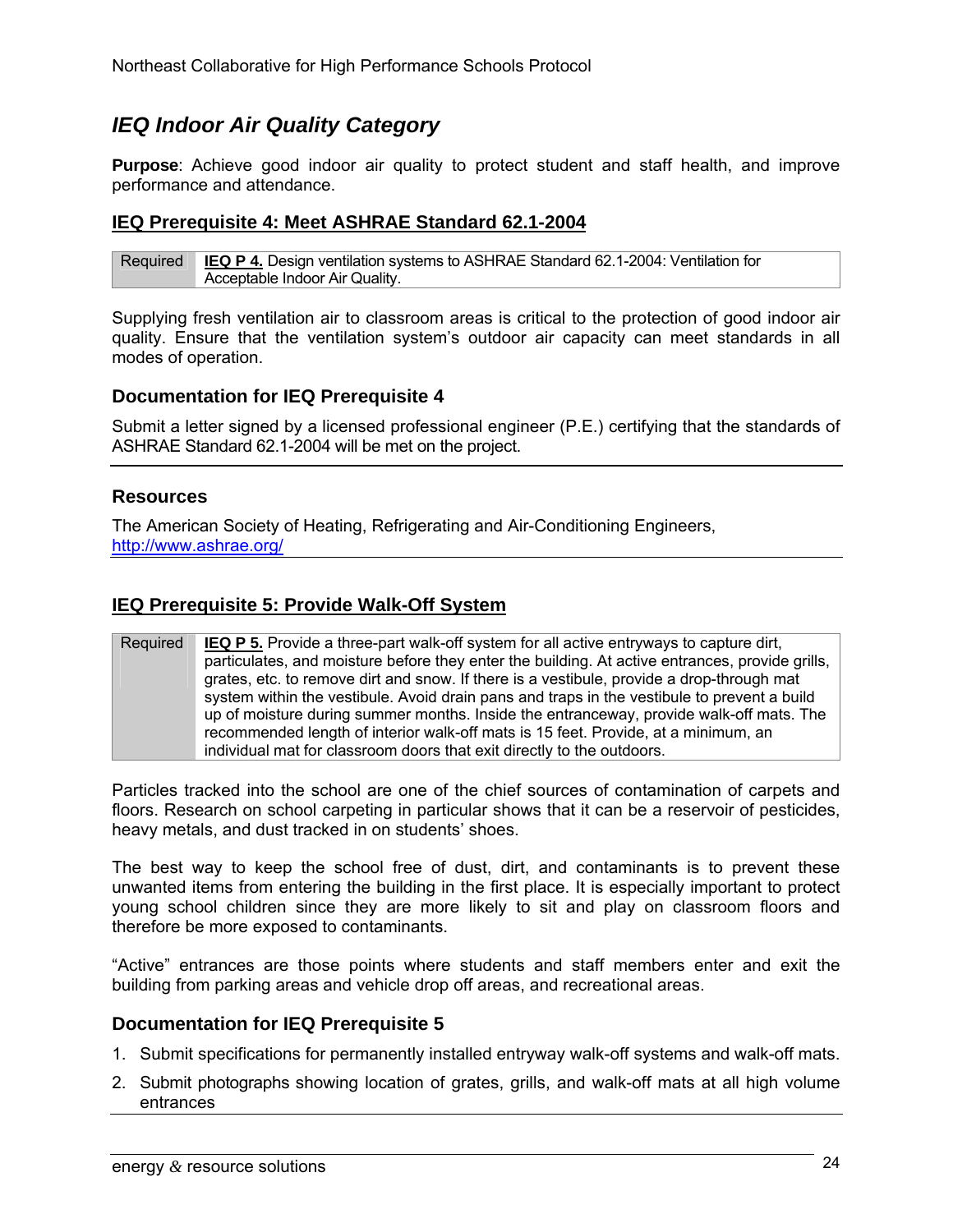### **IEQ Prerequisite 6: Drainage To Prevent Water Accumulation**

| Required | <b>IEQ P 6.</b> Prevent water accumulation by designing surface grades to slope away from         |
|----------|---------------------------------------------------------------------------------------------------|
|          |                                                                                                   |
|          | buildings and building foundations in order to drain away water, snowmelt, and HVAC               |
|          | condensate to prevent the accumulation of water. Rain leaders and downspouts must be              |
|          | directed to filtration structures, storage, or rain gardens, or to daylight provided that surface |
|          | drainage moves water away from buildings.                                                         |
|          | Evaporative drip pans for HVAC condensate removal prohibited                                      |

Due to health risks that can be caused by mold and microbial growth, all surface grades, drainage systems, and HVAC condensate must be designed to prevent the accumulation of water under, in, or near buildings. Condensate systems that rely on gravity drainage are strongly preferred to systems that use pumps to move condensate due to the maintenance issues and energy costs associated with pump systems.

### **Documentation for IEQ Prerequisite 6**

- 1) Submit site plan showing grading plan
- 2) Submit plan of condensate system including details of the drain traps and gravity drainage system
- 3) If installing unit ventilator systems with air conditioning equipment, provide specifications demonstrating that evaporation trays are not being used.

### **IEQ Prerequisite 7: Prevent Spray On Buildings**

Required **IEQ P 7.** Irrigation systems must be designed and installed so that they do not spray on buildings.

Irrigation systems that spray on buildings often cause structural damage and mold growth. Do not install irrigation systems in locations where they can spray directly on buildings.

### **Documentation for IEQ Prerequisite 8**

Submit plan of irrigation system showing that sprinkler ranges do not intersect with buildings.

### **IEQ Prerequisite 8: Prevent Mold Problems During Construction**

| Required | <b>IEQ P 8.</b> During construction, meet or exceed the following minimum requirements to prevent<br>the growth of mold and bacteria:                                                                                                                                                                     |
|----------|-----------------------------------------------------------------------------------------------------------------------------------------------------------------------------------------------------------------------------------------------------------------------------------------------------------|
|          | Keep building materials dry – wood, porous insulation, paper, and fabric, should be<br>kept dry to prevent the growth of mold and bacteria. Cover these materials to prevent<br>rain damage, and if resting on the ground, use spacers to allow air to circulate<br>between the ground and the materials. |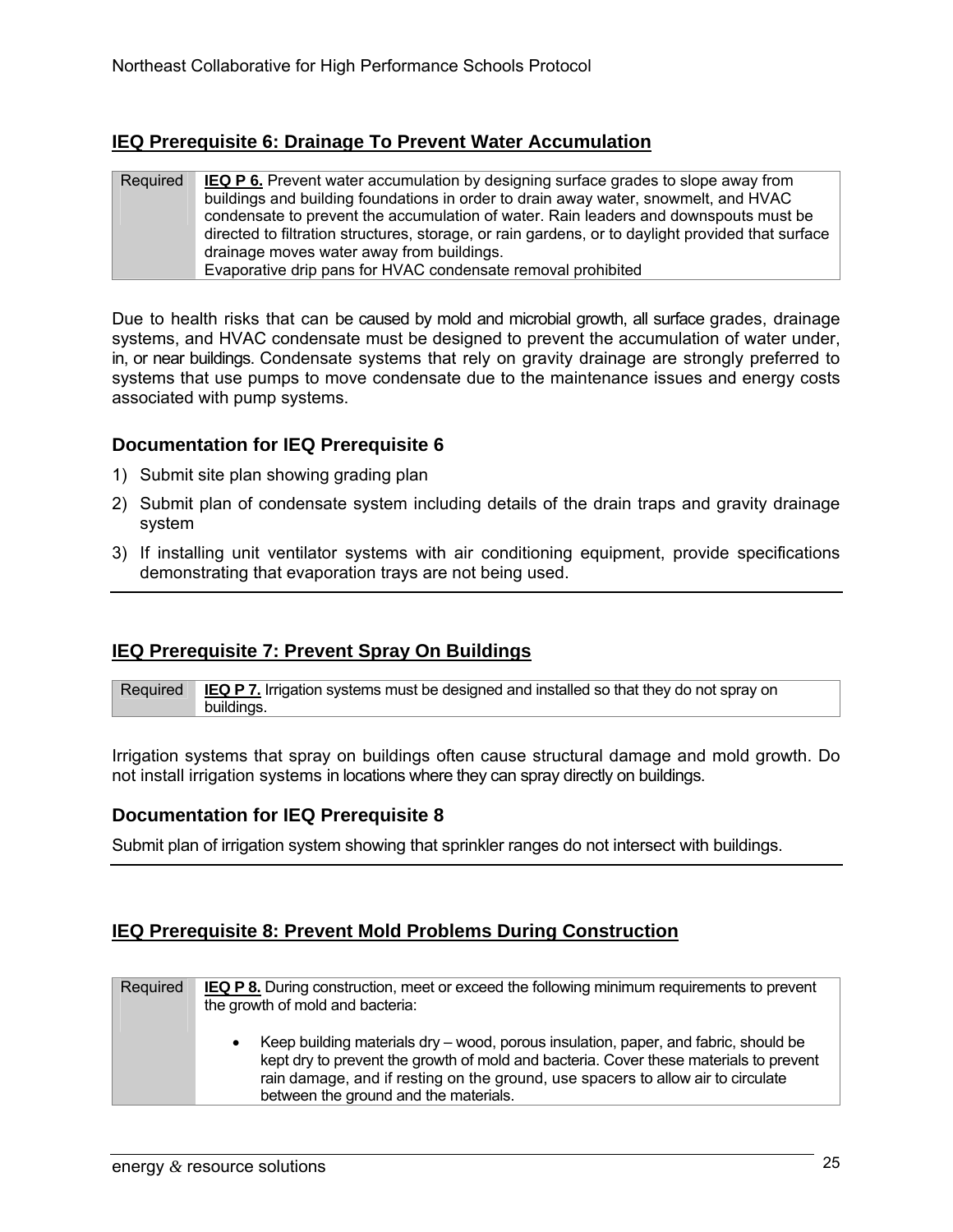| $\bullet$ | Replace any water-damaged materials, or dry within 24 hours, due to the possibility of<br>mold and bacterial growth. Materials that are damp or wet for more than 24 hours may<br>need to be discarded.         |
|-----------|-----------------------------------------------------------------------------------------------------------------------------------------------------------------------------------------------------------------|
| $\bullet$ | Immediately remove any materials showing signs of mold and mildew, including any<br>with moisture stains, from the site and properly dispose of them. Replace moldy<br>materials with new, undamaged materials. |
| $\bullet$ | Require that moisture sensitive materials be delivered dry and protected from the<br>elements.                                                                                                                  |
| $\bullet$ | Allow for time in the construction schedule for materials to dry before they are<br>enclosed.                                                                                                                   |

Construction activities affect indoor air quality long after the building is occupied. Being careful to protect building materials from moisture and removing water-damaged materials are important practices in the prevention of mold in new buildings.

Plan for keeping moisture sensitive materials dry by having them delivered dry and wrapped in plastic and providing for weather-tight storage on the construction site.

### **Documentation for IEQ Prerequisite 8**

- 1) Submit a copy of the bid specification section that mandates the protection of building materials from water damage.
- 2) Submit photographs of the construction site illustrating materials protection.

### **IEQ Prerequisite 9: Use IAQ Best Practices During Construction**

#### Required **IEQ P 9.** If the building or a portion of the building is to be occupied during construction, meet or exceed the Recommended Design Approaches of the Sheet Metal and Air Conditioning National Contractors Association (SMACNA) *IAQ Guideline for Occupied Buildings Under Construction*, 1995, chapter 3.

Applicants shall implement containment procedures for dusts, gases, fumes, and other pollutants created during renovation/construction as part of any planned construction of, addition to, or renovation of a school building. Such containment procedures shall be consistent with the most current edition of the *IAQ Guidelines for Occupied Buildings Under Construction*  published by the Sheet Metal and Air Conditioning Contractors National Association, Inc. (SMACNA). All bids received for school construction or renovations shall include the cost of planning and execution of containment of construction/renovation pollutants consistent with the SMACNA guidelines. For occupied renovations, the plan shall include a complaint procedure and a system (bulletin, backpack letters, web site) for communicating information about procedures, protective measures, and construction schedules from the construction team to the building occupants.

#### **Documentation for IEQ Prerequisite 9**

Submit a Construction Indoor Air Quality Management plan that will address SMACNA "control measures" for IAQ such as HVAC system protection and equipment that emits exhaust. The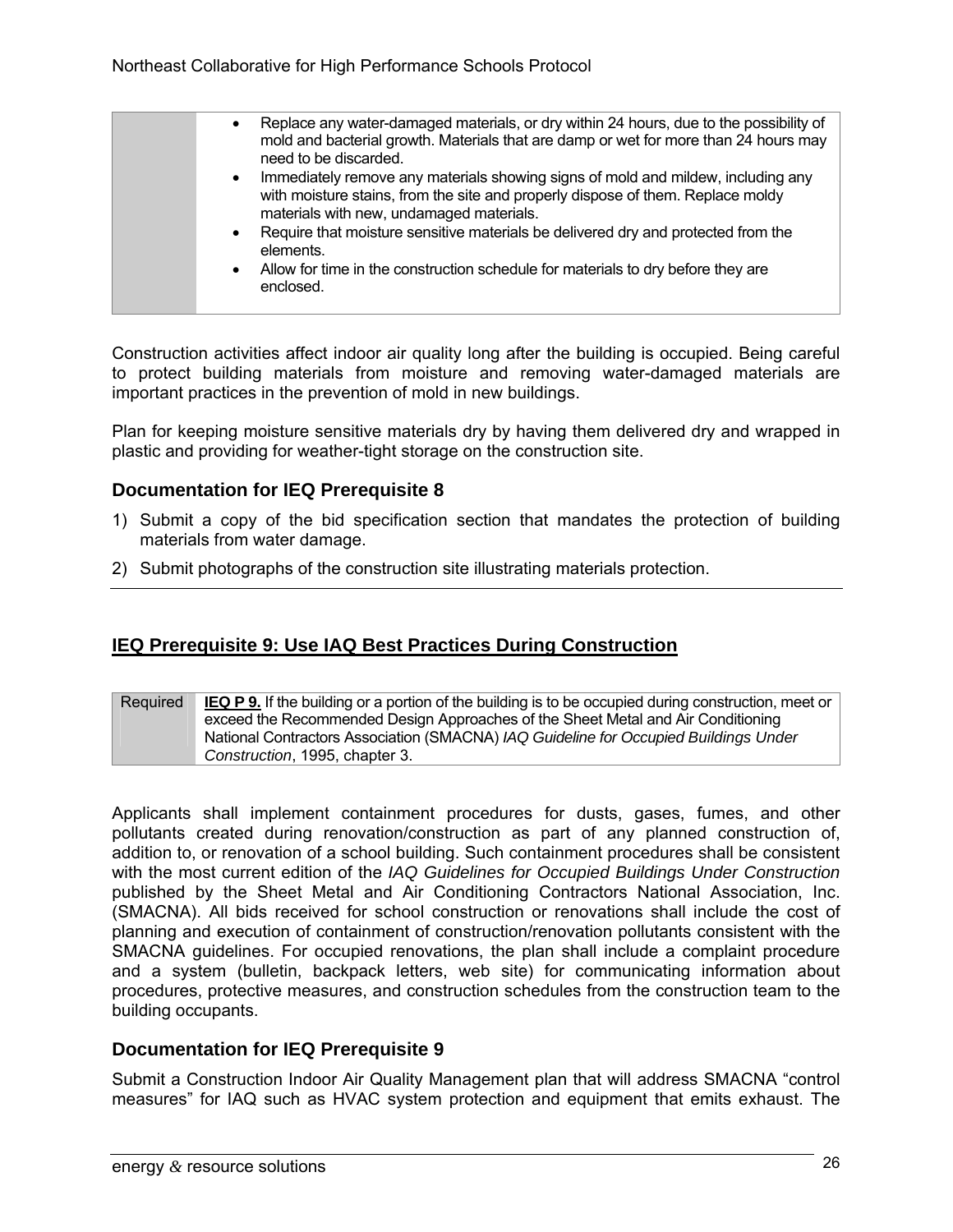plan should also address incorporation of low VOC products, depressurizing work areas, improved housekeeping, and scheduling of construction activity to lower impacts of IAQ on workers and potential building occupants, and method of communication between construction team and building occupants or vice versa, if it is an occupied renovation.

### **Resources**

Sheet Metal and Air Conditioning Contractors National Association, Inc. (SMACNA), http://www.smacna.org/

### **IEQ Prerequisite 10: Replace HVAC Filters Prior To Occupancy**

Required **IEQ P 10.** Replace all HVAC filtration media immediately prior to occupancy.

Dust and other contaminants during construction and final cleanup severely tax filtering systems. All filters must be replaced prior to occupancy of the building.

### **Documentation for IEQ Prerequisite 10**

Submit a copy of the bid specification section that requires the replacement of filters prior to occupancy.

### **IEQ Prerequisite 11: Install HVAC MERV 10 Filters**

Required **IEQ P 11.** Ensure that permanently installed filtration media have a Minimum Efficiency Reporting Value (MERV) of at least 10 except for unit ventilator systems, which shall have a MERV of at least 7.

### **Documentation for IEQ Prerequisite 11**

Specify replacement of filters with MERV 10 and, in unit ventilator systems, MERV 7. This documentation is unnecessary if IEQ Credit 3.3 for MERV 13 filters is fulfilled.

### **IEQ Prerequisite 12: Install Electric Ignitions**

Required **IEQ P 12**. Specify only electric ignitions for the following gas-fired equipment: water heaters, cooking stoves/ovens, air handling units, boilers.

Under certain conditions, the accumulation of carbon monoxide from pilot lights can cause dangerous air quality conditions for staff and students. Therefore, electric ignitions are required for the above listed equipment.

#### **Documentation for IEQ Prerequisite 12:**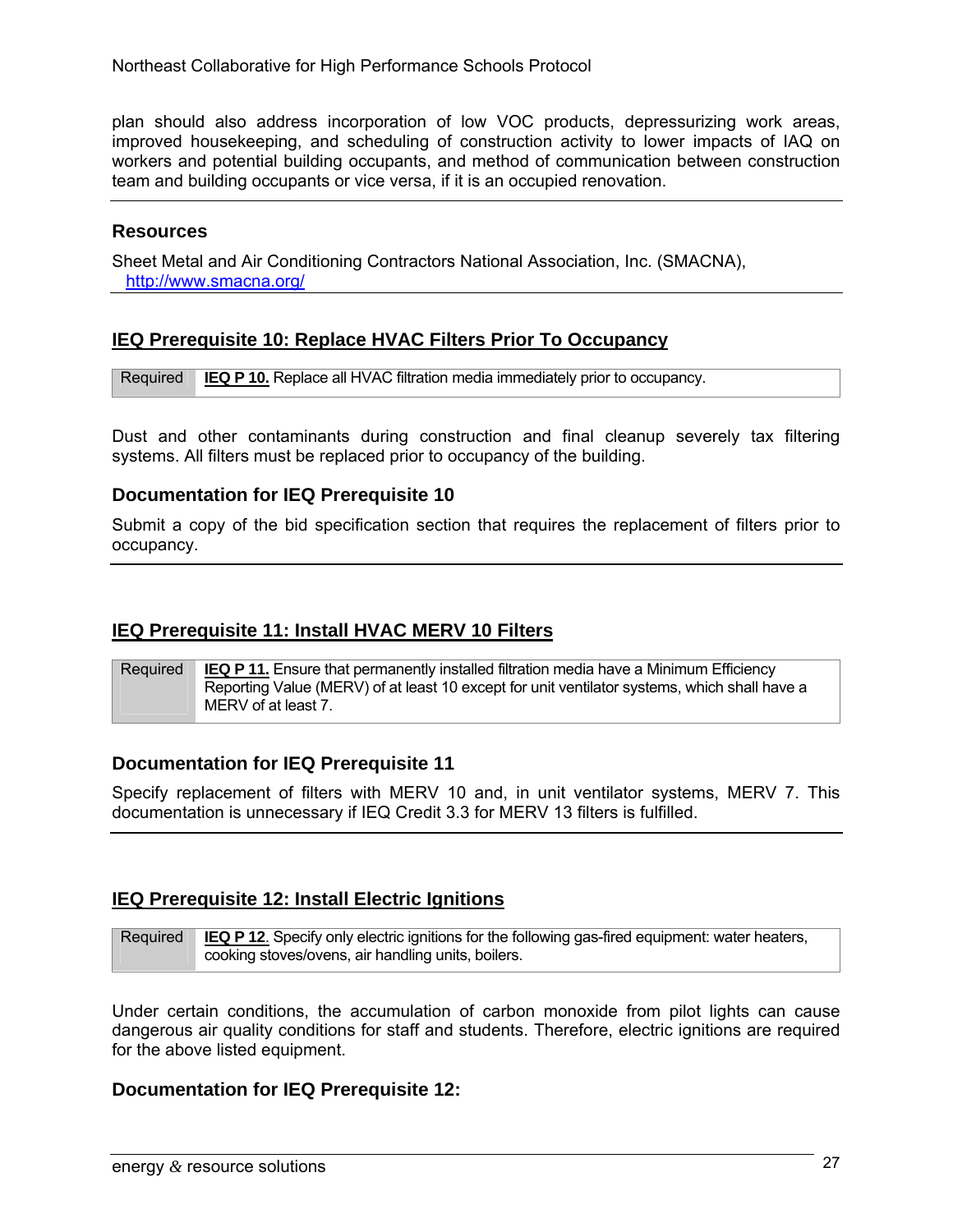Submit specifications for all gas-fired equipment.

### **IEQ Prerequisite 13: Properly Locate Air Intakes**

| Required | <b>IEQ P 13.</b> Locate outside-air intake openings a minimum of 25 feet from any hazard or<br>noxious contaminants such as vents, chimneys, plumbing vents, exhaust fans, cooling<br>towers, streets, alleys, parking lots, and loading docks. When locating an intake opening<br>within 10 feet of a contaminant source is unavoidable, such opening shall be located a<br>minimum of 2 feet below the contaminant source. |
|----------|------------------------------------------------------------------------------------------------------------------------------------------------------------------------------------------------------------------------------------------------------------------------------------------------------------------------------------------------------------------------------------------------------------------------------|
|          | This prerequisite is based on the BOCA 1993 Mechanical Code Section M-308.1.                                                                                                                                                                                                                                                                                                                                                 |

Locating air intakes away from sources of potential air pollution will ensure that indoor air quality is not compromised by diesel fumes or ventilation, kitchen, or HVAC system exhausts. Locate air intakes at least 2 feet above grade and away from areas of potential snow buildup and away from plantings. Be particularly careful to locate air intakes away from areas where school buses and other vehicles may be idling. Consider prevailing winds and both current and future traffic and development patterns and consult the local board of health to locate nearby emission sources.

### **Documentation for IEQ Prerequisite 13**

Provide drawings showing all air intake openings. Clearly identify hazardous and noxious contaminant sources on the drawings and bubble each air intake with a 50 ft. diameter circle (25 ft. radius) on the drawings.

Where intake openings front on a street or public way, measure the horizontal distance from the centerline of the street or public way to the air intake.

If an air intake is within 25 ft. of vents, chimneys, plumbing vents, exhaust fans, cooling towers, streets, alleys, parking lots, and loading docks, then show that it is at least 2 feet below the contaminant source and 10 feet away horizontally from the nearest edge of the air intake to the nearest edge of the contaminant source. Indicate the horizontal and vertical distances from the contaminant source in the drawings.

### **Resources**

International Code Council, Building Officials and Code Administrators (BOCA), http://www.iccsafe.org/help/redirect-bocai.html

#### **IEQ Prerequisite 14: Avoid Installing Internally Insulated Ductwork**

| Required | <b>IEQ P 14.</b> Do not install internally insulated ductwork unless it is double-walled ductwork or |
|----------|------------------------------------------------------------------------------------------------------|
|          | includes duct liners that meet ASTM standards C1071 and C1104 for surface erosion and                |
|          | water vapor sorption.                                                                                |

Duct insulation should be located on the outside of ductwork. Duct insulation found on the inside of ductwork has been known to deteriorate over time, leading to the distribution of particles into occupant area.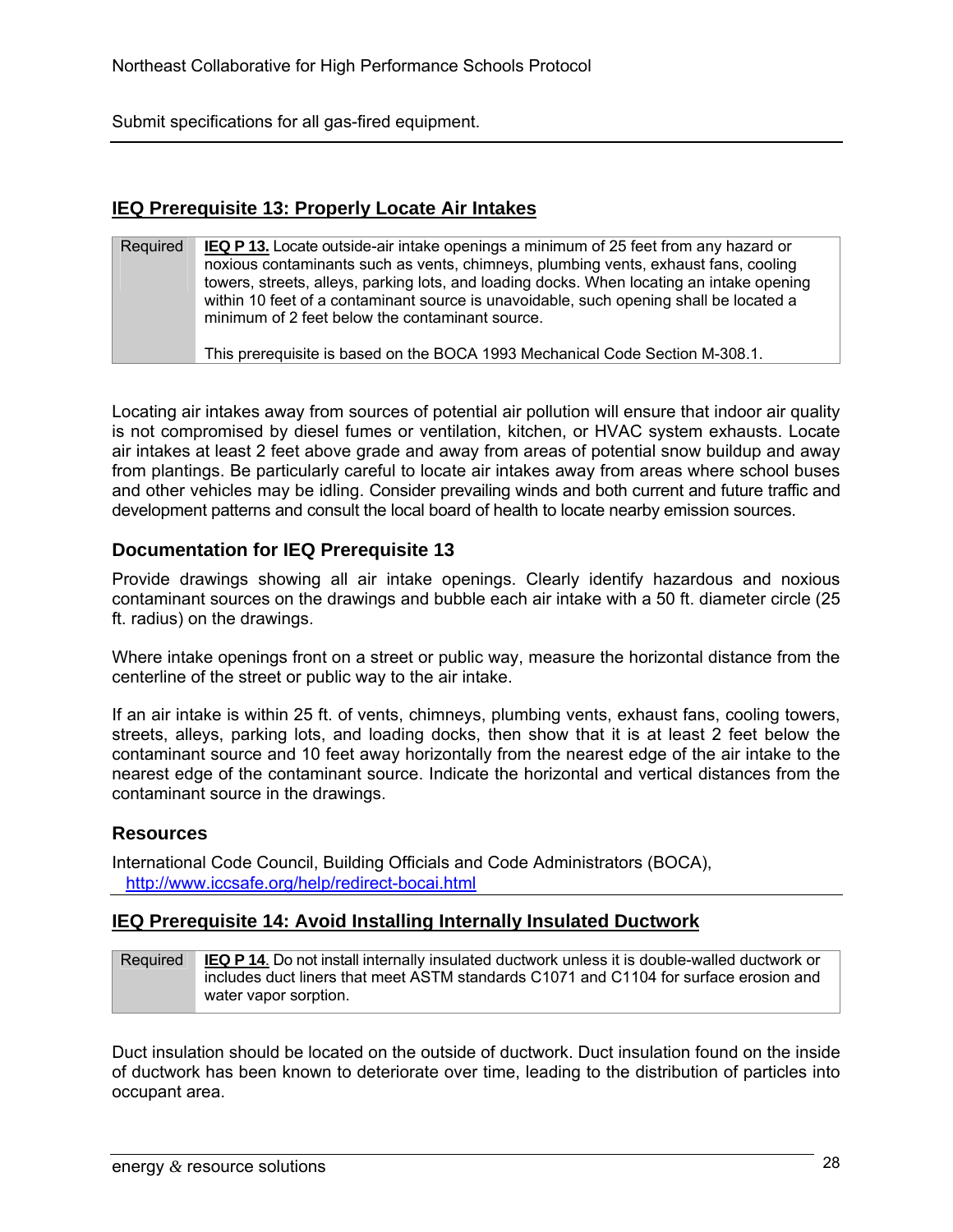### **Documentation for IEQ Prerequisite 14**

Submit the specifications for the project ductwork, including details of duct insulation and duct liners. If insulated ductwork has been specified for sound attenuation, explain where it will be used and how IAQ will be protected.

### **Resources**

ASTM International, http://www.astm.org

### **IEQ Prerequisite 15: Do Not Use Fossil Fuel Powered Machinery within the Building**

Required **IEQ P 15.** Prohibit fossil fuel powered mobile machinery from being used inside the building.

Prohibit mobile equipment inside the building that burns fossils fuels. This is to prevent accumulation of exhaust from equipment such as polishers, burnishers, material lifts, etc. Equipment such as gas stoves, chemistry equipment, and vocational equipment are not included in this requirement.

### **Documentation for IEQ Prerequisite 15:**

Submit a letter signed by the school superintendent stating that no indoor mobile fossil fuel burning equipment will be used in the new or renovated facility.

### **IEQ Prerequisite 16: Meet ANSI Standards for Acoustical Performance**

| Required | <b>IEQ P 16.</b> Ensure that all classrooms meet the standards of ANSI 12.60-2002, the<br>requirements of which include:               |
|----------|----------------------------------------------------------------------------------------------------------------------------------------|
|          | <35 dB background noise and maximum reverberation time of 0.6 seconds for areas<br>≤10.000 ft <sup>2</sup>                             |
|          | <35 dB background noise and maximum reverberation time of 0.7 seconds for areas<br>>10,000 ft <sup>2</sup> and ≤20,000 ft <sup>2</sup> |
|          | <40 dB background noise for areas >20,000 ft <sup>2</sup><br>$\bullet$                                                                 |

Student learning suffers in acoustically poor environments. Excess noise from exterior sources, loud HVAC systems, or other nearby rooms can make it difficult, and sometimes impossible, for students and teachers to communicate.

Poor acoustics affect more children than just those with permanent hearing impairments. Children with learning disabilities, language impairments, or for whom English is a second language, and children with ear infections are also adversely affected by poor acoustics. In addition, children in general (and especially younger ones in particular) have not fully developed their language and auditory skills, making quality acoustics very important for learning.

School officials and designers are strongly encouraged to move beyond the prerequisite and achieve background noise levels of NC30 (Noise Criteria) for all classrooms (approximately equivalent to 35 dBA) and sound isolation standards recommended by ANSI (the American National Standards Institute).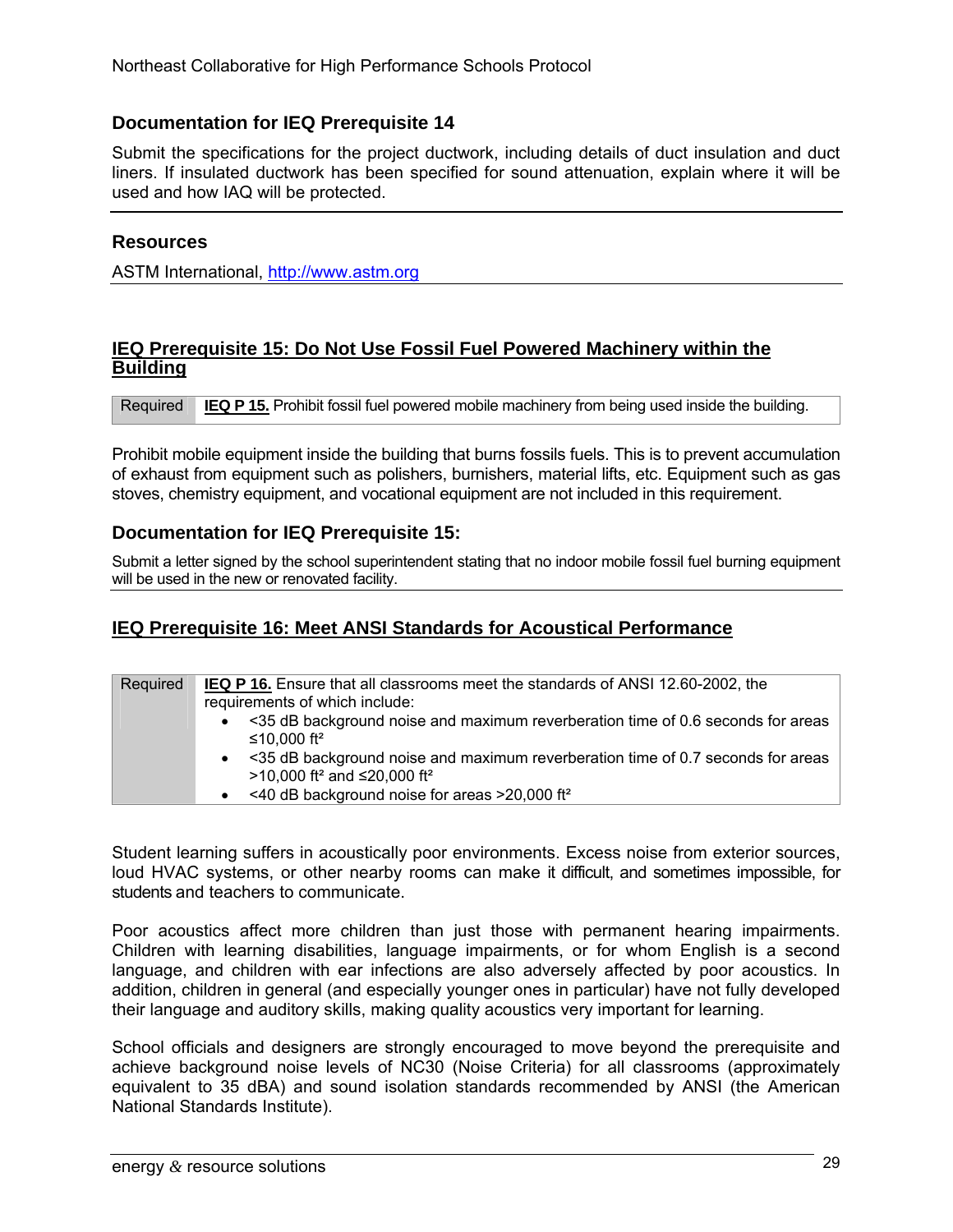It may not be possible to reach NC30 with unit ventilator systems. Consider HVAC options that do not require unit ventilators. If you do opt for unit ventilators, however, it is important to select quieter models and/or those that can operate at low speeds.

Important aspects of classroom acoustical design include isolation from exterior noise (wind loads, traffic, and other loud outdoor activities), elimination of interior noise (from HVAC systems, foot traffic, and other classrooms), and the use of appropriate wall assembly, window systems, and interior surface materials to minimize sound propagation and reduce reverberation times in the classrooms.

The most common sources of interior mechanical noise are the air-conditioning and air-handling systems, including ducts, fans, compressors, condensers, and dampers. The selection, location, and isolation of this equipment should be reviewed to minimize its impact on sound-sensitive spaces within school facilities.

For purposes of this prerequisite, classrooms are defined as:

- **Q** General classrooms
- **D** Art rooms
- $\Box$  Music rooms
- □ Science rooms
- □ Computer rooms
- $\Box$  Special needs, remedial, and collaborative space

The diagram below is a schematic representation of ANSI's noise isolation requirements. Please consult the full ANSI standard for other details.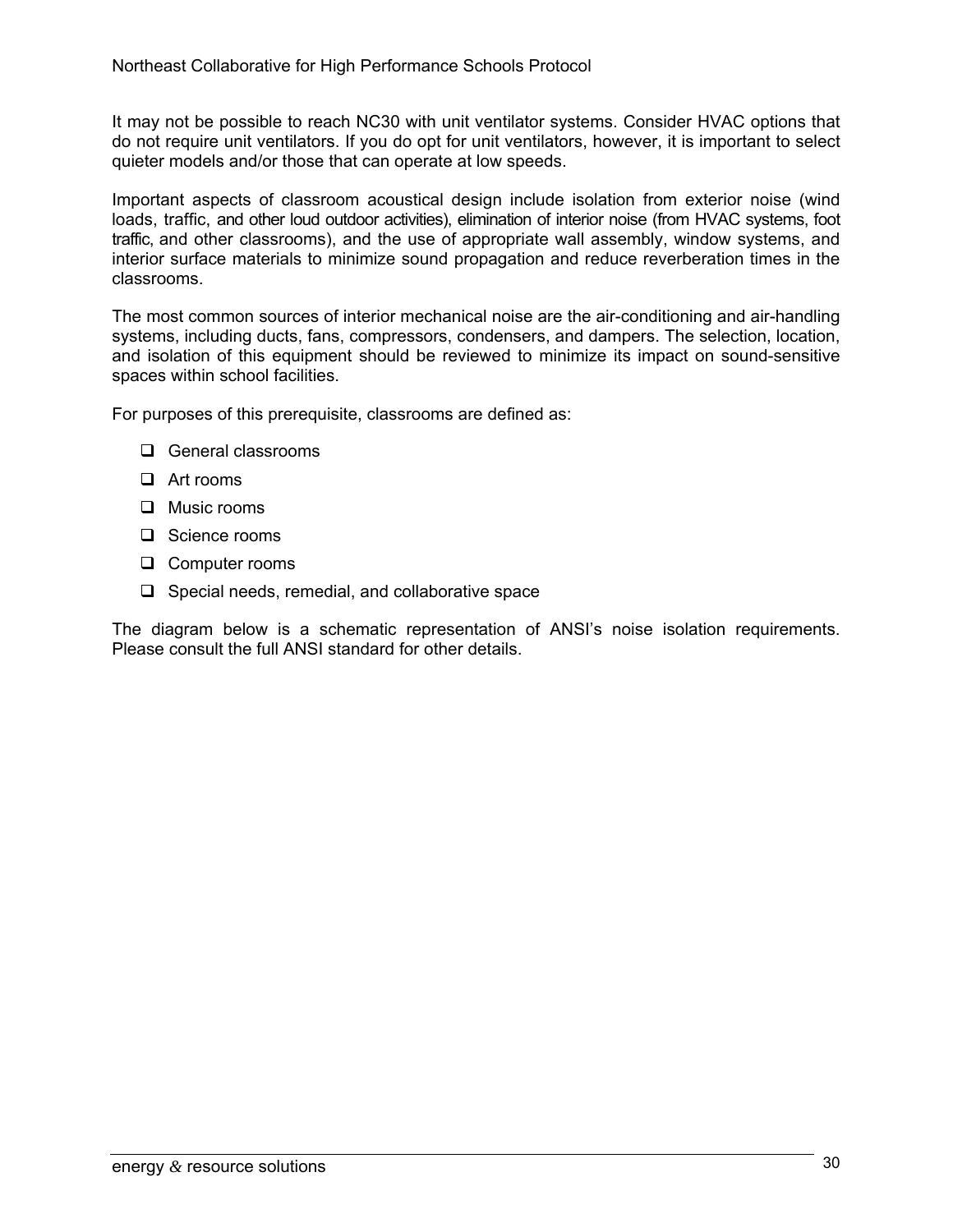

## **Noise Isolation (STC) Requirements**



Source: CHPS, Inc. PowerPoint presentation – modified by MTC based on requirements in ANSI S12.60-2002.

## **Documentation for IEQ Prerequisite 16:**

Submit a report from a qualified acoustical consultant verifying that classrooms have been designed to meet the relevant requirements.

## **Resources**

National Clearinghouse for Educational Facilities, http://www.edfacilities.org/

Acoustical Society of America, http://asa.aip.org/ and http://asa.aip.org/classroom/booklet.html/

American National Standards Institute, http://www.ansi.org/

ANSI 12.60-2002 is available from for free download from the Acoustical Society of America at http://asastore.aip.org/shop.do?pID=109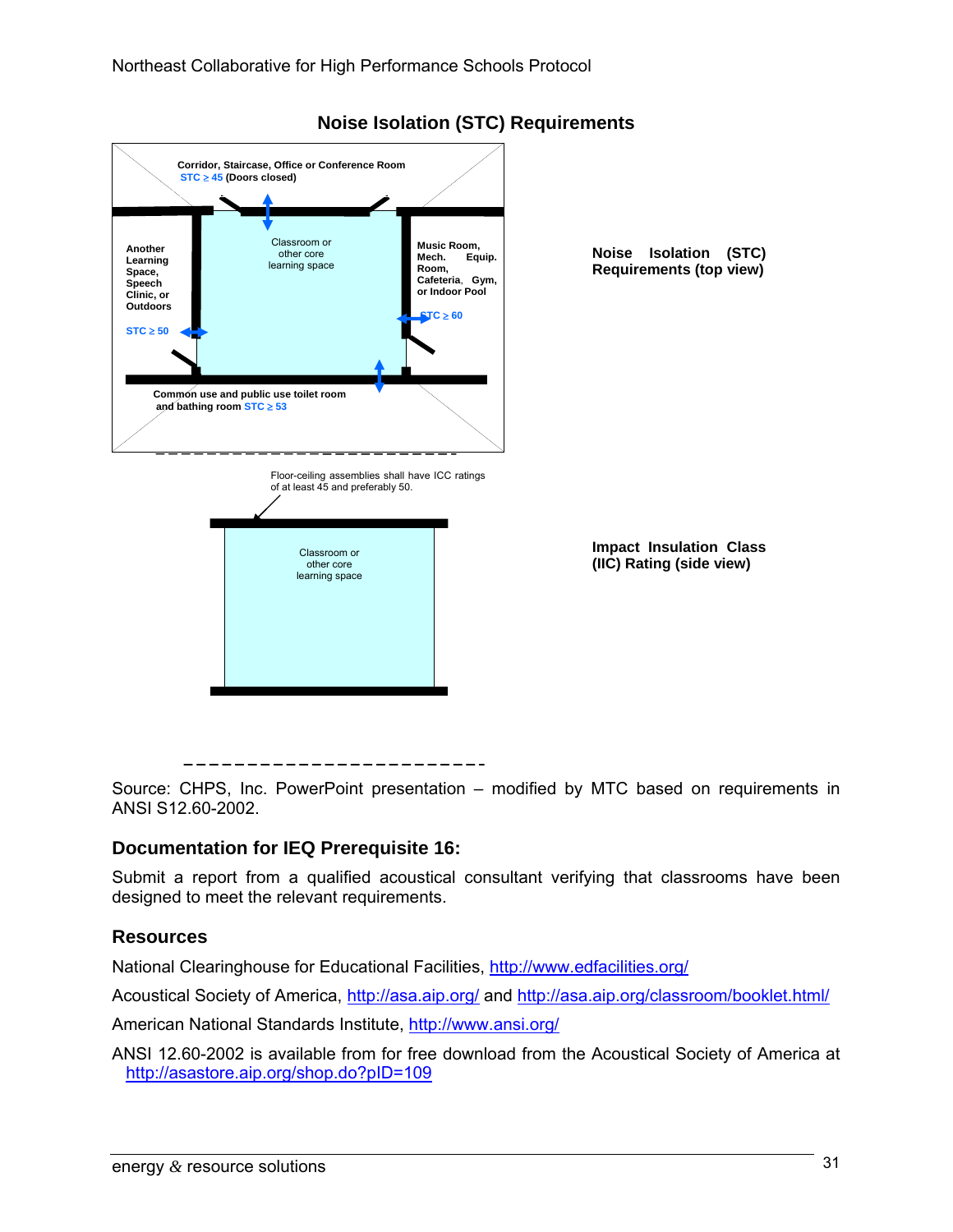Interactive Reverberation Test, http://www.armstrong.com/commceilingsna/article21088.html

## **IEQ Prerequisite 17: Provide For Thermal Comfort During the Heating Season**

Required **IEQ P 17.** Comply with ASHRAE Standard 55-2004 for thermal comfort standards during the heating season, within established ranges per climate zone.

Although this prerequisite does not require humidification and/or dehumidification systems, there are design choices such as direction of air supply and air supply velocity, which can affect the humidity levels experienced by occupants. When designing the layout of the HVAC system, humidity impacts should be considered.

#### **Documentation for IEQ Prerequisite 17**

Submit a letter signed by a licensed professional engineer (P.E.) certifying that the heating season comfort requirements of ASHRAE Standard 55-2004 will be met and outlining the design features relating to the standard.

Note: Compliance with ASHRAE Standard 55-2004 is also required for energy efficiency. Documentation for this requirement may address comfort issues only.

#### **Resources**

*CHPS Best Practices Manual*, vol. 2, "HVAC" chapter

ASHRAE Standard 62.1-2004, The American Society of Heating, Refrigerating, and Air-Conditioning Engineers, http://www.ashrae.org/

International Code Council, Building Officials and Code Administrators (BOCA), http://www.iccsafe.org/help/redirect-bocai.html

#### **IEQ Prerequisite 18: Adopt an Integrated Pest Management Program**

Required **IEQ P 18.** Adopt or develop an Integrated Pest Management program designed to exclude undesirable pests from the school buildings.

Integrated pest management (IPM) includes a set of techniques that are used to exclude pests from buildings and to destroy the habitat of pests by limiting their access to food, water, and free movement without dependence upon chemicals that are harmful to human health. Regular monitoring and record keeping is used to determine when treatments are needed to keep pest numbers low enough to prevent damage. Chemical controls are used only when necessary and in the least toxic formulations that are effective.

As discussed elsewhere in the Protocol, asthma is one of the most common chronic childhood ailments and is associated with frequent school absences among children. Insect and rodent allergens are known triggers for asthma, and pest infestation affects a range of other human health issues. In addition pest infestation can be damaging to building structure and systems.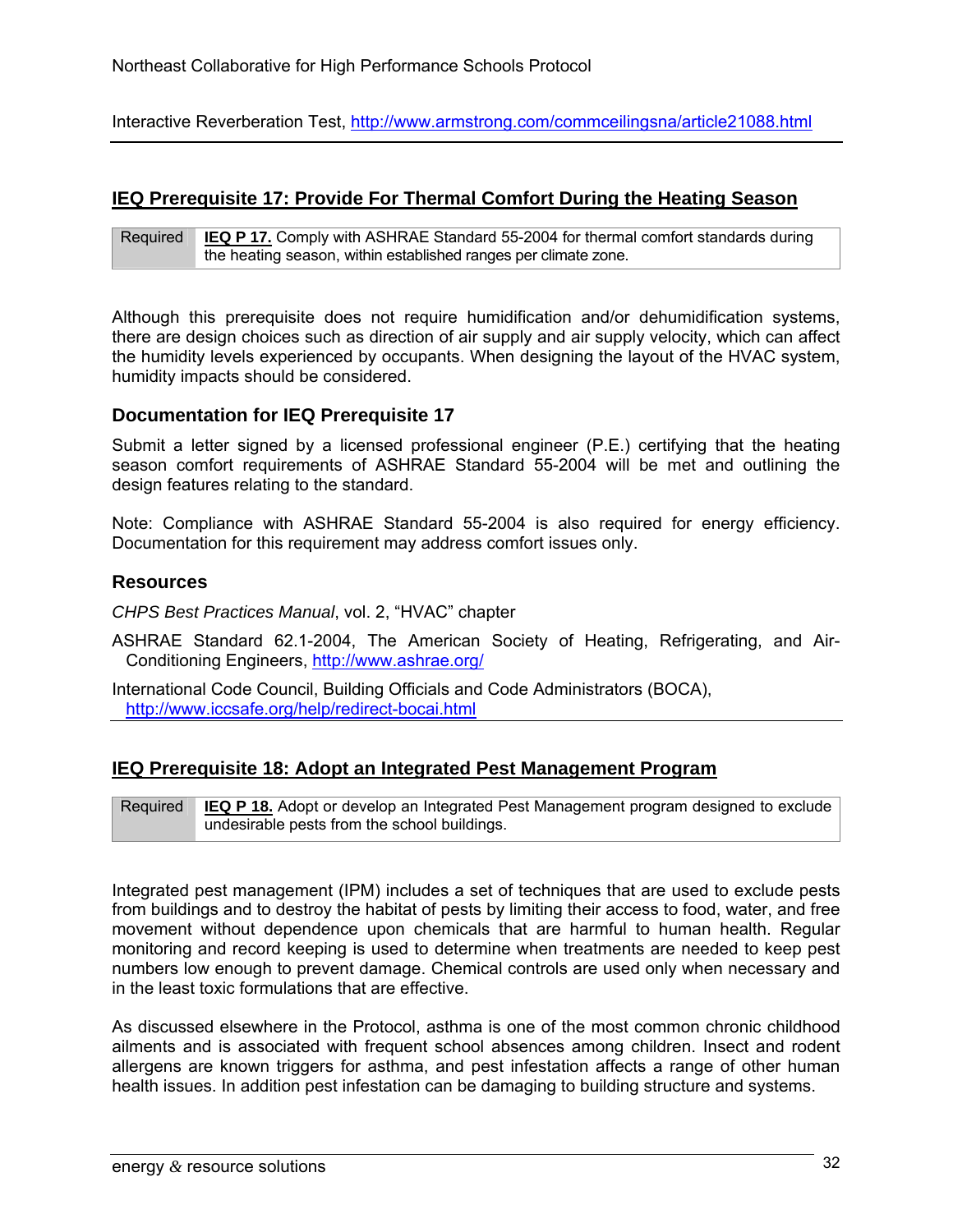Research demonstrates that the use of insecticides and rodenticides helps to limit infestations, but does not eliminate them. Over time, repeated application of pesticides may lead to resistance among targeted species, requiring greater amounts, or the use of more toxic materials to achieve the same effect.

A qualifying IPM program must include, at a minimum, the following measures:

- $\Box$  For all exterior walls, foundations, attics, roofs, utility chases, and interior partitions and ceilings in food storage, preparation and disposal areas, and penetrations:
- $\Box$  Block all openings in the enclosure larger than 1/4 inch by 1/4 inch with concrete or mesh reinforced caulk, or copper or stainless mesh or screen over openings that must allow air flow.
- $\Box$  Caulk all cracks larger than 1/16th inch, including all plumbing and electrical penetrations.
- $\Box$  Keep all shrubbery a minimum of 3 feet from the building structure.
- $\Box$  Utilize dumpsters and other rubbish containers that seal tightly and locate them as far away from the building as practicably possible.
- $\Box$  Do not allow debris to collect near doors and other building openings.
- $\Box$  Design building facades so that pigeons cannot roost.
- $\Box$  Maintain a schedule for the cleaning and degreasing of stoves, refrigerators, cabinets, floors, and walls in kitchens, bathrooms, teacher lounges, etc.
- $\Box$  Minimize the use of hazardous pesticides.
- $\Box$  Maintain a schedule and record of treatment.
- The adoption of the IPM methods detailed in the EPA's *IPM for Schools: A How-to Manual* is recommended. Appendix B of the manual provides a guide for the development of an IPM program. The manual may be downloaded free of charge from the following link: http://www.epa.gov/pesticides/ipm/schoolipm/index.html

## **Documentation for IEQ Prerequisite 18**

- 1. Submit construction specifications that meet the above listed requirements for the sealing of penetrations, the design of building facades, and the location of shrubbery.
- 2. Submit an IPM plan or documentation that the school administration has adopted the EPA's *IPM for Schools: A How-to Manual* as the IPM plan, or another equivalent plan, for the school.

#### **Resources**

EPA: *IPM for Schools: A How-to Manual*  http://www.epa.gov/pesticides/ipm/schoolipm/index.html

State and Regional IPM Coordinators http://www.epa.gov/pesticides/ipm/ipmcontacts.htm#region1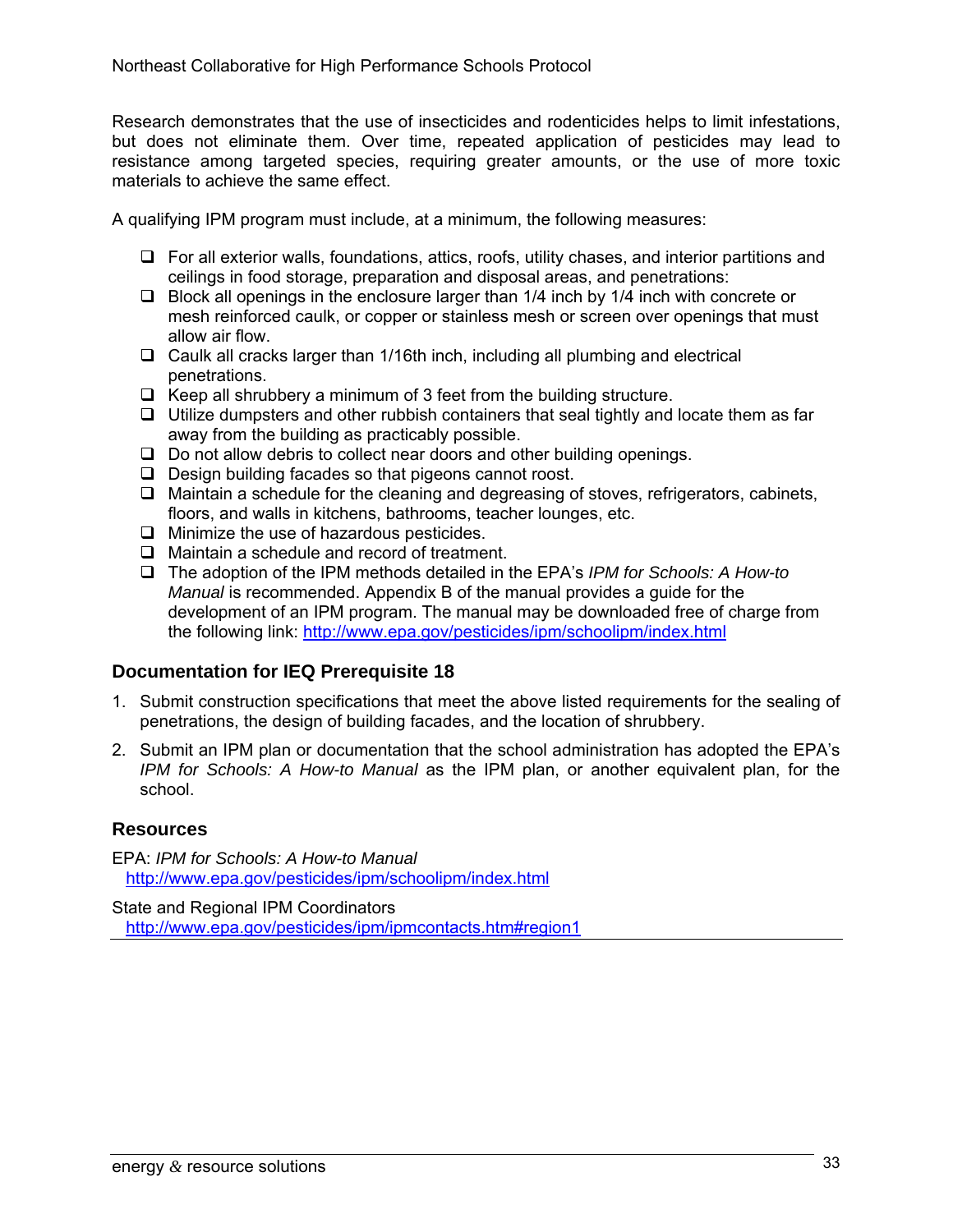# *Indoor Environmental Quality Elective Credits*

## **IEQ Elective Credit 1: Install Dedicated Exhaust For Pollutant Source Control**

1 Credit **IEQ EC 1.** Where chemical use occurs, including housekeeping areas, chemical mixing areas, copying/print rooms, photo-labs, science labs, and vocational spaces, use deck-todeck partitions with dedicated exhaust at a rate of at least 0.50 cubic feet per minute per square foot with adequate make-up air. No air recirculation is permitted, and these spaces must have negative air pressure, which is defined as an outside exhaust at a rate of at least 0.50 cubic feet per minute per square foot, maintaining a negative pressure of at least 5 Pa (0.02 inches of water gauge) to a minimum of 1 Pa (0.004 inches of water) when the doors are closed. In photo-lab areas, specify table vents to draw chemical vapors away from the breathing

Physically isolate activities associated with chemical contaminants from other locations in the building and provide dedicated systems to contain and remove chemical pollutants from source emitters at source locations. Eliminate or isolate high hazard areas and design all housekeeping chemical storage and mixing areas (central storage facilities and janitors closets) to allow for secure product storage. Design copy/fax/printer/printing rooms with structural deck-to-deck partitions and dedicated exhaust ventilation systems.

## **Documentation for IEQ Elective Credit 1**

zone of dark room users.

- 1) Submit specifications for specialty exhaust ventilation equipment (e.g. table vents) and floor plans.
- 2) Submit a letter signed by a licensed professional engineer explaining how the spaces specified in IEQ Credit 1 are ventilated to maintain a 1–5 Pa negative pressure and exhaust rate of  $0.50$  cfm/ft<sup>2</sup>.

## **IEQ Elective Credit 2: Install Ducted Air Returns**



Plenum returns are easily contaminated with dust and microbial growth. Ducted returns help prevent such problems and reduce maintenance and repairs.

## **Documentation for IEQ Elective Credit 2**

Submit drawings and specifications for HVAC system documenting the installation of ducted air returns.

## **IEQ Elective Credit 3: Install Premium HVAC Filtration**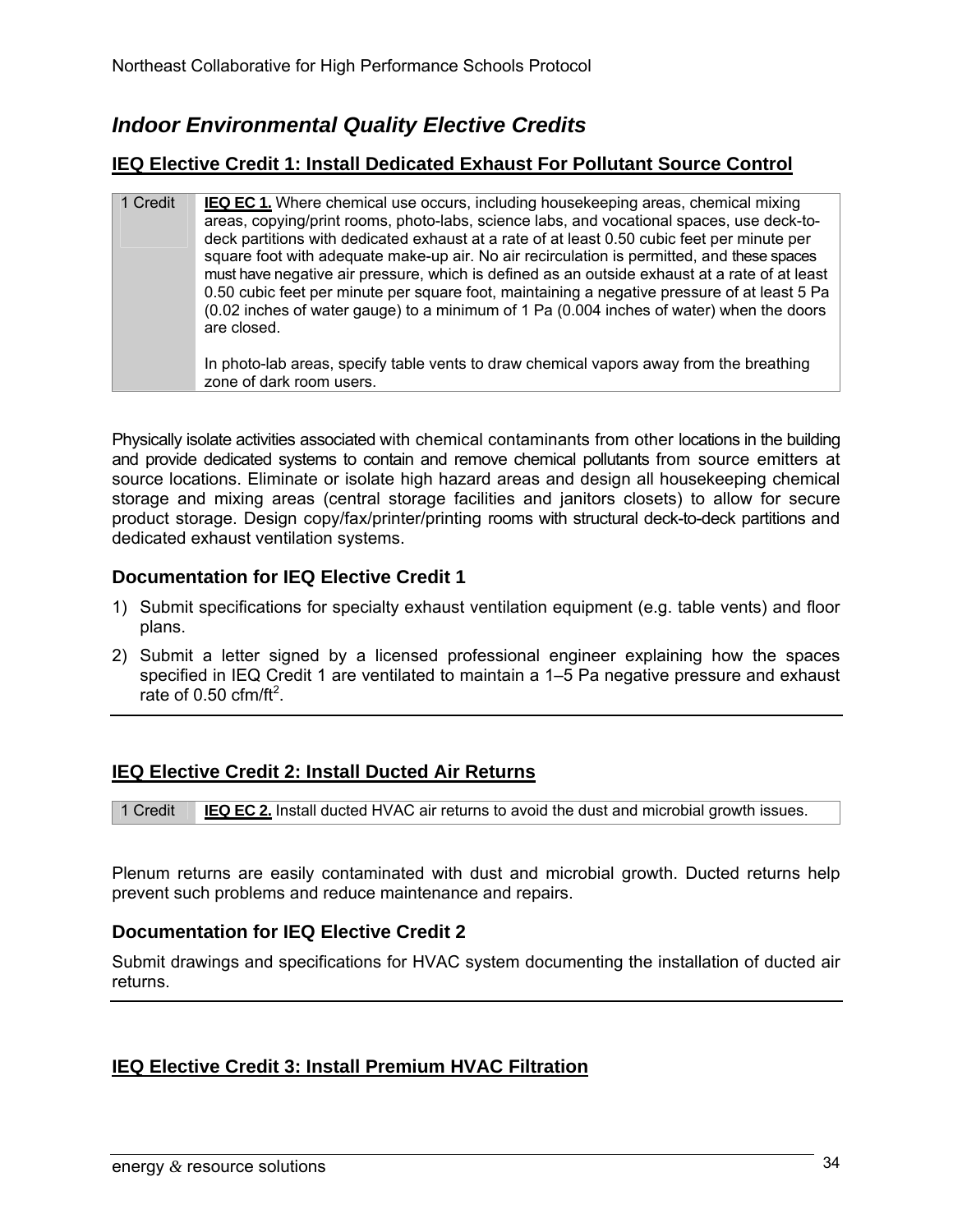| 1 Credit | <b>IEQ EC 3.</b> Design the HVAC system with particle arrestance filtration rated at Minimum |
|----------|----------------------------------------------------------------------------------------------|
|          | Efficiency Reporting Value (MERV) of 13 in all mechanical ventilation systems immediately    |
|          | prior to occupancy.                                                                          |

Filters rated at MERV 13 will ensure very good quality ventilation air by blocking minute particles and allergens.

The pressure drop may be greater with MERV 13 filters versus filters with lower MERV ratings, and therefore more energy is needed to draw air through these filters. There is often a trade off between incremental indoor air quality improvements and energy efficiency that design teams should bear in mind. This credit may be especially desirable in environments where outdoor air quality is a serious concern (e.g. close proximity to industrial activity, high vehicle traffic thoroughfares, or certain agricultural activities).

Note: MERV 13 filters do not fit into unit ventilators. Therefore, schools with unit ventilator systems cannot qualify for this credit.

#### **Documentation for IEQ Elective Credit 3**

Submit specifications for MERV 13 filters in all HVAC systems.

#### **IEQ Credit 4: Provide Operable Windows**

1 Credit **IEQ EC 4.** Ninety percent (90%) of all classrooms shall have a minimum of one operable window per classroom that is reasonably accessible.

Operable windows are important for personal comfort and have been shown to improve student performance. Provide at least one operable window, reachable without a ladder, in each classroom.

#### **Documentation for IEQ Elective Credit 4**

Supply window specifications and floor plans highlighting operable windows in each classroom.

#### **IEQ Elective Credit 5: Install High Intensity Fluorescent Lighting Systems in Gymnasiums and Other Locations with High Ceilings**

1 Credit **IEQ EC6.** Install high intensity fluorescent lighting fixtures instead of HID fixtures in the gymnasium and other high ceiling areas.

For many years, the standard choice for school gymnasiums, field houses, and other multi-use areas with ceilings over 16 feet high has been High Intensity Discharge (HID) lighting; typically metal halide or pulse-start metal halide. Although the technology is relatively efficient, long warm-up times mean that the lighting is typically turned on for the day. High intensity fluorescent lighting can be turned on and off as need, or it can be controlled by occupancy sensors. Additionally, the fluorescent fixtures offer higher quality light with better color stability and less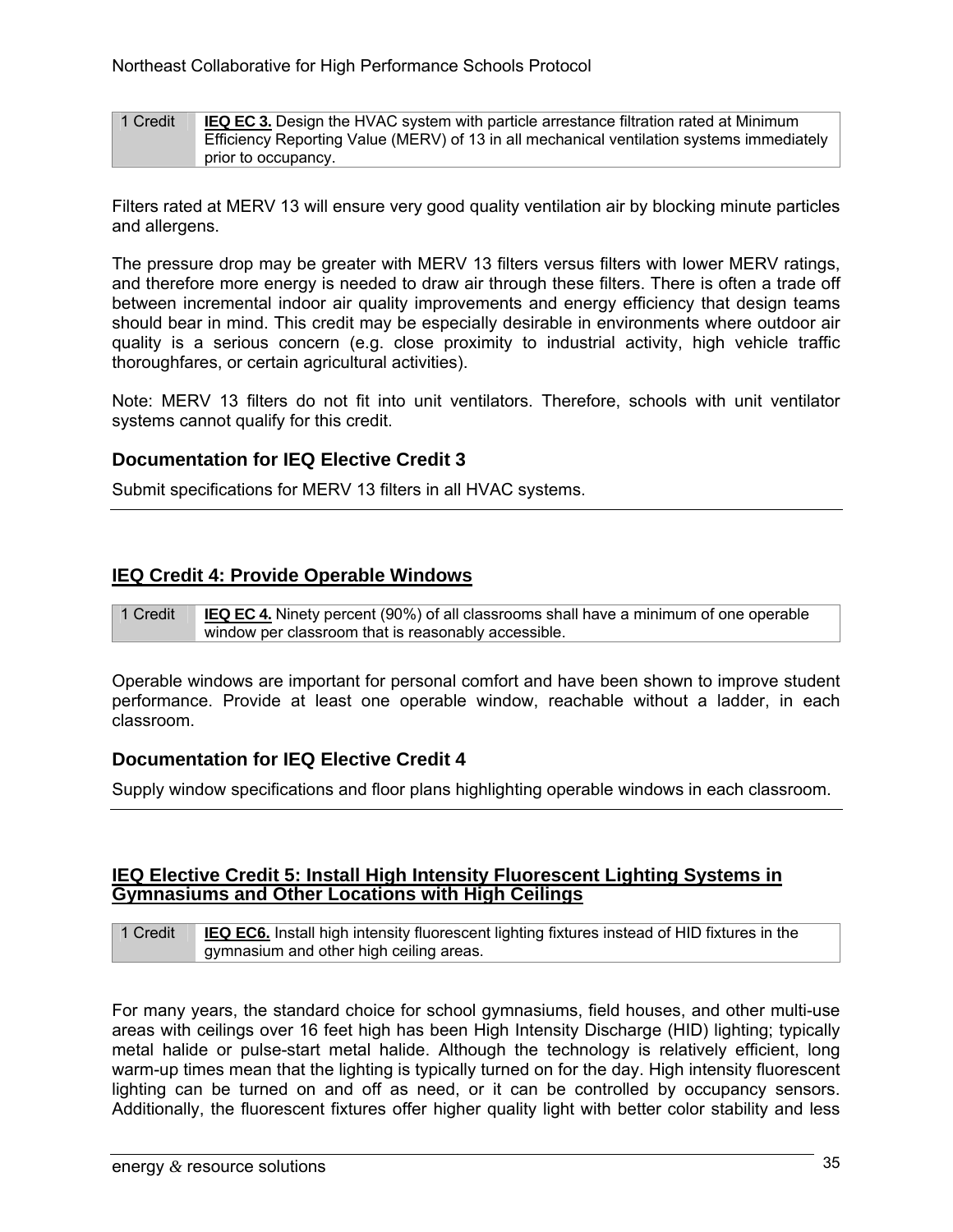ballast noise.

## **Documentation for IEQ Elective Credit 5**

- 1) Submit plans showing the lighting layouts for the gymnasium and other applicable areas.
- 2) Submit a specification (cut) sheet for the fixtures being installed.

## **IEQ Elective Credit 6: Construction Management – Provide Ventilation**

| 1 Credit | <b>IEQ EC 6.</b> Supply temporary construction ventilation. Continuously ventilate during installation |
|----------|--------------------------------------------------------------------------------------------------------|
|          | of materials that emit Volatile Organic Compounds (VOCs) and after installation of those               |
|          | materials for at least 72 hours or until emissions dissipate. Ventilate directly to outside areas; do  |
|          | not ventilate to other enclosed spaces that are occupied by students, staff, or contractors.           |
|          |                                                                                                        |
|          | If continuous ventilation is not possible using open windows and temporary fans, then the              |
|          | building's HVAC system may be utilized provided that MERV 8 filtration media are installed             |
|          | at each return air grill as determined by ASHRAE 52.2-2004.                                            |

This construction practice will improve indoor air quality by minimizing the amount of indoor pollutants that are distributed and retained by the surface materials and ventilation systems during construction.

This credit is designed to protect the health of building occupants during and immediately following construction. It is not intended to replace OSHA requirements protecting the health and safety of construction workers.

#### **Documentation for IEQ Elective Credit 6**

Submit construction specifications showing that temporary ventilation will take place in accordance with the requirements of this credit

## **IEQ Elective Credit 7: Construction Management – Protect Ductwork from Contamination**

| 1 Credit | <b>IEQ EC 7.</b> During construction, seal HVAC supply and return openings to protect them from<br>dust infiltration during such activities as drywall installation and floor sanding.                    |
|----------|-----------------------------------------------------------------------------------------------------------------------------------------------------------------------------------------------------------|
|          | If installing a new duct system, follow SMACNA guidelines "Duct Cleanliness for New<br>Construction Guidelines" according to advanced levels of cleanliness. Of specific importance<br>are the following: |
|          | • Specify that ductwork be sealed during transport.                                                                                                                                                       |
|          | • Store ductwork in clean, dry conditions and keep sealed.                                                                                                                                                |
|          | Wipe down internal surfaces of ductwork immediately prior to installation.<br>٠                                                                                                                           |
|          | • Seal open ends of completed and "in-progress" ductwork.                                                                                                                                                 |
|          | During installation protect ductwork with surface wrapping.<br>$\bullet$                                                                                                                                  |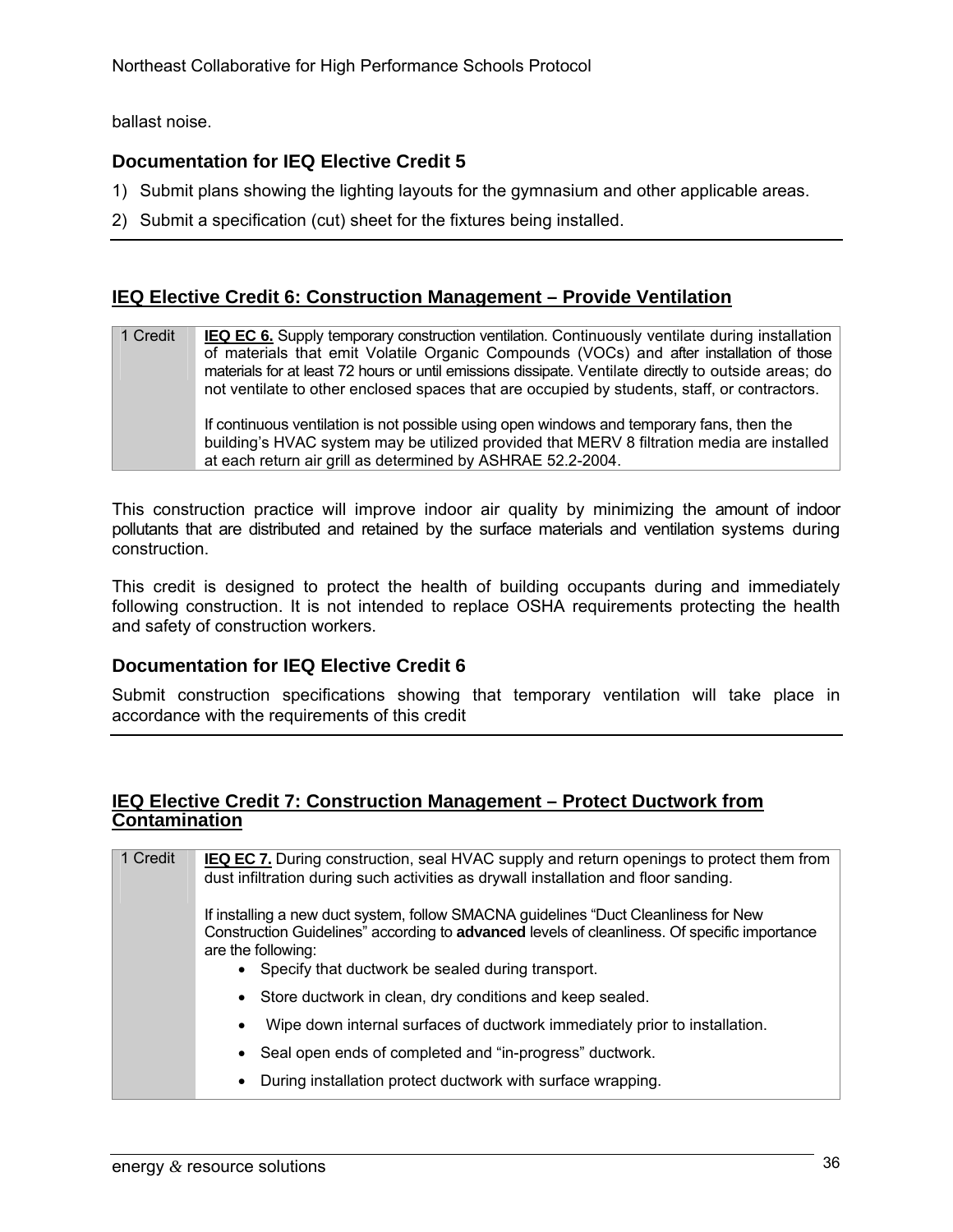Northeast Collaborative for High Performance Schools Protocol

This construction practice will improve indoor air quality by minimizing the amount of indoor pollutants that are distributed and retained by the surface materials and ventilation systems during construction.

#### **Documentation for IEQ Elective Credit 7**

Submit construction specifications for dust protection, referring to SMACNA Duct Cleanliness Guidelines Advanced Levels. Include specifications for removal (internal wipe-down) of oil film from ductwork.

## **IEQ Elective Credit 8: Construction Management – Provide for HEPA Vacuuming**

| 2 Credits | <b>IEQ EC 8.</b> HEPA vacuuming: Vacuum carpeted and soft surfaces with a high-efficiency |
|-----------|-------------------------------------------------------------------------------------------|
|           | particulate arrestor (HEPA) vacuum prior to completion of construction. For phased,       |
|           | occupied renovations, HEPA vacuum the carpet daily in occupied areas.                     |

This construction practice will improve indoor air quality by minimizing the amount of indoor pollutants that are distributed and retained by the surface materials and ventilation systems during construction. Additionally, materials such as carpet and textiles should be installed after dusty work like the sawing and sanding are complete. If some sawing and sanding is done after the textiles are installed it should done in containment and the textiles should be protected with sealed drop cloths.

#### **Documentation for IEQ Elective Credit 8**

Submit construction specifications for HEPA vacuuming of carpeted floors prior to full building occupancy. For phased, occupied renovations, obtain letter from Superintendent stating that carpeting in occupied areas of the school will be HEPA vacuumed daily

## **IEQ Elective Credit 9: Construction Management – Perform Building Flushout**

2 Credits **IEQ EC 9.** Prior to flushout, filters must be replaced with at least Minimum Efficiency Reporting Value (MERV) 10 filters and replaced again after flushout with a minimum of MERV 10 filters. For unit ventilator systems, a minimum of MERV 7 filters must be installed and then replaced with MERV 7 filters after flushout. **AND**  Perform one of two flushout options: Option 1 – The entire building shall be flushed out continuously (24 hours/day) with outside air for at least 10 days prior to receipt of certificate of occupancy. **OR**  Option 2 – Flushing of each space may not begin until all major finish materials have been installed on floors, wall, and ceilings. This includes all casework. At that time, each space may be flushed out separately and occupied once 3,500 ft<sup>3</sup> of outdoor air per ft<sup>2</sup> of floor area of the space has been delivered. The space may then be occupied provided that it is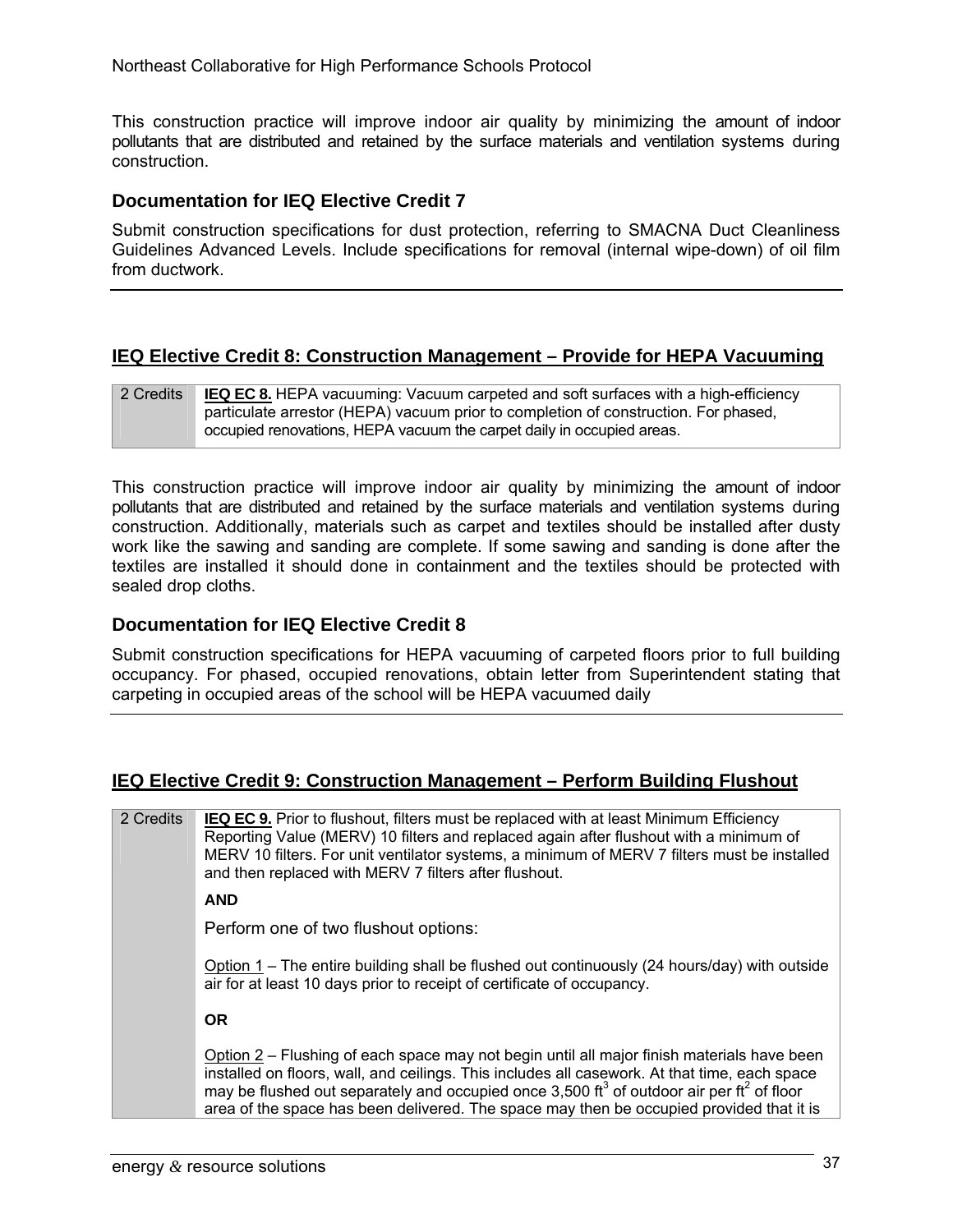ventilated at a rate of 0.30 cfm/ft<sup>2</sup> of outside air or the design minimum outside air rate, whichever is greater, a minimum of 3 hours prior to occupancy and during occupancy, until the total of 14,000  $\text{ft}^3/\text{ft}^2$  of outside air has been delivered to the space.

NOTE: Option 2 is recommended if flush-out dates coincide with time periods when relative humidity levels are typically high (e.g., 70% or greater during hot, humid weather). Water vapor can warp wood and cause mold growth problems on building materials.

Building flushout removes odors and volatile organic compounds (VOCs) that accumulate during the construction process.

Use of outside air will prevent particles from continuing to recirculate throughout the building. Do not "bake out" the building by increasing the temperature of the space.

## **Documentation for IEQ Elective Credit 9**

Submit construction specifications calling for installation of MERV 10 filtration media prior to building flushout and post flushout. MERV 7 filters are required for unit ventilator systems both prior and following building flushout.

#### **AND**

**For Option 1** – A copy of the build-out schedule indicating when the 10 days of outdoor air flushout would begin.

**For Option 2** – Submit calculations from the HVAC engineer showing:

- 1) The settings needed to provide  $3500 \text{ ft}^3/\text{ft}^2$  of outside air to each space in the school
- 2) The amount of time the ventilation system needs to run for each space to reach the minimum threshold of 3500  $ft^3/ft^2$
- 3) The settings for delivering outside air at a rate of 0.30 cfm/  $ft<sup>2</sup>$  of outside air or the design minimum outside air rate, whichever is greater
- 4) The amount of time the ventilation system needs to run for each space to reach the minimum threshold of 14,000 ft $^3$ /ft $^2$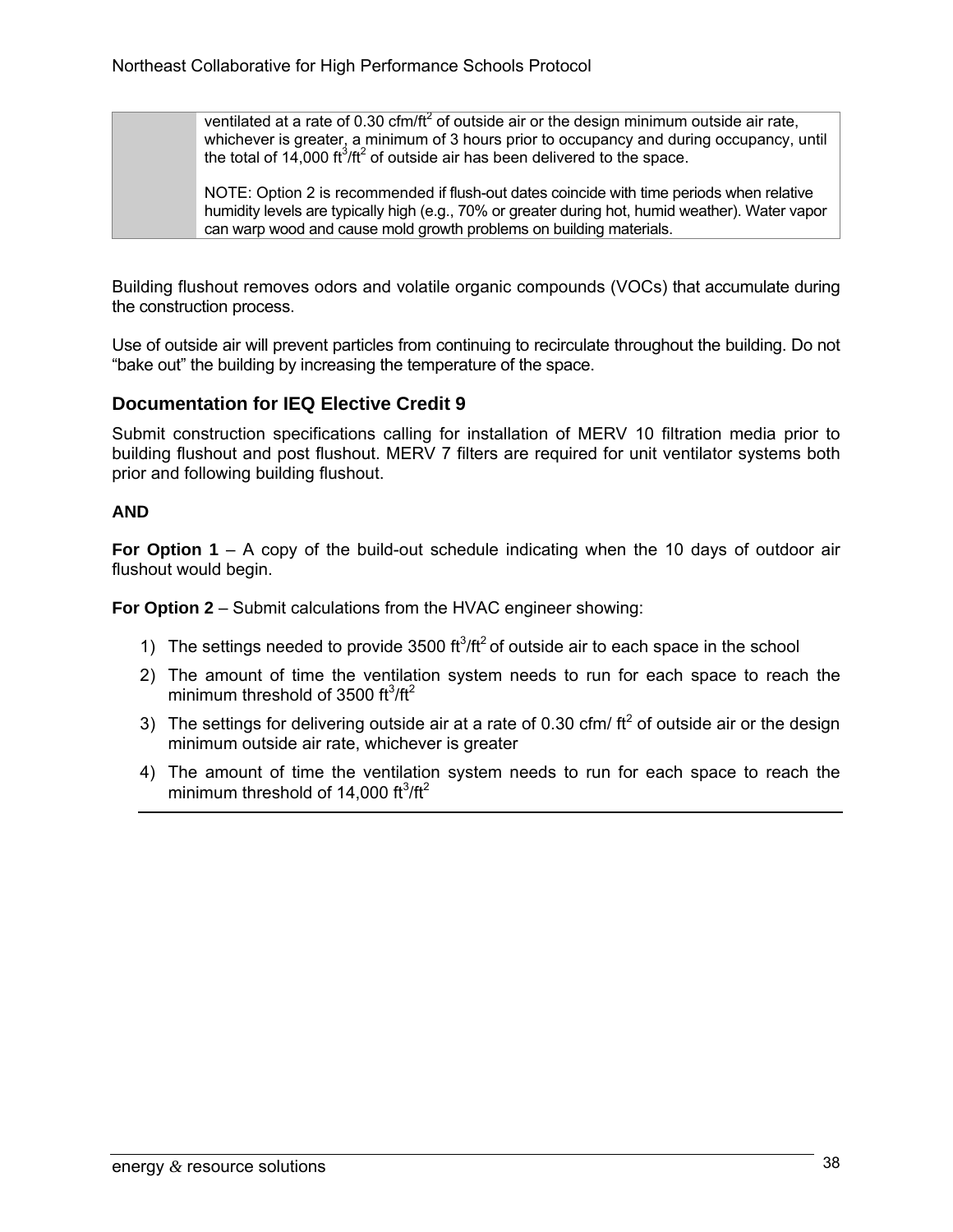# **VI. Energy Efficiency**

Purpose: To reduce environmental impacts and operational costs associated with consuming energy.

## *Summary Tables*

## **Energy Efficiency Prerequisites**

| Required | <b>EE P 1 (A, B, or C). Energy Efficiency Standard:</b> Design a school that performs<br>significantly better than schools built to current standard practice by designing 25% or<br>more above the ASHRAE $90.1 - 2001$ standard using A) the prescriptive criteria<br>established by the New Buildings Institute's Benchmark: Energy Benchmark for High<br>Performance Buildings, B) the prescriptive approach outlined in the ASHRAE standards, or<br>C) the "total building approach" outlined in the ASHRAE standards. |
|----------|-----------------------------------------------------------------------------------------------------------------------------------------------------------------------------------------------------------------------------------------------------------------------------------------------------------------------------------------------------------------------------------------------------------------------------------------------------------------------------------------------------------------------------|
| Required | <b>EE P 2.</b> Install a continuous air barrier and employ air sealing best practices to                                                                                                                                                                                                                                                                                                                                                                                                                                    |
|          | control air leakage.                                                                                                                                                                                                                                                                                                                                                                                                                                                                                                        |
| Required | <b>EE P 3</b> . Employ best practice HVAC design techniques to improve system                                                                                                                                                                                                                                                                                                                                                                                                                                               |
|          | performance and meet ASHRAE Standard 55.                                                                                                                                                                                                                                                                                                                                                                                                                                                                                    |
| Required | <b>EE P 4.</b> Commission all energy using systems.                                                                                                                                                                                                                                                                                                                                                                                                                                                                         |
| Required | <b>EE P 5.</b> Provide effective and complete training and documentation on the operation                                                                                                                                                                                                                                                                                                                                                                                                                                   |
|          | and maintenance of the building systems identified in the commissioning report.                                                                                                                                                                                                                                                                                                                                                                                                                                             |
| Required | <b>EE P 6.</b> Participate in energy efficiency incentive and technical assistance programs<br>that are available through applicable utility and governmental programs.                                                                                                                                                                                                                                                                                                                                                     |

## **Energy Efficiency Elective Credits**

| $1 - 4$<br>credits | <b>EE EC 1 (A, B, or C).</b> Demonstrate superior energy performance beyond prerequisite EE<br>P <sub>1.</sub>                                                                                                                                                                                                              |
|--------------------|-----------------------------------------------------------------------------------------------------------------------------------------------------------------------------------------------------------------------------------------------------------------------------------------------------------------------------|
| 1 credit           | <b>EE EC 2.</b> In addition to meeting the classroom daylighting prerequisite, incorporate<br>daylighting throughout the building and control at least 40% of the connected lighting load<br>with automatic daylighting controls and/or hybrid occupancy/daylight controls.                                                 |
| 1 credit           | EE EC 3. Perform enhanced building commissioning employing a third party<br>commissioning agent throughout the design and construction process.                                                                                                                                                                             |
| 1 credit           | <b>EE EC 4.</b> Design 90% of permanent classrooms without air conditioning or minimize air<br>conditioning loads in classrooms by installing low energy use comfort systems. Qualifying<br>systems could include dehumidification, hot gas bypass systems, energy recovery<br>ventilation, or other innovative approaches. |
| 1 credit           | <b>EE EC 5.</b> Install VAV system with variable speed drives on appropriate fans and motors.<br>Control air volume in response to indoor air quality needs.                                                                                                                                                                |
| 1 credit           | <b>EE EC 6.</b> Install an energy management system (EMS) to monitor and trend the energy<br>consumed throughout the school.                                                                                                                                                                                                |
| 1 credit           | <b>EE EC 7.</b> In addition to Credit 5, install a submetering system for lighting loads and<br>plug loads, integrating the data collected from the submetering systems with the<br>energy management system.                                                                                                               |

Energy-efficient schools cost less to operate, conserving valuable energy resources, and reduce environmental pollution. Each State in the Northeast has an energy efficiency codes that governs the minimum energy performance requirements for new buildings and renovations. These codes represent the worst performing buildings that can legally be built. Schools can easily be built, or renovated, to outperform these codes by considerable degrees.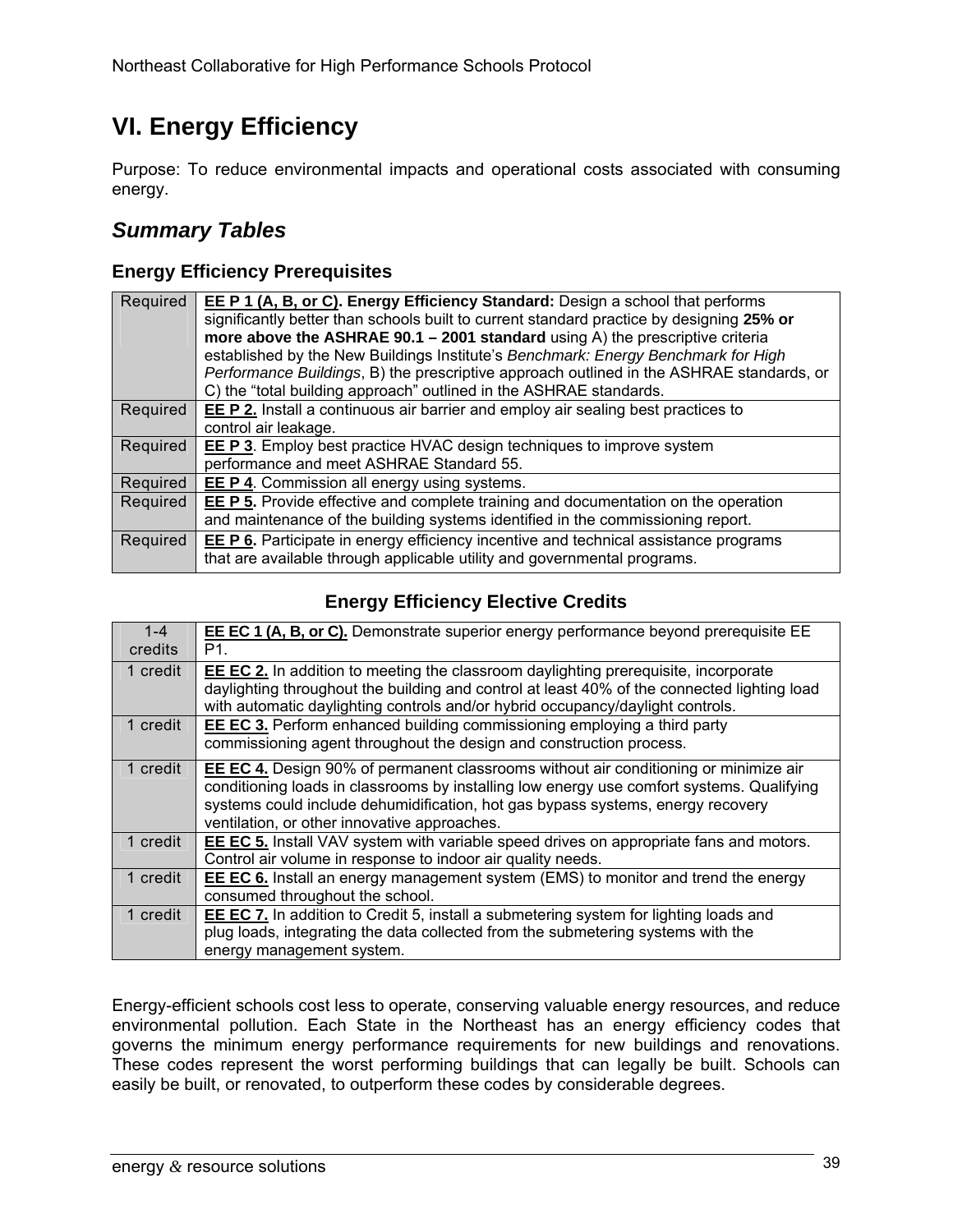High performance schools incorporate design features and systems that operate with minimal energy usage while providing superior performance. The buildings are well insulated and resist uncontrolled infiltration/exfiltration. In addition, heating, ventilation, and lighting systems provide premium efficiency and improved comfort levels.

Energy modeling is an effective tool for achieving energy savings and is a critical part of an integrated design approach. Various combinations of building systems can be modeled using specialized software to show performance calculations for different systems and design features. The most effective energy modeling is an interactive process whereby different combinations of measures, such as daylighting, HVAC systems controls, lighting systems and controls, and energy recovery equipment are modeled to determine the best performance and lifecycle cost.

Choosing the right contractors and effective construction management will assure that the design features get properly implemented as intended. Project owners should seek out contractors that have a working knowledge of advanced building techniques and premium efficiency systems.

Commissioning, maintenance, and training are critical to the performance of the school and its systems and are key to maintaining energy efficiency. Commissioning involves a rigorous quality assurance program that ensures the building and its systems are built and operated as designed and that the school district receives the proper training and documentation needed to operate and maintain the building. No building can perform optimally without adequate maintenance. Training is critically important for maintenance staff to thoroughly understand how to maintain and operate the building systems. When staff turnover occurs, appropriate documentation must be on hand in order to train new team members.

#### **Energy Prerequisite 1: Design a School That Performs Significantly Better Than Schools Built to Current Standard Practice**

There are three acceptable methods for meeting this requirement:

**EP1 Option A** – Meet the "Required" Energy Efficiency Criteria of *Benchmark*

**EP1 Option B** – Demonstrate that the Design Outperforms the Prescriptive Criteria of ASHRAE 90.1 2001 by at Least 25%.

**EP1 Option C** – Using a Building Simulation Approach, Demonstrate that the Design Outperforms the "Building Performance" Criteria of the ASHRAE 90.1 2001 by at Least 25%.

Because the New Buildings Institute's *Benchmark: Energy Benchmark for High Performance Buildings*  offers an integrated reference guide and criteria package, it is highly recommended that design teams and administrators utilize Benchmark as the methodology for meeting this prerequisite.

#### **Energy Efficiency Prerequisite 1 Option A: Meet the "Required" Criteria of**  *Benchmark*

Required **EE P 1A.** Meet all the criteria designated within the New Buildings Institute's *Benchmark: Energy Benchmark for High Performance Buildings* as "required," and comply with all of its relevant "acceptance criteria" listed in appendix A.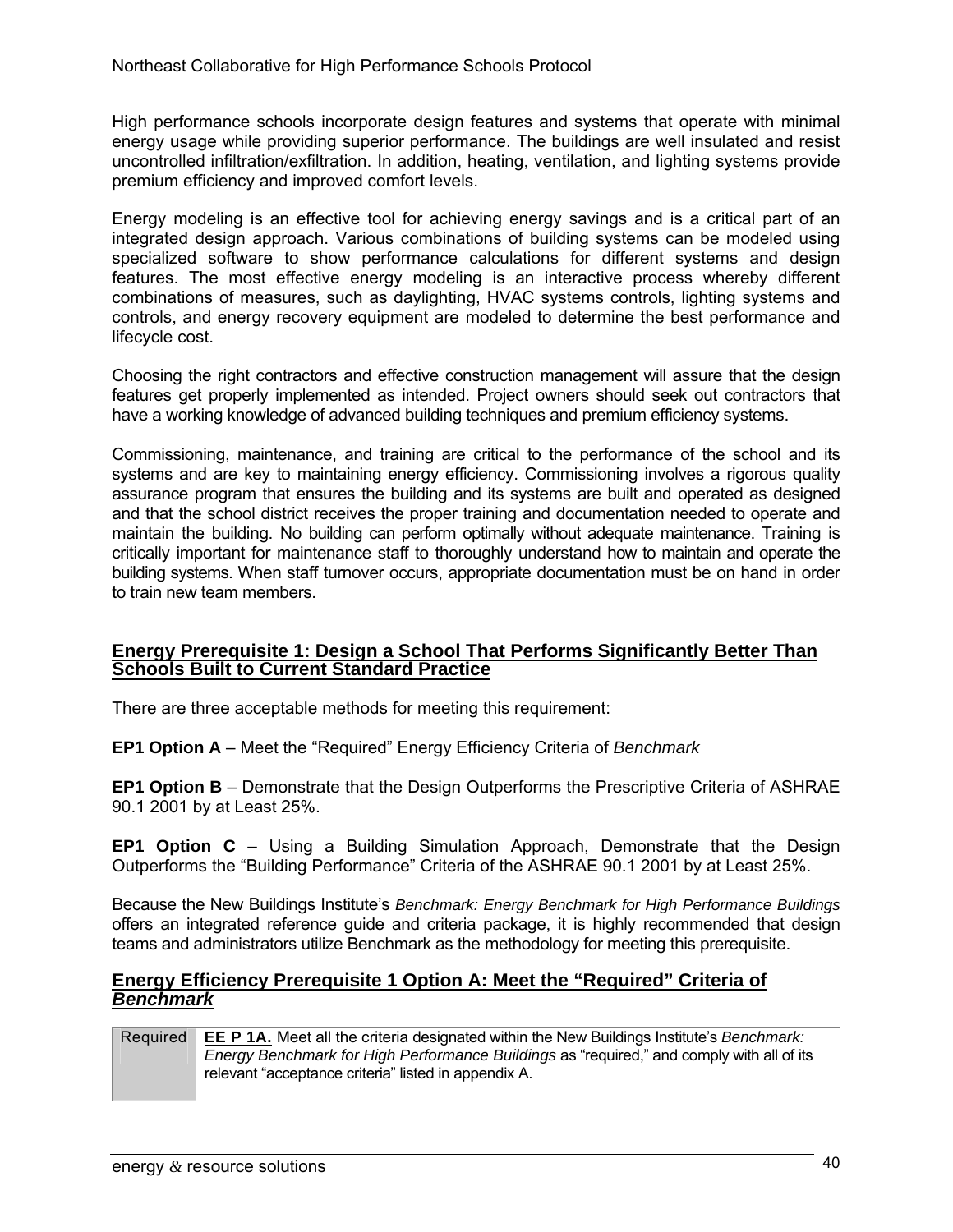*Benchmark: Energy Benchmark for High Performance Buildings* is a set of building performance criteria that addresses many aspects of high performance buildings. The *Benchmark* reference manual was developed by the New Buildings Institute and the Wisconsin Energy Center (see "resources" for this section) to provide guidelines for the construction of individual high performance buildings and to serve as criteria for inclusion in high performance building programs such as Northeast-CHPS.

*Benchmark* was designed so that buildings built to specific guidelines would outperform ASHRAE standard 90.1 2001 by 25%–30%. Buildings designed to these guidelines, will be considered, by default, to meet the energy efficiency requirements of Northeast-CHPS.

## **Documentation for Energy Prerequisite 1A**

Following the guidelines established in appendix A of *Benchmark*, submit documentation detailing the energy performance features of the building that demonstrate compliance with the guidelines.

#### **Energy Efficiency Prerequisite 1 Option B: Demonstrate That the Design Outperforms the Prescriptive Criteria of the ASHRAE 90.1 2001 by at Least 25%.**

Required **Alternate EE P 1B.** Demonstrate performance better than ASHRAE 90.1 2001 by a minimum of 25% in accordance with the prescriptive approach and criteria outlined in the code document

Each State in the Northeast has adopted a version of ASHRAE Standard 90.1 as the State Energy Code. In most cases the code refers to ASHRAE Standard 90.1 2001 or is a modified version of that standard. As a result, it can be assumed that the energy performance obtained through adherence to that standard has become standard practice throughout the region. Each version offers the choice of a "prescriptive" or a "total building performance" path for demonstrating compliance with the code. The prescriptive path consists of requirements that must be met for the building envelope, HVAC, and electrical systems. The same prescriptive methodology that is used to demonstrate compliance with the code may be used to demonstrate energy performance 25% better than the requirements of ASHRAE 90.1 2001.

#### **Documentation for Energy Prerequisite 1B**

- 1) Submit a narrative describing the energy performance features of the building detailing the design approaches that will result in performance at least 25% better than what is required by ASHRAE 90.1 2001.
- 2) Submit a ComCheck-EZ report that demonstrates performance at least 25% better than ASHRAE 90.1 2001.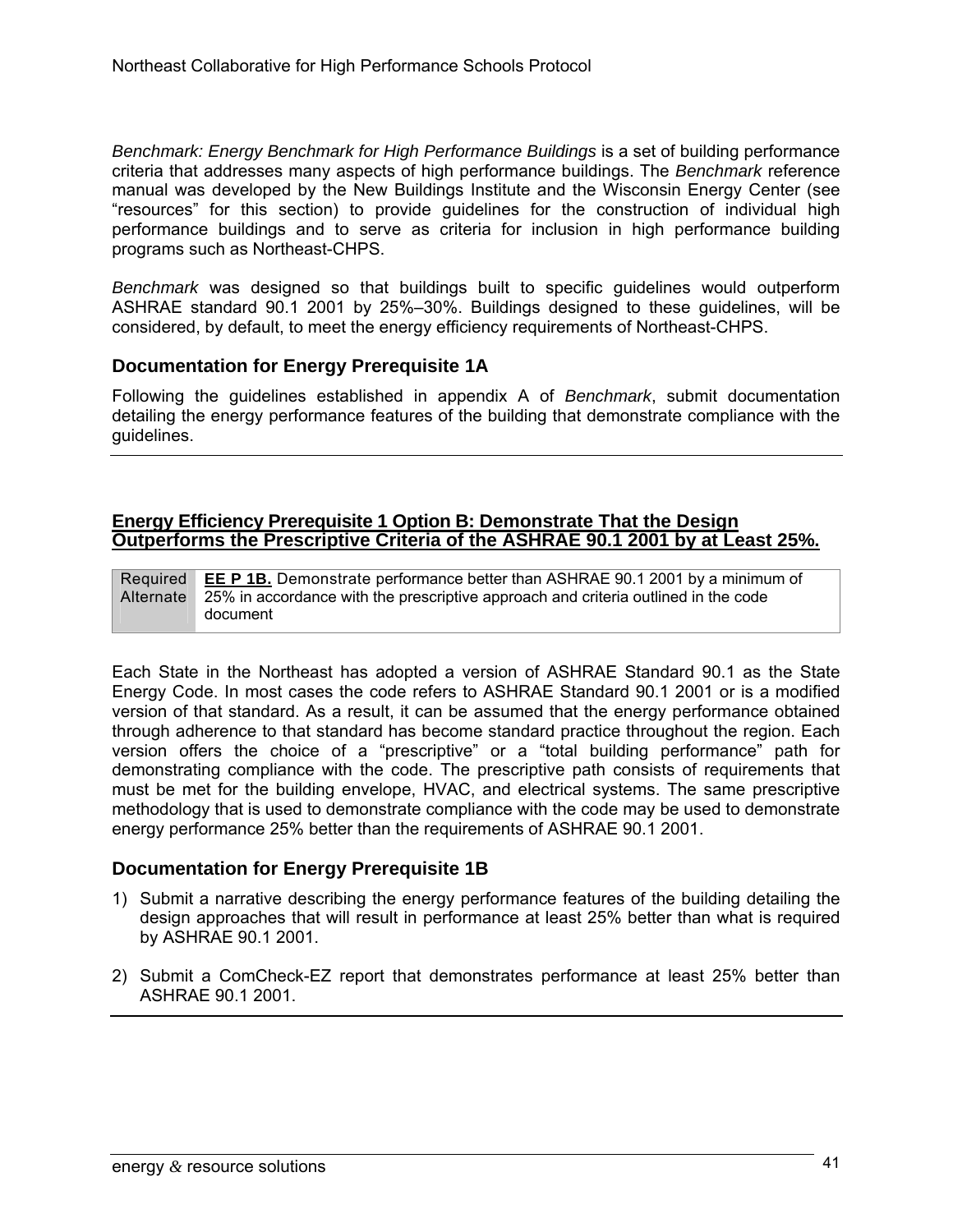#### **Energy Efficiency Prerequisite 1 Option C: Using a Building Simulation Approach, Demonstrate That the Design Outperforms the "Total Building Performance" Criteria of the ASHRAE 90.1 2001 by at Least 25%.**

**Required** Alternate **EE P 1C.** Demonstrate performance better than ASHRAE 90.1 2001 by a minimum of 25% in accordance with the "total building performance" approach and criteria outlined in the code document.

As an alternative to the prescriptive approach, all ASHRAE 90.1 based codes offer the option of using a methodology that compares the annual energy usage of the proposed building with that of a similar building (baseline building) of the same type and size that meets the prescriptive requirements of the code. This is typically referred to as a "total building performance," "energy budget," or "systems analysis" approach. In order to utilize this approach, the building is modeled using a simulation tool that predicts the annual energy performance of the building on an hourly basis. This approach is time consuming and is typically used to demonstrate compliance for buildings with unusual and/or innovative design features.

Acceptable energy modeling software programs include: DOE-2, Visual DOE, PowerDOE, Energy Plus, and E-Quest.

## **Documentation for Energy Prerequisite 1C**

Submit a narrative describing the energy performance features of the building being modeled. In addition, provide a full report detailing the results generated by the simulation tool for both the proposed building and the baseline building. If building modeling is used for code compliance, the energy code compliance documentation may be submitted.

Documentation should include:

- 1) Energy cost assumptions Conversion factors to be used for electricity are: 3,412 Btu/kWh for site Btu's and 10,000 Btu/kWh for source Btu's
- 2) Facility and site description narrative describing the type of construction, hours of operation, and size and configuration of building. Also describe the mechanical system, lighting system and equipment loads, domestic hot water system, and any renewable energy systems
- 3) Narrative summarizing the analysis methodology, the baseline design, and results of energy modeling
- 4) Table summarizing and comparing the differences between "as designed" case and the baseline case
- 5) Table summarizing the annual energy consumption for the design case and the base case (see template below)

| Item | <b>Annual Energy Consumption</b> |                                                                                                    |            |        |       |                  |
|------|----------------------------------|----------------------------------------------------------------------------------------------------|------------|--------|-------|------------------|
|      | Electricity                      | <b>Total Site</b><br>CO <sub>2</sub><br>Natural Gas,<br><b>Total Source</b><br><b>Total Energy</b> |            |        |       |                  |
|      |                                  | Oil, Other                                                                                         | <b>Btu</b> | Btu    | Costs | <b>Emissions</b> |
|      | KWh                              | therms,                                                                                            | MM Btu     | MM Btu |       | <b>Metric</b>    |
|      |                                  | gallons, other                                                                                     |            |        |       | Tons             |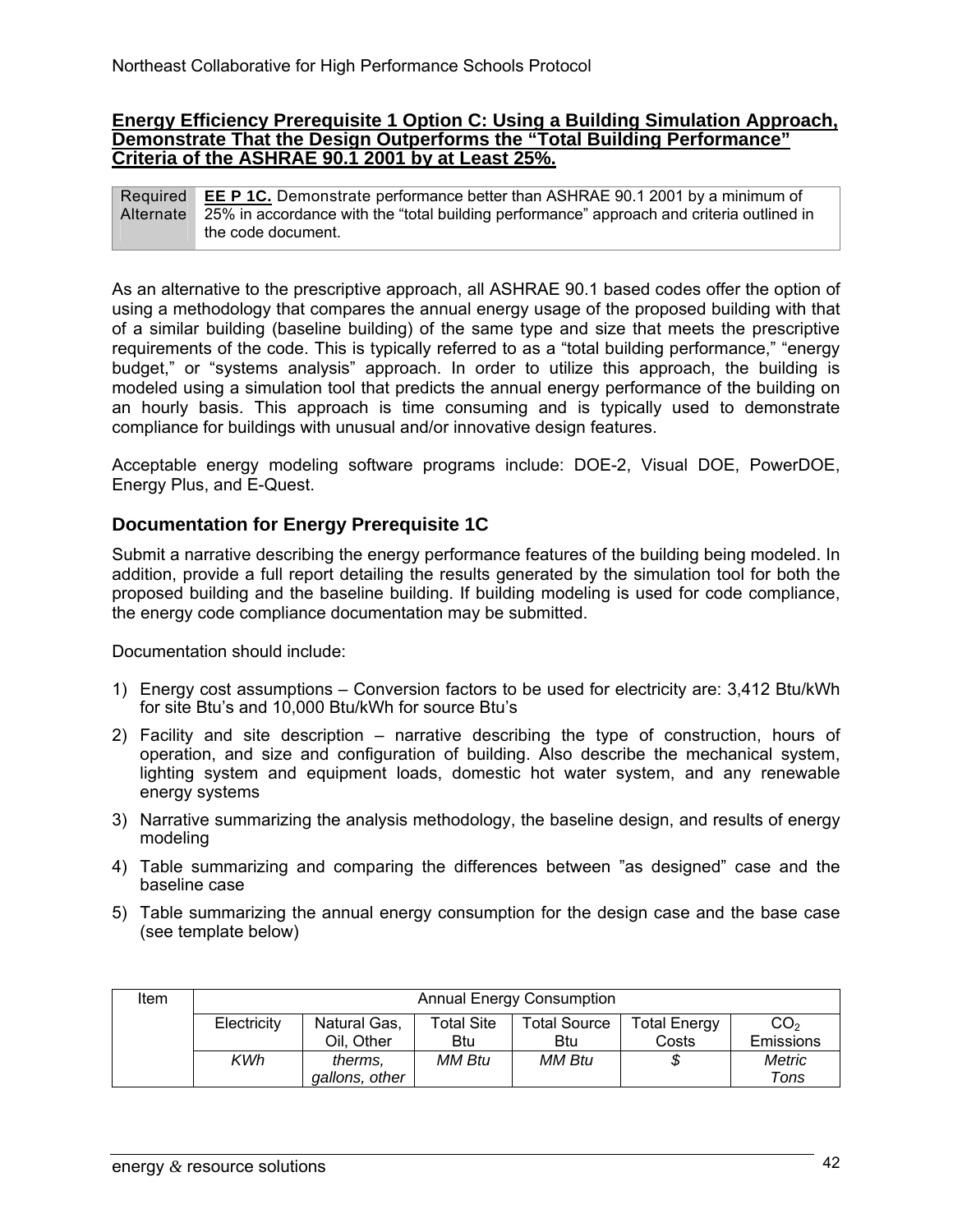| Design<br>case          |  |  |  |
|-------------------------|--|--|--|
|                         |  |  |  |
|                         |  |  |  |
|                         |  |  |  |
| Base<br>case<br>Savings |  |  |  |
| $\%$<br>Savings         |  |  |  |
|                         |  |  |  |

6) Table summarizing cost savings (see template below). Use actual retail utility rate structures and schedules.

| Measure               | <b>Units</b>     | <b>Baseline Building</b> | As Designed<br><b>Building</b> | Savings |
|-----------------------|------------------|--------------------------|--------------------------------|---------|
| Electricity           | <b>KWh</b>       |                          |                                |         |
| consumption           |                  |                          |                                |         |
| Electricity           | kWh/s.f.         |                          |                                |         |
| consumption/s.f.      |                  |                          |                                |         |
| Electricity cost      | \$               |                          |                                |         |
| Electricity cost/s.f. | \$/s.f.          |                          |                                |         |
| Natural gas, oil or   | Therms, gallons, |                          |                                |         |
| other fuel            | other            |                          |                                |         |
| consumption           |                  |                          |                                |         |
| Natural gas, oil or   | Therms, gallons, |                          |                                |         |
| other fuel            | other/s.f.       |                          |                                |         |
| consumption/s.f.      |                  |                          |                                |         |
| Natural gas, oil or   | \$               |                          |                                |         |
| other fuel cost       |                  |                          |                                |         |
| Natural gas, oil or   | \$/s.f.          |                          |                                |         |
| other fuel cost/s.f.  |                  |                          |                                |         |
| Total site energy     | MMBtu            |                          |                                |         |
| consumption           |                  |                          |                                |         |
| Total site energy     | MMBtu/s.f.       |                          |                                |         |
| consumption/s.f.      |                  |                          |                                |         |
| Total site energy     | \$               |                          |                                |         |
| cost                  |                  |                          |                                |         |
| Total site energy     | \$/s.f.          |                          |                                |         |
| cost/s.f.             |                  |                          |                                |         |

- 7) An *electronic* version of all input and output data from the school building energy model must be submitted with the application for project certification.
- 8) Paper copies of each of the following energy modeling reports for both the base case and the as-designed case (These should also be made available to the school's facilities personnel as well):
	- **Building Energy Consumption per End Use (BEPU)** This report shows annual building energy use according to energy type (electricity, natural gas, etc) and energy end use (lights, space heating, space cooling, fans, etc). The energy use should be shown in the actual units of consumption, such as kWh for electricity,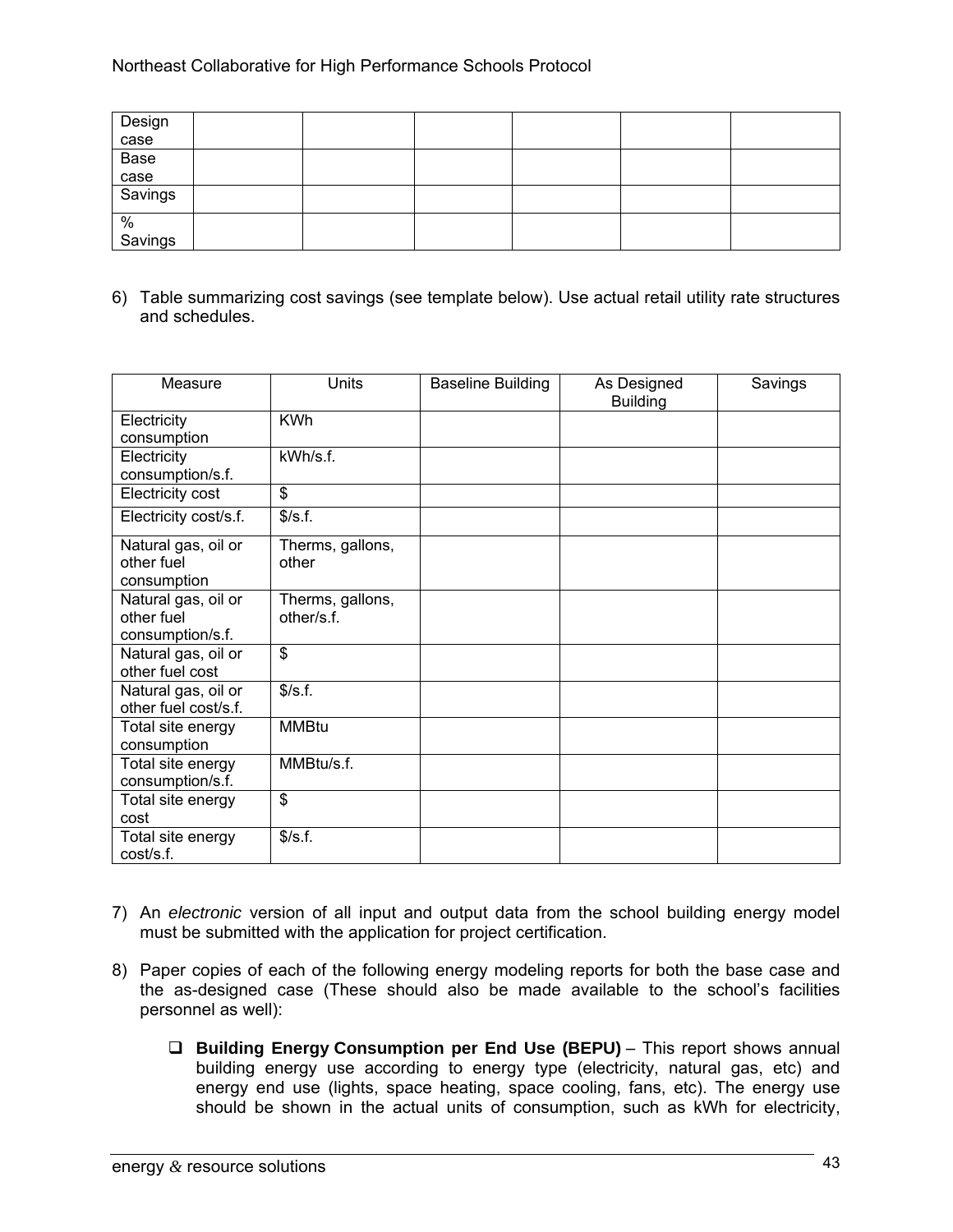therms for gas, etc. The DOE report that contains this information is called **BEPU**.

- **Building Energy Consumption per End Use (BEPS)** This report is very similar to the **BEPU** report described above. The difference is that the values in this report are all converted into the same units (MBtu), allowing a direct comparison of end-use intensities.
- **Energy Cost Summary (ES-D or ES-E)** This report summarizes the yearly energy consumption and cost for all utility rates that are defined for/applicable to the project (electric rate, gas rate, etc).
- **Summary of spaces occurring in the project (LV-B)** This report provides a list of all the zones occurring in the model along with the assigned lighting wattage, number of people, equipment wattage, infiltration amount, square footage, and volume.
- **Building Peak Load components (LS-C)** This report provides a breakdown of the building cooling and heating peak loads according to the source of the loads (walls, roof, windows, occupants, light, equipment, infiltration, etc). This report does not include the loads due to ventilation air.
- **Equipment Loads and Energy Use for Central Plant Components (PSC)** This report would be required only for projects that include central plant equipment such as boiler(s) or chiller(s). For each central plant component this report provides annual heating and/or cooling load, the electrical and fuel consumption, and performance information in a bin format, including hours of operation at different part loads, and the total annual hours of operation.

 *(Examples of each of these reports are included in the Energy End Notes.)*

**Important**: Conversion factors for electricity are: 3,412 Btu/kWh for site Btu's and 10,000 Btu/kWh for source Btu's.

## **Resources**

ASHRAE Standard 90.1 and Energy Codes

The American Society of Heating, Refrigerating and Air-Conditioning Engineers (ASHRAE) is an organization with the main goal of "advancing the arts and sciences of heating, ventilation, air conditioning, and refrigeration for the public's benefit through research, standards writing, continuing education, and publications." One of ASHRAE's principal activities is the publishing of standards that establish accepted practices and uniform methods of equipment rating for the HVAC industry.

ASHRAE Standard 90.1 provides minimum requirements for the design of energy efficient buildings. The standard was designed to be used as the basis for energy efficiency codes for the design and construction of new buildings and for major renovations. The first edition of ASHRAE Standard 90.1 was published in 1975. The standard is now updated every three years.

Standard 90.1 includes minimum efficiency provisions for design and installation in the areas of building envelope, HVAC, and electrical/lighting. Individual states may adopt 90.1 by reference or may develop a modified version of the standard for use as an energy efficiency code. In addition, 90.1 is the basis for the International Energy Conservation Code (IECC).

States in the Northeast have all adopted ASHRAE 90.1 1999 or 2001 by reference, or have developed a modified version of the two.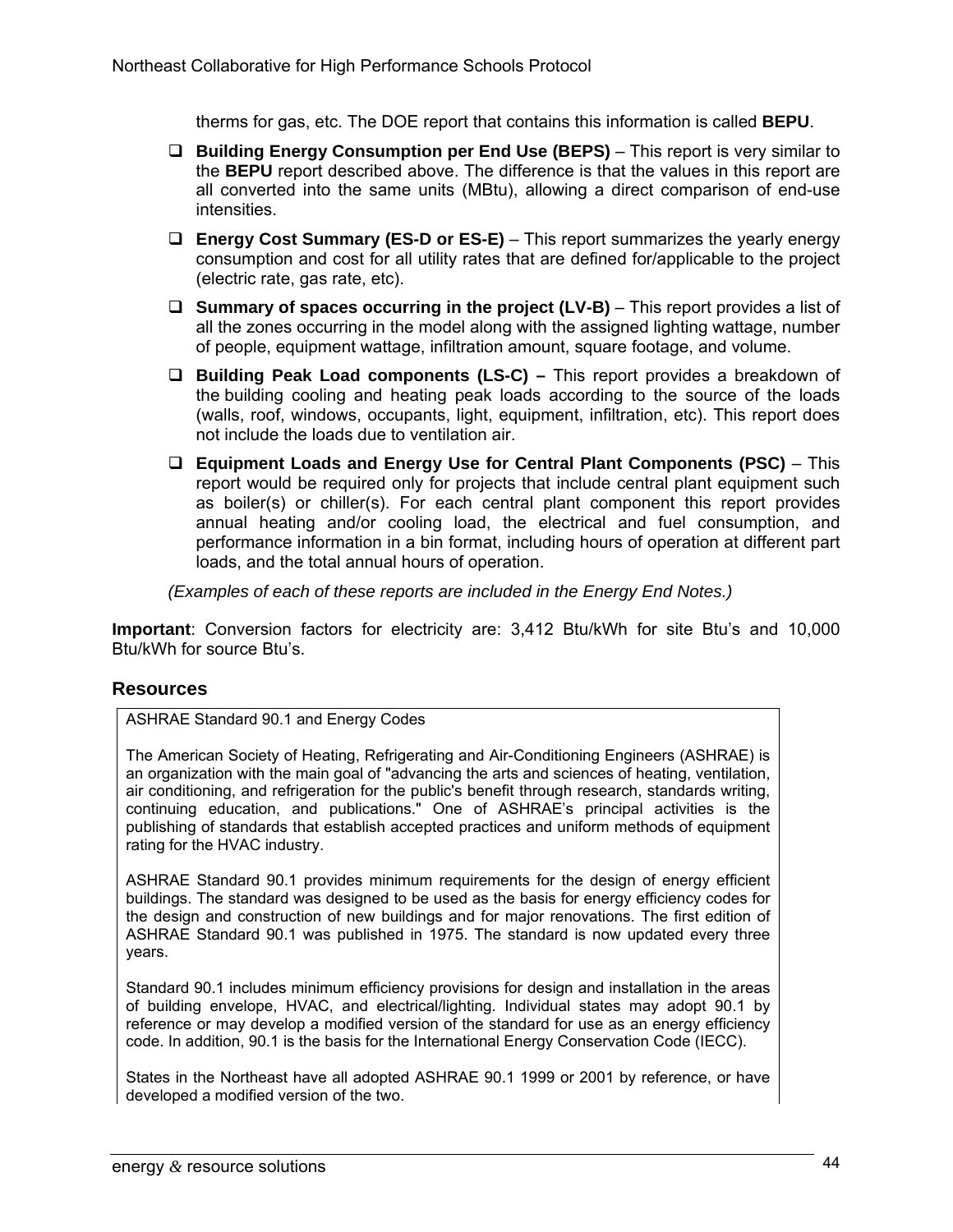For information on ASHRAE and ASHRAE Standard 90.1, visit www.ashrae.org or call them at 1-800-527-4723.

For the current status of state energy efficiency codes, please visit http://www.bcapenergy.org/map\_page.php

- *Benchmark: Energy Benchmark for High Performance Buildings* by New Buildings Institute, Inc. 2005 edition, http://www.poweryourdesign.com/ABbenchmark.pdf
- ANSI/ASHRAE/IESNA Standard 90.1 *Energy Standard for Buildings Except Low-Rise Residential Buildings*, American Society of Heating, Refrigerating, and Air-Conditioning Engineers, Inc., Atlanta, GA, 1999, 2001, 2004, http://www.ashrae.org.

ENERGY STAR – a federal-government-sponsored program helping businesses and individuals protect the environment through superior energy efficiency, http://www.energystar.gov/

Rebuild America – manages the Energy Smart Schools program, http://www.rebuild.org/sectors/ess/index.asp.

#### **Energy Efficiency Prerequisite 2: Install Air Barrier and Employ Air Sealing Practices to Control Air Leakage**

Required **EE P 2.** Install continuous air barrier and employ air sealing best practices to control air leakage.

*Benchmark: Energy Benchmark for High Performance Buildings* incorporates criteria for air sealing of the building envelope. If utilizing one of the alternative methods for complying with EE Prerequisite 1, the following air sealing criteria, adopted from *Benchmark* and the Massachusetts Building Code, must be followed:

- 1) **Installation of Continuous Air Barrier:** The building envelope shall be designed and constructed with a continuous air barrier to control air leakage into, or out of the conditioned space. The air barrier shall have the following characteristics:
	- $\Box$  It must be continuous, with all joints made air-tight.
	- $\Box$  It shall have an air permeability not to exceed 0.004 cfm/ft2 under a pressure differential of 0.3 in. water.
	- $\Box$  It shall be capable of withstanding positive and negative combined design wind, fan and stack pressures on the envelope without damage or displacement, and shall transfer the load to the structure. It shall not displace adjacent materials under full load.
	- $\Box$  It shall be durable and/or maintainable.
	- $\Box$  The air barrier shall be joined in an air-tight and flexible manner to the air barrier material of adjacent systems, allowing for the relative movement of systems due to thermal and moisture variations and creep. Connection shall be made between: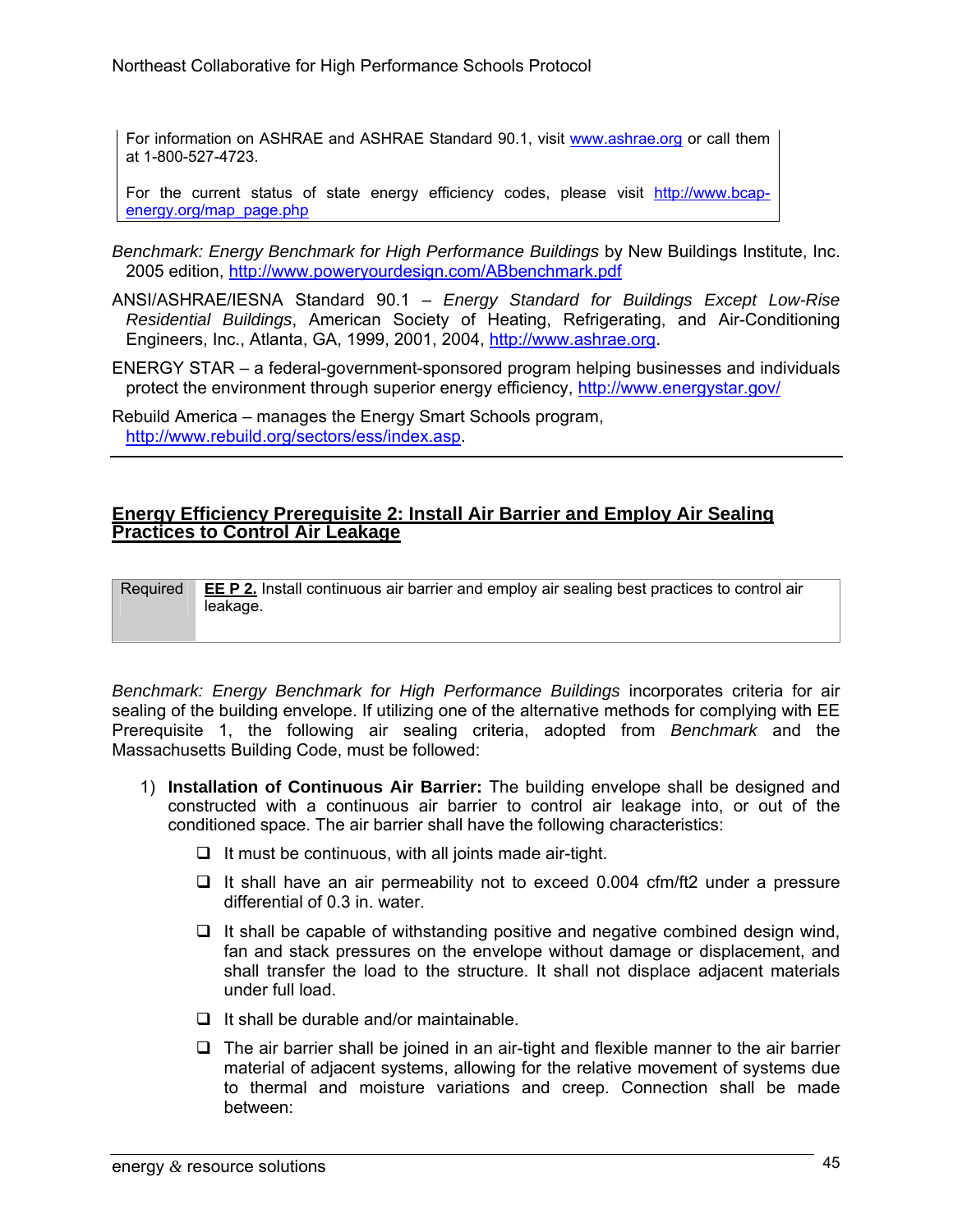- Foundation and walls.
- Walls and windows or doors.
- Different wall systems.
- Wall and roof.
- Wall and roof over unconditioned space.
- Walls, floor and roof across construction, control and expansion joints.
- Walls, floors and roof to utility, pipe and duct penetrations.
- 2) **Air barrier penetrations:** All penetrations of the air barrier and paths of air infiltration and exfiltration shall be made air-tight.
- 3) **Fenestration and Doors:** Air leakage for fenestration and doors shall be determined in accordance with ASTM E 283 or NFRC 400. Air leakage shall be determined by an independent laboratory accredited by a nationally recognized accreditation organization and shall be certified by the manufacturer. Air leakage shall not exceed 1.0  $\text{cfm/ft}^2$  for glazed swinging entrance doors and for revolving doors, and 0.4 cfm/ft<sup>2</sup> for all other products under a pressure differential of 0.3 inches of water.
- 4) **Sealing of Recessed Lighting Fixtures:** When installed in the building envelope, recessed lighting fixtures shall meet one of the following requirements:
	- $\Box$  Type IC rated, manufactured with no penetrations between the inside of the recessed fixture and ceiling cavity and sealed or gasketed to prevent air leakage into the unconditioned space.
	- $\Box$  Type IC rated, in accordance with ASTM E 283 no more than 2.0 cfm air movement from the conditioned space to the ceiling cavity. The lighting fixture shall be tested at 75 Pa or 1.57 lbs./ft. $^2$  pressure difference and shall be labeled.
- 5) **Sealing of Envelope Gaps and Cavities:** All gaps and cavities between rough framing and door and window heads, jambs, and sills shall be made air-tight, filled with insulation and covered with a vapor barrier meeting the criteria for vapor barriers.

## **Documentation for Energy Prerequisite 2**

Submit plan details and specifications for air sealing demonstrating compliance with the above listed criteria.

#### **Resources**

*Benchmark: Energy Benchmark for High Performance Buildings* version 1.1 by New Buildings Institute, Inc. 2005 edition, http://www.newbuildings.org.

Massachusetts Building Code Chapter 13, www.state.ma.us/bbrs/energy.htm

Air Barrier Association of America, http://www.airbarrier.org/index\_e.php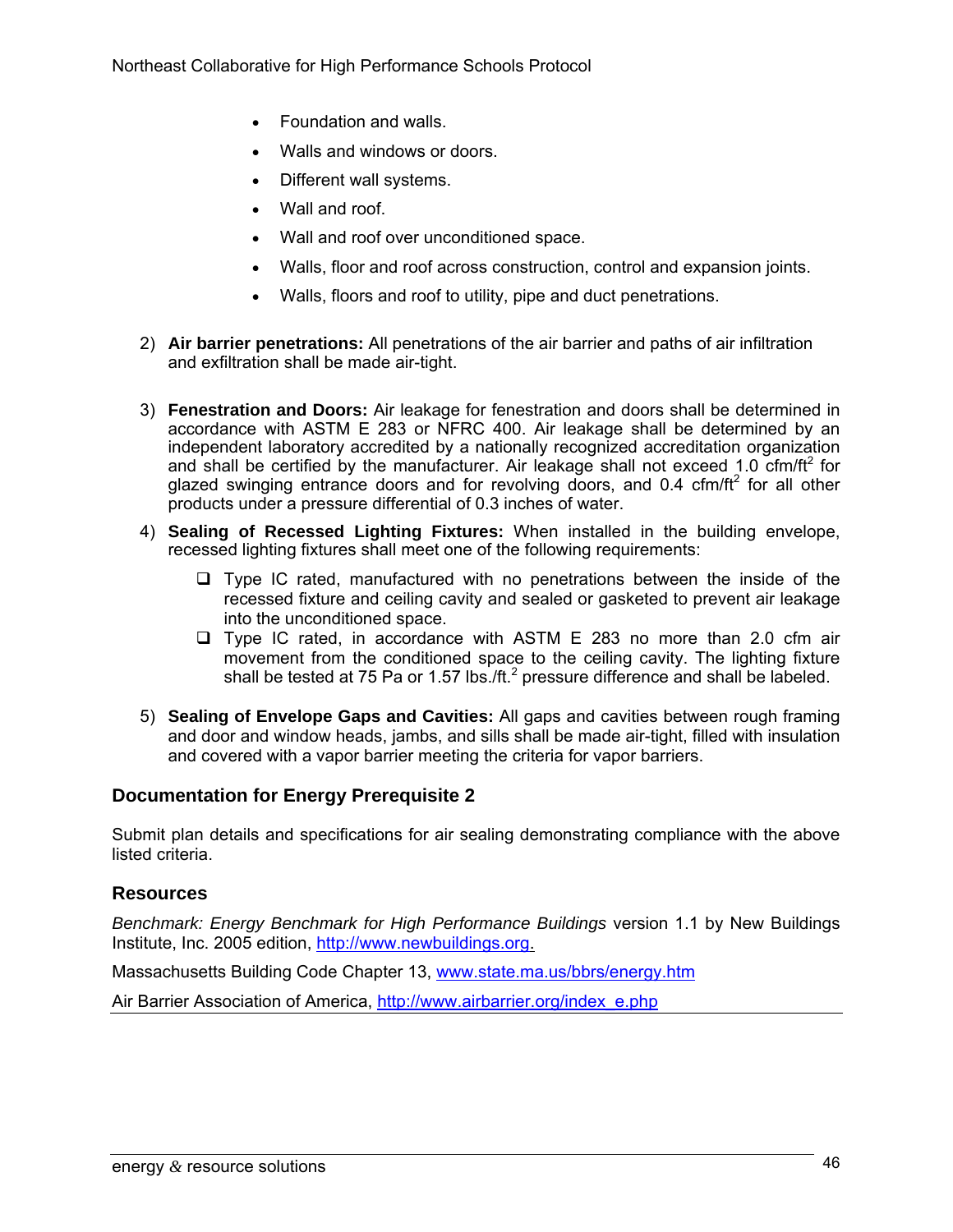## **Energy Efficiency Prerequisite 3: Employ Best Practice HVAC Design Techniques**

Required **EE P 3.** Employ best practice HVAC design techniques to prevent the over-sizing of equipment, improve system performance and meet ASHRAE Standard 55.

Heating and cooling systems are often oversized due to "safety" factors included in the design practice. For optimum energy performance, HVAC systems should be sized to accurately meet the load of the building. "Rules of thumb" will not provide accurate system sizing.

When sizing the heating and cooling systems, perform load calculations using interior load assumptions that are consistent with sustainable design practices. This includes using the actual interior lighting loads as designed, accounting for the actual glazing characteristics, providing credit for displaced loads if displacement or underfloor systems are used, and base miscellaneous loads on field-verified measurements or field-based research rather than typical owner programming assumptions. Where not feasible, document the non-standard load assumptions for owner concurrence.

When sizing the fan and air distribution systems, document fan-sizing calculations with zone-byzone load calculations. Perform calculations to determine critical path supply duct pressure loss. Compare fitting selections for oval duct where feasible to lower leakage and reduce pressure loss. Separate all fittings in medium and high–pressure ductwork by several duct diameters to reduce system effects wherever feasible. Where possible, provide automatic dampers on exhaust in lieu of barometric dampers to reduce fan power and increase barometric relief.

Perform a second set of calculations using part-load conditions (maximum *likely* load and/or standard operating conditions). This includes using benchmark data, average daytime temperatures and non-peak solar gain, and other assumptions to define part-load conditions for the heating and cooling system. Include diversity factors for interior loads and other factors that will allow proper assessment of part-load operation.

Describe the system operation at these conditions and describe features of the design that will facilitate efficient operation at these part-load conditions. Document how the system will deliver ventilation air, maintain comfort in accordance with ASHRAE Standard 55 and operate in an energy efficient manner.

## **Documentation for Energy Prerequisite 3**

Submit documentation that shows the methodology for calculating peak load and partial load conditions.

#### **Resources**

*Benchmark: Energy Benchmark for High Performance Buildings,* version 1.1, New Buildings Institute, Inc. 2005 edition, http://www.newbuildings.org

ASHRAE standard 55, http://www.ashrae.org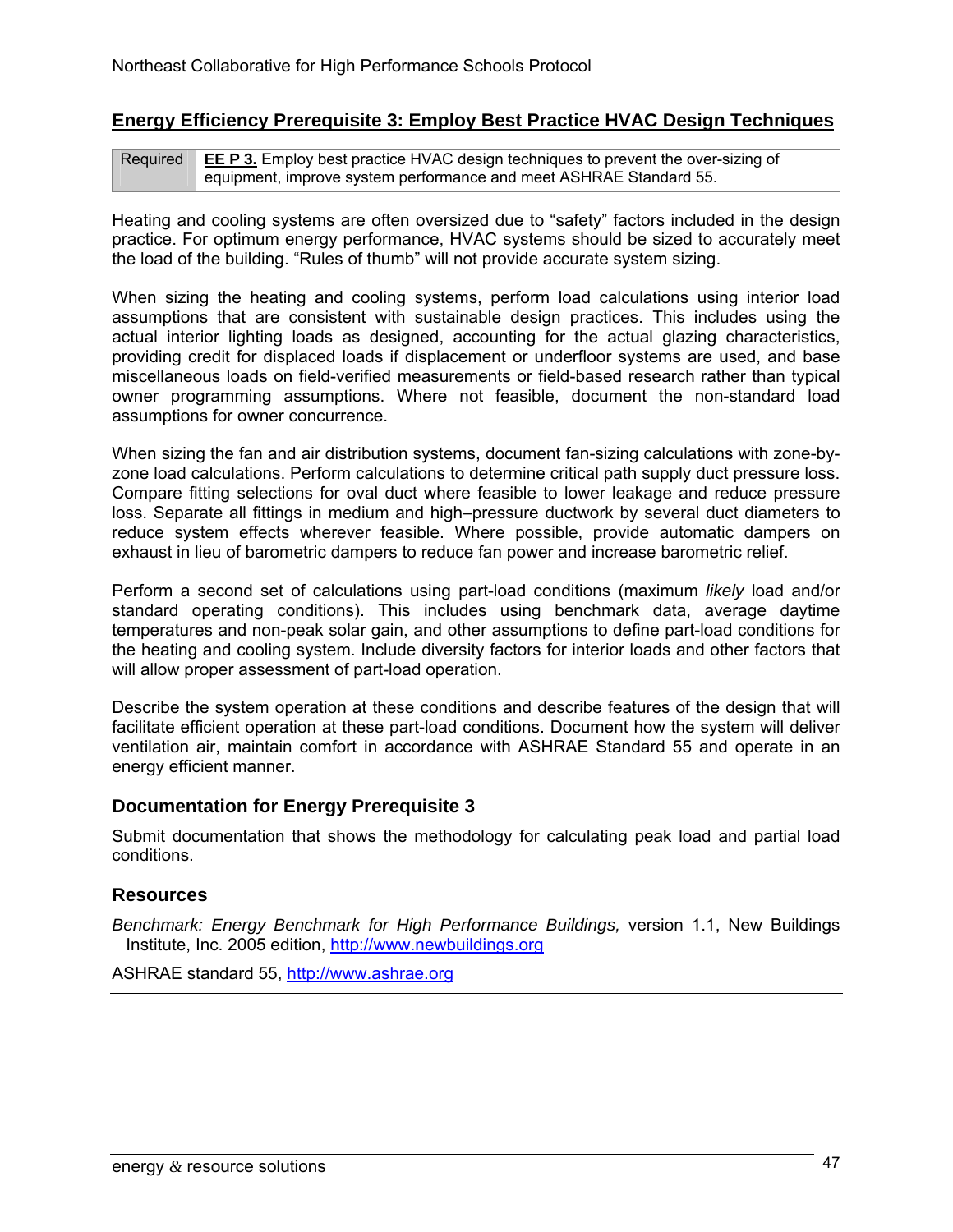## **Energy Efficiency Prerequisite 4: Commission All Energy Using Systems of the Building**

| Required | <b>EE P 4.</b> Commission all energy using systems, documenting that the following critical<br>building systems have been tested prior to occupancy.                                                                                                      |
|----------|-----------------------------------------------------------------------------------------------------------------------------------------------------------------------------------------------------------------------------------------------------------|
|          | Lighting controls (daylight, occupancy, light switching).<br>HVAC systems (such as hot water systems, chilled water systems, central air<br>systems, ventilation systems).<br>Domestic Hot Water Systems<br>$\bullet$<br><b>Energy Management Systems</b> |

Purpose: Verify that fundamental building elements and systems are designed, installed, and calibrated to operate as intended, and provide for the ongoing accountability and optimization of building energy performance over time.

High performance buildings are healthy, efficient, environmentally sensitive structures whose performance can be significantly affected if the building has not been constructed or cannot be operated according to the designers' specifications. Commissioning is a rigorous quality assurance program administered by a knowledgeable third party that ensures the building performs as expected.

The following commissioning procedures are required:

- 1) **Engage a commissioning agent.** The commissioning agent (CA) directs the commissioning process and should be engaged as early in the design process as possible. The commissioning services must be performed by an independent third party, or performed under separate contract with a member of the design team. The agent may be hired by an entity other than the owner, such as the architect, engineering team, or construction manager, but must report simultaneously to the owner and the holder of the contract.
- 2) **Develop design intent and basis of design documentation.** The architect and the design engineer are the most appropriate people to create this document, which should list the owner's requirements and design intent for each of the systems or features to be commissioned. The CA must review this document and a copy shall be provided to the owner.
- 3) **Include commissioning requirements in the construction documents.** All commissioning requirements must be integrated into the construction documents to clearly specify the responsibilities and tasks to be performed. Of particular importance are the delineation of the contractors' responsibilities regarding documentation, functional performance testing, occupant and operator training, and the creation of the operations and maintenance manuals.
- 4) **Develop a commissioning plan.** The commissioning plan includes a list of all equipment and systems to be commissioned, delineation of roles for each of the primary commissioning participants, and details on the scope, timeline, and deliverables throughout the commissioning process.
- 5) **Perform a verification.** Verify installation, functional performance, training, and operations and maintenance documentation for each commissioned system and feature. This is the heart of the commissioning process.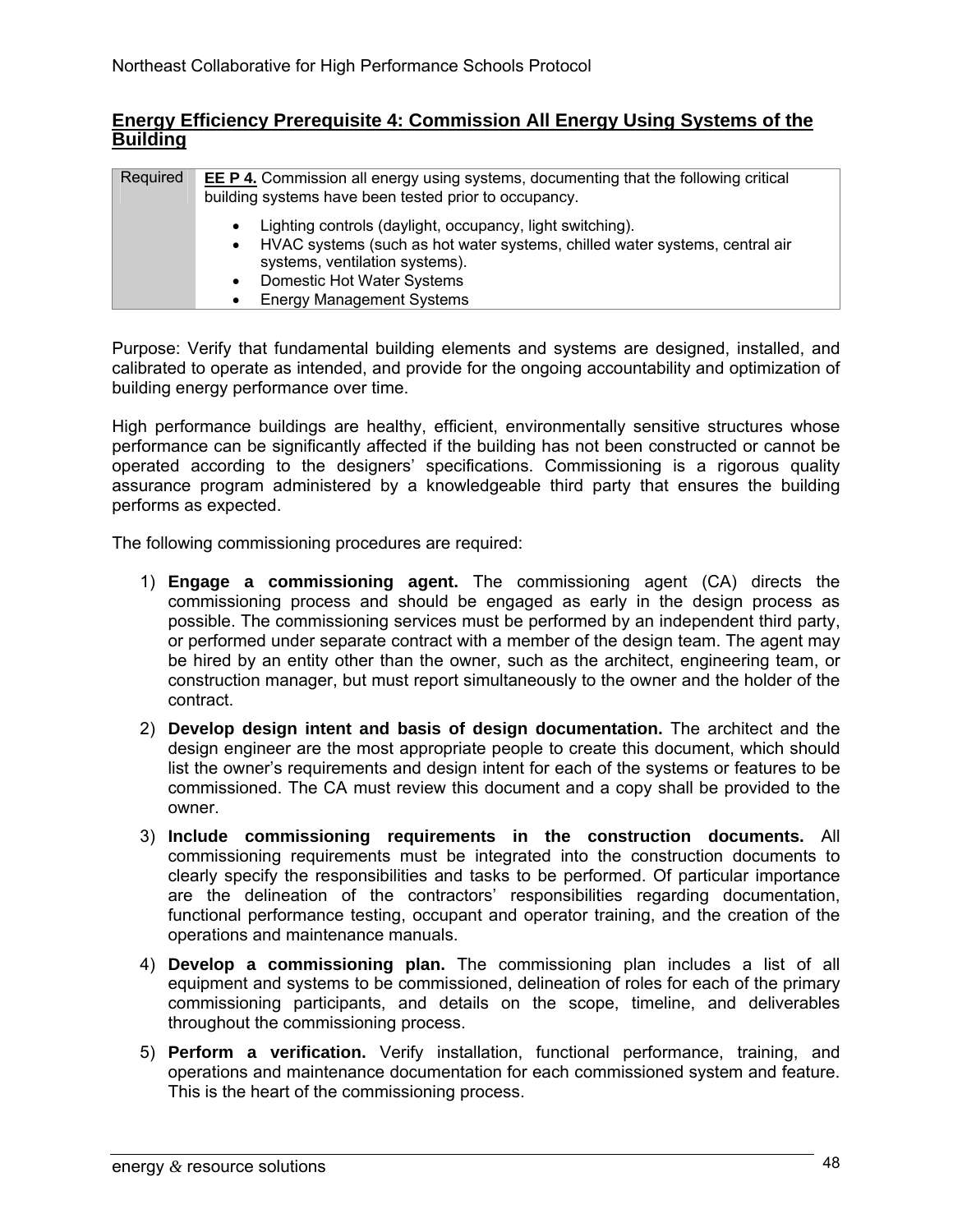- 6) **Complete a commissioning report.** The report must show that the building's systems have met the design intent and specifications, have been properly installed, are performing as expected, and that proper O&M documentation and training have been provided. The report should include a compilation of all commissioning documentation described in this credit, including complete functional testing results and forms and should note any items that have not been resolved at the time of the report is issued.
- 7) **Develop a system and energy management manual.** This manual is intended to improve and enhance the documentation of system intent and operation and to help the building owner continue to operate the building systems as efficiently and effectively as possible throughout the life of the facility. The manual should cover the operations and maintenance of all HVAC and lighting systems, and the facility staff should be trained in the use of the manual.

## **Documentation for Energy Prerequisite 4**

Submit a commissioning report that documents the above required procedures.

#### **Energy Efficiency Prerequisite 5: Train Building Operators in the Operations and Maintenance of All Energy Using Systems and Maintain Systems Documentation**

Required **EE P 5.** Provide effective and complete training and documentation on the operation and maintenance of the building systems identified in the commissioning report. Training programs for school maintenance staff, administrators, teachers, and other staff must be developed and completed. Training is an essential step to protect indoor air quality and maintain superior energy performance. Maintenance and record keeping must meet the requirements stated below.

The following requirements help ensure that the intended operational procedures of the energy using systems are well documented and provided to the appropriate facility staff. Additionally, the training of facility staff will assure that the critical importance of proper operations and maintenance is understood and that design goals are met. These requirements are often included in the contract with the third-party building commissioning agent.

- 1) **Compile Operations & Maintenance Manual:** Provide detailed operations and maintenance information for all equipment and products in use in the school and is specifically written for maintenance and facility staff.
- 2) **Create a short, classroom "user's guide":** Provide an explanation for teachers and administrative staff on how to operate their room lighting and HVAC systems.
- 3) **Conduct Operations & Maintenance Training:** Provide a short introduction for all school staff, and then feature a special hands-on workshop for facility and maintenance personnel. Training shall include the interaction of the equipment operating together as a system.
- 4) **Ensure that maintenance and record keeping on building occupancy shall include:** 
	- $\Box$  The HVAC system shall be inspected at least annually, and problems found during these inspections shall be corrected within a reasonable time. Air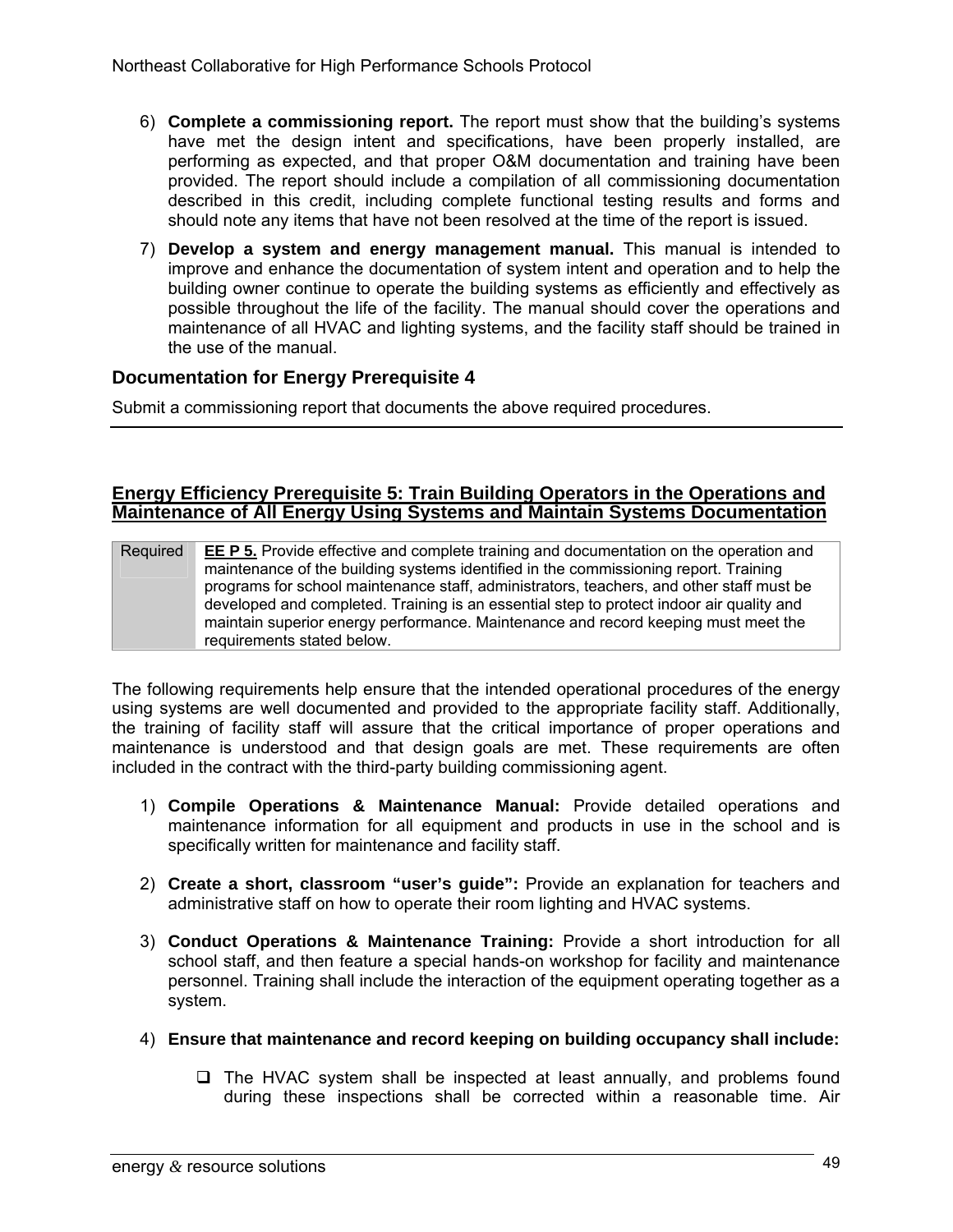conditioning systems shall be inspected twice each year – before the cooling season and again after the cooling season.

- $\Box$  Inspections and maintenance of the HVAC system shall be documented in writing. The facilities manager (or individual responsible for oversight of facilities maintenance and operation) shall record the name of the individual(s) inspecting and/or maintaining the system, the date of the inspection and/or maintenance, and the specific findings and actions taken. The facilities manager shall ensure that such records are retained for at least five years.
- $\Box$  Calibrations of all sensors that are part of the HVAC system on a routine basis including  $CO<sub>2</sub>$  sensors for  $CO<sub>2</sub>$  demand controlled ventilation. Sensors shall be calibrated by experts such as controls contractors.

## **Documentation for Energy Prerequisite 5**

Submit documents detailing the following:

- $\Box$  The training plan for the maintenance staff
- $\Box$  The plan for a "users" workshop for teachers and other staff members
- $\Box$  A description of the operations and maintenance manuals for maintenance staff including the identification of the personnel who will maintain the documents
- $\Box$  A schedule for the periodic testing of HVAC systems and the testing/calibration of HVAC and lighting controls

#### **Energy Efficiency Prerequisite 6: Participate in Utility and Governmental Energy Efficiency Incentive and Technical Assistance Programs**

Required **EE P 6.** Participate in energy efficiency incentive and technical assistance programs that are available through applicable utility and governmental programs.

Virtually every utility customer in the Northeast region is eligible to participate in at least one, and typically several, energy efficiency programs. The programs offer either technical assistance or incentives for efficient equipment and practices. Many programs offer both technical assistance and financial incentives for the installation of efficient equipment and the incorporation of efficient design practices.

In addition to utility and state government operated programs, beginning in 2006, the Federal Government is offering a tax credit program that will allow the designers of energy efficient public buildings to apply for a tax credit to help offset the costs of the design and construction of efficient buildings.

Participation in these programs, not only leads to possible financial incentives, but often provides valuable information regarding best practices in the local area, and local expert design and consultation services. School administrators should contact their electric and gas utility companies as well as their state energy office for specific program information.

#### **Documentation for Energy Prerequisite 6**

Submit copies of utility and/or governmental program documents that demonstrate participation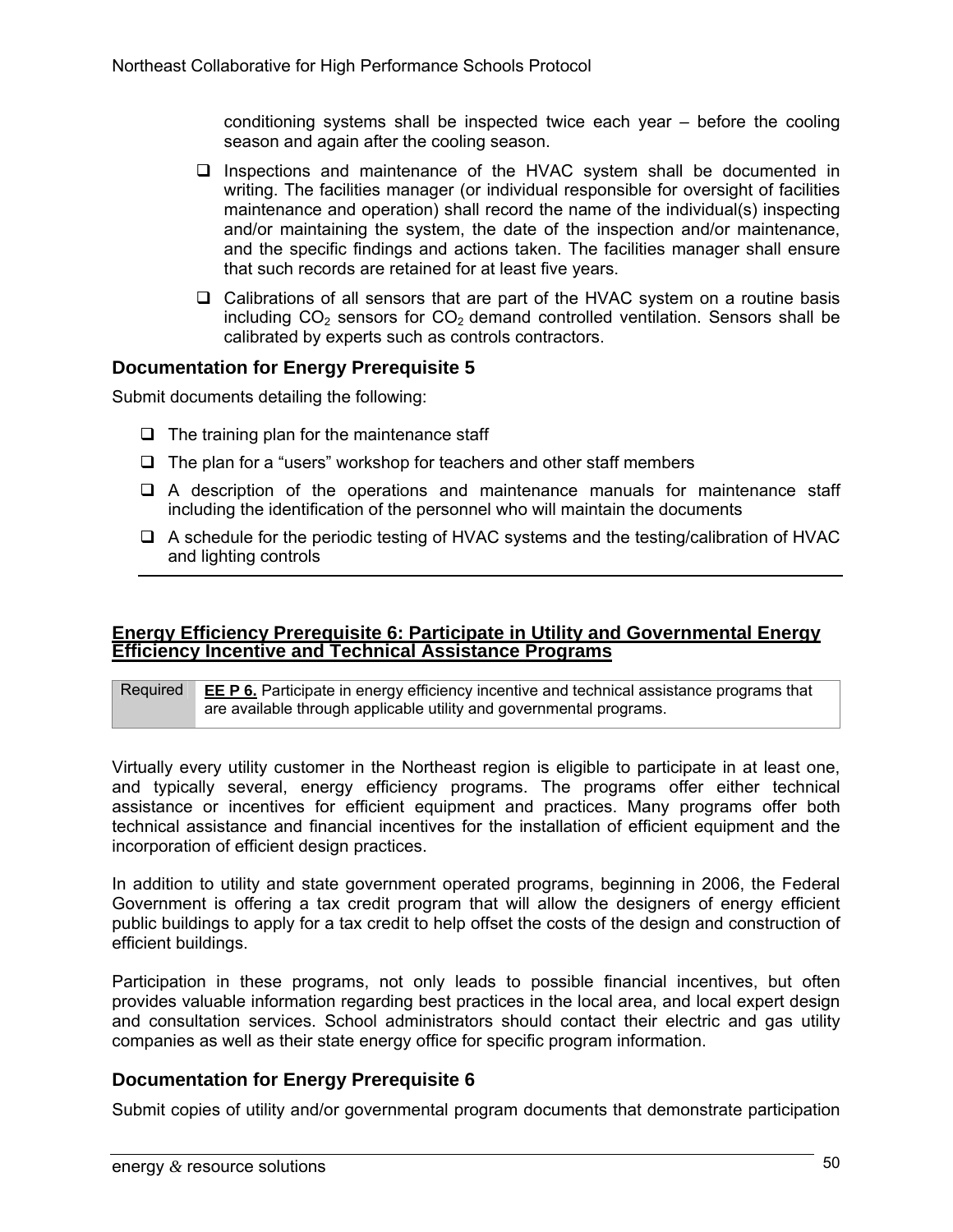in available energy efficiency programs.

## **Resources**

Cape Light Compact, http://www.capelightcompact.org/ Connecticut Light and Power, http://www.cl-p.com/ Efficiency Maine, http://www.efficiencymaine.com/ Efficiency Vermont, http://www.efficiencyvermont.com/pages/ National Grid. http://www.nationalgridus.com/ NSTAR Electric, http://www.nstaronline.com/business/ Public Service of New Hampshire, http://www.psnh.com/ United Illuminating, http://www.uinet.com/ Western Mass Electric, http://www.wmeco.com/

# *Energy Efficiency Elective Credits*

## **Energy Efficiency Elective Credit 1: Demonstrate Superior Energy Performance**

Integrate the design of all significant building systems including HVAC, lighting, and building envelope to reduce source energy of the proposed design below what is required by the prerequisites of Northeast-CHPS.

| 1 credit | <b>EE EC 1A.</b> Demonstrate a 30% reduction in total net energy use compared to ASHRAE |
|----------|-----------------------------------------------------------------------------------------|
|          | Standard 90.1 2001.                                                                     |

#### **OR**

| 2 credits | <b>EE EC 1B.</b> Demonstrate a 40% reduction in total net energy use compared to ASHRAE |
|-----------|-----------------------------------------------------------------------------------------|
|           | Standard 90.1 2001.                                                                     |

#### **OR**

4 credits **EE EC 1C.** Demonstrate a 50% reduction in total net energy use compared to ASHRAE Standard 90.1 2001.

The credits offered in this section are in addition to the Energy Efficiency Prerequisites listed in this section. However, documenting compliance with this section may also serve as the documentation for meeting the requirements for prerequisite EP 1. To obtain credit, the school must achieve at least 30% less energy usage than a similar building that meets the requirements of ASHRAE Standard 90.1 2001.

Calculations for this credit may be made using the prescriptive methods or the "total building performance/energy cost budget" methodology allowed by the ASHRAE 90.1-2001 standard.

## **Documentation for Energy Elective Credit 1**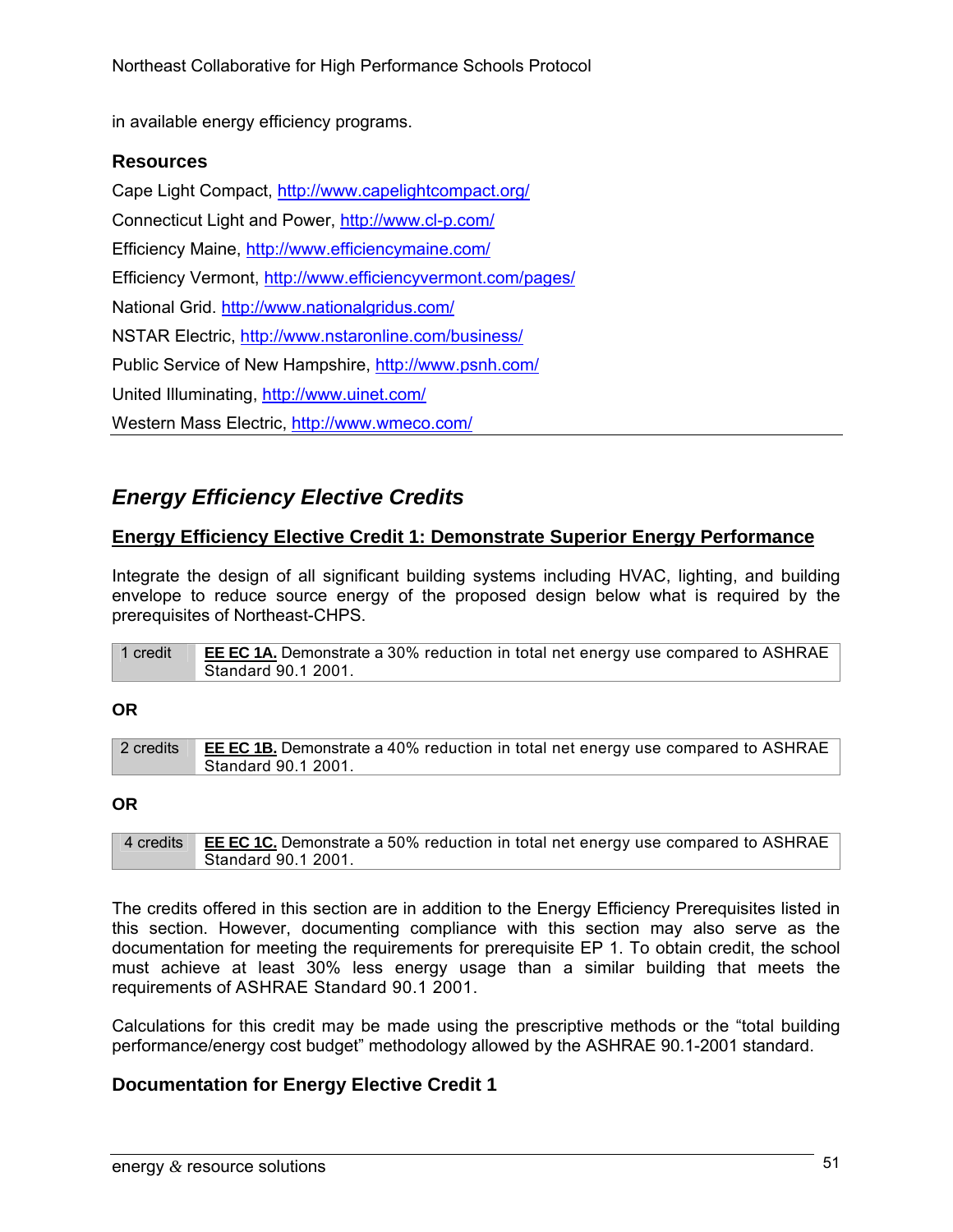The same methodologies and documentation (prescriptive or building modeling) required for Energy Efficiency Prerequisite 1 must be used to document eligibility for this credit.

#### **Energy Efficiency Elective Credit 2: Incorporate Daylighting and Control At Least 40% of the Connected Lighting Load with Automatic Daylighting Controls and/or Hybrid Occupancy/Daylight Controls**

#### 1 credit **EE EC 2.** In addition to meeting the classroom daylighting prerequisite, incorporate daylighting throughout the building and control at least 40% of the connected lighting load with automatic daylighting controls and/or hybrid occupancy/daylight controls.

Daylighting improves the indoor environmental quality, improving teacher and student performance. For these reasons, daylighting requirements are included in the IEQ section of this Protocol.

Daylighting also offers opportunities for energy savings. Where significant daylighting is available, automatic daylight harvesting controls should be used to turn the lights off or dim the lights when sufficient natural light is available. Classrooms, offices, gymnasiums, cafeterias, libraries, lobbies, and corridors are all areas that can benefit from automatic daylight harvesting systems. Classrooms and offices will also have occupancy controls to meet the relevant energy code and the prerequisites of Northeast-CHPS. Hybrid sensors that control the lighting for both occupancy and daylight are available, as are integrated systems that use both individual occupancy and daylight sensors. It is critically important that these systems be properly adjusted during the building commissioning process.

## **Documentation for Energy Elective Credit 2**

Submit a narrative description of the daylighting system, detailing the areas that are to be daylit and the control system being installed. Provide a lighting controls schedule and electrical/lighting plans illustrating the control systems and the lighting fixtures that they will control.

## **Energy Efficiency Elective Credit 3: Perform Enhanced Building Commissioning**

1 credit **EE EC 3.** Perform enhanced building commissioning employing a third party commissioning agent throughout the design and construction process.

*Note: Meeting and documenting the requirements of this credit also serves as the documentation for complying with the building commissioning Prerequisite EE P3.* 

This credit expands the role of the CA to include review of the design, construction documents, and submittals beyond the tasks required by Prerequisite E  $P$  4.1. In addition, the CA must develop and provide a system and energy management manual to help school staff understand the equipment and operating procedures. The commissioning services must be performed by an independent entity – one that is separate from both the design firm and the contractors. For continuity in the commissioning process, it is recommended that the same agent be selected to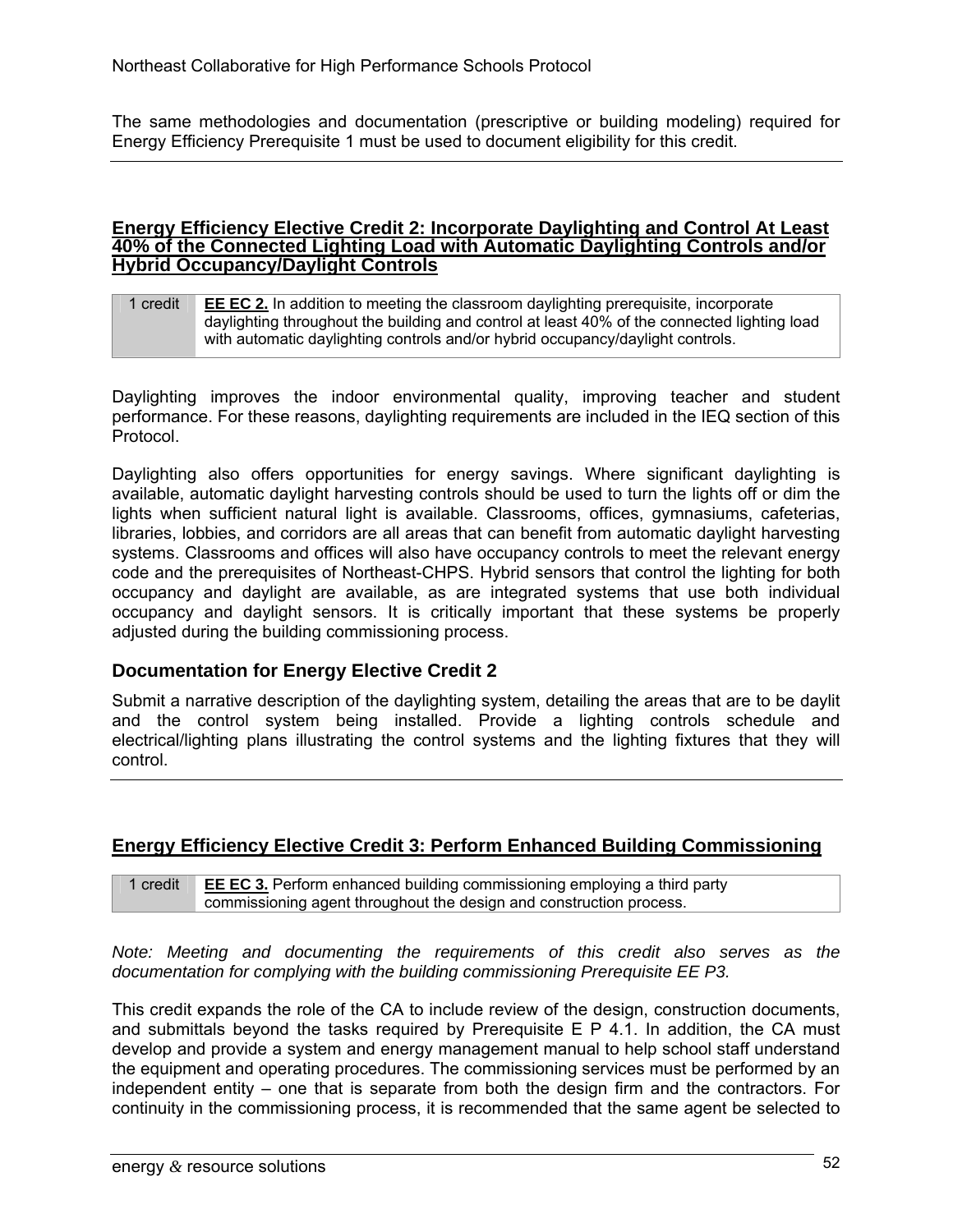perform all commissioning-related tasks.

In order to qualify for this credit, the following tasks must be performed and documented in the commissioning report.

- 1. **Conduct a focused review of the design prior to the construction documents phase.** This review early in the design process should be focused on an assessment of how well the design meet's the owner's design intent. Assessment should be made as to how the design meets the functionality, utility performance, maintainability, sustainability, cost, and indoor environmental quality requirements outlined in the design intent.
- 2. **Conduct a focused review of the construction documents.** This review should be conducted prior to issuing the construction documents for bid. This review should answer these questions:
	- $\Box$  Does the design meet the owner's design intent?
	- $\Box$  Does the design allow for proper maintenance access?
	- $\Box$  Do the construction documents clearly detail the construction requirements?
	- $\Box$  Do the construction documents clearly define the commissioning requirements?
- 3. **Conduct a selective review of contractor submittals of equipment to be commissioned.** Contractor submittals for the systems and equipment included in the commissioning scope shall be reviewed by the CA in conjunction with the designer's review. The review shall focus on the ability of the submitted product to meet the owner's requirements and review comments shall be provided to the owner and the design team.
- 4. **Develop a system and energy management manual.** This manual is intended to improve and enhance the documentation of system intent and operation and to help the building owner continue to operate the building systems as efficiently and effectively as possible throughout the life of the facility. The manual should cover the operations and maintenance of all HVAC and lighting systems, and the facility staff should be trained in the use of the manual.
- 5. **Conduct a near-warranty end, or post-occupancy, review.** This review is intended to bring the design, construction, commissioning and O&M staff together to solicit the O&M staff comments, suggestions, and areas of concern regarding the systems in their first year of operation. Any warranty items should be identified and a plan for resolution developed.

## **Documentation for Energy Elective Credit 3**

Submit a copy of a signed commissioning services contract documenting that the commissioning agent will:

- $\Box$  Conduct a focused review of the design prior to the construction documents phase
- $\Box$  Conduct a focused review of the construction documents when close to completion
- $\Box$  Conduct a selective review of contractor submittals of commissioned equipment
- $\Box$  Develop a system and energy management manual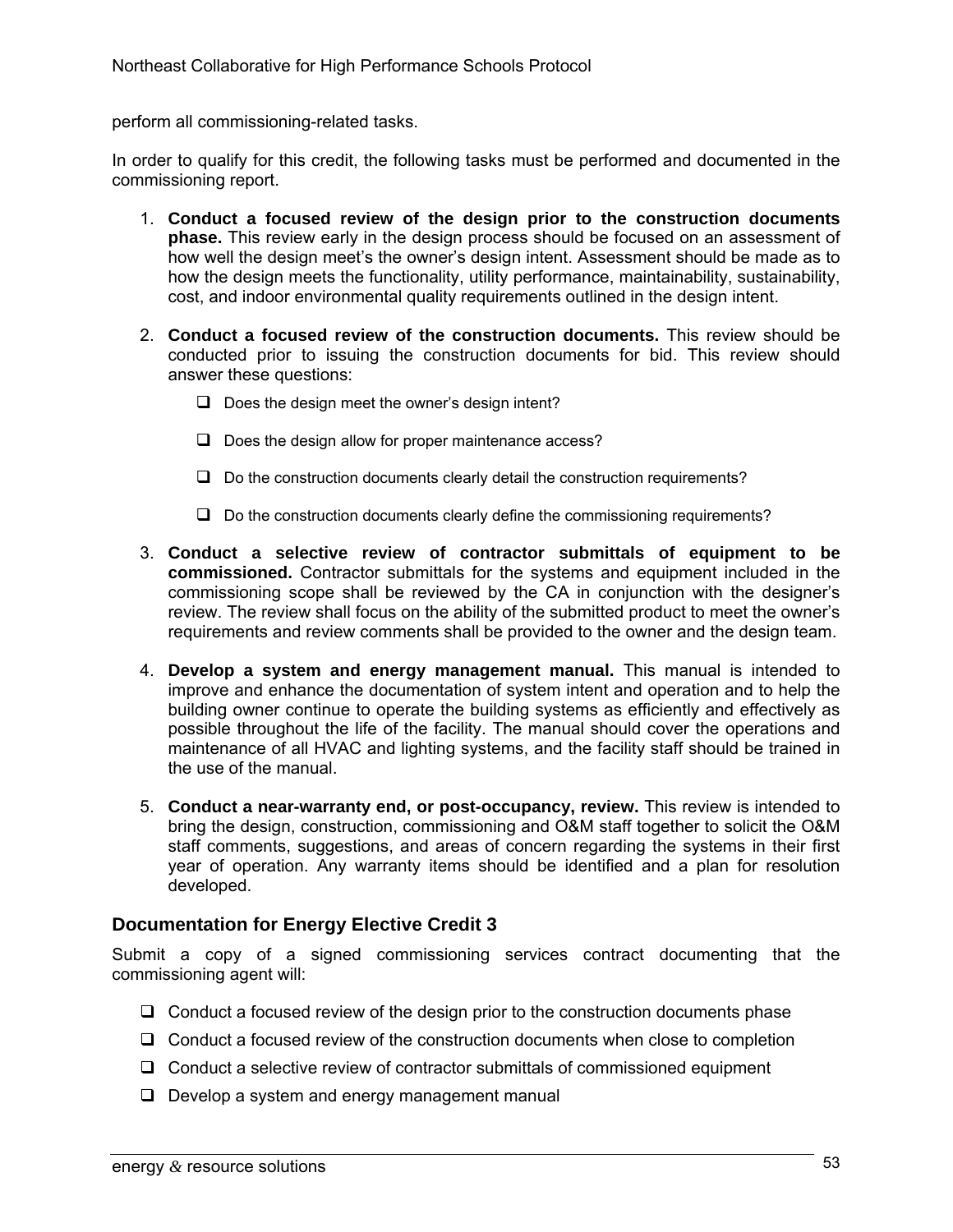$\Box$  Conduct a near-warranty end, or post-occupancy, review.

#### **Resources**

*CHPS Best Practices Manual*, vol. 2, Guideline GC5: Contractor's Commissioning Responsibilities, http://www.chps.net/

ASHRAE Guideline 1-1996: *The HVAC Commissioning Process* and ASHRAE Guideline 4- 1993: *Preparation of Operations & Maintenance Documentation for Building Systems,* http://www.ashrae.org.

*LEED Reference Guide,* Energy and Atmosphere, U.S. Green Building Council, http://www.usgbc.org/

## **Energy Efficiency Elective Credit 4: Minimize Air Conditioning**

*1 credit* **EE EC 4.** Design 90% of permanent classrooms without air conditioning or minimize air conditioning loads in classrooms by installing low energy use comfort systems. Qualifying systems could include dehumidification, hot gas bypass systems, energy recovery ventilation, or other innovative approaches.

For this credit, classrooms are defined as:

- General classrooms
- Art rooms
- **D** Music rooms
- □ Science rooms
- $\Box$  Special needs, remedial, and collaborative space

#### **Documentation for Energy Elective Credit 4**

Submit HVAC drawings and a narrative describing the approach and operational sequence of the proposed system.

#### **Energy Efficiency Elective Credit 5: Install Variable Air Volume (VAV) System with Variable Speed Drives**

*1 credit* **EE EC 5.** Install VAV system with variable speed drives on appropriate fans and motors. Control air volume in response to indoor air quality needs.

School buildings require abundant amounts of fresh air in order to maintain indoor air quality. If the air volume is not carefully controlled, energy will be wasted needlessly conditioning excess fresh air.

To qualify for this credit, a VAV system must be installed that responds to indoor air quality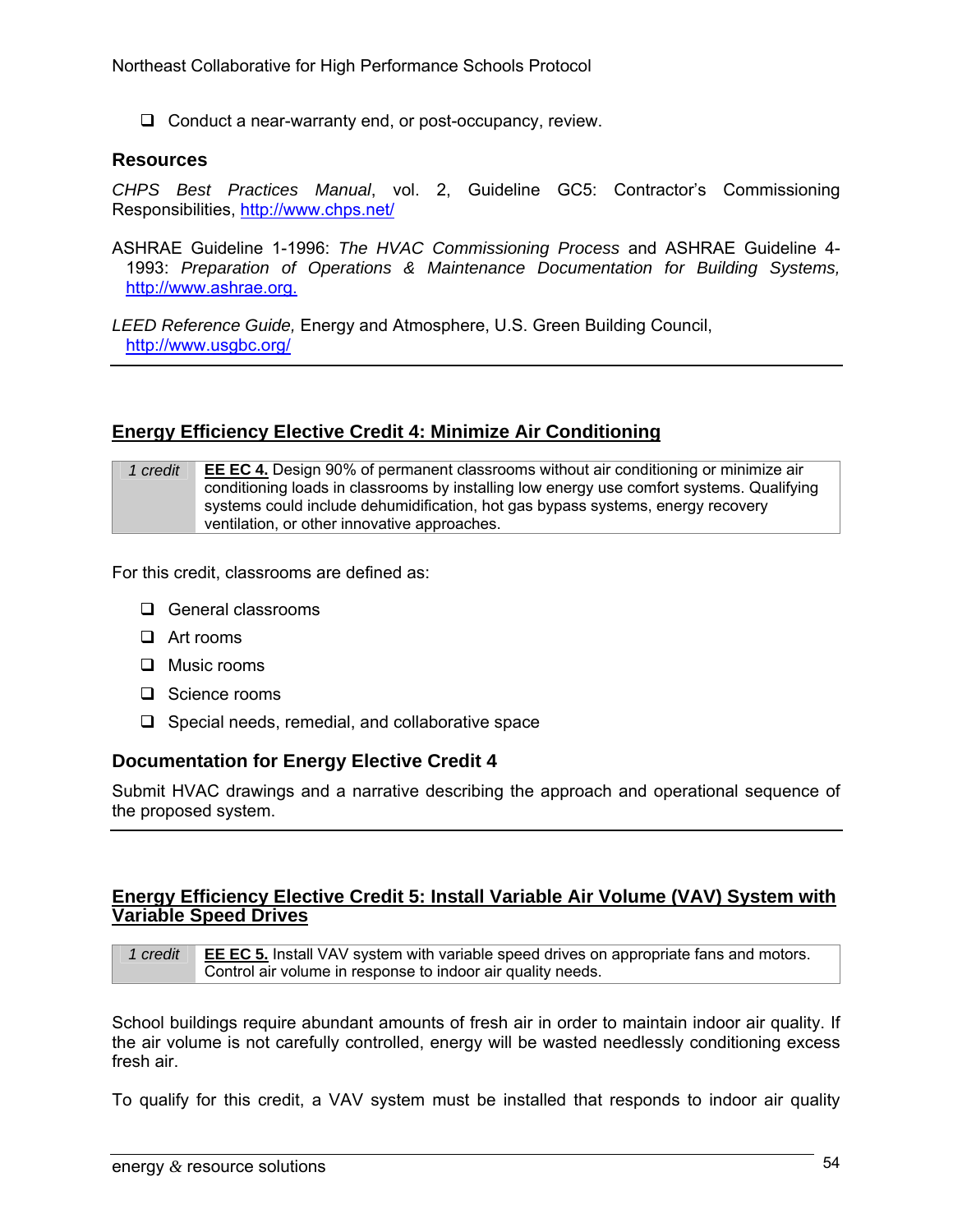through the use of  $CO<sup>2</sup>$  sensors or other air quality monitoring systems. Fans 5 hp and greater associated with this system are to be controlled by variable speed drives that respond to the air quality and thermal comfort needs. Additionally, pumps associated with the HVAC system are to use variable speed drives to regulate flow.

"Displacement" ventilation systems that are responsive to indoor air quality demands may also be submitted for this credit.

Systems that simply monitor temperature are not eligible for this credit.

## **Documentation for Energy Elective Credit 5**

Submit HVAC design document complete with pump, fan, and controls schedules, along with a "sequence of operations" document.

## **Resources**

NBI Advanced Buildings Guidelines Reference Manual, http://www.poweryourdesign.com/refguide.htm

## **Energy Efficiency Elective Credit 6: Install Energy Management System**

| 1 credit | <b>EE EC 6.</b> Install an energy management system (EMS) to monitor and trend the energy |
|----------|-------------------------------------------------------------------------------------------|
|          | consumed throughout the school by the following systems:                                  |
|          | • HVAC (heating, cooling, fans)                                                           |
|          | Domestic/process hot water systems                                                        |

While energy management systems (EMS) are typically installed with new HVAC and heating systems, care must be taken to specify and install an appropriate system for the school. The best EMS is often the simplest system that still addresses the school's energy management needs. Increased complexity does not always mean increased value.

With the installation of EMS, proper training of maintenance staff is absolutely critical. The district must be prepared to budget for training both existing staff and new staff hired when those knowledgeable about the EMS leave employment.

Monitoring capabilities of the EMS should allow for comparison between various types of building loads throughout all spaces of the school. This information can be used to manage and optimize energy use.

The EMS should comprise, at a minimum, the following:

- 1) Sensors provided as follows:
	- $\Box$  Sensors to monitor and trend (create trend logs) controlled variables at the operator interface. Control variables may include air and/or water flow, temperature, pressure, CO2, and pump or fan speed.
	- $\Box$  Sensors to trend outdoor air temperature.
	- $\Box$  Sensors to monitor and trend equipment status for all equipment with motors greater than 1/2 hp.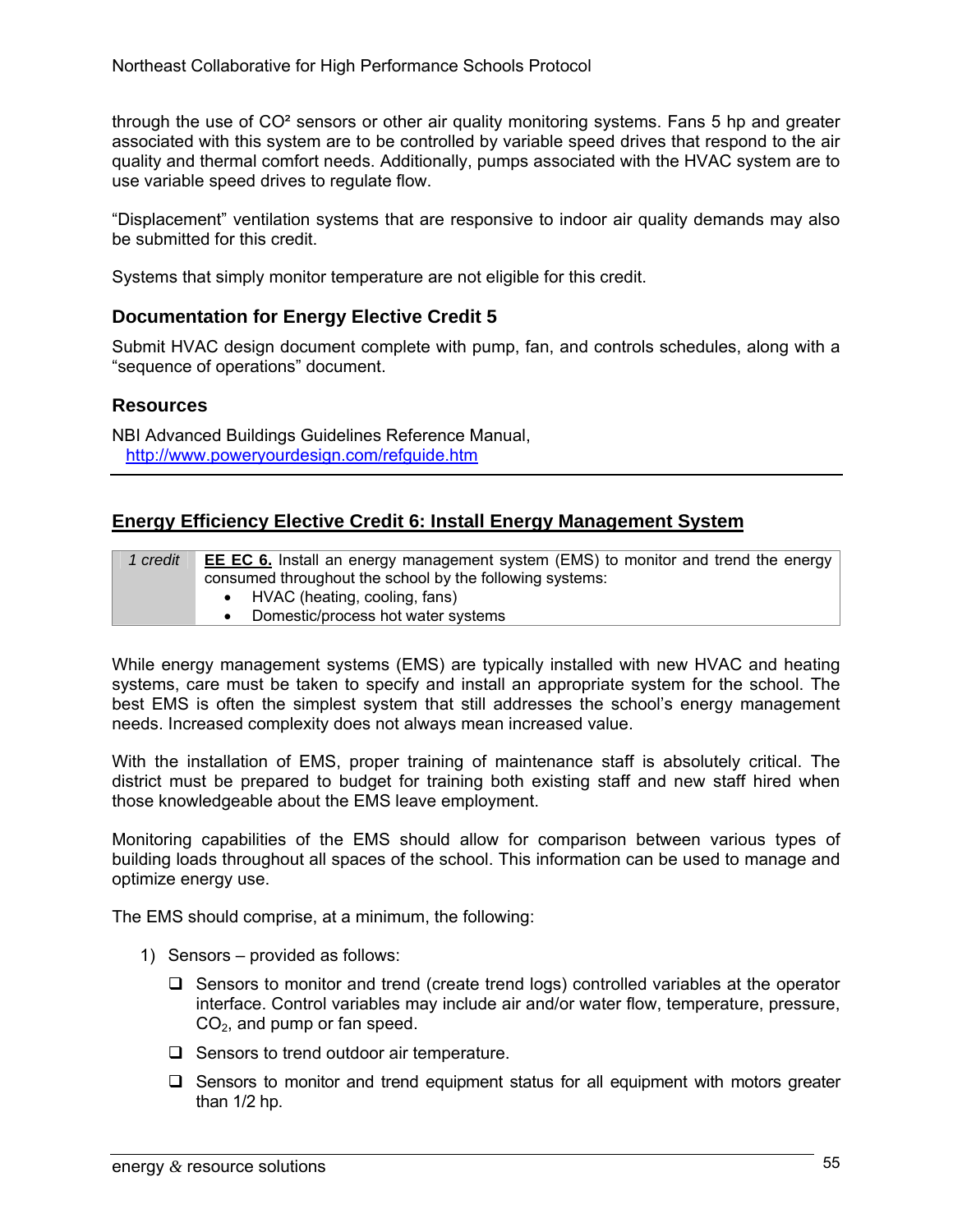- $\Box$  Indication and trending of damper and valve commanded position.
- $\Box$  Sensors to monitor building electrical, natural gas, and heating oil demand and consumption.
- $\Box$  Sensors to monitor indoor and outdoor CO<sub>2</sub>.
- $\Box$  Relevant multiplexed data from microprocessors located in chillers, boilers, humidifiers, VAV box controllers, variable speed drives, and other HVAC equipment with multiplexing capabilities may be used in lieu of specifying separate sensors.
- $\Box$  Wells and other ports shall be specified for the installation of calibration devices to facilitate calibration of sensors.

*Exceptions:* 

- $\Box$  Unit heaters, cabinet heaters, radiation and convectors located in vestibules, storage rooms, janitor closets, and other unoccupied areas.
- $\Box$  Natural gas and heating oil demand sensors are not required on buildings less than  $50,000$ ft<sup>2</sup>.
- 2) Points Matrix: A *points matrix* including all hardwired input and output devices connected to the automation system, all set points, upper and lower control limits.
- 3) Trend Capabilities: *Trend requirements* including a trend point list and preprogrammed sample of point (performed by controls contractor), sample rate, storage interval, upload interval, custom trend abilities, alarms, and automated trend data review and notification (automated diagnostics).
- 4) System Architecture: A *system architecture* capable of allowing sampling of these points to facilitate building commissioning and diagnostics without significantly affecting system performance.
- 5) Data Storage: A *data storage system* with adequate capacity to record trend data for use by building operators. Data export requirements must facilitate user-friendly data access and manipulation.
- 6) Operator Interface: An *operator interface* designed for remote/web access, monitoring requirements, trend-log reporting and diagnosing building problems through a userfriendly interface. This includes providing a visual (non-text based) operations and reporting interface to facilitate rapid system assessment that utilizes color coding, diagrams of floor plans and graphing capabilities.

Source: Advanced Buildings E-Benchmark Version 1.0, 2003 by the New Buildings Institute, Inc. pp.28-29.

## **Documentation for Energy Elective Credit 6**

- 1) Submit design specifications that demonstrate compliance with the above listed requirements.
- 2) Submit a training plan that includes: who will be trained on the EMS; who will do the training; and plans for continued training in case of staff turnover.
- 3) Submit a list of personnel who have completed initial EMS training.
- 4) Submit a plan for the collection of trend-logging data.
- 5) Submit a plan explaining how the data collected from the system will be used for improving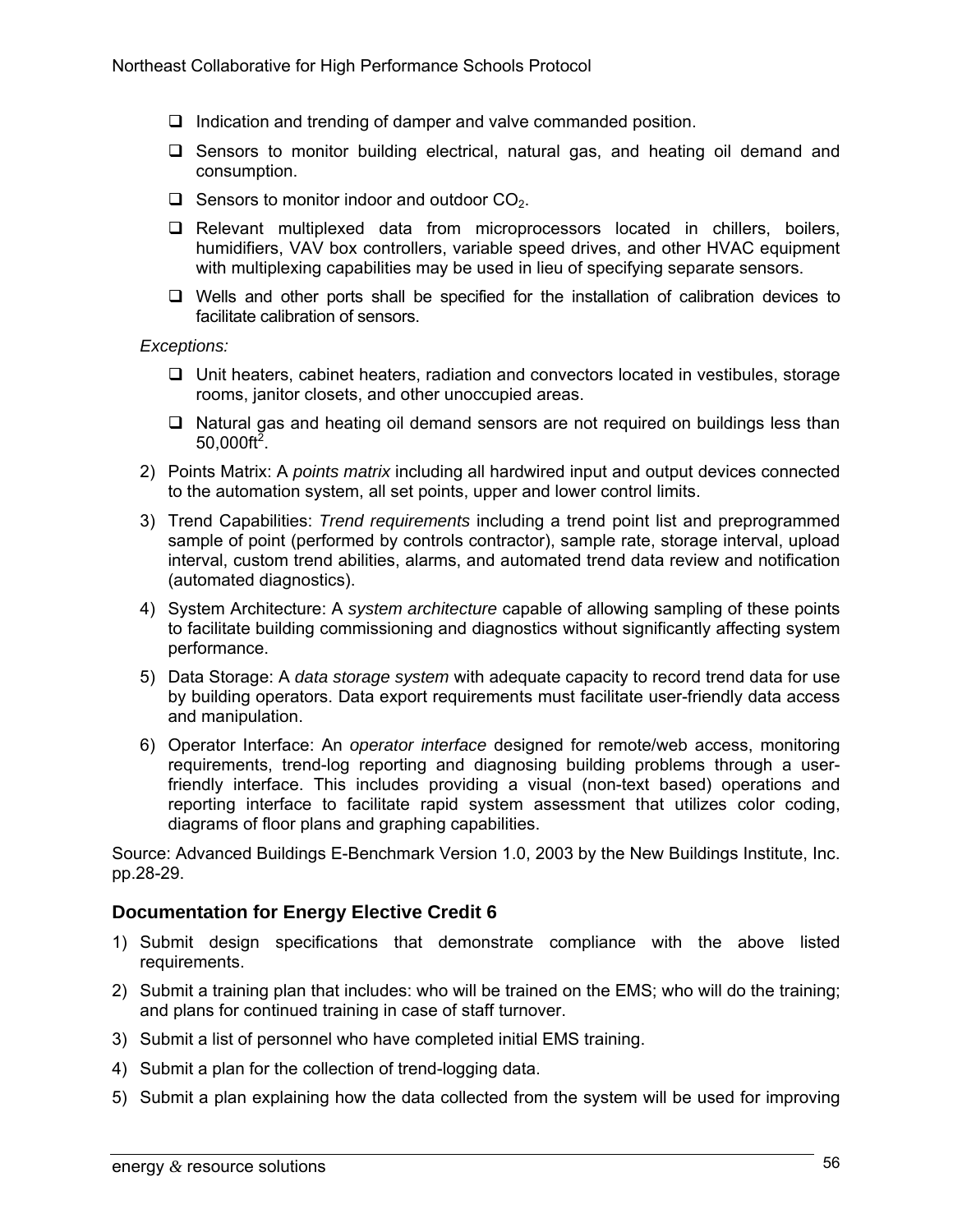the efficiency and maintenance of the HVAC and hot water systems.

## **Energy Efficiency Elective Credit 7: Install Submetering System**

| 1 credit | <b>EE EC 7.</b> In addition to Credit 5, install a submetering system for lighting loads and plug |
|----------|---------------------------------------------------------------------------------------------------|
|          | loads, integrating the data collected from the submetering systems with the energy                |
|          | management system.                                                                                |

Submeter the lighting and plug loads allowing those loads to be monitored and controlled by the energy management system. Develop a plan for using the submetered data to expand the ability of the energy management system to improve energy efficiency.

#### **Documentation for Energy Elective Credit 7**

Submit the specifications for the submetering systems including the points that will be picked up by the EMS. Submit a plan explaining how the EMS will be used to reduce the energy usage of the lighting and plug loads. The documentation may be included as part of the documentation required for Credit 5 (above).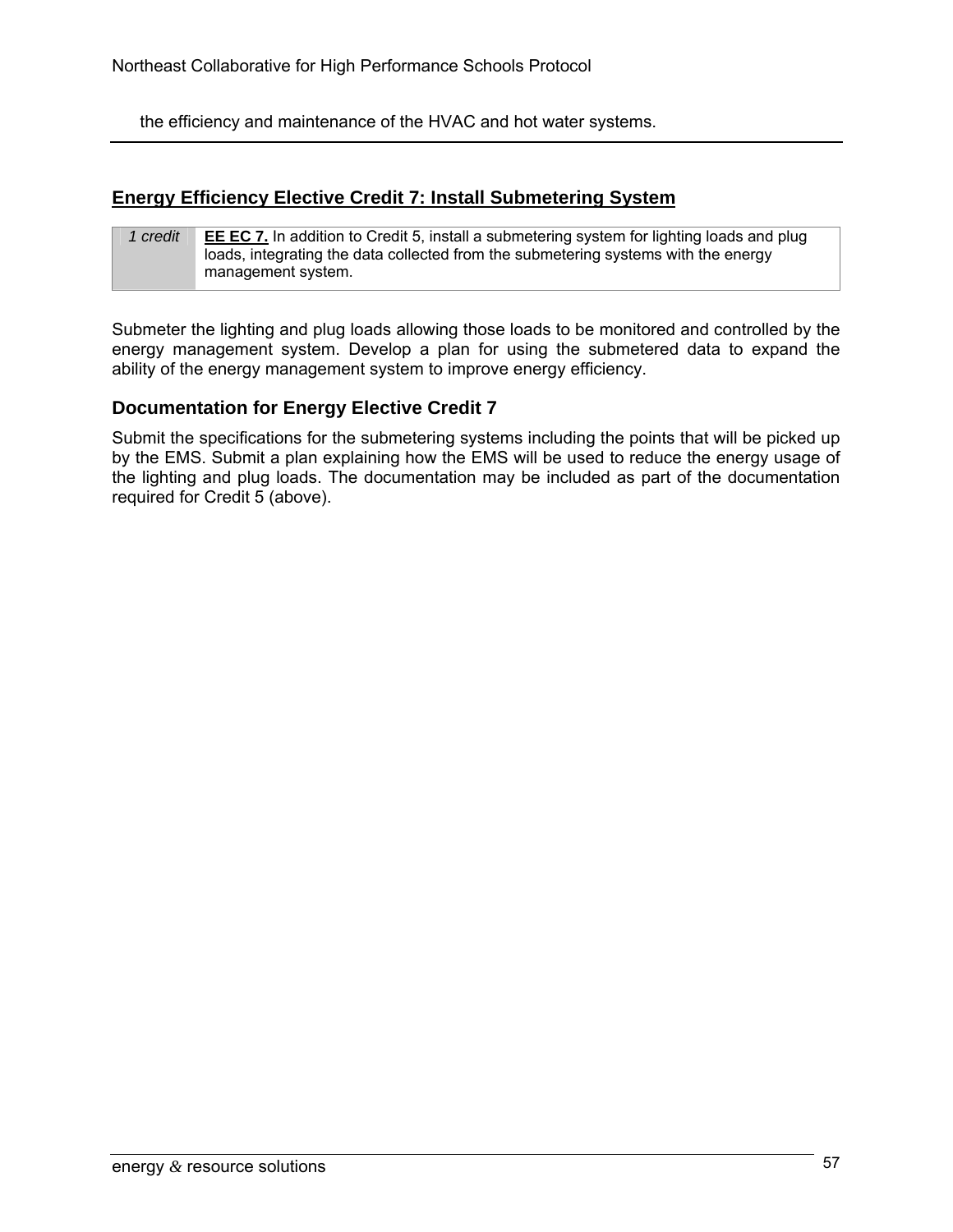# **VII. On-Site Renewable Energy**

Purpose: To promote the use of renewable energy technologies as a local generation source.

# *Summary Table*

| $1 - 2$ | <b>REEC 1 (A, B).</b> Install on-site solar thermal energy system.                          |
|---------|---------------------------------------------------------------------------------------------|
| credits |                                                                                             |
| $1 - 4$ | RE EC 2 (A, B, C, D). Install on-site photovoltaic system.                                  |
| credits |                                                                                             |
| $1 - 4$ | RE EC 3 (A, B, C, D). Install on-site wind energy system.                                   |
| credits |                                                                                             |
| $2 - 3$ | <b>REEC 4 (A, B).</b> Install on-site biomass energy system.                                |
| credits |                                                                                             |
| $1 - 5$ | RE EC 5. Install on-site renewable energy system other than the types listed for credits RE |
| credits | EC 1-4.                                                                                     |

## **Renewable Energy Elective Credits**

On-site alternative energy has many benefits. Alternative energy sources such as photovoltaics, solar thermal, and wind turbines use the sun and wind instead of non-renewable, polluting sources, such as coal, oil, or natural gas. Producing energy on-site also eliminates the environmental impacts of transmission losses associated with remote sources and transportation emissions associated with fuel delivery. On-site sources can be very effective components of school curricula, educating students on a wide variety of energy and science issues. And, on-site alternative energy production has the added advantage of increasing fuel diversity. Utilizing indigenous resources such as woody biomass, biogas, wind and solar energy is increasingly important as Northeast is rapidly becoming dependent upon natural gas.

School Energy Use Distribution – "Cold and Humid" Climate Zone

Source: *Energy Design Guidelines for High Performance Schools: Cold and Humid Climates*, US DOE, Office of Building Technology.

# *Renewable Energy Elective Credits*

#### **Renewable Energy Elective Credit 1: Install Renewable Solar Thermal Energy System**

| 1 credit | <b>RE EC 1A.</b> Install on-site solar thermal energy system to meet 1% of the total building |
|----------|-----------------------------------------------------------------------------------------------|
|          | energy consumption, or 10% of the domestic hot water heating consumption.                     |
|          |                                                                                               |

**OR**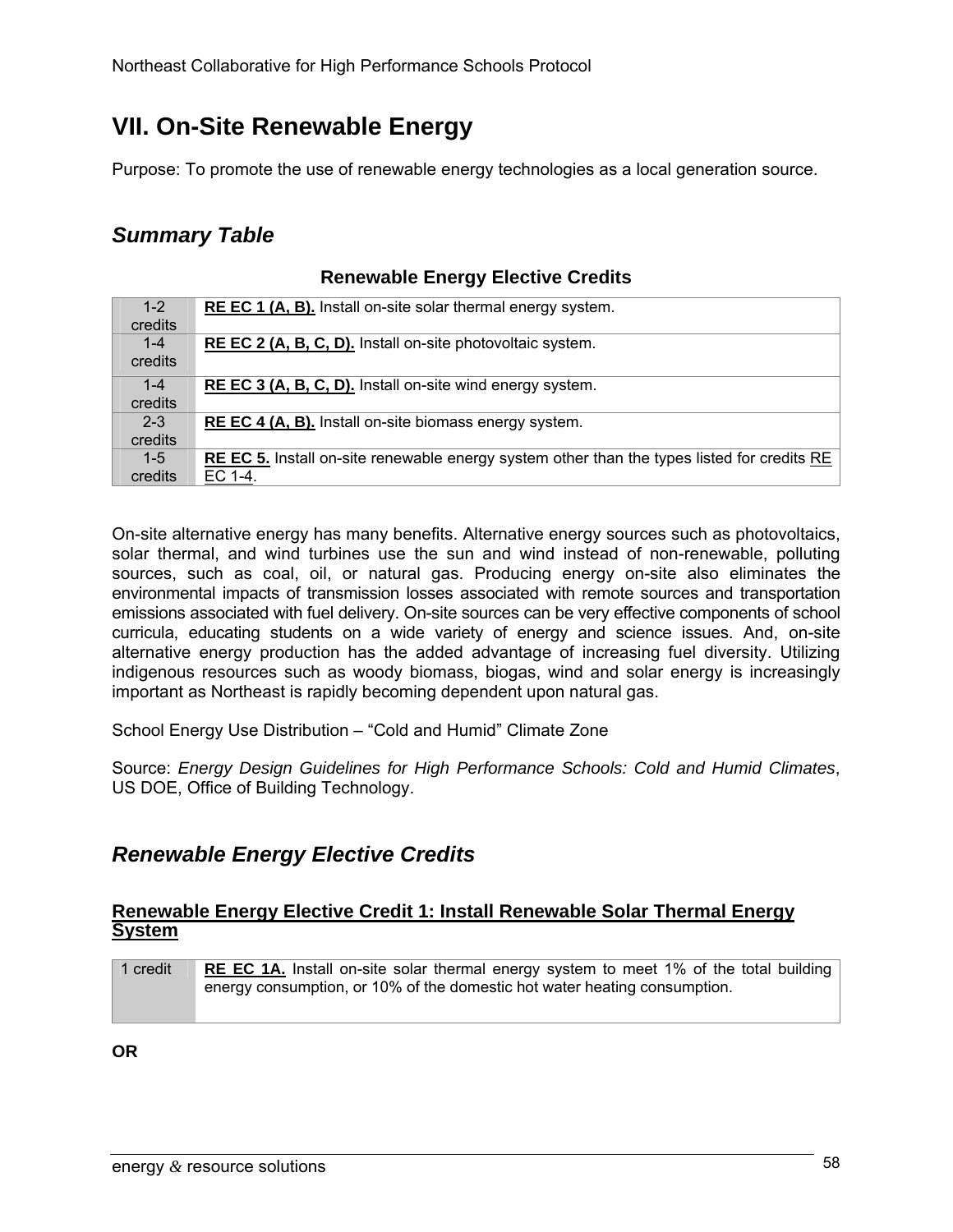2 credits **RE EC 1B.** Install on-site solar thermal energy system to meet at least 2% of the total building energy consumption or 20% of the domestic hot water heating consumption.

With the popularity of photovoltaic solar systems, it is often forgotten that solar thermal systems often offer the best investment in solar energy. Meeting a portion of the building's space heating, domestic water heating, or both loads combined is possible with a variety of system types and configurations. Systems dedicated to domestic water heating needs are often a good choice, as there is a demand for hot water year round, whereas space-heating needs are encountered for only a portion of the school year.

## **Documentation for Renewable Energy Elective Credit 1**

- 1) Submit design specifications detailing all aspects of the system being installed.
- 2) Using the same calculations or calculation methodology used for the energy efficiency requirements of Northeast-CHPS, demonstrate that the installed system will supply the required percentage of the load according to the credit being sought.
- 3) Submit a plan for providing student and community education associated with the renewable energy project.

#### **Renewable Energy Elective Credit 2: Install Renewable Solar Photovoltaic Energy System**

| 1 credit | RE EC 2A. Install on-site photovoltaic system to either meet 1% of the school's energy |
|----------|----------------------------------------------------------------------------------------|
|          | loads, or produce a minimum of 2 kW of electricity.                                    |

#### **OR**

|  | 2 credits RE EC 2B. Install on-site photovoltaic system to meet 3% of the school's energy loads. |
|--|--------------------------------------------------------------------------------------------------|
|  |                                                                                                  |

#### **OR**

```
3 credits RE EC 2C. Install on-site photovoltaic system to meet 5% of the school's energy loads.
```
## **OR**

|  | 4 credits RE EC 2D. Install on-site photovoltaic system to meet 10% of the school's energy loads. |
|--|---------------------------------------------------------------------------------------------------|
|--|---------------------------------------------------------------------------------------------------|

Photovoltaic systems collect solar energy and directly convert it to electricity. The electricity generated is direct current (DC) and is either used to power DC devices or, more commonly, is converted (inverted) to alternating current (AC) to be used on-site for AC devices and/or supplied to the local electrical grid. Building and ground mounted systems are available.

**Net-Metering –** Most electric utilities throughout the region maintain net-metering programs for qualifying renewable energy systems. Under net metering, the output of such a system is either consumed immediately by the loads active within the building or sent to grid, spinning the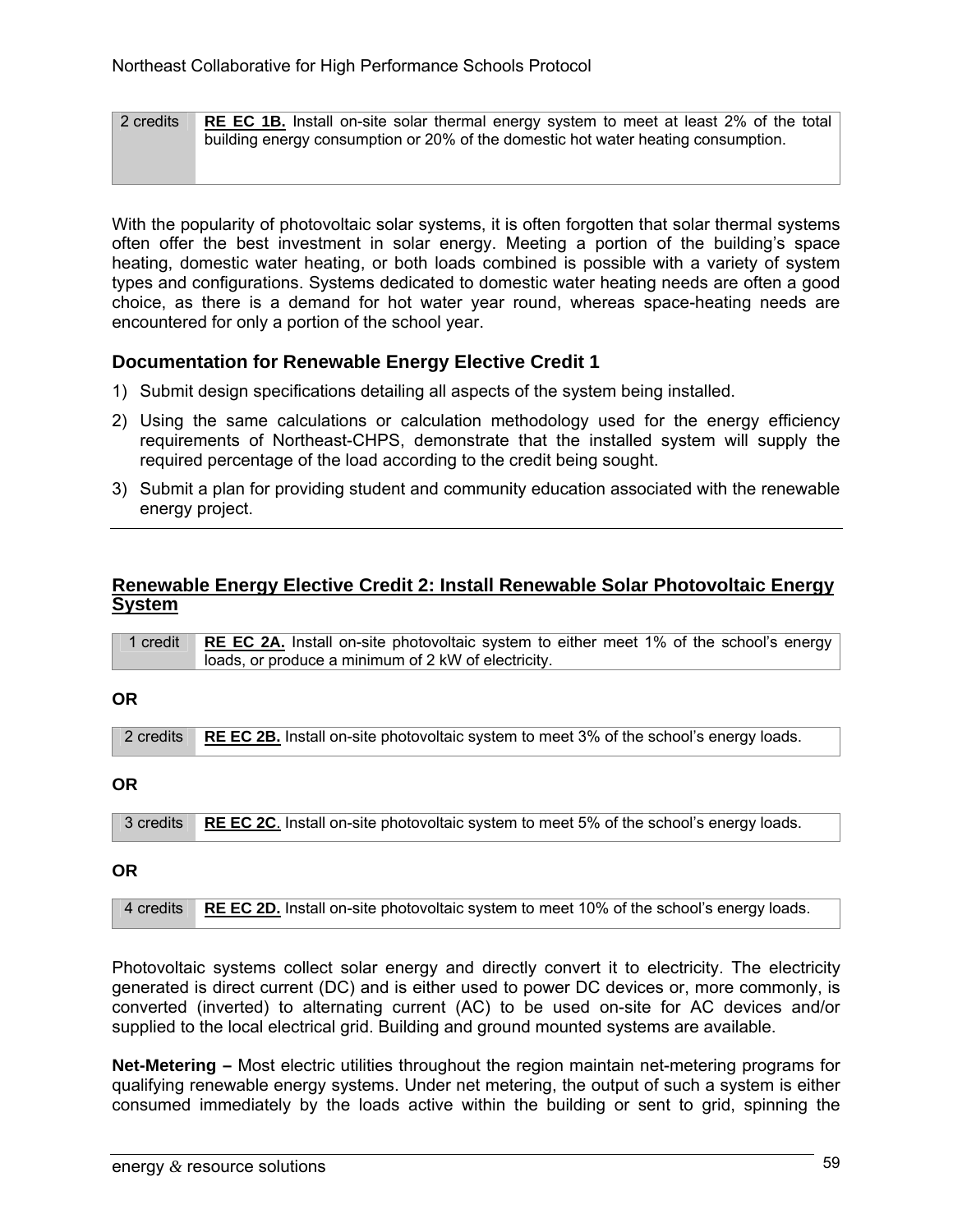electric meter backwards and effectively avoiding purchases of electricity from the utility at its retail rates. This is particularly helpful for wind and photovoltaic systems, which have variable and intermittent outputs.

## **Documentation for Renewable Energy Elective Credit 2**

- 1) Submit design specifications detailing all aspects of the system being installed.
- 2) Using the same calculations or calculation methodology used for the energy efficiency requirements of Northeast-CHPS, demonstrate that the installed system will supply the required percentage of the load according to the credit being sought.
- 3) Submit a plan for providing student and community education associated with the renewable energy project.
- 4) Submit a net-metering agreement with the electrical supplier. If net-metering is not to be used, submit a plan for the effective use of the generated electricity.

#### **Renewable Energy Elective Credit 3: Install Renewable Wind Energy System**

| 1 credit  | <b>RE EC 3A.</b> Install on-site wind energy system to either meet 1% of the school's energy |
|-----------|----------------------------------------------------------------------------------------------|
|           | loads, or produce a minimum of 2 kW of electricity.                                          |
|           |                                                                                              |
| ΟR        |                                                                                              |
|           |                                                                                              |
| 2 credits | <b>RE EC 3B.</b> Install on-site wind energy system to meet 3% of the school's energy loads. |

#### **OR**

|  | 3 credits RE EC 3C. Install on-site wind energy system to meet 5% of the school's energy loads. |
|--|-------------------------------------------------------------------------------------------------|
|--|-------------------------------------------------------------------------------------------------|

#### **OR**

4 credits **RE EC 3D.** Install on-site wind energy system to meet 10% of the school's energy loads.

Wind energy has been rapidly gaining in popularity, and many European countries now meet significant portions of their electrical needs with wind generators. Today's slow rpm generators have solved many of the maintenance concerns and have greatly reduced the negative effects on bird life.

The siting of wind generators is a long-term process, so planning must begin early. It is not unusual for the available wind to be monitored for a two-year period before selecting a site. Additionally, community aesthetic concerns often come into play when siting wind turbines.

Like photovoltaic systems, the energy generated may be used exclusively on-site or may be net-metered. Please see the photovoltaic section for a discussion of net metering.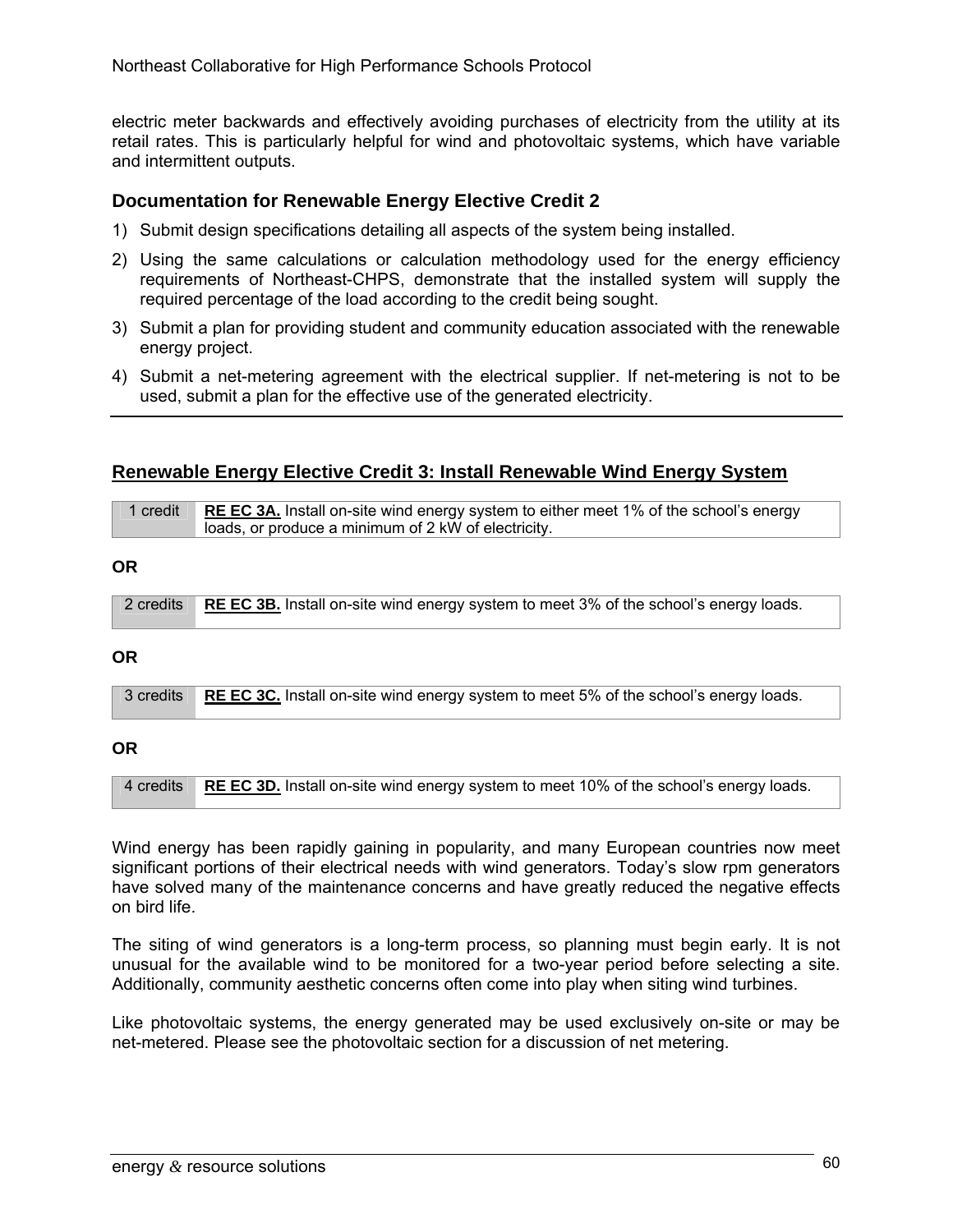## **Documentation for Renewable Elective Credit 3**

- 1) Submit design specifications detailing all aspects of the system being installed.
- 2) Using the same calculations or calculation methodology used for the energy efficiency requirements of Northeast-CHPS, demonstrate that the installed system will supply the required percentage of the load according to the credit being sought.
- 3) Submit a plan for providing student and community education associated with the renewable energy project.
- 4) Submit a net-metering agreement with the electrical supplier. If net-metering is not to be used, submit a plan for the effective use of the generated electricity.

## **Renewable Energy Elective Credit 4: Install Renewable Biomass Energy System**

2 credits **RE EC 4A.** Install on-site biomass energy system to meet 10% of the school's total energy load or 75% of the heating load.

#### **OR**

| 3 credits RE EC 4B. Install on-site biomass energy system to meet 20% of the school's energy load |
|---------------------------------------------------------------------------------------------------|
| or 100% of the heating load.                                                                      |

Qualifying biomass energy systems utilize locally available renewable biomass fuels to supply heat and/or generate electricity. Waste wood products and/or wood products from sustainable practices are eligible fuel sources for qualifying systems. Depending on the project's location, a variety of state, federal, and local regulations must be met, therefore planning for biomass systems must start early.

## **Documentation for Renewable Elective Credit 4**

- 1) Submit design specifications detailing all aspects of the system being installed.
- 2) Using the same calculations or calculation methodology used for the energy efficiency requirements of Northeast-CHPS, demonstrate that the installed system will supply the required percentage of the load according to the credit being sought.
- 3) Submit a plan for providing student and community education associated with the renewable energy project.
- 4) If the system will generate electricity, submit a net-metering agreement with the electrical supplier. If net-metering is not to be used, submit a plan for the effective use of the generated electricity.

## **Renewable Energy Elective Credit 5: Install Unlisted Renewable Energy System**

| RE EC 5. Install on-site renewable energy systems other than the types listed for credits |
|-------------------------------------------------------------------------------------------|
| credits $\Box$ EC 1-4 in this section.                                                    |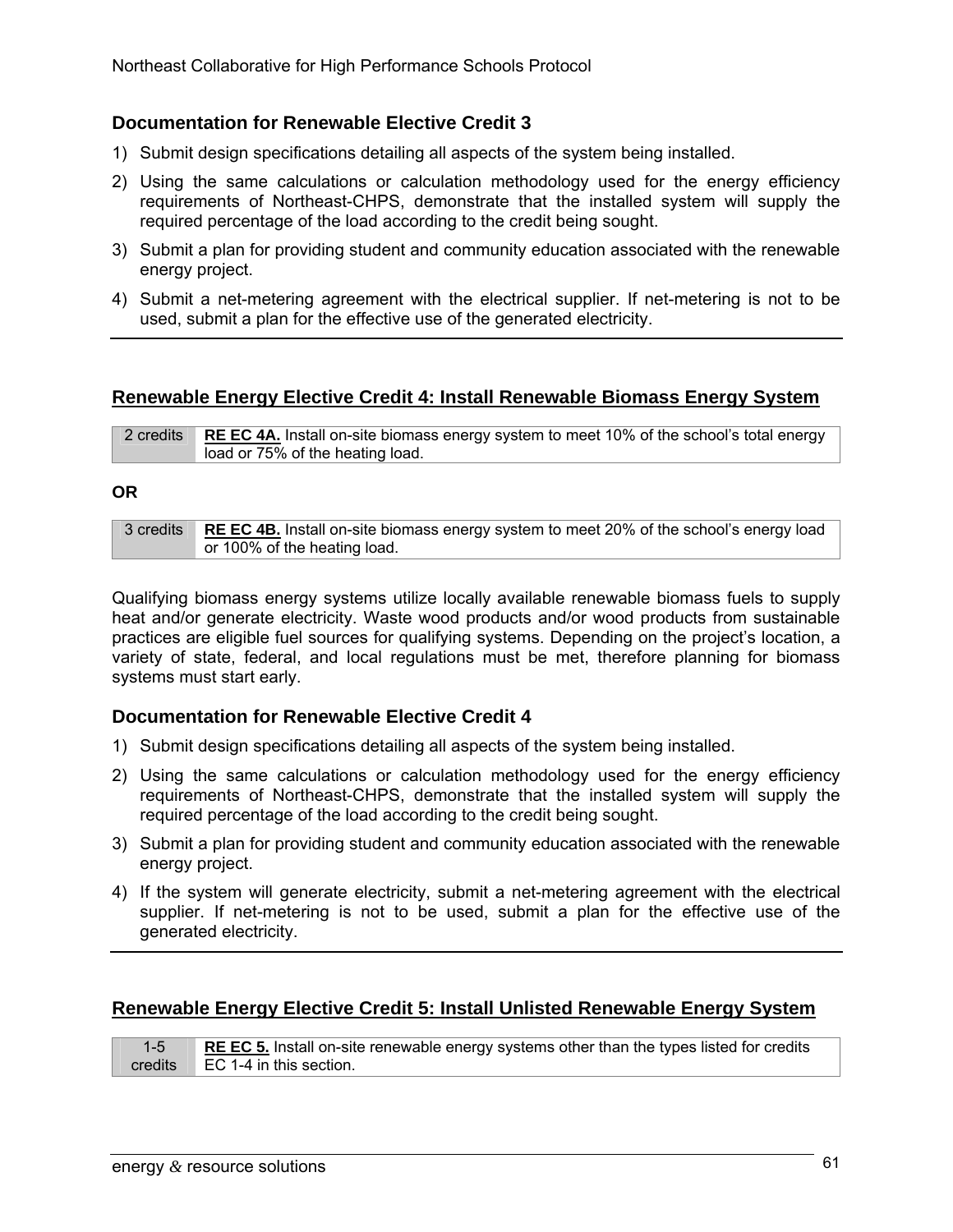Besides the systems listed in this section, there are other possible alternatives for on-site renewable energy production. Systems that may be eligible for credit include, but are not limited to:

- **O** Micro-hydroelectric
- □ Biogas
- D Biodiesel
- **Landfill gas**

This credit is available on a "custom" basis. The amount of the credit and the documentation required will be determined by the administrators of Northeast-CHPS.

## **Documentation for Renewable Elective Credit 5**

Early in the design process, submit a plan for the construction and operation of the proposed renewable energy system. Further documentation will be determined following the initial submission.

## **Resources**

*CHPS Best Practices Manual,* vol. 2: Guideline OS1, http://www.chps.net/

*LEED Reference Guide*, Energy and Atmosphere Credit 2: Renewable Energy http://www.usgbc.org/

*Advanced Buildings Reference Guide: Renewable Energy,*  http://www.poweryourdesign.com/refguide.htm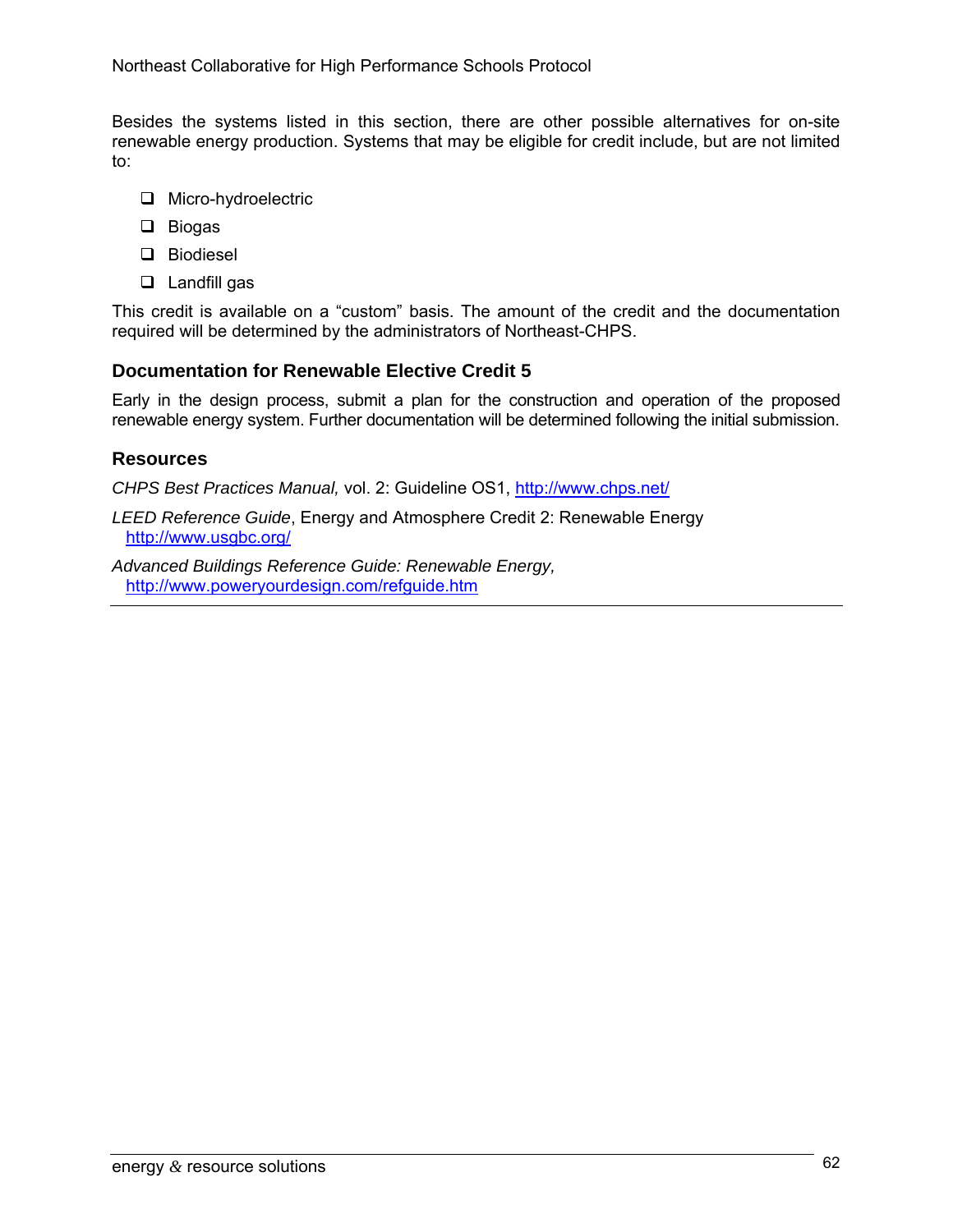# **VIII. Water Efficiency**

Purpose: To promote the efficient and responsible use of water resources.

# *Summary Tables*

## **Water Efficiency Prerequisites**

Required **WE P 1.** Employ strategies that, in aggregate, reduce potable water use by 20% beyond the baseline calculated for the building (not including irrigation) after meeting the Energy Policy Act of 1992's fixture performance requirements.

## **Water Efficiency Elective Credits**

| 1 credit           | WE EC 1. Refrain from installing permanent potable water irrigation systems for watering non-<br>playing-field landscaped areas AND specify drought resistant plants or grasses in these areas so<br>that irrigation is not needed at all. |
|--------------------|--------------------------------------------------------------------------------------------------------------------------------------------------------------------------------------------------------------------------------------------|
| $1 - 2$<br>credits | <b>WE EC 2 (A, B).</b> Reduce or eliminate potable water consumption for irrigation of athletic<br>fields.                                                                                                                                 |
| 1 credit           | WE EC 3. Create an irrigation commissioning plan followed by installation review during<br>construction, performance testing after installation, and documentation for ongoing<br>operations and maintenance.                              |
| 2 credits          | WE EC 4. Install a rainwater collection and storage system to be used for sewage<br>conveyance and/or to irrigate the playing fields when no potable water is to be used.                                                                  |
| 1 credit           | WE EC 5. Reduce water usage for sewage (blackwater) conveyance by a minimum of 50%<br>through the utilization of water efficient fixtures and/or rainwater catchment systems.                                                              |
| $1 - 3$<br>credits | WE EC 6. Employ strategies that reduce potable water use by a minimum of 30% beyond<br>the baseline calculated for the building.                                                                                                           |

## **Water Efficiency Prerequisite 1: Reduce Total Interior Water Usage**

Required **WE P 1.** Employ strategies that, in aggregate, reduce potable water use by 20% beyond the baseline calculated for the building (not including irrigation) after meeting the Energy Policy Act of 1992's fixture performance requirements.

This prerequisite involves reductions in total water use; therefore all water uses are included in the calculations. To quantify water use reductions, use spreadsheets in the Application Template showing baseline and design water uses. List each water-using appliance or fixture, the amount of daily uses, number of occupants, and total water use. A water-efficient design for the school shown in the previous example is shown below.

Develop a water-use baseline including all water-consuming fixtures, equipment, and seasonal conditions according to methodology outlined below. Specify water-conserving plumbing fixtures that exceed the Energy Policy Act (EPAct) of 1992's fixture requirements in combination with ultra high efficiency or dry fixture and control technologies. Specify high water efficiency equipment (e.g., dishwashers, faucets, cooling towers).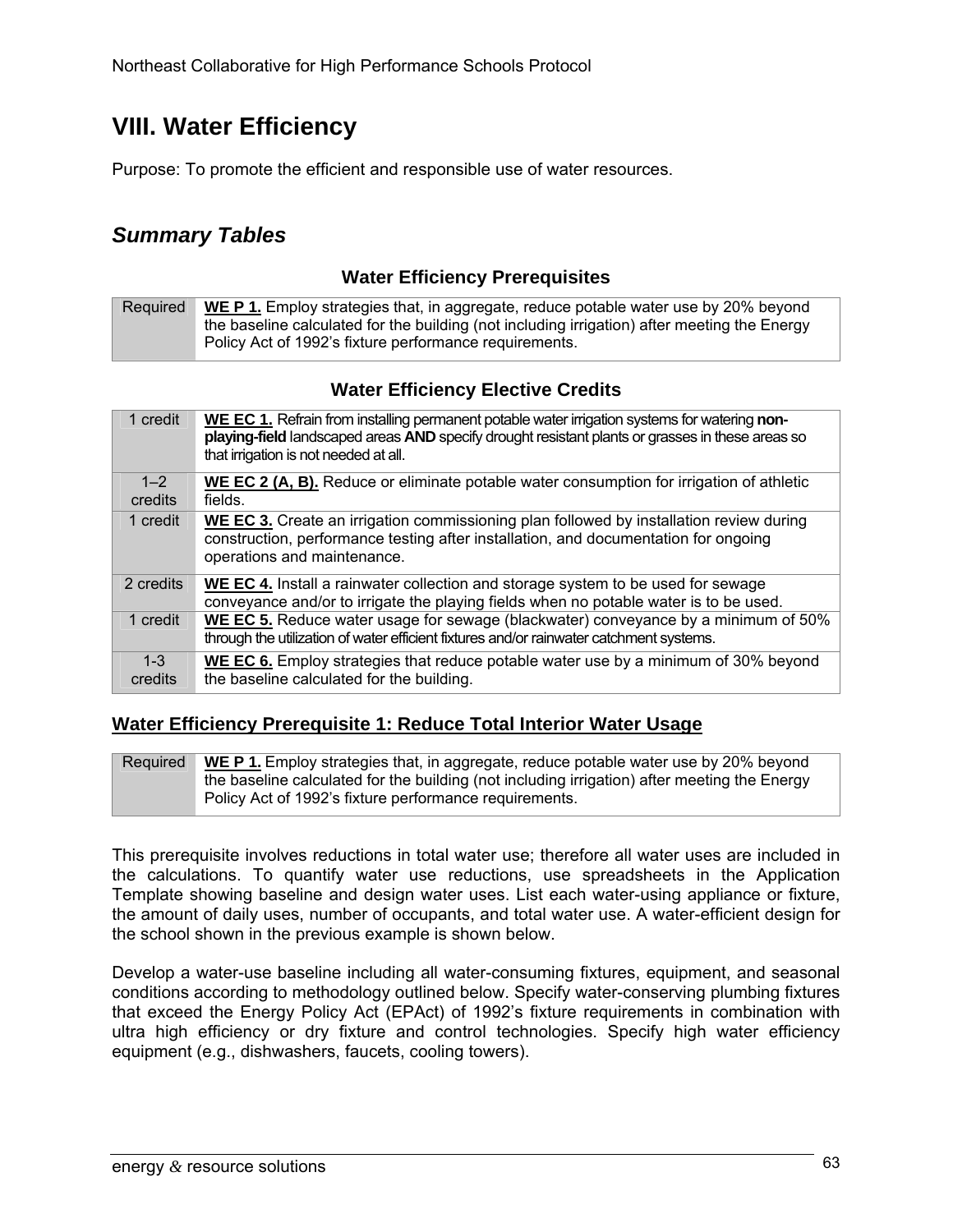#### Northeast Collaborative for High Performance Schools Protocol

| $\alpha$ and $\beta$ – Design induct viater Consumption Calculation |               |                 |                  |                                  |           |
|---------------------------------------------------------------------|---------------|-----------------|------------------|----------------------------------|-----------|
| <b>Fixture Type</b>                                                 | Flow-rate     | <b>Duration</b> | <b>Occupants</b> | Daily uses                       | Water use |
| Low-flow toilet (male)                                              | 1.6 gal/flush | 1 flush         | 500              |                                  | 800       |
| Waterless urinal (male)                                             | 0.0 gal/flush | 1 flush         | 500              | 2                                | 0         |
| Low-flow toilet (female)                                            | 1.6 gal/flush | 1 flush         | 500              | 3                                | 2400      |
| Bathroom sink                                                       | $0.5$ gal/min | $0.17$ min      | 1000             | 3                                | 255       |
| Low-flow shower                                                     | 1.8 gal/min   | 5 min           | 100              |                                  | 900       |
| Low-flow kitchen sink                                               | 1.8 gal/min   | 45 min          | 2                | 2                                | 324       |
| Efficient clothes washer                                            | 20 gal/load   | 1 load          |                  | 10                               | 200       |
|                                                                     |               |                 |                  | <b>Total Daily Volume</b>        | 4879      |
|                                                                     |               |                 |                  | <b>Number of School Days</b>     | 180       |
|                                                                     |               |                 |                  | Subtotal                         | 878,220   |
|                                                                     |               |                 |                  | <b>Minus Collected Rainwater</b> | (396,000) |
|                                                                     |               |                 |                  | Design Total Annual Volume       | 482.220   |

Table 1 – Design Indoor Water Consumption Calculation

For the baseline calculation, create a similar spreadsheet but change only the type of fixture and its associated design details. The baseline calculation for this example would therefore be:

|  |  |  | Table 2 - Baseline Indoor Water Consumption Calculation |
|--|--|--|---------------------------------------------------------|
|  |  |  |                                                         |

| <b>Fixture Type</b>          | Flow-rate      | <b>Duration</b>                    | <b>Occupants</b> | Daily uses                          | Water use |
|------------------------------|----------------|------------------------------------|------------------|-------------------------------------|-----------|
| Conventional toilet (male)   | 1.6 gal/flush  | 1 flush                            | 500              |                                     | 800       |
| Conventional urinal (male)   | 1.0 gal/flush  | 1 flush                            | 500              | 2                                   | 1000      |
| Conventional toilet (female) | 1.6 gal/flush  | 1 flush                            | 500              | 3                                   | 2400      |
| Bathroom sink                | $0.5$ gal/min. | $0.5$ min                          | 1000             | 3                                   | 750       |
| Conventional shower          | 2.5 gal/min    | 5 min                              | 100              |                                     | 1250      |
| Kitchen sink                 | 2.5 gal/min    | 45 min<br>$\overline{\phantom{a}}$ | 2                | 2                                   | 450       |
| Clothes washer               | 40 gal/load    | 1 $load -$                         |                  | 10                                  | 400       |
|                              |                |                                    |                  | <b>Total Daily Volume</b>           | 7,050     |
|                              |                |                                    |                  | <b>Number of School Days</b>        | 180       |
|                              |                |                                    |                  | <b>Baseline Total Annual Volume</b> | 1,269,000 |

Comparing the two spreadsheets, the water-efficient fixtures reduced potable water use by:

% Savings = 1 – (Design Total Annual Volume / Baseline Total Annual Volume)

 $= 1 - (482,220/1,269,000) = 0.62 = 62\%$ 

Therefore, this design would qualify because overall potable water use has been reduced by over 20%.

## **Documentation for Water Efficiency Prerequisite 1**

- 1) Perform calculations as outlined above using the Application Template.
- 2) Submit specification section on plumbing fixtures. Be sure that the flow rates calculated in the template actually match the fixtures that have been specified in the bid documents.
- 3) Submit complete plumbing fixture schedule

## **Resources**

*LEED Reference Guide*, Water Credit 2: Innovative Waste Water Technologies, http://www.usgbc.org/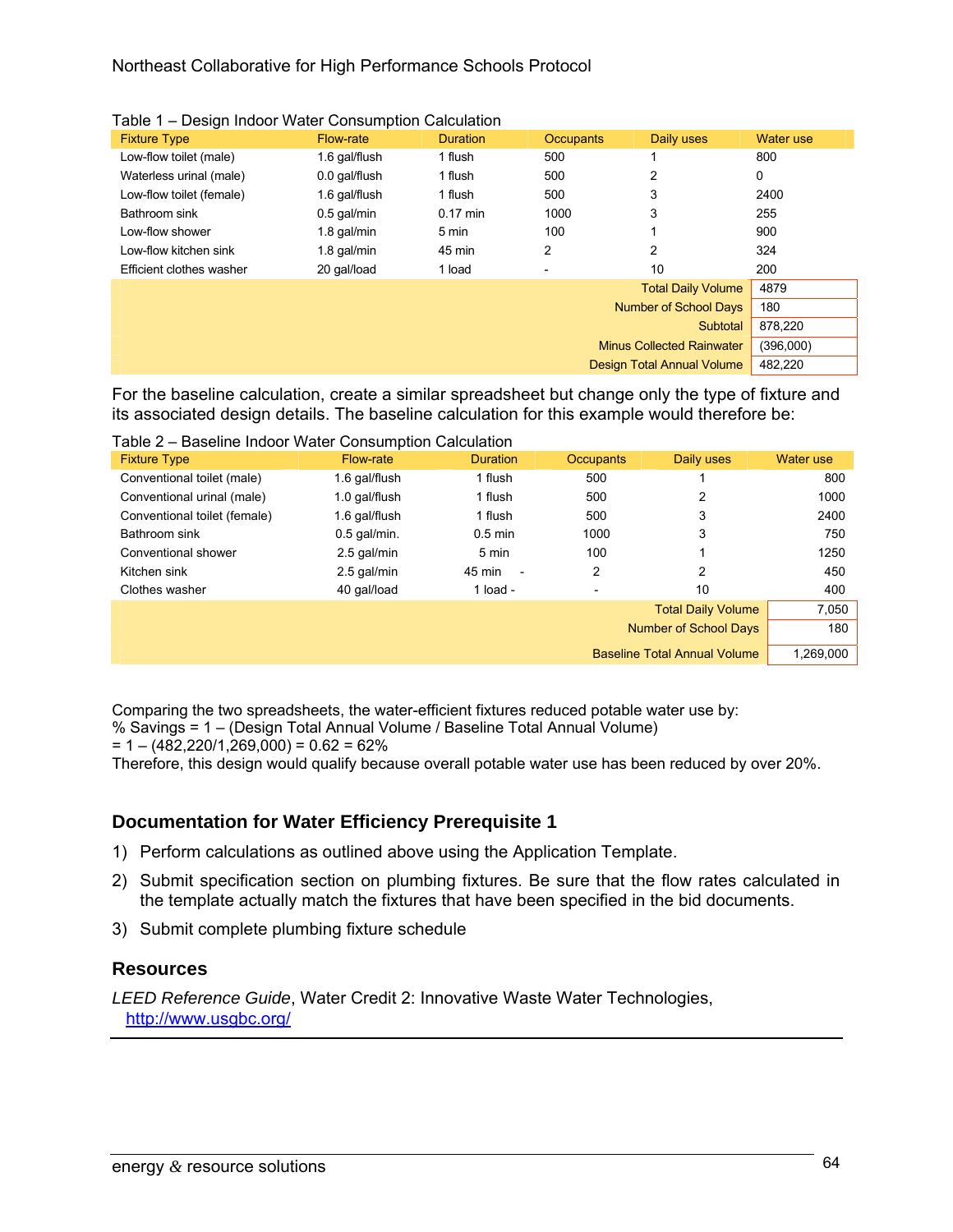## *Water Efficiency Elective Credits*

#### **Water Efficiency Elective Credit 1: Eliminate Irrigation for Non-Playing-Field Landscaping**

| 2 credits | WE EC 1. Refrain from installing permanent potable water irrigation systems for watering non-         |
|-----------|-------------------------------------------------------------------------------------------------------|
|           |                                                                                                       |
|           | playing-field landscaped areas and specify drought resistant plants or grasses in these areas so that |
|           | irrigation is not needed at all.                                                                      |

Significant amounts of potable water are currently used to irrigate landscaping and playing fields. Although the Northeast region receives an average of several inches of rainfall per month, expanding development increases the demand for potable water. As more and more water is withdrawn, aquifers and rivers can be stressed to the point of creating water shortages and ecological changes to rivers and streams. Summer dry spells cause the most stress to underground and surface waters as water is withdrawn for irrigation and other outdoor activities but is not replaced by rainfall.

The use of potable water for irrigation can be minimized or eliminated by specifying drought resistive plants and grasses, collecting and using rainwater for irrigation, and/or using highly water-efficient irrigation systems. When specifying water conservative plants, determine soil composition and ensure that existing soils will support the plants to be specified. Consider all operating and maintenance costs of any irrigation equipment specified. If irrigation is necessary, make arrangements to irrigate during morning hours to maximize irrigation benefits and minimize evaporation.

The use of well water, ground water, or surface water (ponds, streams) cannot be used as a measure to obtain reductions under this credit.

## **Documentation for Water Efficiency Elective Credit 1**

Submit a letter from a landscape architect certifying that permanent irrigation systems have not been specified for non-playing-field areas AND that only water conservative plants and grasses have been specified for these areas. The letter must clearly state that no irrigation, manual or otherwise, will be needed in these areas after plants are established. The species of water conservative plants and grasses must also be specified.

## **Water Efficiency Elective Credit 2: Reduce or Eliminate Irrigation for Athletic Fields**

| 1 credits | WE EC 2A. Reduce potable water consumption for irrigation of athletic fields with the use of               |
|-----------|------------------------------------------------------------------------------------------------------------|
|           | appropriate soils and drought tolerant grasses. Specify that organic content of soils be between 3%        |
|           | and 7% of total soil content and that grasses be a mixture that performs well in the northeastern          |
|           | United States with little or no irrigation. Utilize high-efficiency irrigation technologies, soil moisture |
|           | meters/rainfall sensors, and/or captured rainwater.                                                        |

## **OR**

2 credits **WE EC 2B.** Eliminate potable water consumption for irrigation of playing fields with the use of water conservative/climate tolerant plantings, soil moisture meters/rainfall sensors, and/or captured rainwater.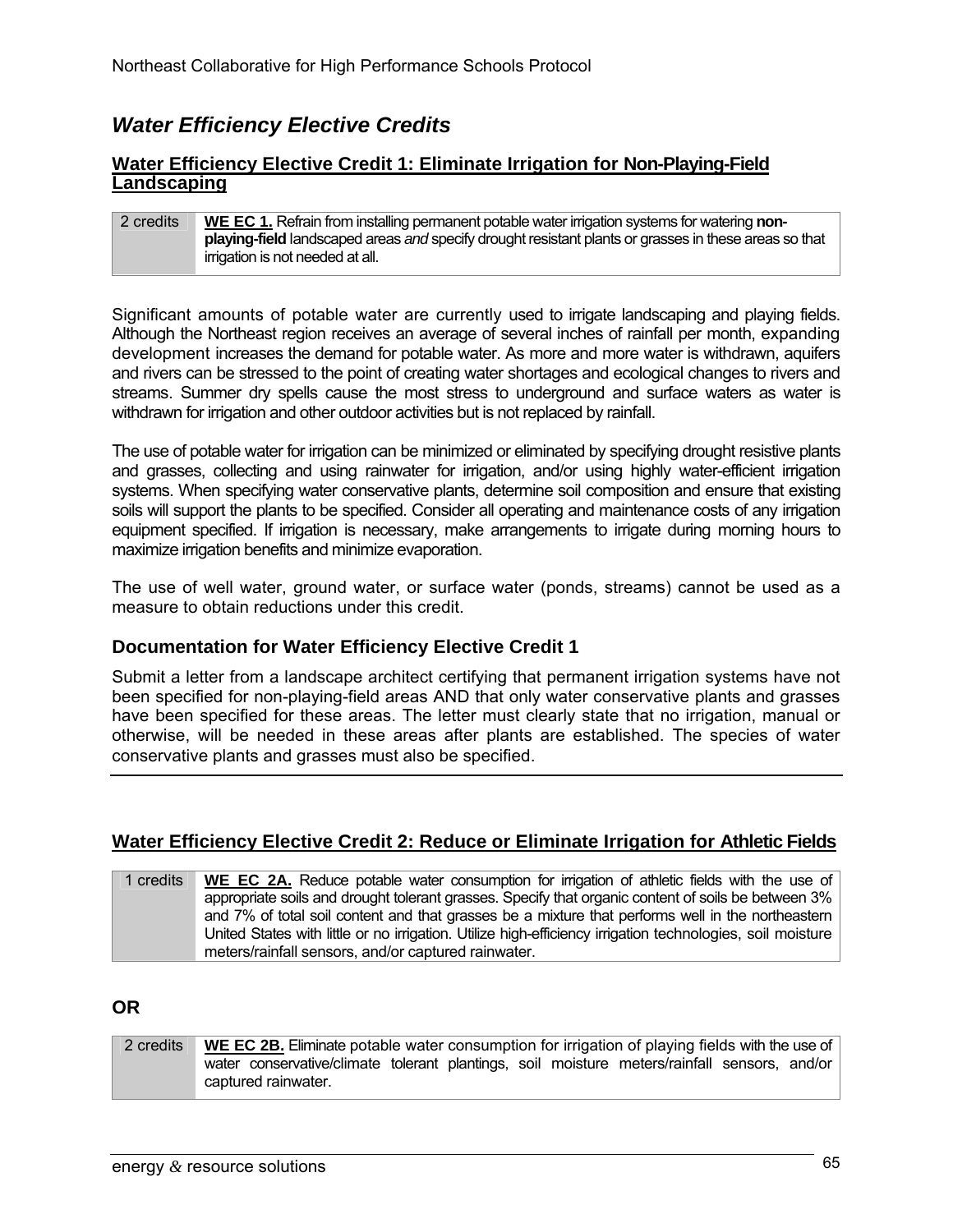The best types of soil for playing fields are 3% to 7% organic content and fall into the following U.S. Department of Agriculture soil categories:

| <b>Soil Type</b> | <b>Watering Requirements</b> |
|------------------|------------------------------|
| Loamy sand       | 1" per week                  |
| Sandy loam       | 1" per week                  |
| Loam             | 1" per week                  |

Use of well water, ground water, or surface water (ponds, streams) is not allowed to obtain reductions under this credit.

#### **Documentation for Water Efficiency Elective Credit 2**

Credit WE EC 2A: Submit a narrative from a qualified landscape architect detailing a landscaping plan that meets the above listed criteria.

Credit WE EC 2B: Submit a plan for the athletic playing fields illustrating that no potable water systems will be utilized for irrigation.

If the project includes installing artificial turf, check with the appropriate state environmental department to determine whether there may be additional groundwater recharge requirements for the site. If the turf sheds too much rainwater, it may be considered impermeable and thus the project may be required to add or expand a groundwater recharge system on the site.

### **Resources**

State cooperative extension services, http://www.csrees.usda.gov/Extension/index.html

### **Water Efficiency Elective Credit 3: Create an Irrigation Commissioning Plan**

1 credit **WE EC 3.** Create an irrigation commissioning plan followed by installation review during construction, performance testing after installation, and documentation for ongoing operations and maintenance.

An irrigation commissioning plan will help to assure that the irrigation system operates properly supplying water efficiently to only the intended areas. The commissioning plan should also specify maintenance strategies to keep the system working efficiently in the future.

### **Documentation for Water Efficiency Elective Credit 3**

Submit an irrigation commissioning plan that has been prepared for the bid specifications, including the following:

- 1) Identification of who will perform the commissioning tasks
- 2) Review of irrigation system installation during construction, with record of deficiencies found and corrected
- 3) Acceptance testing of all components (pipes, connectors, heads, back-flow prevention devices, sensors, timers, etc.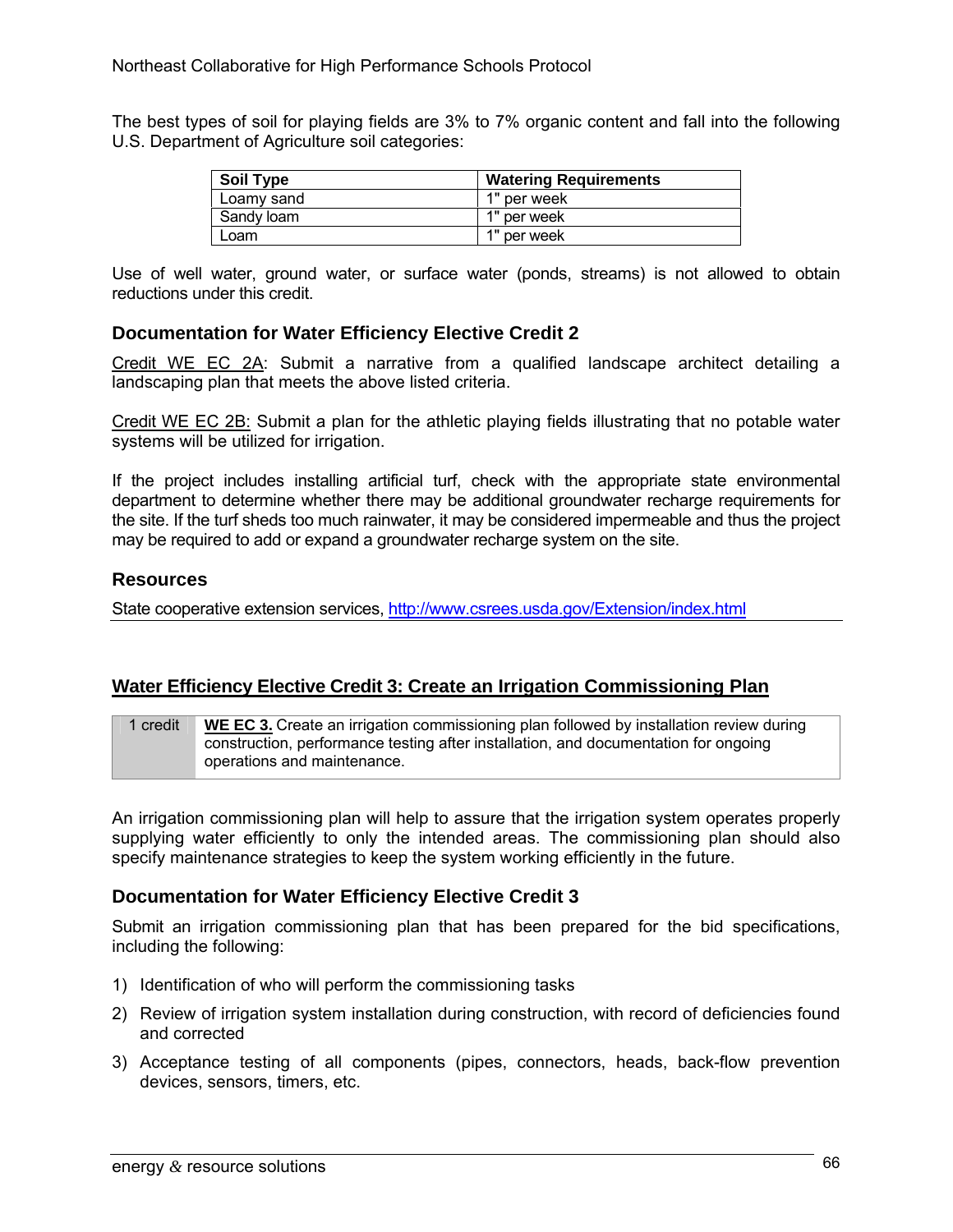- 4) Performance testing and documentation of results (as compared to specified performance) at least once during the first year of installation
- 5) Creation and distribution of site-specific documentation for ongoing operation and maintenance information including recommended irrigation schedule and maintenance schedule

#### **Water Efficiency Elective Credit 4: Install a Rainwater Collection and Water Storage System**

2 credits **WE EC 4.** Install a rainwater collection and storage system to be used for sewage conveyance and/or to irrigate the playing fields when no potable water is to be used.

This credit may be taken in addition to Credit  $WE$  EC 2, which mandates reductions in the amount of potable water used for the irrigation of playing fields and/or Credit WE EC 5, which mandates reductions in potable water used for sewage conveyance.

In order to reduce water demand for sewage conveyance and irrigation, some schools opt to use rainwater catchment systems with cisterns or underground storage tanks. These supplementary systems can significantly decrease water demand by drawing on stored water instead of municipal water supplies or drinking water wells.

A rainwater catchment system should be designed with a water storage capacity for sewage conveyance and/or irrigation in typical years under average conditions. In other words, oversizing water storage to meet drought conditions may be costly and could increase maintenance requirements. On the other hand, undersizing storage may simply result in a system that is too small to significantly offset potable water consumption. Rainwater collection and storage systems should be designed to avoid mold growth, bacterial accumulation, and stagnation.

The underground storage tanks and cisterns could at times run dry during drought conditions. Therefore, it is acceptable for tanks and cisterns to connect to wells or municipal water supplies.

### **Documentation for Water Efficiency Credit 4**

Submit a plan for the installation of a rainwater collection system that meets the above requirements. Depending on the credits being applied for, sizing calculations must support the use of rainwater collection for 50% or 100% of playing field irrigation needs and/or 50% of the sewage conveyance needs during an average year.

#### **Resources**

*CHPS Best Practices Manual*, vol. 2, Guideline SP6: Drought Tolerant and Pest-Resistant Plants, Guideline SP10: Water-Efficient Irrigation Systems, Guideline SP12: Reclaimed Water for Irrigation, http://www.chps.net/

*LEED Reference Manual*, Water Credit 1: Water Efficient Landscaping, http://www.usgbc.org/

Local water utility staff, water efficient landscape consultants, certified irrigation designers

The Irrigation Association, http://www.irrigation.org/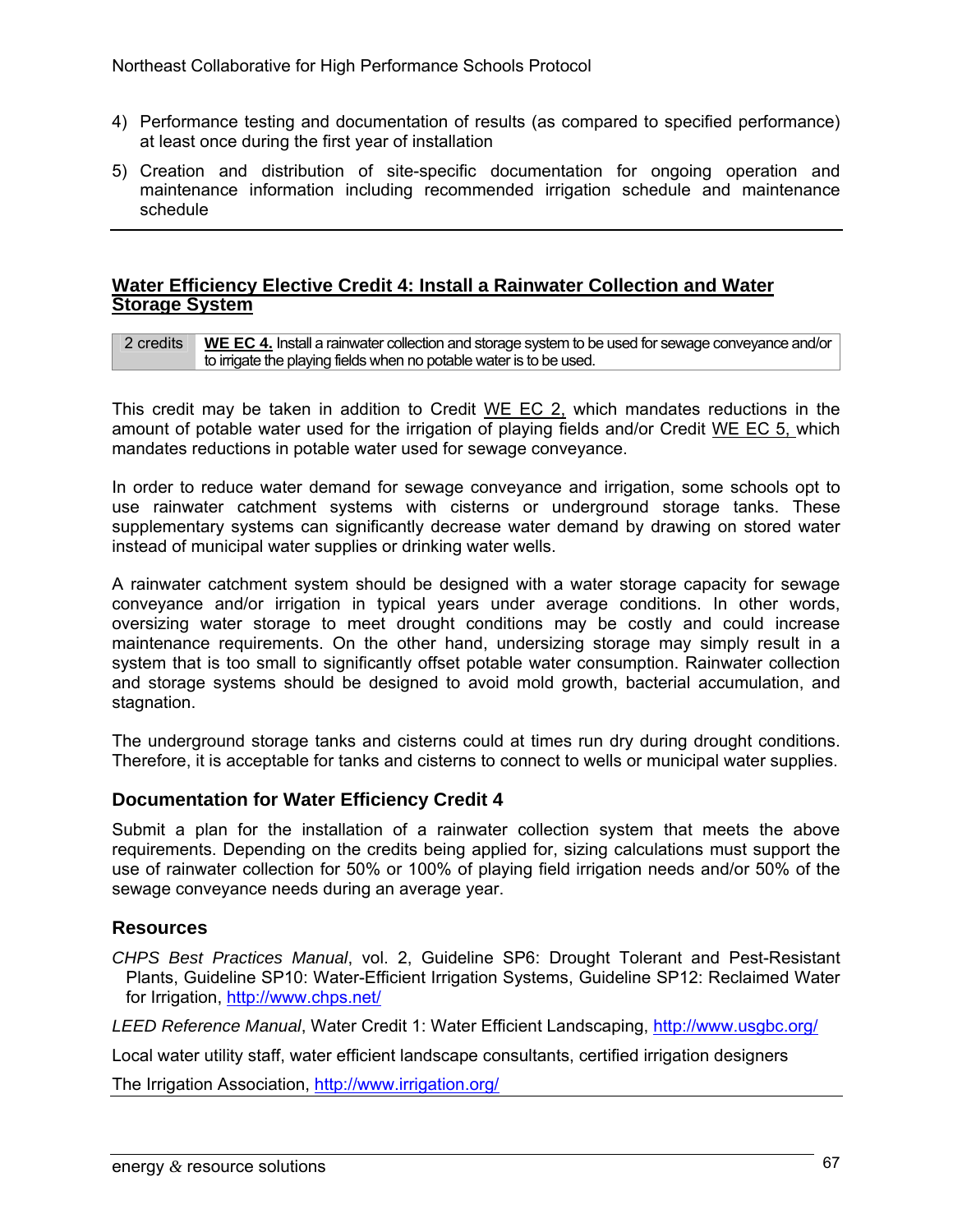*The Irrigation Best Management Practices for Agriculture in New Hampshire* is a good reference for assistance in calculating a water budget. The document is available from the NH Department of Environmental Services. NHDES, www.des.state.nh.us

Master Gardeners are also good resources for helping achieve this credit.

#### **Indoor Water Systems**

The growing value of potable water underscores the importance of lowering demand. Efficient water consumption naturally reduces the amount of water pumped from the ground or transported from reservoirs to cities and towns. In addition, water efficiency reduces the cost and amount of sewage needing treatment after use. Because water-efficient devices can vary in quality and performance, specify only durable, high performance fixtures.

A maximum of three credits can be earned with the Indoor Systems credits. The following credit promotes well designed, water efficient systems that reduce the amount of potable water used for sewage conveyance. Two additional credits may be obtained by reducing the overall amount of potable water used in the schools.

### **Water Efficiency Elective Credit 5: Reduce Water Used for Sewage Conveyance**

1 credit **WE EC 5.** Reduce water usage for sewage (blackwater) conveyance by a minimum of 50% through the utilization of water efficient fixtures and/or rainwater catchment systems.

Use water-efficient fixtures and/or site-collected water to reduce the amount of potable water used for sewage conveyance. Only those sources that produce blackwater, such as toilets and urinals, are included in this calculation. Rainwater is suitable for flushing toilets and urinals, which typically produce the largest amounts of wastewater in a school.

To quantify water use reductions, use the following spreadsheets as templates to determine baseline and design water consumption. List each fixture that produces blackwater, the amount of daily uses, number of occupants, and total water use. A water-efficient design for a 1,000 student school is shown in table 2. The example assumes the use of low-flow toilets and waterless urinals, all using non-potable water.

| <b>Fixture Type</b><br><b>Duration</b><br>Flow-rate  | <b>Occupants</b>                                      | Daily Uses                       | Water Use (gal) |
|------------------------------------------------------|-------------------------------------------------------|----------------------------------|-----------------|
| Toilets (male)<br>1.6 gal/flush<br>1 flush           | 500                                                   |                                  | 800             |
| Waterless urinals (male)<br>0.0 gal/flush<br>1 flush | 500                                                   |                                  | 0               |
| Toilets (female)<br>1.6 gal/flush<br>1 flush         | 500                                                   | 3                                | 2400            |
| Total Daily Volume                                   |                                                       |                                  | 3200            |
|                                                      |                                                       | Number of School Days            | 180             |
|                                                      |                                                       | Design Total Annual Volume       | 576,000         |
|                                                      |                                                       | <b>Minus Collected Rainwater</b> | (396,000)       |
|                                                      | <b>Total Potable Water Used for Sewage Conveyance</b> |                                  | 180,000         |

Table 3 – Design Sewage Conveyance Calculation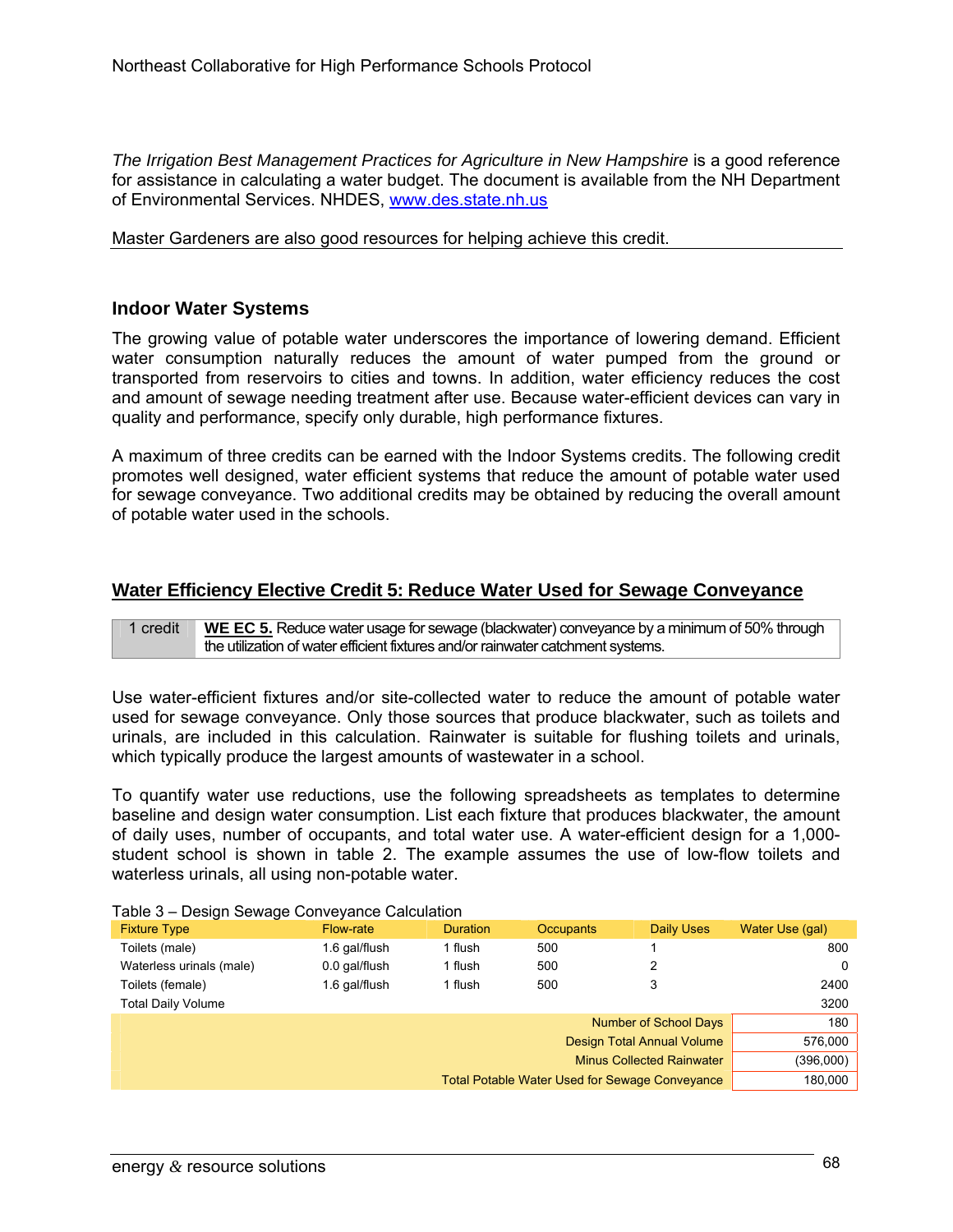Calculate Daily Water Use per fixture using the following equation: *Daily Water Use = (Flow-rate) (Duration) (Occupants) (Daily Uses)*  Sum Daily Water Volumes for each fixture to find Total Daily Volume. Multiply the Total Daily Volume by the number of school days for Total Annual Volume.

Subtract the amount of reclaimed water used to find Total Potable Water Used for Sewage Conveyance.

For baseline indoor water consumption calculations, use a similar spreadsheet in the Application Template, but change only the type of fixture and its associated design details. For baseline calculations, assume flow rates outlined by the Energy Policy Act of 1992's fixture performance requirements:

| Table 4 – EPAct Fixture Performance Requirements |  |  |
|--------------------------------------------------|--|--|
|                                                  |  |  |

| <b>Fixture</b>         | <b>EPAct Requirement</b>                                                         |
|------------------------|----------------------------------------------------------------------------------|
| Toilets                | 1.6 gallons/flush                                                                |
| Urinals                | 1.0 gallons/flush                                                                |
| Showerheads            | 2.5 gallons/minute                                                               |
| Faucets (non-lavatory) | 2.5 gallons/minute                                                               |
| Lavatory faucets       | 0.5 gallons/minute or 0.25 gallons/cycle - Massachusetts State<br>Plumbing Code* |
| Replacement aerators   | 2.5 gallons/minute                                                               |
| Metering faucets       | 0.25 gallons/cycle                                                               |
|                        |                                                                                  |

*\* For lavatory faucets in public buildings, Massachusetts code supersedes EPAct fixture performance requirements.* 

#### Table 5 – Baseline Sewage Conveyance Calculation

| <b>Fixture Type</b>          | Flow-rate     | <b>Duration</b> | <b>Occupants</b> | Daily uses                          | Water use (gal) |
|------------------------------|---------------|-----------------|------------------|-------------------------------------|-----------------|
| Conventional toilet (male)   | 1.6 gal/flush | 1 flush         | 500              |                                     | 800             |
| Conventional urinal (male)   | 1.0 gal/flush | 1 flush         | 500              |                                     | 1000            |
| Conventional toilet (female) | 1.6 gal/flush | 1 flush         | 500              |                                     | 2400            |
|                              |               |                 |                  | <b>Total Daily Volume</b>           | 4200            |
|                              |               |                 |                  | <b>Number of School Days</b>        | 180             |
|                              |               |                 |                  | <b>Baseline Total Annual Volume</b> | 756,000         |

Comparing the two spreadsheets, the water-efficient fixtures reduced potable water use for sewage conveyance by:

% Savings =  $1 -$  (Design Total Annual Volume / Baseline Total Annual Volume) =  $1 (180,000/756,000) = 0.76 = 76\%$ 

Therefore, this design would earn one point because potable water used for sewage conveyance has been reduced by 76% through using reclaimed water in the toilets and urinals. Note that the low-flow fixtures by themselves were not enough to earn this credit.

#### **Documentation for Water Efficiency Credit 5**

- 1) Perform calculations as outlined above using the Application Template.
- 2) Submit specification section for blackwater fixtures and highlight the gallons per flush.

#### **Resources**

*LEED Reference Guide*, Water Credit 2: Innovative Waste Water Technologies, Water Credit 3: Water Use Reduction, http://www.usgbc.org/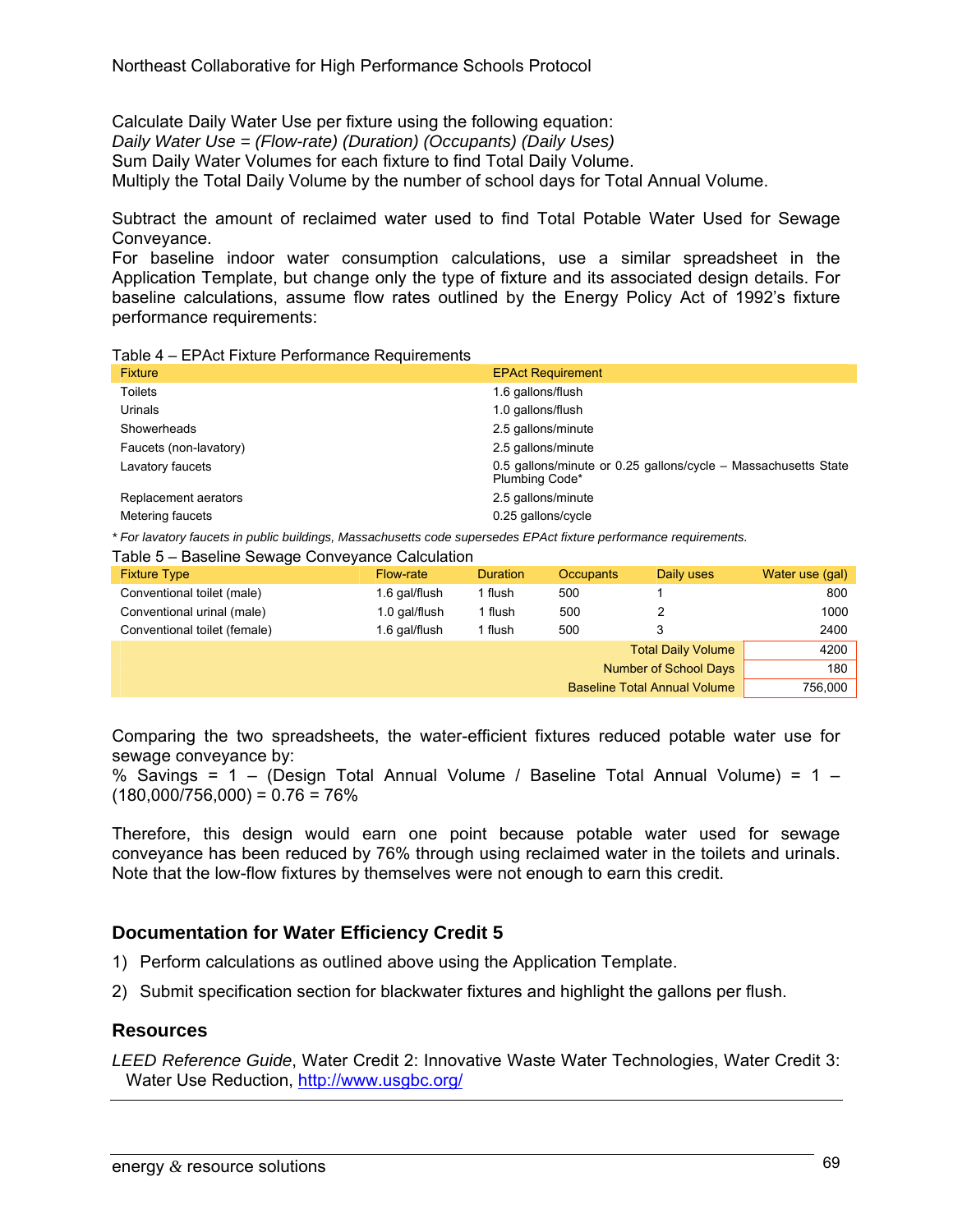#### **Water Efficiency Elective Credit 6: Reduce Total Interior Water Usage by a Minimum of 30%.**

2 credits **WE EC 6.** Employ strategies that, in aggregate, reduce potable water use by 30% beyond the baseline calculated for the building (not including irrigation) after meeting the Energy Policy Act of 1992's fixture performance requirements.

This credit awards reductions in total water use that go beyond the reductions required for Water Efficiency Prerequisite 1. Follow the same procedure as specified in the prerequisite to demonstrate compliance with this credit.

### **Documentation for Water Efficiency Credit 6**

Provide the same documentation as required for Water Efficiency Prerequisite 1.

#### **Resources**

*LEED Reference Guide*, Water Credit 2: Innovative Waste Water Technologies. http://www.usgbc.org/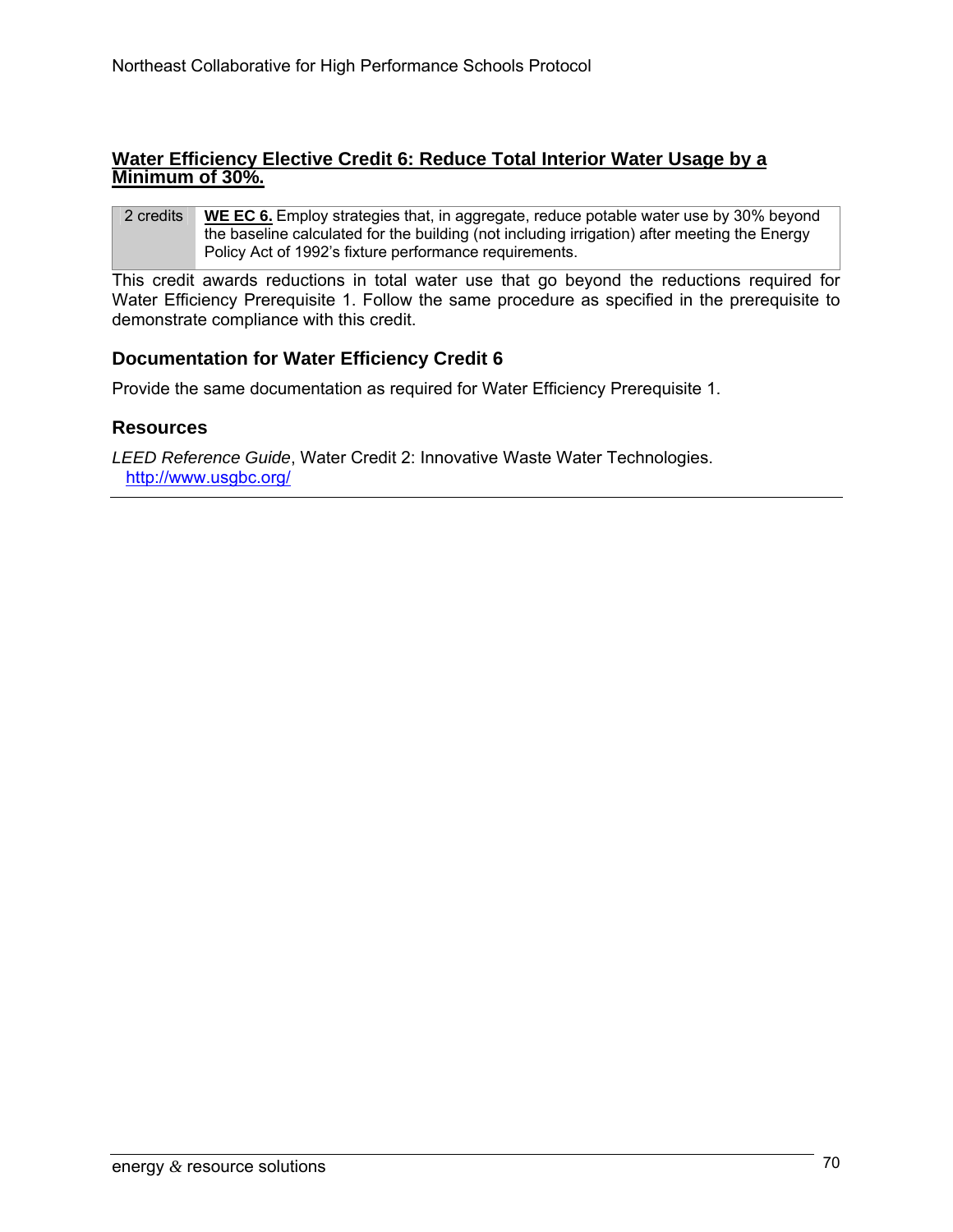# **IX. Materials Selection and Specification**

Purpose: To encourage the use of healthy materials and material practices that have a low impact upon the environment.

## *Summary Tables*

### **Materials Prerequisites**

| Required | M P 1. Specify materials that have been tested and certified for low emissions of volatile<br>organic compounds (VOCs).                                                                                                                                                               |
|----------|---------------------------------------------------------------------------------------------------------------------------------------------------------------------------------------------------------------------------------------------------------------------------------------|
| Required | M P 2. The school shall provide an easily accessible area serving the entire school that is<br>dedicated to the separation, collection, and storage of materials for recycling, including – at a<br>minimum – paper (white ledger and mixed), cardboard, glass, plastics, and metals. |
| Required | M P 3. Recycle, reuse, and/or salvage at least 50% (by weight) of non-hazardous<br>construction and demolition waste, not including land clearing and associated debris.                                                                                                              |

### **Materials Elective Credits**

| 1 credit         | <b>M EC 1.</b> Reuse large portions of existing structures during renovation or redevelopment<br>projects. Maintain at least 50% of existing building structure and shell (exterior skin and<br>framing, excluding window assemblies). Hazardous materials that are remediated as part<br>of the project scope and elements requiring replacement due to unsound material<br>condition shall be excluded from the calculation of the percent maintained. |
|------------------|----------------------------------------------------------------------------------------------------------------------------------------------------------------------------------------------------------------------------------------------------------------------------------------------------------------------------------------------------------------------------------------------------------------------------------------------------------|
| 1 credit         | M EC 2. Maintain 50% of the non-structural interior elements (walls, floor coverings, and ceiling<br>systems).                                                                                                                                                                                                                                                                                                                                           |
| $1-2$<br>credits | M EC 3 (A, B). Specify salvaged or refurbished building materials.                                                                                                                                                                                                                                                                                                                                                                                       |
| $1-2$<br>credits | M EC 4 (A,B). Achieve a minimum recycled content rate of at least 5% by using a recycled-<br>content calculation that rewards products that exceed 20% recycled-content material.                                                                                                                                                                                                                                                                        |
| 1 credit         | <b>M EC 5.</b> Specify rapidly renewable building materials for 0.5% of total building materials.                                                                                                                                                                                                                                                                                                                                                        |
| 1 credit         | M EC 6. Specify that a minimum of 50% of the wood-based materials used for construction are certified<br>in accordance with the Forest Stewardship Council (FSC) or the American Forest and Paper<br>Association's Sustainable Forestry Initiative (SFI) guidelines for wood building components. This<br>includes all wooden framing, flooring, casework, and finishes.                                                                                 |
| $1-2$<br>credits | MEC 7 (A, B). Specify building materials that are manufactured regionally within a radius of<br>500 miles.                                                                                                                                                                                                                                                                                                                                               |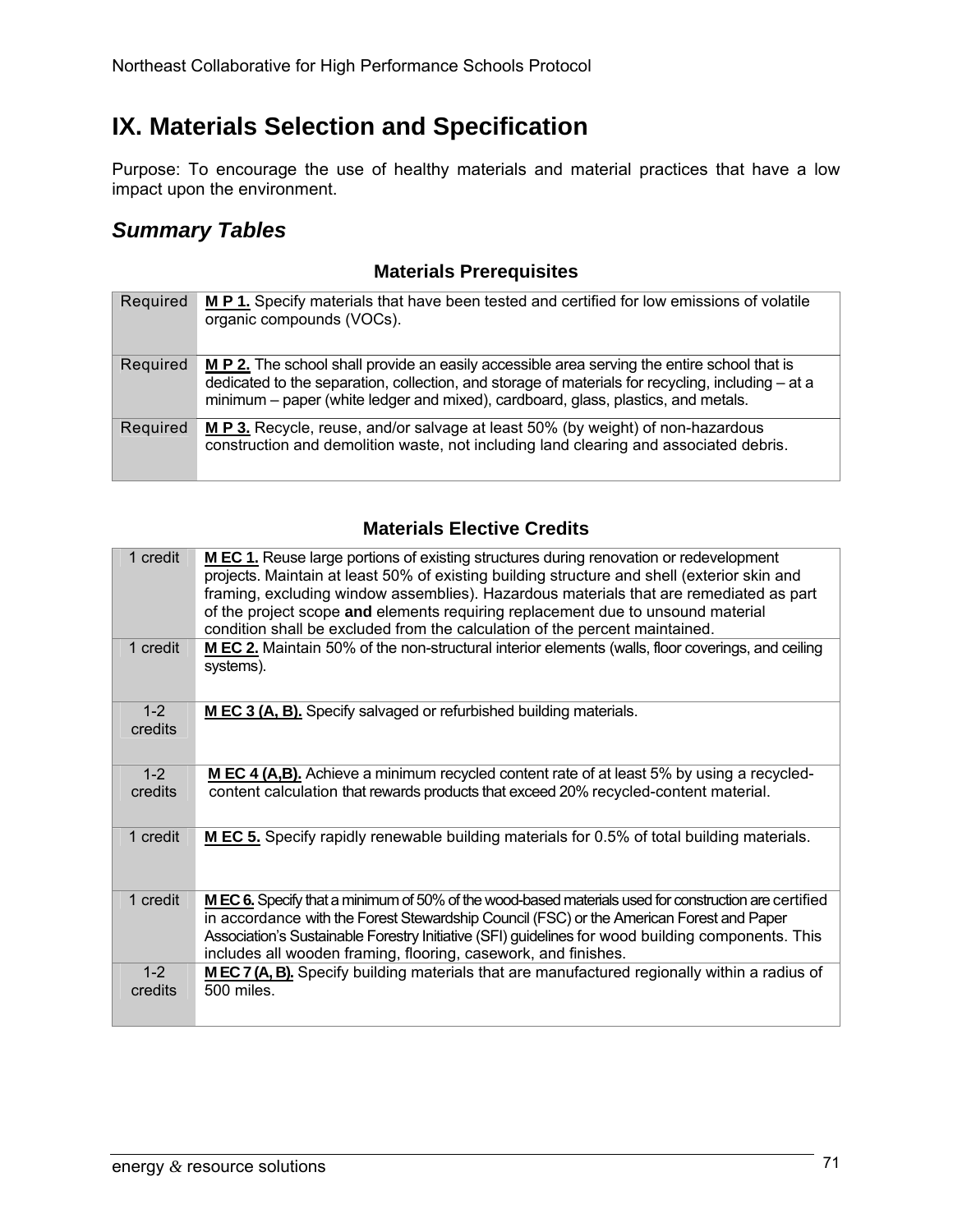## *Materials Selection and Specification Prerequisites*

#### **Materials Prerequisite 1: Specify Low Emission Materials**

Required **M P 1.** Specify materials that have been tested and certified for low emissions of volatile organic compounds (VOCs).

The selection of materials for the construction and furnishing of a school can have a major impact on indoor air quality. Many common indoor building and surfacing materials contain a variety of potentially carcinogenic and/or toxic chemicals. These chemicals are released into the air and can cause a variety of health problems, from minor irritation to major health problems. Recent studies have implicated volatile organic compounds (VOCs) as significant risk factors for asthma. Exposure to VOCs emitting from sources such as cigarette smoke, cleaning agents, solvents, furnishings, paint, flooring products, building materials, and personal hygiene products may increase the risk of asthma and other ailments. This is especially important in schools because children are typically more sensitive to indoor air pollutants than adults.

To meet this prerequisite, the following materials must be certified:

- $\Box$  50% of adhesives and sealants
- $\Box$  All acoustic ceiling tiles and acoustic wall panels
- $\Box$  All carpet systems
- **Q** All interior paint
- $\Box$  All wall coverings (do not use vinyl wall paper)
- □ All solid and composite wood flooring
- $\Box$  All insulation installed interior to the building vapor barrier
- All resilient looring

Low VOC products must be certified by one of the programs listed below or be listed by the California CHPS program:

- $\Box$  Scientific Certification Systems
- $\Box$  Indoor Advantage Gold
- □ Floor Score
- GREENGUARD Certification Program http://www.greenguard.org/
- $\Box$  Carpet and Rug Institute
- Green Label Plus

### **Documentation for Materials Prerequisite 1**

Submit a document providing specifications for the interior products covered by the above categories. Include in the document:

- 1) Product brand name and manufacturer identifying product number.
- 2) Identification that the product is certified by one of the qualifying programs.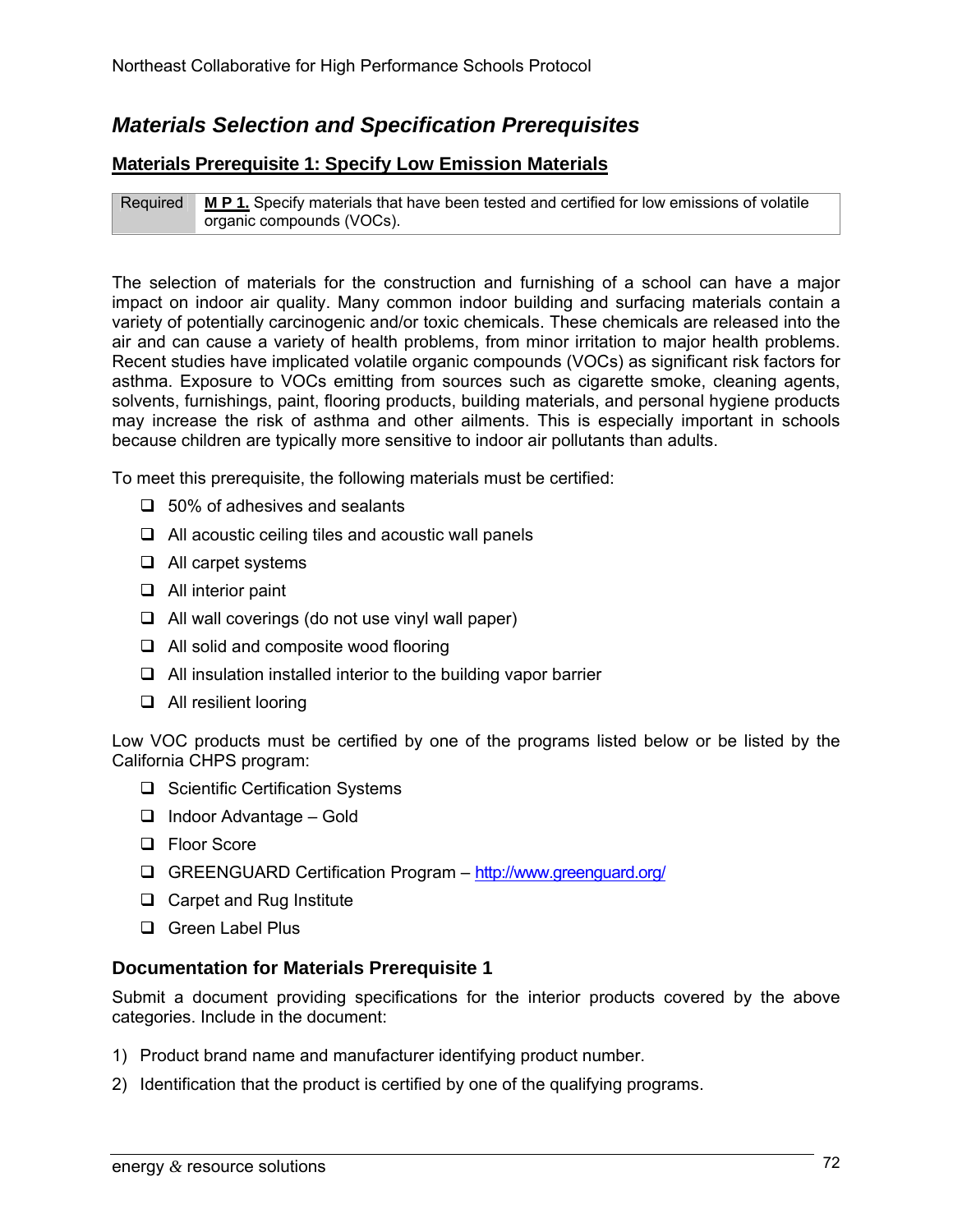3) If the product is not listed, provide product specifications demonstrating compliance with the standards for the appropriate certifying program.

#### **Resources**

GREENGUARD Environmental Institute, http://www.greenguard.org/

Green Seal, http://www.greenseal.org/

EPA, http://yosemite1.epa.gov/oppt/eppstand2.nsf/Pages/Homepage.html/

*Standard Practice for the Testing of Volatile Organic Emissions from Various Sources Using Small-Scale Environmental Chambers*, by the California Department of Health Services, http://www.dhs.ca.gov/ehlb/IAQ/VOCS/LORS/Section01350\_7\_15\_2004\_FINAL%20WITH%2 0ADDENDUM-2004-01.doc

#### **Materials Prerequisite 2: Storage and Collection of Recyclables**

#### Required **M P 2.** The school shall provide an easily accessible area serving the entire school that is dedicated to the separation, collection, and storage of materials for recycling, including – at a minimum – paper (white ledger and mixed), cardboard, glass, plastics, and metals.

The recycling of many common materials is promoted throughout Northeast with a variety of recycling programs and services. Typical recyclables include aluminum cans, steel cans, newspaper, white paper, corrugated cardboard, single polymer plastics, and glass bottles. In order to qualify for this credit, school administrators must designate areas in the school where these materials can be handled and sorted.

Early in building occupancy programming, be sure to reserve space for recycling functions and show areas dedicated to the collection of recycled materials on space utilization plans. Consider the question of how recyclable materials will be collected and removed from classrooms and teachers' lounges. When recycling bins are used, they should be able to accommodate a 75% diversion rate (from normal waste basket contents) and be easily accessible to custodial staff and recycling collection workers. Consider bin designs that allow for easy cleaning to avoid health issues.

#### **Documentation for Materials Prerequisite 2**

- 1) Submit plans showing recycling collection area and storage bins and/or dumpsters
- 2) Submit a description of how recyclable materials will be removed from classrooms, teachers' lounges etc. and how directions for separating recyclable materials will be communicated to teachers, students, and custodians.

#### **Resources**

Northeast Recycling Council, http://www.nerc.org/

*California Integrated Waste Management Board Recycling Space Allocation Guide,*  http://www.ciwmb.ca.gov/publications/localasst/31000012.doc

Technical assistance is available from the Northeast Resource Recovery association, www.recyclewithus.org, and the following state contacts: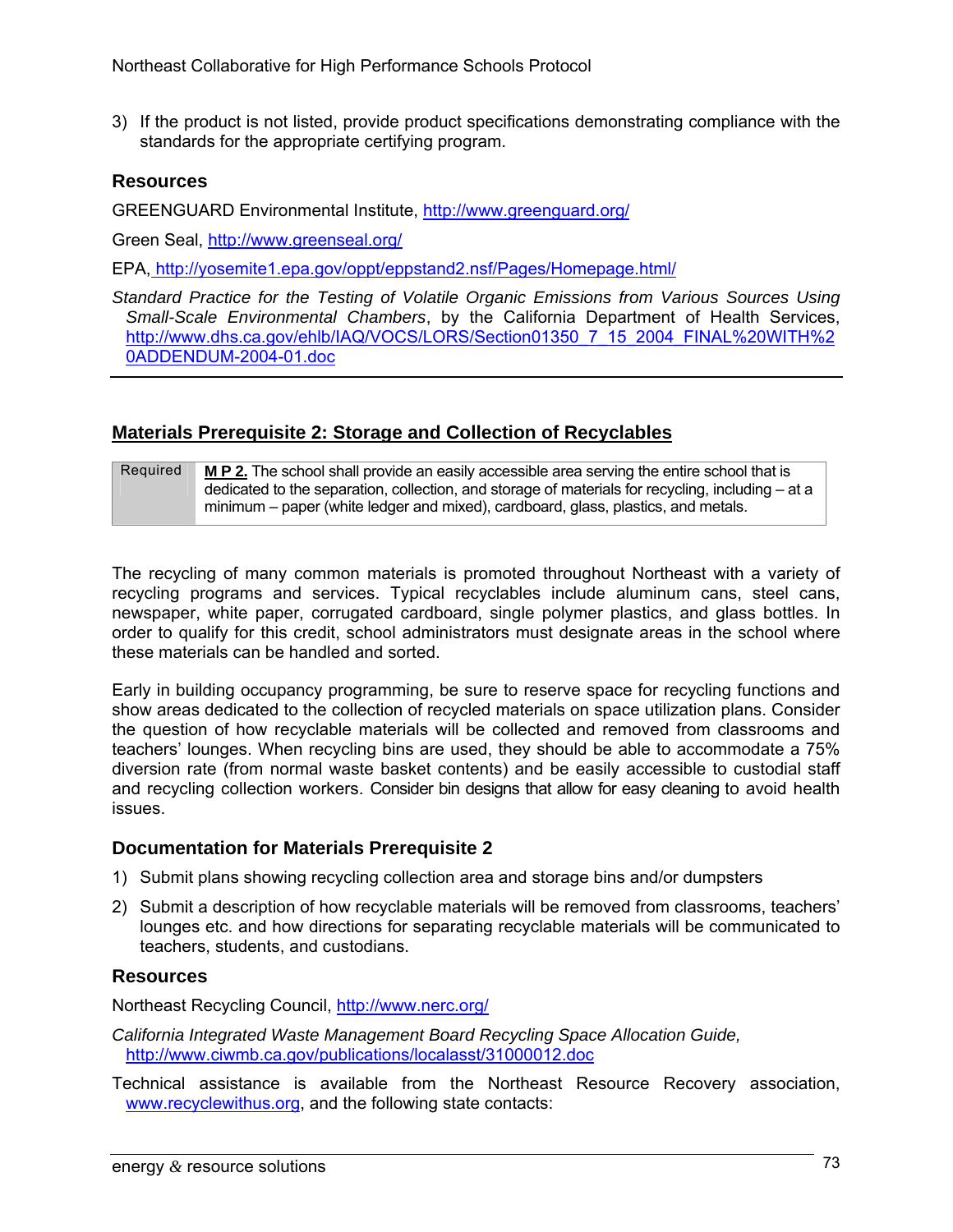Connecticut Department of Environmental Protection, http://www.dep.state.ct.us/wst/recycle/ctrecycles.htm

Maine State Planning Office Waste Management and Recycling Program, http://www.state.me.us/spo/recycle/

Massachusetts Department of Environmental Protection, http://www.mass.gov/dep/recycle/recycle.htm

New Hampshire Department of Environmental Services, http://www.des.state.nh.us/waste\_intro.htm

Rhode Island Resource Recovery Corporation, http://www.rirrc.org/

Vermont Agency of Natural Resources, http://www.anr.state.vt.us/dec/wastediv/R3/recycle.htm

### **Materials Prerequisite 3: Site Waste Management**

Required **M P 3.** Recycle, reuse, and/or salvage at least 50% (by weight) of non-hazardous construction and demolition waste, not including land clearing and associated debris.

This prerequisite encourages the diversion of construction and demolition waste, produced from construction and renovation projects to beneficial uses. This eases the burdens on landfills and increases the market for these materials. The prerequisite requires that a reasonable percentage (75%) of non-hazardous construction and demolition wastes be diverted.

### **Waste Management Plans**

Successful salvage, recycling, and diversion of construction and demolition materials is usually the result of a well-thought-out waste management plan and on-site training for contractors and subcontractors. Develop and specify a waste management plan that identifies:

- 1. The diversion percentage goals for C&D wastes
- 2. Deconstruction, salvage, and recycling/reuse strategies and processes, e.g. scheduling of different stages of deconstruction to best remove recyclable or salvageable materials intact
- 3. Methods of on-site communication directing the contractors and sub-contractors about what, how, when, and where to recycle
- 4. Licensed haulers and processors of recyclables
- 5. Documents needed to show waste diversion e.g. weight tickets for all wastes removed from the site including recycled and salvaged materials. If items are removed and no weight tickets are generated, be sure to document the materials and date, estimate the weight and volume of the materials, and add them into the overall total for waste and/or salvaged/recycled material removed from the site
- 6. A method for collecting all recycling and waste data and organizing for an audit of the achieved recycling rates on the project

Compliance calculations for this credit must be based on weight. Many recycling and landfill facilities weigh incoming materials. Shipments that cannot be weighed can be estimated based on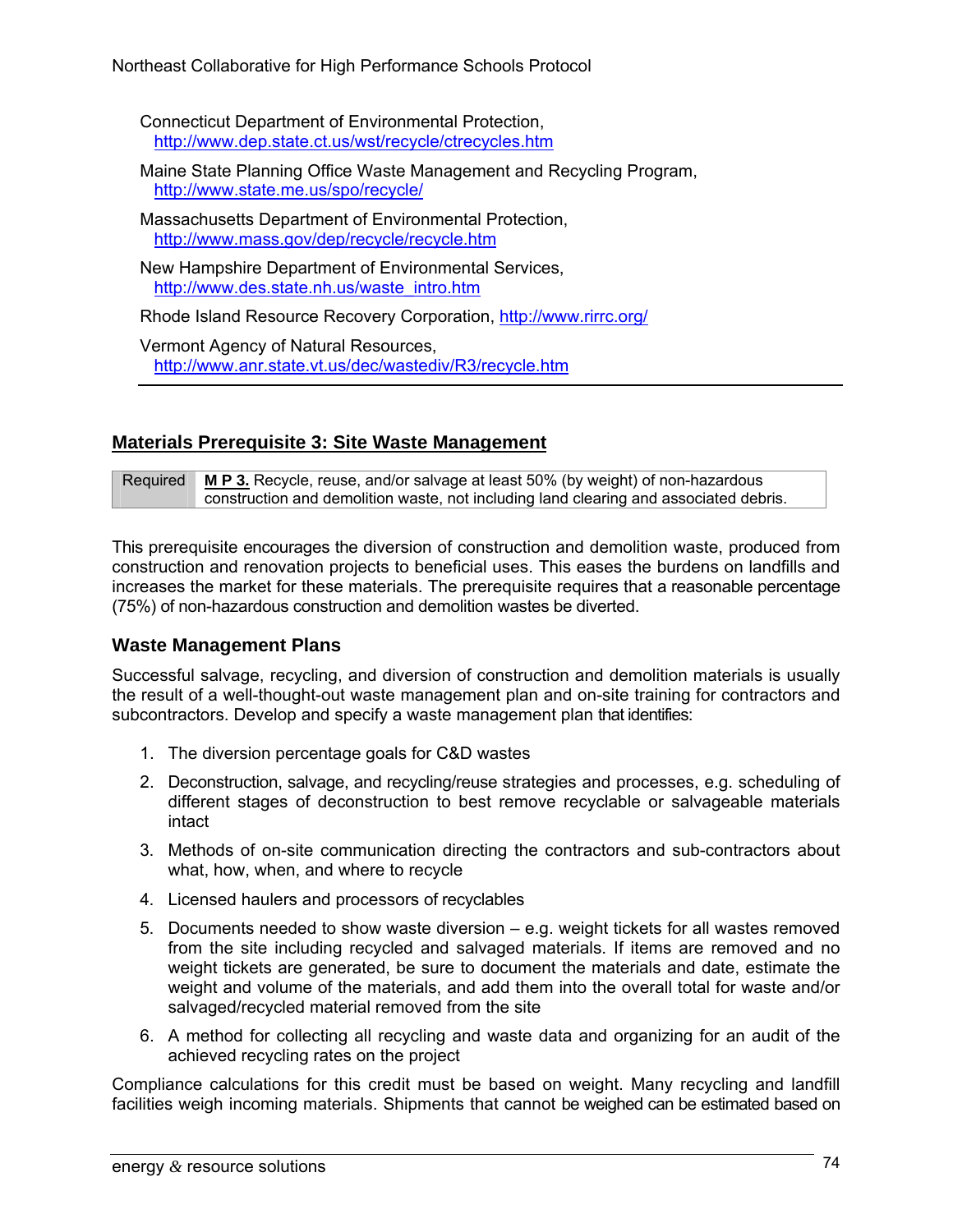their volume and density.

Recycle Rate (%) = Recycled Waste [Tons] / Recycled Waste [Tons] + Garbage [Tons] x 100

**Note**: DO NOT include materials classified as hazardous wastes in these calculations.

### **Documentation for Materials Prerequisite 3**

- 1) Submit a copy of the waste management plan developed according to the above criteria.
- 2) Submit a copy of a contract/s with contractor/s who will execute the plan.

### **Resources**

*CHPS Best Practices Manual*, vol. 2, Guideline GC2: Construction and Demolition Waste Management, http://www.chps.net/

*LEED Reference Guide*, Materials Credit 2: Construction Waste Management, http://www.usgbc.org/

- *Recycling Construction and Demolition Wastes: A Guide for Architects and Contractors,*  www.architects.org/emplibrary/CD\_Recycling\_Guide.pdf
- Connecticut: Department of Environmental Protection, http://dep.state.ct.us/wst/recycle/candd.htm.
- Massachusetts Department of Environmental Protection, Bureau of Waste Prevention, C&D Waste Prevention, www.mass.gov/dep/recycle/cdhome.htm
- New Hampshire Department of Environmental Services, Waste Management Division, http://www.des.state.nh.us/waste\_intro.htm.

Vermont Agency of Natural Resources, http://www.anr.state.vt.us/dec/wastediv/recycling/CandD.htm.

## *Materials Selection and Specification Elective Credits*

### **Materials Elective Credit 1: Building Reuse**

1 credit **M EC 1.** Reuse large portions of existing structures during renovation or redevelopment projects. Maintain at least 50% of existing building structure and shell (exterior skin and framing, excluding window assemblies). Hazardous materials that are remediated as part of the project scope **and** elements requiring replacement due to unsound material condition shall be excluded from the calculation of the percent maintained.

Reusing buildings can save significant money and resources, while greatly reducing the amount of construction waste. When materials are re-used, the environmental benefits start with resource savings and extend down through the entire lifecycle of the material: less energy is spent extracting, processing, and shipping the materials to the site. Depending on the amount of the building re-used, school districts can significantly reduce their construction and material costs. However, the building envelope will significantly affect many important high performance areas, such as space programming, energy performance, opportunities for daylighting, and indoor air quality. In addition, care must be taken to ensure that any environmental hazards such as toxins, lead, and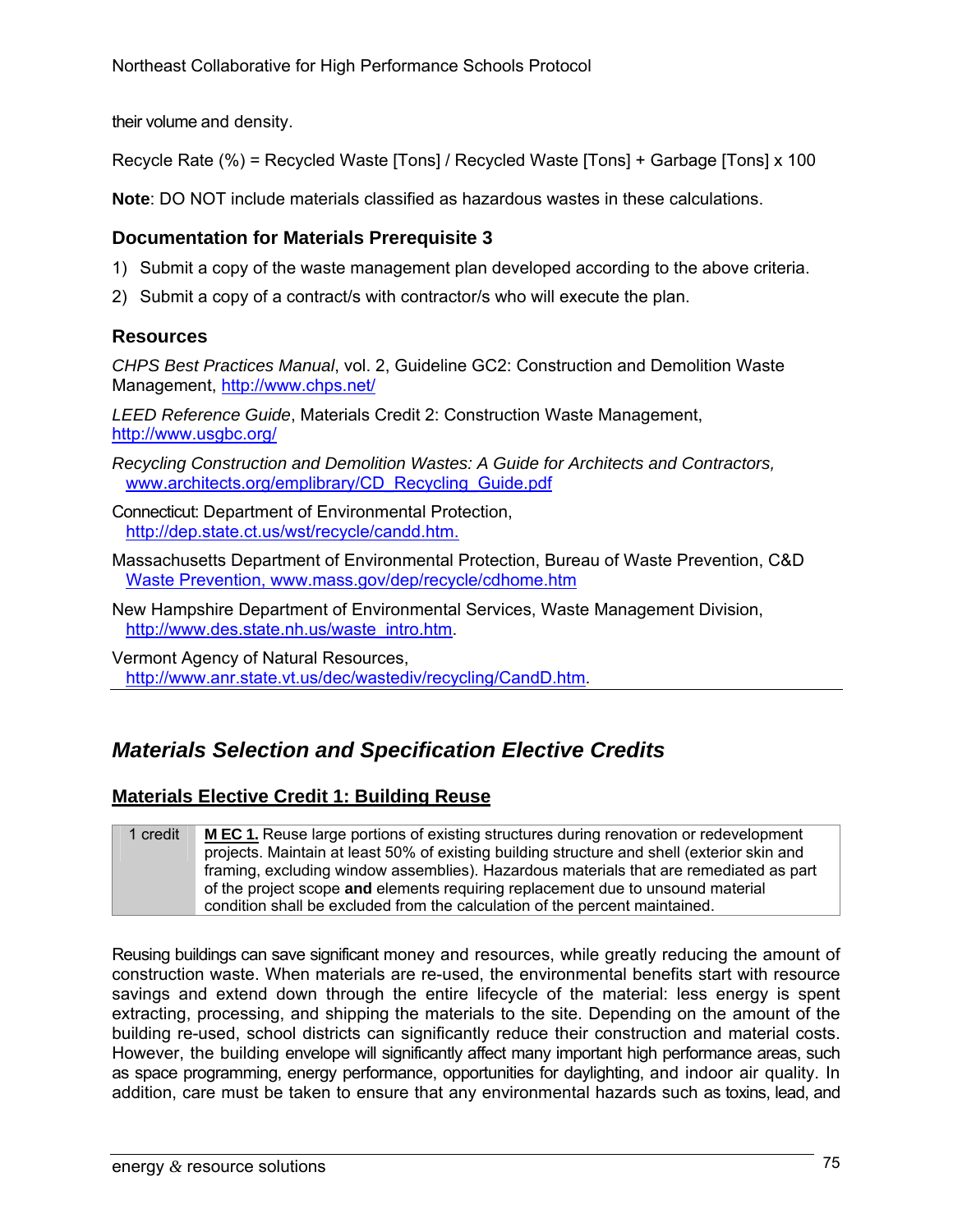asbestos have been identified and their removal addressed. Develop a list of benefits and tradeoffs and make the decision based upon the overall, integrated design tradeoffs.

The percentage of reused structural materials (foundation, slab on grade, beams, floor and roof decks, etc) and shell materials (roof and exterior walls) should be estimated in square feet. Average together the structural and shell reuse percentages. The average will be used to determine the overall reuse percentage for the building.

100 2 1 2 2 3 3  $\vert \times$ ⎠ ⎞  $\overline{\phantom{a}}$ ⎝  $=\frac{1}{2}\left(\frac{Re\,us\,ed\,StructuralElements(\,ft^3\,)}{8}\right)$ *TotalShellElements( ft ) ReusedShellElements( ft ) TotalStructuralElements( ft ) Ruilding*  $Re$  *use*(%) =  $\frac{1}{2}$  $\left( \frac{Re$  *usedStructuralElements*( $\frac{f_1^3}{2}$ )

### **Documentation for Materials Elective Credit 1**

- 1) Submit demolition plans.
- 2) Submit calculations using the above scoring template to determine amount of reused structural and shell elements.

### **Resources**

*LEED Reference Guide,* Materials Credit 1: Building Reuse, http://www.usgbc.org/

### **Materials Elective Credit 2: Reuse Interior Building Elements**

1 credit **M EC 2.** Maintain 50% of the non-structural interior elements (walls, floor coverings, and ceiling systems).

Percentage of reused, non-shell building portions will be calculated as the total area ( $ft<sup>2</sup>$ ) of reused walls, floor covering, and ceiling systems, divided by the existing total area ( $ft<sup>2</sup>$ ) of walls, floor covering, and ceiling systems.

 $\frac{1}{2}$   $\times$  100 2  $=\frac{R_{\text{c}}}{T_{\text{c}}}\frac{R_{\text{c}}}{T_{\text{c}}}\frac{R_{\text{c}}}{T_{\text{c}}}\frac{R_{\text{c}}}{T_{\text{c}}}\frac{R_{\text{c}}}{T_{\text{c}}}\frac{R_{\text{c}}}{T_{\text{c}}}\frac{R_{\text{c}}}{T_{\text{c}}}\frac{R_{\text{c}}}{T_{\text{c}}}\frac{R_{\text{c}}}{T_{\text{c}}}\frac{R_{\text{c}}}{T_{\text{c}}}\frac{R_{\text{c}}}{T_{\text{c}}}\frac{R_{\text{c}}}{T_{\text{c}}}\frac{R$ *TotalNonstructuralElements( ft ) ReusedNonstructuralElements*( $ft^2$ )<br>*InternalBuilding Reuse(%)* =  $\frac{ReusedNonstructuralElements(ft^2)}{f(t^2)}$ 

### **Documentation for Materials Elective Credit 2**

- 1) Submit demolition plans.
- 2) Submit floor plans showing existing elements.
- 3) Submit calculations using the above scoring template to determine amount of reused nonstructural interior elements.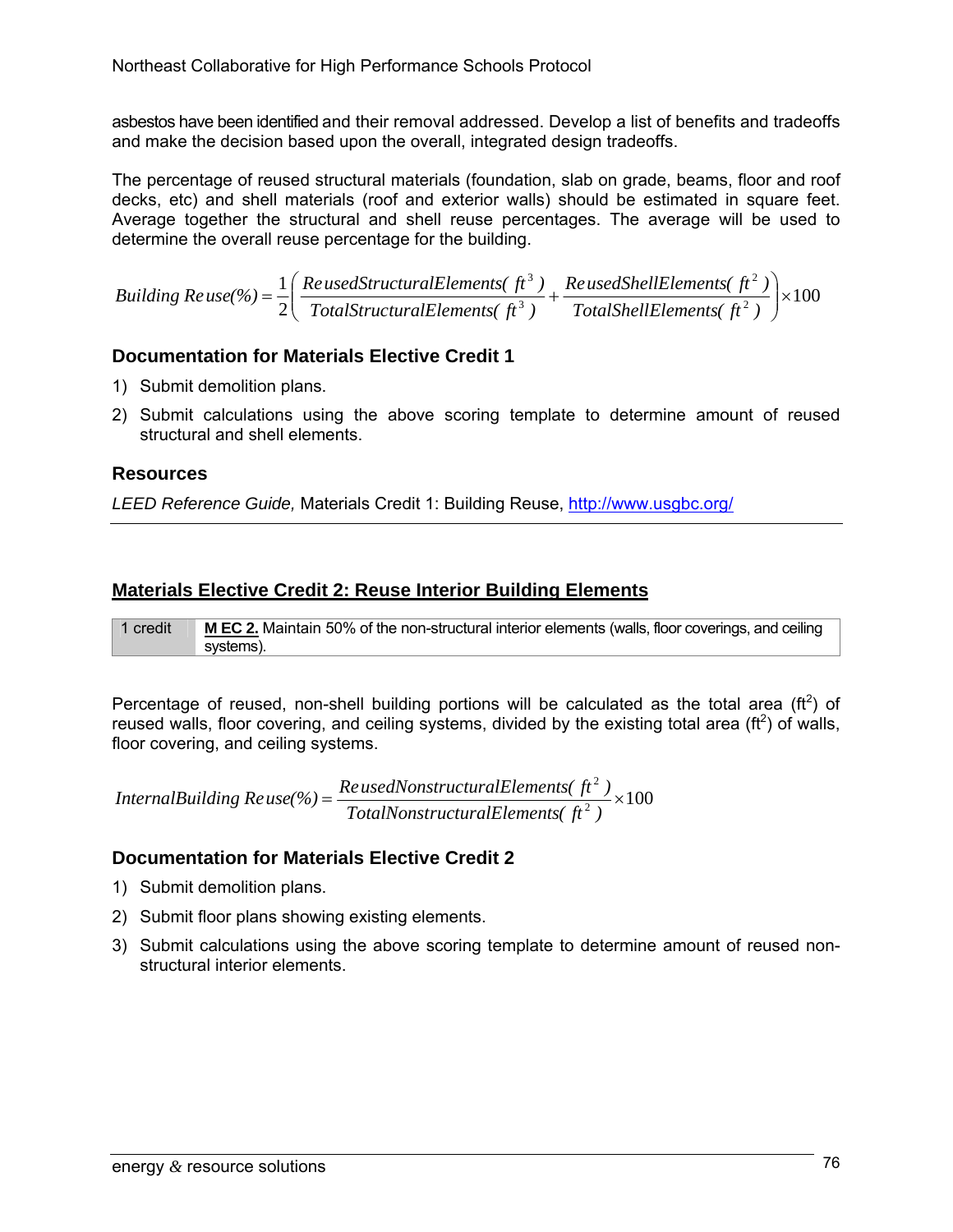#### **Resources**

*LEED Reference Guide*, Materials Credit 1: Building Reuse, http://www.usgbc.org/

#### **Materials Elective Credit 3: Resource Reuse**

| 1 credit  | M EC 3A. Specify salvaged or refurbished materials for 0.5% of building materials. |
|-----------|------------------------------------------------------------------------------------|
| ΟR        |                                                                                    |
| 2 credits | M EC 3B. Specify salvaged or refurbished materials for 1% of building materials.   |

Re-used materials or products are salvaged from a previous use or application and then used in a new use or application with only superficial modification, finishing, or repair. Commonly salvaged building materials include wood flooring/paneling/cabinets, doors and frames, mantels, ironwork and decorative lighting fixtures, brick, masonry, heavy timbers, and on-site concrete used as aggregate. Ensure that the salvaged materials, especially structural elements, comply with all applicable codes.

$$
SalvageRate (%) = \frac{SalvagedMaterialCost(\$)}{TotalMaterialCost(\$)} \times 100
$$

Exclude all labor costs, all mechanical and electrical material costs, and project overhead and fees. If the cost of the salvaged or refurbished material is below market value, use replacement cost to estimate the material value; otherwise use actual cost to the project.

#### **Documentation for Materials Elective Credit 3**

- 1) Submit specifications for salvaged material OR copies of receipts for salvaged material
- 2) Submit calculations following the above formula.

#### **Resources**

*CHPS Best Practices Manual*, vol. 2, Material Selection and Research Section, http://www.chps.net/

*LEED Reference Guide*, Materials Credit 3: Resource Reuse, http://www.usgbc.org/

### **Materials Elective Credit 4: Include Recycled Content In Construction Materials**

1 credit **M EC 4A.** Achieve a minimum recycled content rate of 5% by using a weighted average recycled-content calculation that rewards products that exceed 20% recycled-content material.

**OR**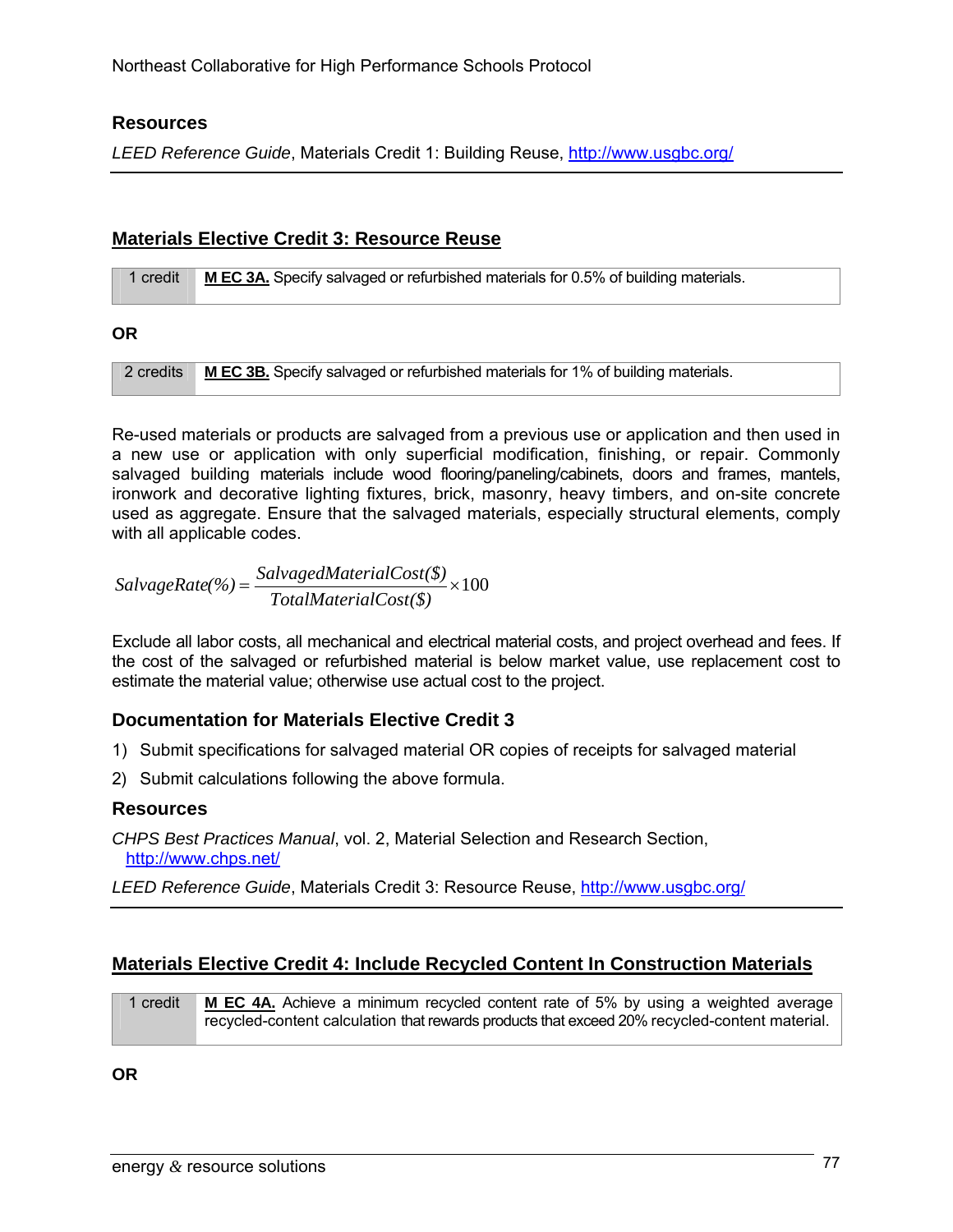2 credits **M EC 4B.** Achieve a minimum recycled content rate of 10% by using a weighted average recycled-content calculation that rewards products that exceed 20% recycled-content material.

The number and variety of products using recycled-content materials expands every year. Using these materials closes the recycling loop by creating markets for materials collected through recycling programs across the country. It also reduces the use of virgin materials and landfill waste. Recycled-content alternatives exist for all major building materials and surfaces. Recycled content is either a post-consumer (collected from end users) or secondary material. Secondary material (also known as post-industrial or pre-consumer) is collected from manufacturers and industry.

The objective of this credit is to maximize post-consumer recycled content; therefore postindustrial recycled content is discounted 50% for the calculations.

**Exception**: Structural steel may not be counted toward the recycled content of your building materials. However, the cost of steel may also be removed from the project's total materials costs for the calculations.

The weighted average calculation methodology outlined below rewards materials that contain at least 20% post-consumer material by weighting them more heavily.

- 1) Sum the Material Cost for all products used in the school to find the Total Project Material Cost. Material cost is the construction cost of a material excluding all labor and equipment costs, mechanical, plumbing, and electrical materials costs, project overhead, and fees.
- 2) Identify each material that contains at least 20% Post-consumer Recycled-content, and calculate the weighted value of the Post-Consumer Recycled-Content

*Weighted Value = Material Cost x Post-Consumer Recycled Content Percentage* 

3) Identify each material that contains at least 20% Post-Industrial Recycled-Content and calculate the weighted value of the Post-Industrial Recycled-Content, discounting the total by 50%.

*Weighted Value = (Material Cost x Post-consumer Recycled Content Percentage) x 50%* 

- 4) Sum these values to obtain the Total Recycled Content Value for the project.
- 5) Calculate the total recycled-content as a percentage of total project material cost.

*Recycled Content (%) = (Total Recycled Content Material Cost) / Total Project Material Cost) x 100* 

*Earn 1 credit if the total Recycled Content = 5%.* 

*Earn 2 credits if the total Recycled Content = 10%.* 

#### **Documentation for Materials Elective Credit 4**

- 1) Submit specifications for each recycled material.
- 2) Submit calculations following the above listed formulas.
- 3) Submit purchase orders for each listed material.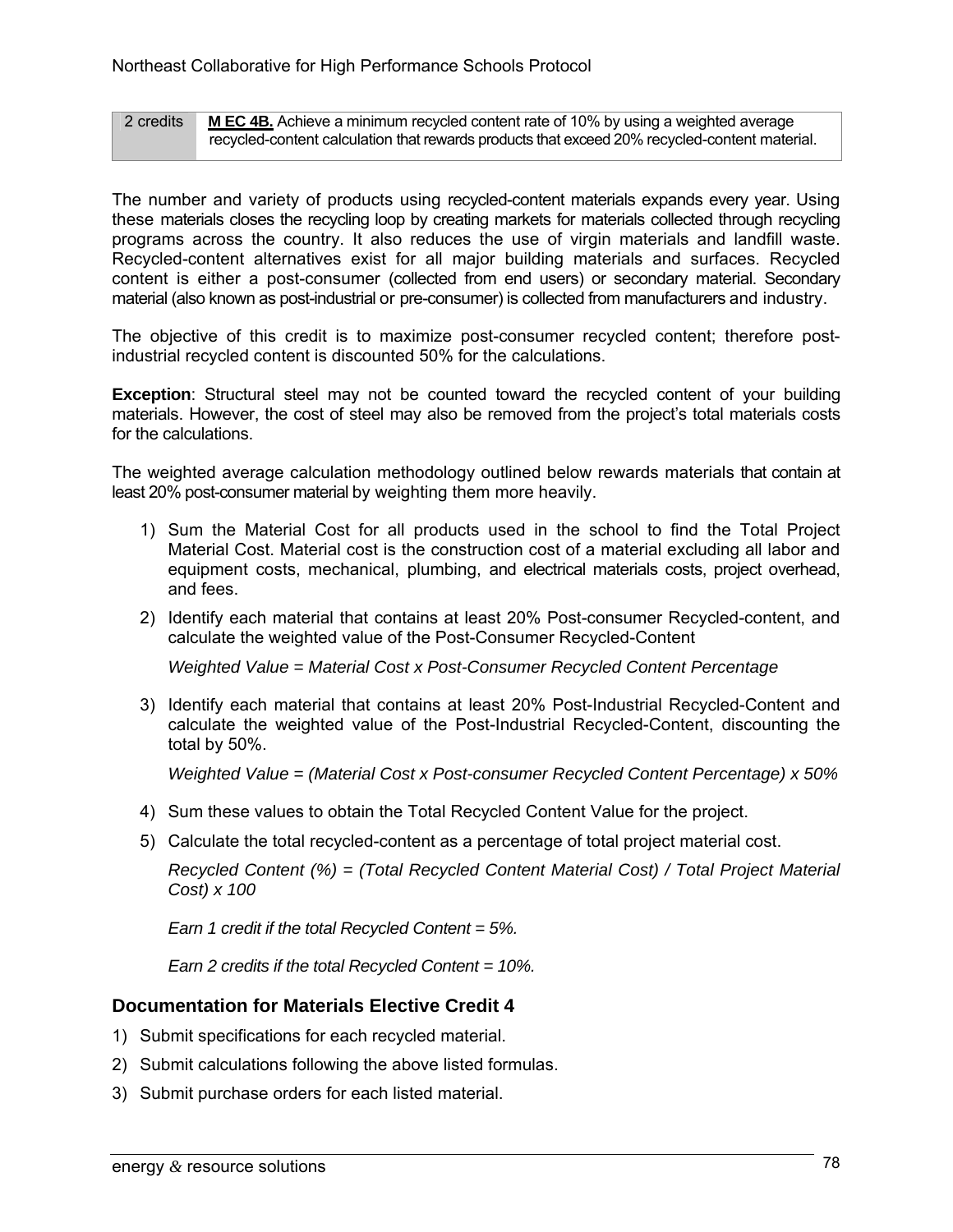### **Resources**

*CHPS Best Practices Manual*, vol. 2, Interior Surfaces and Finishes chapter, http://www.chps.net/

*LEED Reference Guide,* Materials Credit 4: Recycled Content, http://www.usgbc.org/

EPA's Comprehensive Procurement Guideline (CPG) Program, http://www.epa.gov/cpg

### **Materials Credit 5: Specify Rapidly Renewable Materials**

1 credit **M EC 5.** Specify rapidly renewable building materials for 0.5% of total building materials.

Rapidly renewable resources are those materials that substantially replenish themselves faster than traditional resources of the same type. Additionally these materials do not result in significant biodiversity loss, increased erosion, or air quality impacts and are sustainably managed. Products in this category include but are not limited to linoleum, bamboo products, wheat grass cabinetry, oriented strand board, and other wood products made from fast-growing poplar and Monterey pine trees.

To earn this credit, determine the percentage of total building materials from rapidly renewable sources.

 $=\frac{Rapuy}{r} + \frac{Remuolem}{r} \times 100$ *TotalMaterialCost(\$) Rapidly Re newableMaterialPortion(%)* =  $\frac{Rayidity\ Re\ newableMaterialCost(\$)}{max[1,1,2]}$ 

Exclude all labor costs, all mechanical and electrical material costs, and all project overhead and fees from the calculation.

### **Documentation for Materials Elective Credit 5**

- 1) Submit specifications for each rapidly renewable material.
- 2) Using the above template, submit calculations.

#### **Resources**

*CHPS Best Practices Manual,* vol. 2, Interior Surfaces and Finishes chapter, http://www.chps.net/

*LEED Reference Guide,* Materials Credit 6: Rapidly Renewable Materials, http://www.usgbc.org/

### **Materials Credit 6: Utilize Certified Wood**

#### 1 credit **M EC 6.**Specify that a minimum of 50% of the wood-based materials used for construction are certified in accordance with the Forest Stewardship Council (FSC) or the American Forest and Paper Association's Sustainable Forestry Initiative (SFI) guidelines for wood building components. This includes all wooden framing, flooring, casework, and finishes.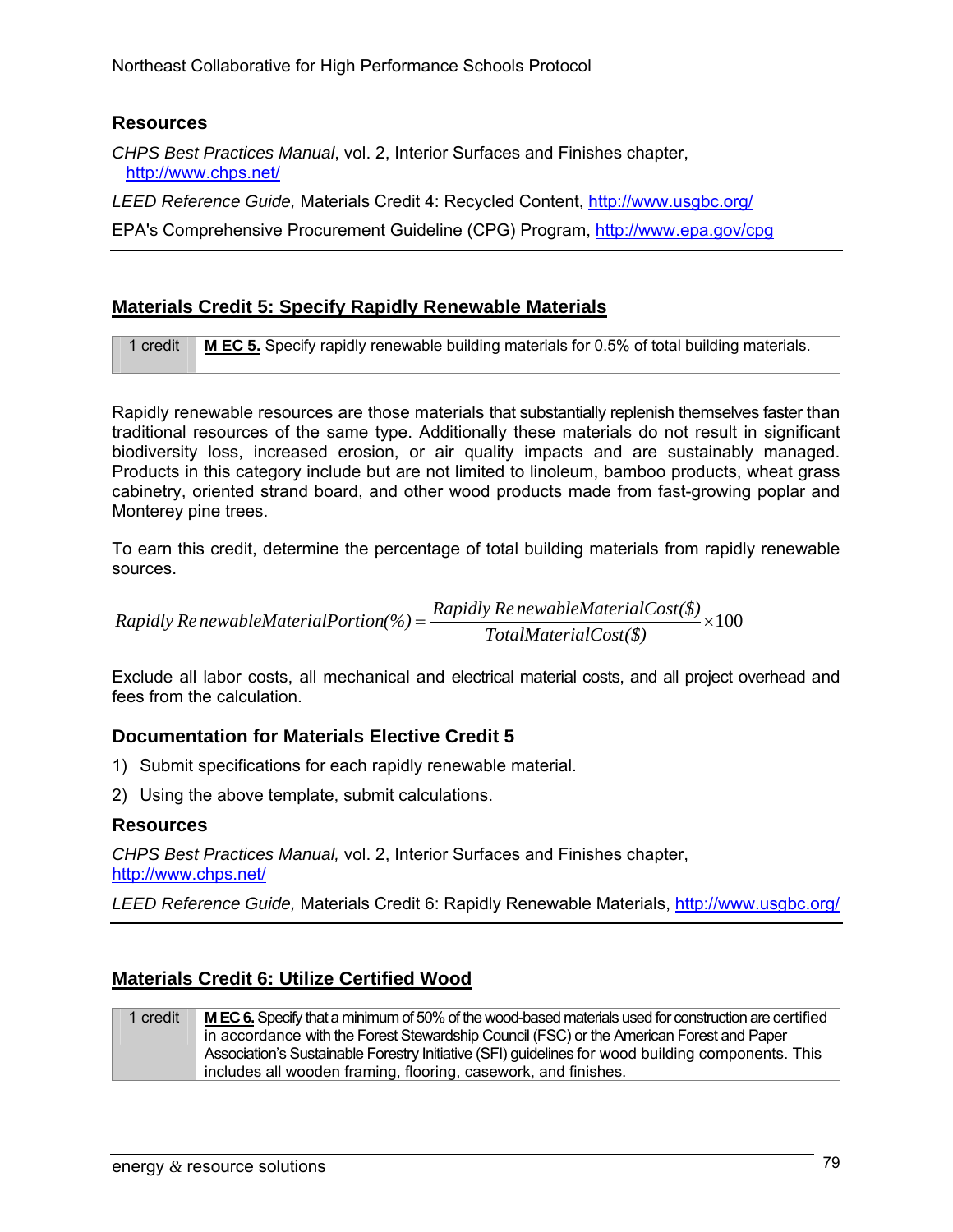Refer to the FSC or SFI guidelines for wood building components that qualify for compliance to the requirements and incorporate them into the material selection for the project. Wood products that qualify under a State Tree Farm program may be counted toward this credit if the chain of custody is documented.

To earn this credit, determine the percentage of total new wood based products that are FSC/SFI certified. Exclude all labor costs, all mechanical and electrical material costs, and all project overhead and fees.

### **Documentation for Materials Elective Credit 6**

- 1) Submit specifications for each certified wood material
- 2) If applicable, submit documentation of tree farm registration and the chain of custody of products from tree farms.
- 3) Submit calculations using the above template.

#### **Resources**

*CHPS Best Practices Manual*, vol. 2, Material Selection and Research, Guideline IS5: Wood Flooring, Guideline IS11: Casework and Trim, Guideline IS12: Interior Doors, http://www.chps.net/

*LEED Reference Guide,* Materials Credit 7: Certified Wood, http://www.usgbc.org/

#### **Materials Credit 7 – Utilize Locally Produced Materials**

| 1 credit | MEC 7A. Specify a minimum of 20% of building materials that are manufactured regionally |
|----------|-----------------------------------------------------------------------------------------|
|          | within a radius of 500 miles.                                                           |

#### **OR**

| 2 credits | <b>MECTB.</b> Specify a minimum of 40% of building materials that are manufactured regionally |
|-----------|-----------------------------------------------------------------------------------------------|
|           | within a radius of 500 miles.                                                                 |

The use of locally manufactured materials not only aids the local economy, but also reduces the environmental impacts from the transportation of goods.

Calculation: To earn this credit, determine the percentage of products that are locally manufactured. Exclude all labor costs, all mechanical and electrical material costs, and all project overhead and fees.

*Total Pr oductsCost(\$)*  $LocalProction(\%) = 100 \times \frac{Local ProductsCost(\$)}{P}$ 

### **Documentation for Materials Elective Credit 7**

1) Submit a table or spreadsheet detailing all local materials and the location of manufacture. The location of manufacture refers to the final assembly of components into the building product that is furnished and installed by tradesmen.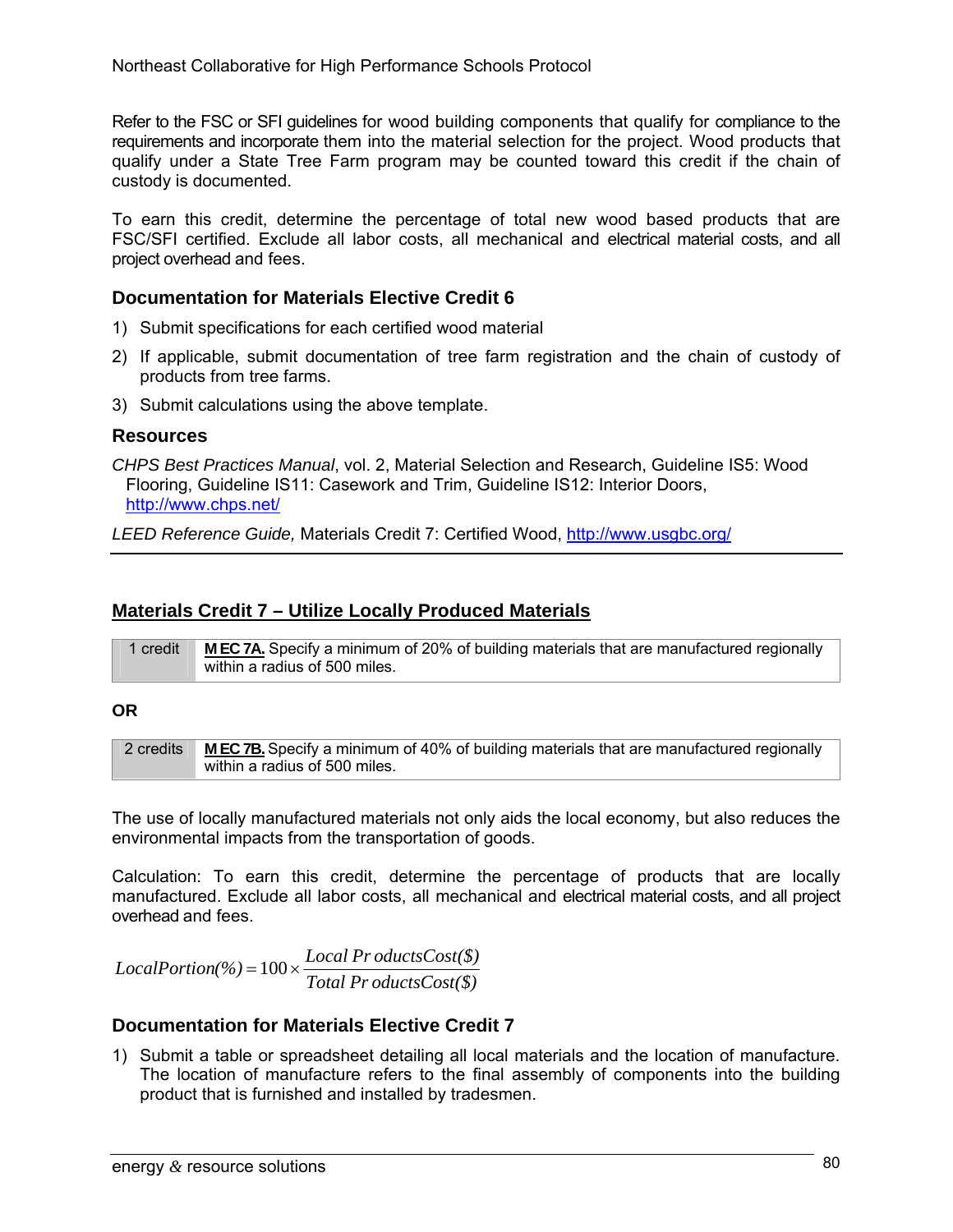Northeast Collaborative for High Performance Schools Protocol

2) Submit a calculation based on the above template.

### **Resources**

Green Building Pages, http://www.greenbuildingpages.com/main\_md.html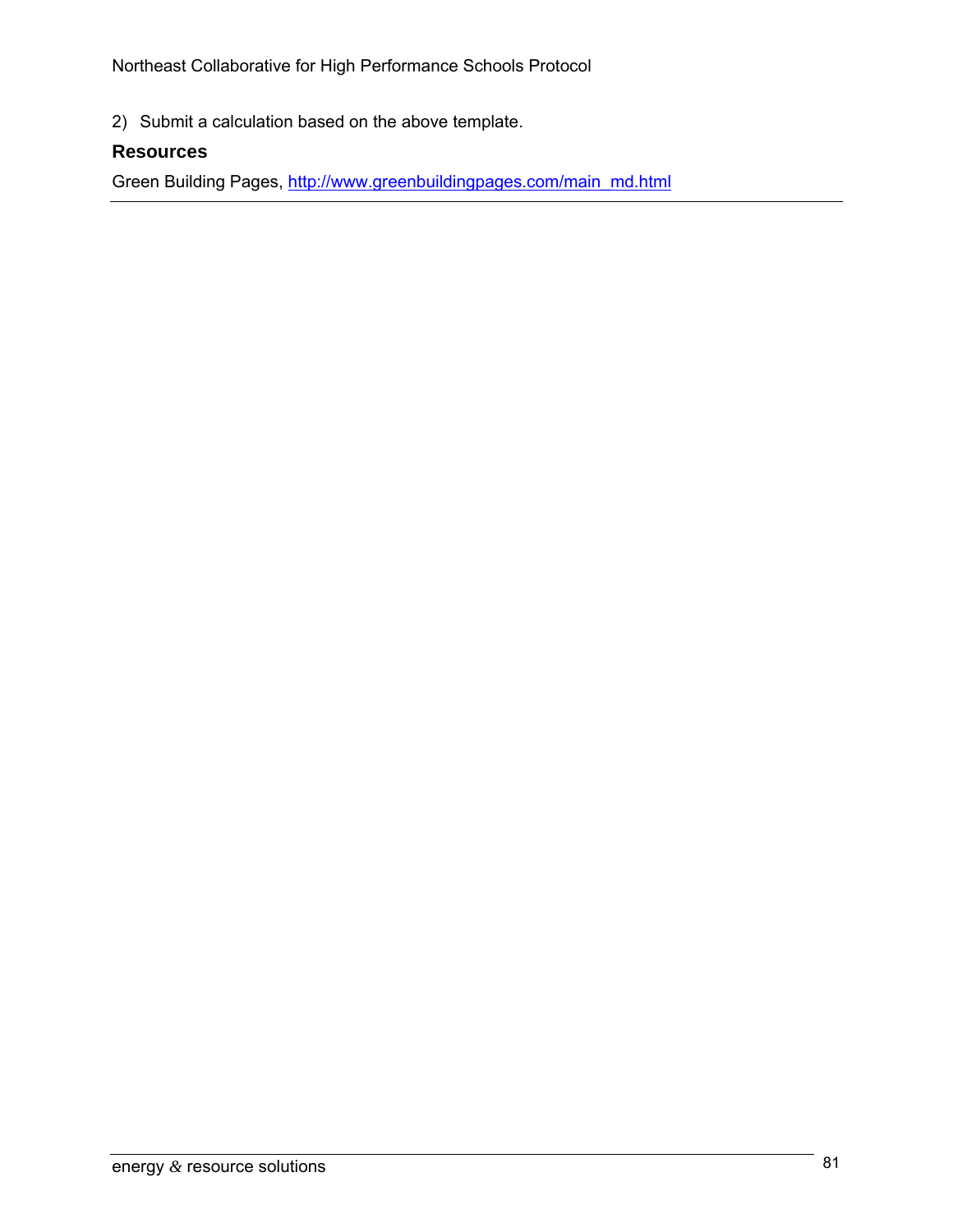# **X. Site Selection and Layout**

Purpose: To choose sites that protect students and staff from outdoor pollution and minimally impact the environment. Channel development to centrally located areas with existing infrastructure to protect greenfields, minimize transportation requirements, and preserve habitat and natural resources.

## *Summary Tables*

### **Site Prerequisites**

| Required | S P 1. Comply with the basic goals of responsible school site selection.                                                                                                                                                                                               |
|----------|------------------------------------------------------------------------------------------------------------------------------------------------------------------------------------------------------------------------------------------------------------------------|
| Required | SP 2. Site school away from sources of excessive noise, such as airport flight paths,<br>major highways, or frequent industrial or agricultural equipment use.                                                                                                         |
| Required | S P 3. Prepare and execute a Stormwater Pollution Prevention Plan addressing erosion<br>and sediment control that complies with the National Pollution Discharge Elimination<br>System Construction General Permit issued by the U.S. Environmental Protection Agency. |
| Required | S P 4. Sustainable Site and Building Layout. Implement three measures from a list of ten best<br>practice site strategies                                                                                                                                              |

### **Site Elective Credits**

| 1 credit | S EC 1. Do not temporarily or permanently modify land, which prior to acquisition for the<br>project was public parkland, conservation land, or land acquired for water supply protection<br>unless land of equal or greater value as parkland is accepted in trade or purchased by the<br>public landowner.                               |
|----------|--------------------------------------------------------------------------------------------------------------------------------------------------------------------------------------------------------------------------------------------------------------------------------------------------------------------------------------------|
| 1 credit | S EC 2. Do not develop buildings on land whose elevation is lower than the elevation of the<br>100-year floodplain as defined by FEMA and as shown on the FEMA Flood Insurance Rate<br>Map (FIRM) for the site.                                                                                                                            |
| 1 credit | S EC 3. Do not develop school sites that are within 50 ft of any wetland. Site development<br>includes the school facilities, playing fields and parking lots and construction operations that are<br>not related to wetlands improvement.<br><b>Exception</b> : Drainage outfall structures may be located within the 50 ft. buffer zone. |
| 1 credit | S EC 4 (A, B). In urban areas, do not build on sites that have not been previously                                                                                                                                                                                                                                                         |
|          | developed, or sites that have been restored to agricultural, forestry, or park use. In rural<br>areas, do not build on sites that currently support agricultural, forestry, or recreational uses.                                                                                                                                          |
| 1 credit | S EC 5. Build the school with a reduced footprint, and a Floor Area Ratio (FAR) of at least<br>1.4                                                                                                                                                                                                                                         |
| 1 credit | SEC 6. Provide sidewalks, bike lanes, and bike racks                                                                                                                                                                                                                                                                                       |
| 1 credit | S EC 7. Implement an aggressive stormwater management plan.                                                                                                                                                                                                                                                                                |
| 1 credit | S EC 8. Reduce "Heat Island" Effect.                                                                                                                                                                                                                                                                                                       |
| 1 Credit | S EC 9. Minimize light pollution from outdoor lighting by minimizing the amount of lighting<br>and carefully selecting fixtures.                                                                                                                                                                                                           |
| 1 Credit | S EC 10. Enhanced Sustainable Site Design. Adopt a minimum of three additional<br>measures from the measures listed in Site Prerequisite 5.                                                                                                                                                                                                |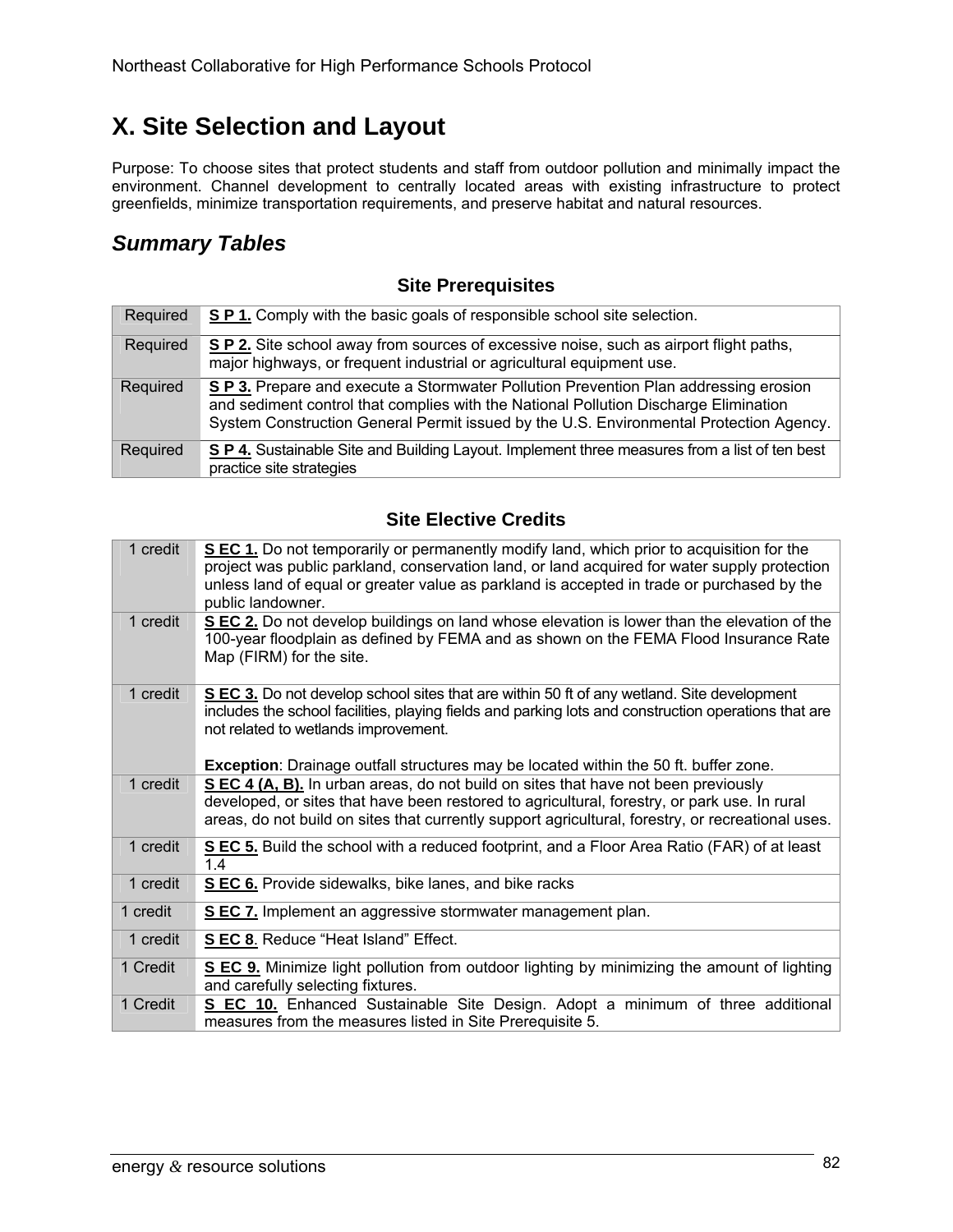## *Site Selection and Layout Prerequisites*

### **Site Prerequisite 1: Comply with Basic School Site Selection Goals**

Required **S P 1.** Comply with the basic goals of responsible school site selection.

Note: As with other sections of the Protocol, this section is not meant to repeat or replace any state or federal regulations. It is assumed that all relevant regulations will be followed.

The site on which a proposed school is to be built shall conform to the following requirements:

- $\Box$  The site selected must meet the educational and health needs of the students and staff and minimize any possible adverse educational, environmental, social, or economical impacts upon the community. Such adverse impacts include, but need not be limited to the following: the need to provide new sewers, roads, transportation facilities, water supply, water connections, and other utilities to the site; existence of soil conditions that will cause site development costs to be greatly increased; curtailment of the approved educational program.
- $\Box$  The site shall be so located as to serve efficiently and safely the school population it is intended to serve and shall be of sufficient size to accommodate the building and planned future additions, outdoor educational programs, needed parking areas, bus turnarounds, and delivery areas.
- $\Box$  The site shall be reasonably free from olfactory, auditory, visual, and noxious pollution, or should be capable of being made so prior to commencement of construction.
- $\Box$  The site shall be located away from hazardous industrial, agricultural, or natural pollution sources.
- $\Box$  When possible, site shall be located away from major roadways to minimize asthma and other health problems, as well as noise pollution.
- $\Box$  Site away from nearby facilities that might reasonably be anticipated to emit hazardous air emissions or to handle hazardous or acutely hazardous materials, substances, or waste and determine that they will not adversely affect student, staff, or teacher health.
- $\Box$  Site the project with a minimum separation of 100 feet from 50-133kV power lines, 150 feet from 220-230kV power lines, 250 feet from 500-550kV power lines, and 1500 feet from railroad tracks, hazardous pipelines, and major highways.
- $\Box$  Proximity to other facilities such as libraries, museums, parks, natural resources, nature study areas, and business, which would enhance the proposed educational program shall be carefully studied and strongly encouraged.

Protecting student health is the most important issue during site selection. These requirements are intended to eliminate sites containing pollutants known to be hazardous to student and staff health. A variety of factors, from hazardous materials in the soil to airborne pollutants from nearby sources, are included in the site review process.

#### **Documentation for Site Prerequisite 1**

Submit a brief narrative explaining how the site meets the requirements of items #1-5.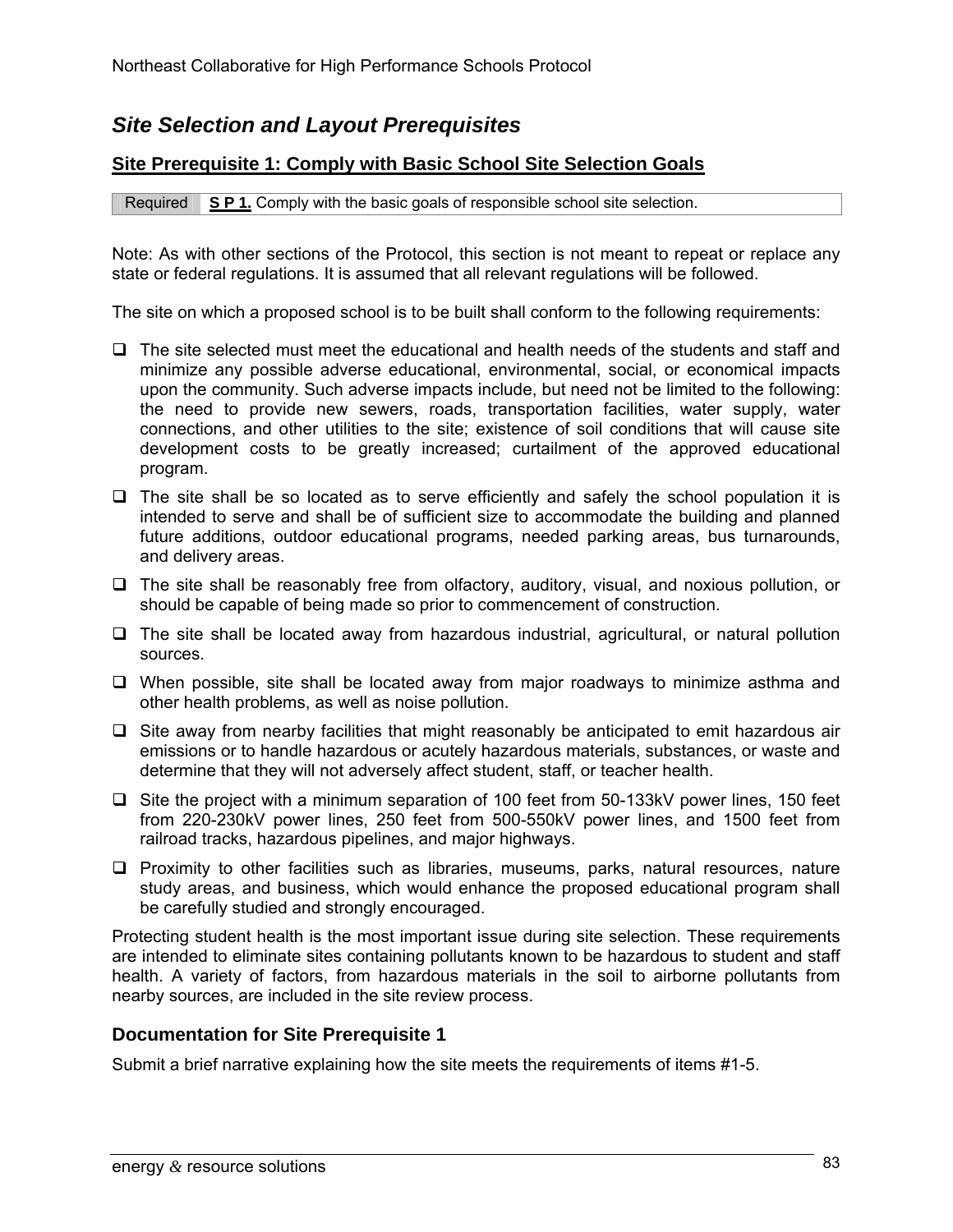#### **Resources**

EPA, http://www.epa.gov/iaq/radon/ Asthma Regional Council, http://www.asthmaregionalcouncil.org/ American Lung Association, http://www.lungusa.org/

### **Site Prerequisite 2: Avoid Noise Pollution**

| <b>Required</b> | S P 2. Whenever possible site school away from sources of excessive noise, such as          |
|-----------------|---------------------------------------------------------------------------------------------|
|                 | airport flight paths, major highways, or frequent industrial or agricultural equipment use. |
|                 |                                                                                             |

This requirement is intended to eliminate sites at which background noise would prevent classroom windows from being open or would restrict outdoor activities.

#### **Documentation for Site Prerequisite 2**

Submit a brief narrative describing the site in relation to local sources of excessive noise. When siting near a source of excessive noise is the only option, describe noise abatement actions and procedures.

### **Site Prerequisite 3: Manage Construction Erosion and Sedimentation Control**

Required S P 3. Prepare and execute a Stormwater Pollution Prevention plan addressing erosion and sediment control that complies with the National Pollution Discharge Elimination System Construction General Permit issued by the U.S. Environmental Protection Agency.

**Exception:** If land disturbance is less than 100,000 square feet for the entire project as a whole, then the project is exempt from this prerequisite. However, all projects involving the protection of wetlands must meet this requirement.

The plan shall meet the following objectives:

- $\square$  Prevent loss of soil during construction by stormwater runoff and/or wind erosion, including protecting topsoil by stockpiling for reuse.
- $\Box$  Prevent sedimentation of storm sewer or receiving streams and/or air pollution with dust and particulate matter

### **Documentation for Site Prerequisite 3**

Submit a copy of the project Stormwater Pollution Prevention plan.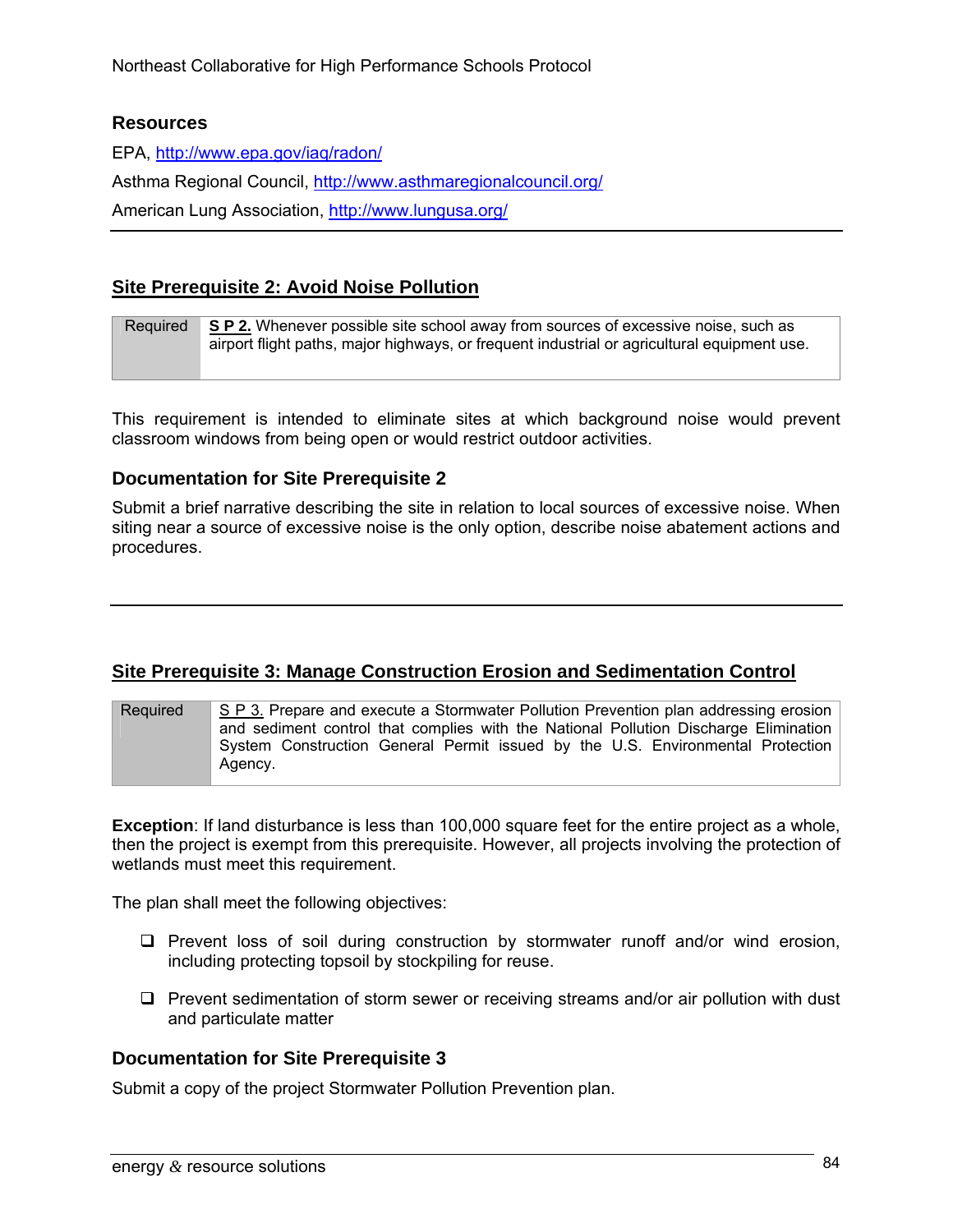### **Resources**

- *CHPS Best Practices Manual*, vol. 2, Guideline GC4: Site Protection During Construction, http://www.chps.net/
- *LEED Reference Guide,* Site Prerequisite 1: Erosion and Sedimentation Control, http://www.usgbc.org/
- EPA On-line Best Practices information, http://www.tetratechtest.com/bmpmanual/htmfolder/menu.htm
- Connecticut Department of Environmental Protection, Stormwater Program, http://dep.state.ct.us/wtr/stormwater/stormwtrindex.htm
- Maine Department of Environmental Protection, Stormwater Program, http://www.state.me.us/dep/blwq/docstand/stormwater/index.htm
- Massachusetts Department of Environmental Protection, Stormwater Program, http://www.mass.gov/dep/brp/stormwtr/stormhom.htm
- Massachusetts Wetlands and Waterways Management Information, http://www.mass.gov/dep/water/index.htm
- New Hampshire Department of Environmental Services, Stormwater Program, http://www.des.state.nh.us/StormWater/
- Rhode Island Department of Environmental Management, Stormwater Program, http://www.dem.ri.gov/programs/benviron/water/permits/ripdes/stwater/index.htm
- Vermont Agency of Natural Resources, Stormwater Section, http://www.anr.state.vt.us/dec/waterq/stormwater.htm
- U.S. Environmental Protection Agency Stormwater Management for Construction Activities, http://cfpub.epa.gov/npdes/stormwater/swppp.cfm
- U.S. Environmental Protection Agency Construction General Permits, http://cfpub1.epa.gov/npdes/stormwater/cgp.cfm
- U.S. Environmental Protection Agency Construction General Permit Information, http://www.epa.gov/NE/npdes/stormwater/construction\_act\_ma.html

### **Site Prerequisite 4: Utilize Best Practices for Site and Building Layout**

| Required | S P 4. Sustainable site and building layout. Implement three measures from a list of ten best<br>practice site strategies |                                                                                                                                                                                                                                                                                                           |  |
|----------|---------------------------------------------------------------------------------------------------------------------------|-----------------------------------------------------------------------------------------------------------------------------------------------------------------------------------------------------------------------------------------------------------------------------------------------------------|--|
|          |                                                                                                                           | 1. Orient the building(s) to take advantage of maximum natural daylighting and plot<br>shadow patterns from surrounding buildings and place buildings to optimize solar<br>gain (for urban-infill sites).                                                                                                 |  |
|          |                                                                                                                           | 2. Consider prevailing winds when determining the site and building layout. For<br>example, consider how the shape of the building itself can create wind-sheltered<br>spaces and consider prevailing winds when designing parking lots and driveways<br>to help blow exhaust fumes away from the school. |  |
|          |                                                                                                                           | 3. Take advantage of existing land formations and vegetation to provide shelter from<br>extreme weather or to deflect unwanted noise.                                                                                                                                                                     |  |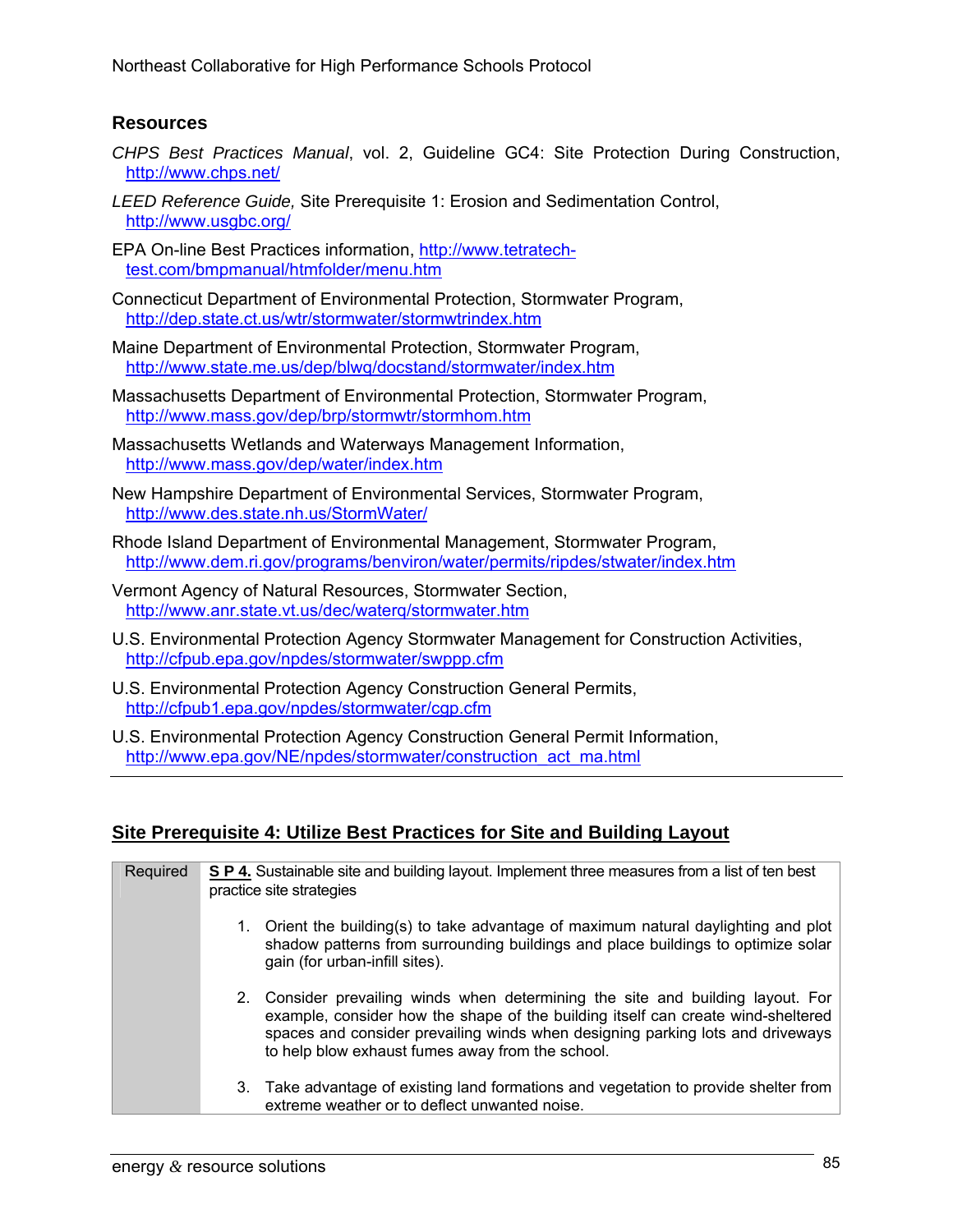| 4. Plant or protect existing deciduous trees to block summer sun and allow winter<br>solar gain. Plant or protect existing coniferous trees to block winter wind.                                                                                                                                                 |  |
|-------------------------------------------------------------------------------------------------------------------------------------------------------------------------------------------------------------------------------------------------------------------------------------------------------------------|--|
| 5. Minimize importation of non-native soils and exportation of native soils. Optimize<br>Cut & Fill (ideally 1:1) during clearing and excavation.                                                                                                                                                                 |  |
| 6. Create physical connections to existing bike paths, natural features, or adjacent<br>buildings and neighborhoods.                                                                                                                                                                                              |  |
| 7. Design parking lots and driveways to limit student proximity to bus emissions.<br>Design bus loading and unloading areas such that buses need not be lined up<br>head to tail. Do not design bus loading and unloading areas such that bus exhaust<br>is in proximity to any of the school's air intake vents. |  |
| 8. Site the building to maximize opportunities for on-site renewable energy<br>generation. For example, preserve or ensure availability of space for wood chip<br>storage facilities for biomass heating, wind turbines (if wind resources are<br>adequate), or other renewable energy sources.                   |  |
| 9. Encourage the use of public transportation by locating the school within 1/4 mile of<br>a commuter rail, light rail, or subway station, or within 1/8 mile of one or more bus<br>lines.                                                                                                                        |  |
| 10. Implement a comprehensive car/van pooling program for staff members, providing<br>premium parking for participating vehicles.                                                                                                                                                                                 |  |
|                                                                                                                                                                                                                                                                                                                   |  |

Performing a thorough site analysis at the pre-design phase is critical to understanding all the opportunities and complexities of a building site. A good site analysis allows the designer to make informed design decisions to take full advantage of solar orientation, prevailing wind direction, topography, and tree species and locations. Adjacent streets and traffic patterns should be considered, functional synergies with surrounding buildings created, and special environmental elements featured.

Item #1 highlights the importance of building orientation. Energy efficiency and environmental impacts are affected by decisions made early in the planning process. For example, when the building is oriented along the east-west axis, the designer can take advantage of natural daylighting, which reduces the need for electrical lighting and resultant energy consumption.

Note: Urban infill projects do not usually have the opportunity to orient the building to the sun, due to tight site constraints. However, project designers are encouraged to think about maximum solar exposure within the limits of the surrounding buildings.

Item #2 encourages designers to consider prevailing winds to help move vehicle exhaust away from the school, minimizing exposure to students and staff.

For items #3 and #4, earth berms, forests, and other natural features can help shape the layout of the school building during early design. Likewise, manmade structures, such as storage structures for bio-mass fuel, can be sited carefully to provide protection to the site. Plantings of deciduous trees provide shade to the school during warmer months and access to sunlight at the end of autumn when the trees' leaves have fallen.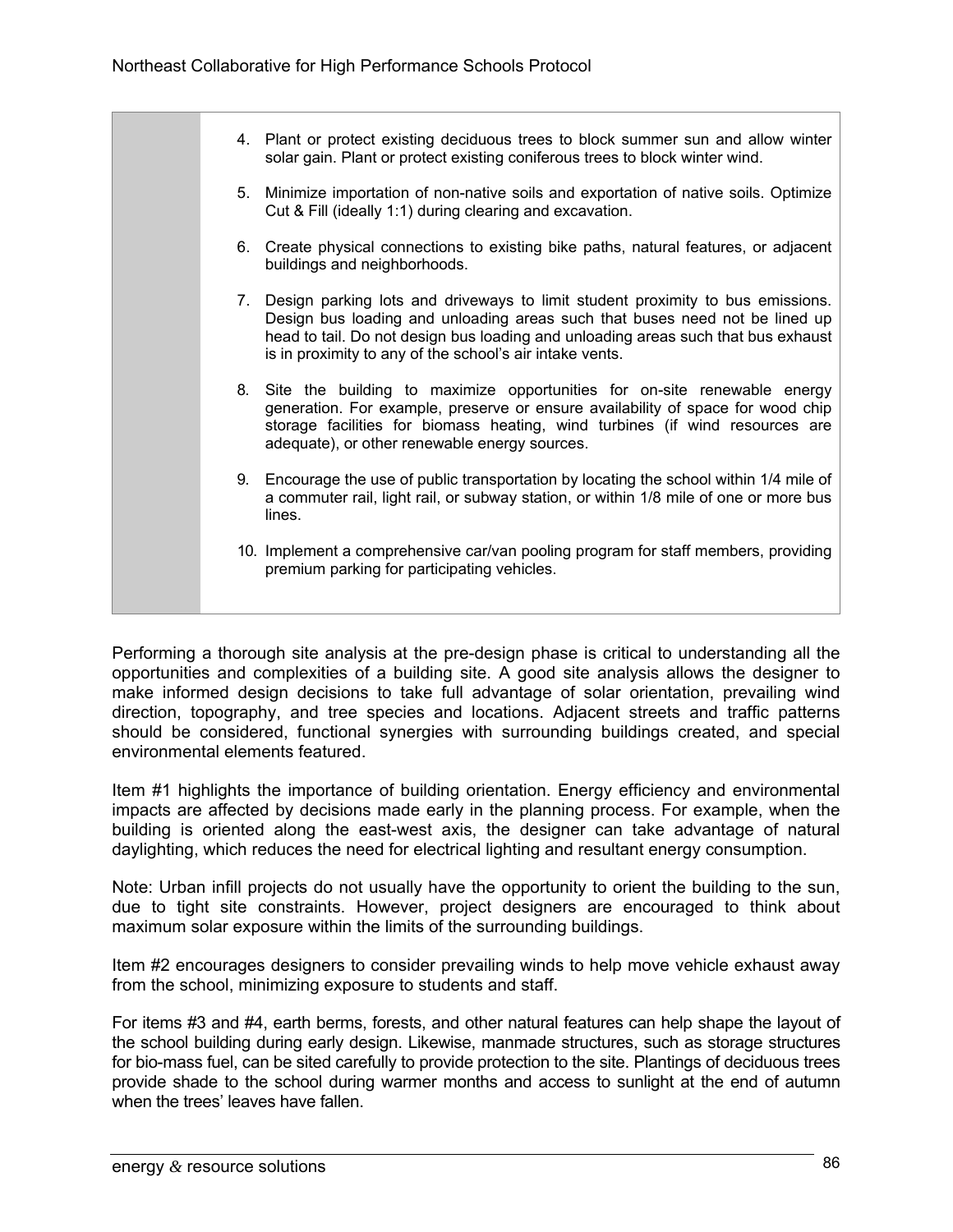Importation or exportation of soil can be costly in terms of both dollars and environmental impact. Item #5 encourages the conservation of the environment by minimizing excavation and importation of non-native soils. By optimizing cut and fill (ideally 1:1) during clearing and excavation, use of native soils is maximized, reducing the adverse impacts on the site.

In item #6, "creating physical connections" means considering features on adjacent properties and designing the site layout such that it promotes their use.

For item #7, the figures (1 & 2) below demonstrate a traditional dismissal practice experienced at many schools (figure 1) and one that avoids traditional head to tail lining up of buses (figure 2). In the approach in figure 2, bus exhaust is not near the intake for other buses or the school ventilation system. When considering site placement of bus parking, also consider prevailing winter winds so that exhaust is not blown into the school air intakes. (Source of text and graphics below is the Asthma Regional Council,

http://www.asthmaregionalcouncil.org/about/BusToolkit.htm)





Item #8 encourages early consideration of opportunities for on-site renewable energy generation. Biomass heating, for example, can be and effective option for many school projects, but the building and site layout must consider the need for wood chip storage. Wind electricity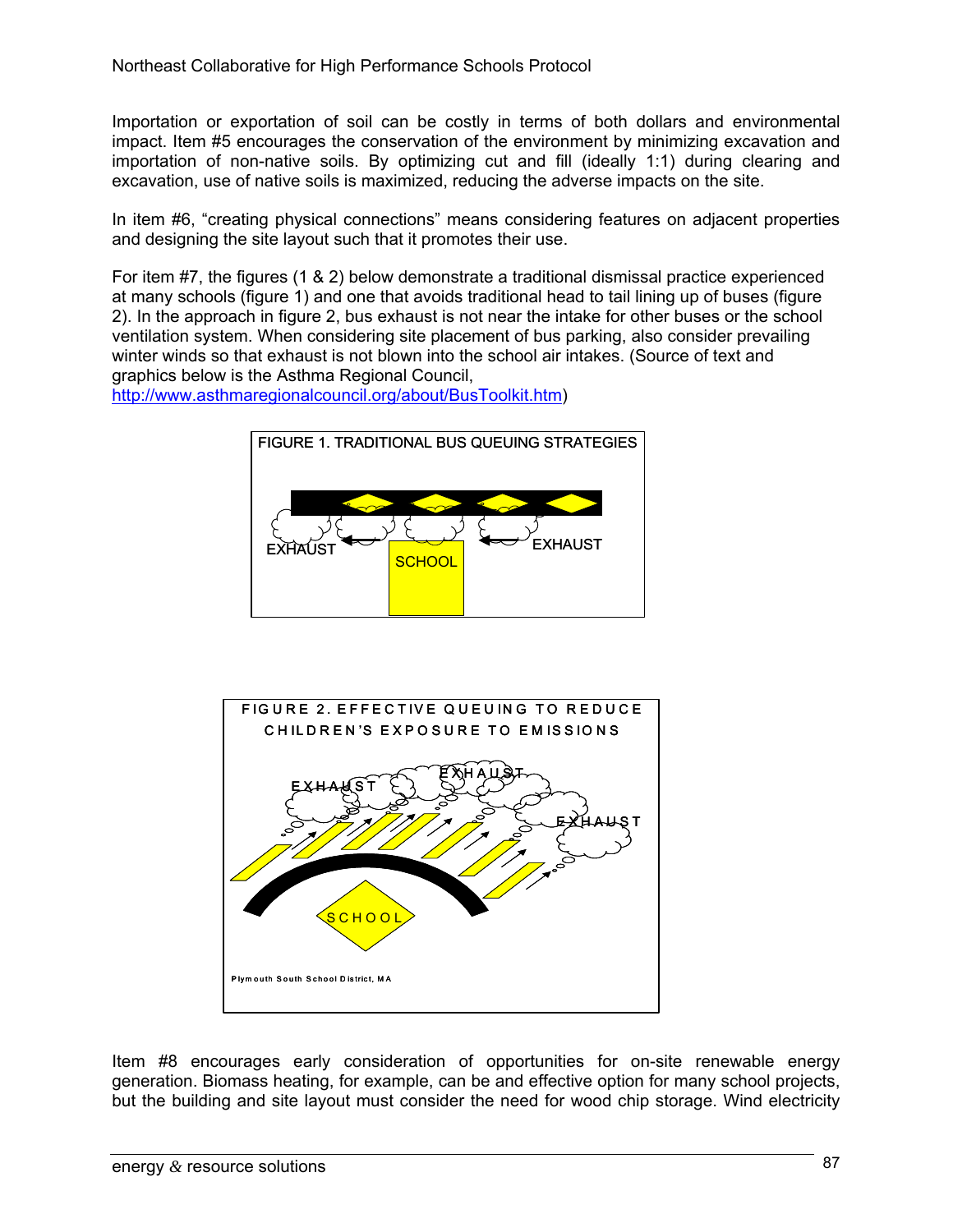generation may also make sense for many schools, but wind resources should be investigated early and designers should investigate the best location for turbines on the school site.

#### **Documentation for Site Prerequisite 4**

For all strategies attempted, submit site analysis sketches outlining all of the site's features before the building is placed and submit the following for individual strategies for at least three of the items listed below. Site layouts and design narratives may be combined where appropriate.

- 1) Site layout and design narrative showing how the project responds to natural daylighting.
- 2) Site layout and design narrative showing how the project responds to prevailing winds.
- 3) Site layout and landscape design narrative showing how the existing topography and tree coverage respond to weather or deflects unwanted noise.
- 4) Site layout and landscape design narrative showing how the intended or existing plantings increase shade in the summer and allow solar gain in the winter.
- 5) Submit a cut and fill analysis report that shows a maximum of a 5% deviation to a 1:1 ratio. If avoidable, please do not submit the entire report, only the sections that identify the report and support the intent of a 1:1 ratio of excavation and infill with native soils.
- 6) Site layout and design narrative showing how the project responds to natural features and/or adjacent buildings.
- 7) Site plan showing bus loading and unloading area. Also show on this drawing, or submit a separate drawing, that shows that the building's air intake vents are not located near the loading/unloading zone.
- 8) Site layout and design narrative showing how the project responds to opportunities for onsite renewable energy generation.
- 9) Supply area map locating transportation lines with distance to school noted.
- 10) Supply a copy of an implementation plan for a car/van pooling program. The program must include incentives (financial or other) for staff participation.

#### **Resources**

*CHPS Best Practices Manual*, vol. 2, Guideline GC4, http://www.chps.net/

*LEED Reference Guide,* Site Prerequisites, http://www.usgbc.org/

## *Site Selection and Layout Elective Credits*

#### **Site Elective Credit 1: Preserve Greenspace and Parklands**

| credit | S EC 1. Do not temporarily or permanently modify land, which prior to acquisition for the |
|--------|-------------------------------------------------------------------------------------------|
|        | project was public parkland, conservation land, or land acquired for water supply         |
|        | protection, unless land of equal or greater value as parkland is accepted in trade or     |
|        | purchased by the public landowner.                                                        |

Maintain open spaces. If at all possible, do not build on land, which prior to acquisition for the project was public parkland, conservation land, land acquired for water supply protection or land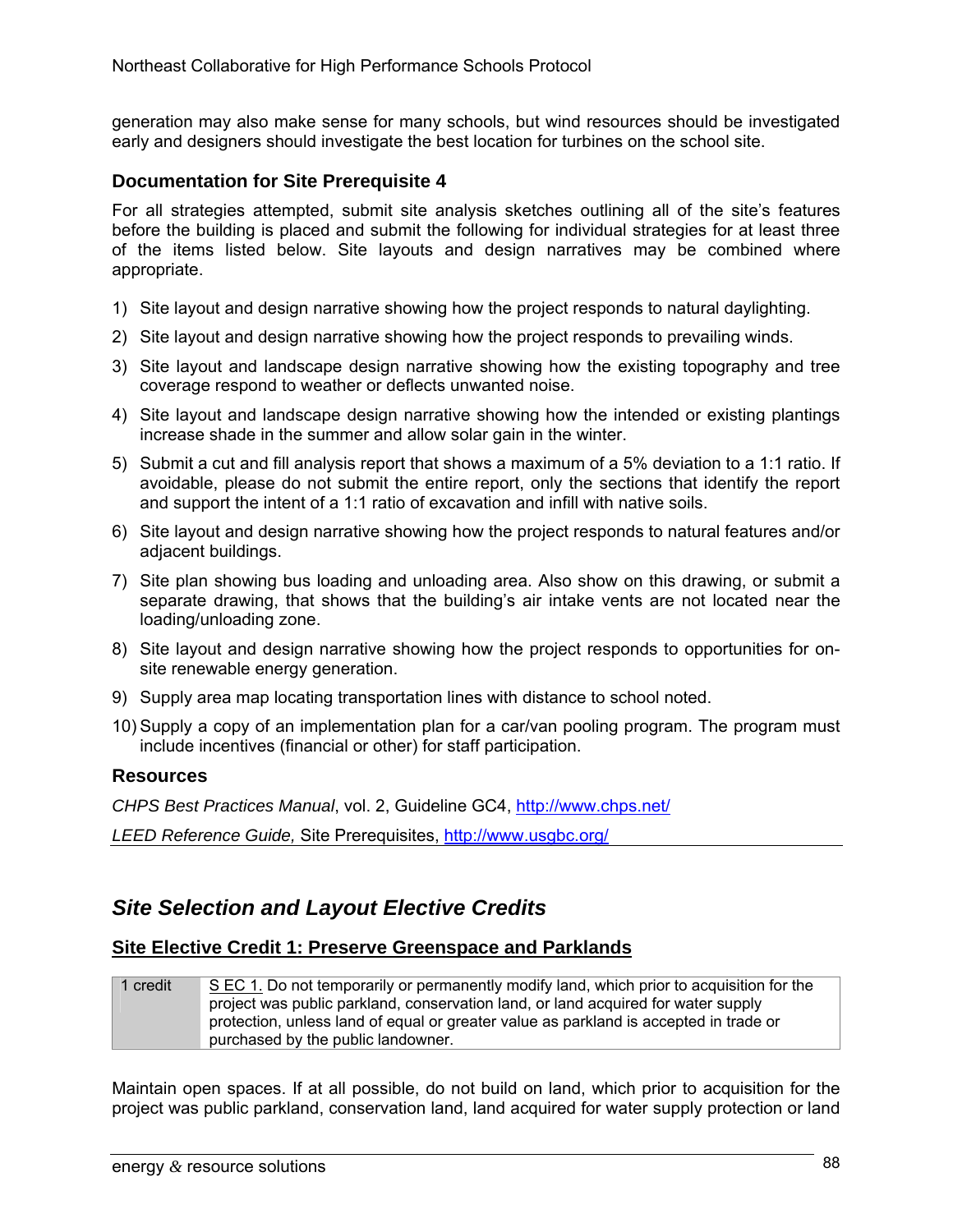restored to agricultural or forestry use.

### **Documentation for Site Elective Credit 1**

Submit assessor's map or similar documentation of existing site conditions.

### **Site Elective Credit 2: Avoid Floodplains**

| 1 credit | S EC 2. Do not develop buildings on land whose elevation is lower than the elevation of |
|----------|-----------------------------------------------------------------------------------------|
|          | the 100-year floodplain as defined by FEMA and as shown on the FEMA Flood Insurance     |
|          | Rate Map (FIRM) for the site.                                                           |

Do not construct permanent buildings within the 100-year floodplain.

100-Year Floodplains: Both federal and state agencies have worked together over the last several decades to prevent construction of buildings in 100-year floodplains to achieve two important results: 1) a significant decrease in building damage and liability and 2) a restoration of functional floodplains to absorb flood waters and minimize impacts to downstream communities.

The "above the floodplain" requirement applies to the building footprint only, not the site as a whole. Balanced cut and fill could be used to help applicants achieve this elevation, as long as it does not impact the 100-year floodplain itself.

Maps of 100-year floodplain elevations are available on the web at http://www.fema.gov/fhm or http://www.msc.fema.gov, or call 877-336-2627 to talk to a map specialist.

#### **Documentation for Site Elective Credit 2**

Submit FIRM Map, highlighting the 100-year floodplain area OR provide map from FEMA website with 100-year floodplain highlighted. Show that the building footprint will not be in the 100-year flood level.

#### **Resources**

FEMA Floodplain Maps,

http://www.fema.gov/cgi-shl/selector.pl?URL=%2Fhazard%2Fmap%2Findex.shtm&Submit=Go+#flood

### **Site Elective Credit 3: Protect Wetlands**

1 credit **S EC 3.** Do not develop school sites that are within 50 ft of any wetland. Site development includes the school facilities, playing fields and parking lots and construction operations that are not related to wetlands improvement. **Exception**: Drainage outfall structures may be located within the 50 ft. buffer zone.

Do not build on sites that are within 50 ft. of a wetland as defined by the state in which the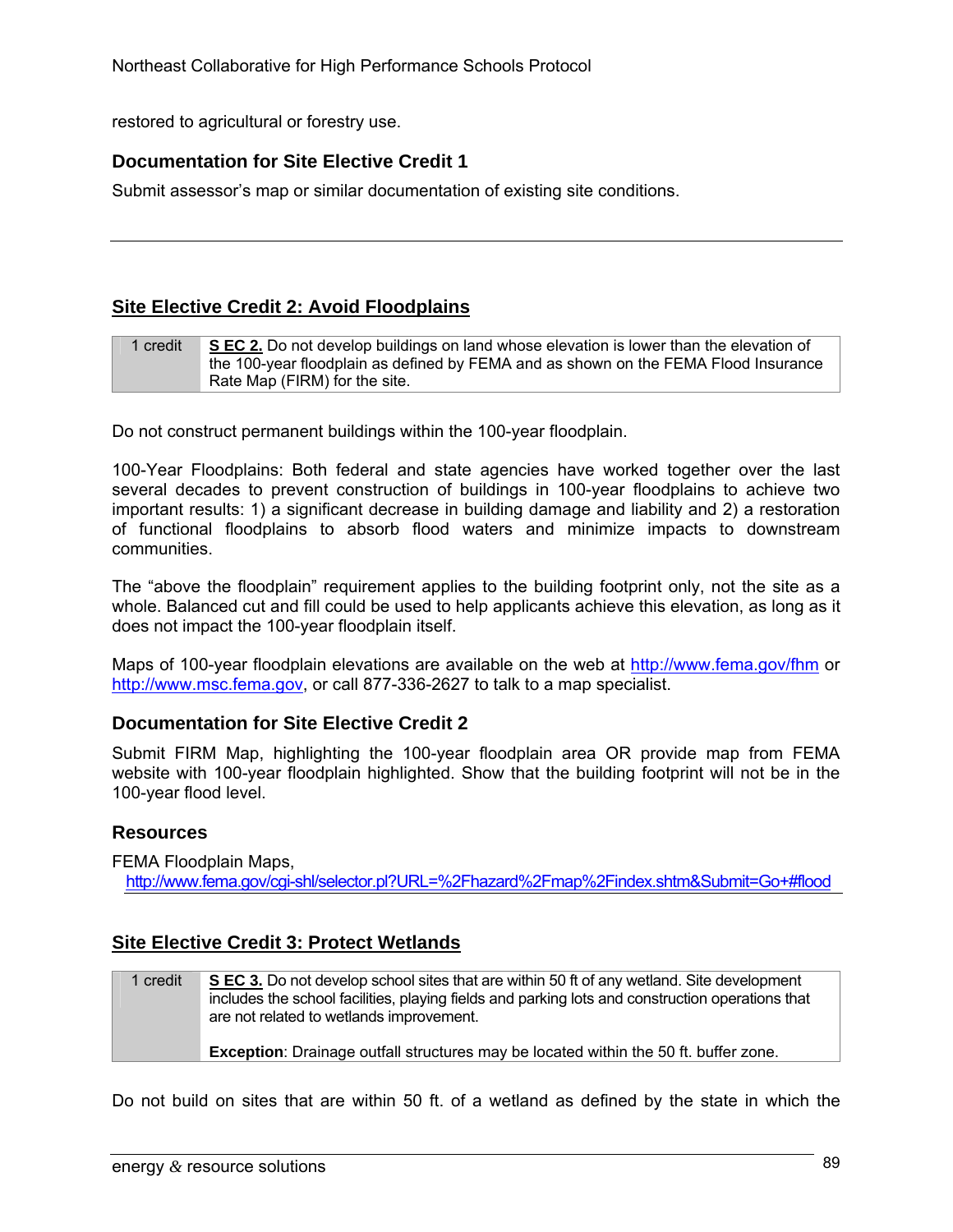schools is located. Site development includes the school facilities, playing fields and parking lots, and construction operations that are not related to wetlands improvement. Drainage outfall structures may be located within the 50 ft. buffer zone.

Each state in the region may have somewhat different definitions of wetlands, but wetlands generally include swamps, marshes, bogs, and similar areas that support vegetation associated with wet areas. Any wetlands areas on or near the site must be delineated by a qualified professional and indicated on the project site plan.

### **Documentation for Site Elective Credit 3**

Submit project site plan and a statement addressing any issues involving wetlands on or near the site.

#### **Resources**

State's Department of Environmental Protection

Local and Regional Conservation Commissions

### **Site Elective Credit 4: Protect Greenfields**

| 1 credit | SEC 4A. In urban areas, do not build on sites that have not been previously developed, |
|----------|----------------------------------------------------------------------------------------|
|          | or sites that have been restored to agricultural, forestry, or park use.               |

#### **OR**

1 credit **S EC 4B.** In rural areas, do not build on sites that currently support agricultural, forestry, or recreational uses.

During the site selection process, use previously developed sites instead of greenfields. Urban redevelopment reduces environmental impacts by utilizing established infrastructure and preserving the open space of undeveloped lands. For rural areas, previously developed sites are likely unavailable, but protecting agricultural and recreational land is a priority.

#### **Documentation for Site Elective Credit 4**

Submit a narrative describing compliance with this credit.

#### **Resources**

State's Department of Environmental Protection

### **Site Elective Credit 5: Reduce Building Footprint**

1 credit **S EC 5.** Reduced footprint. Increase the Floor Area Ratio (FAR) of the school to be at least 1.4 to reduce the development footprint and preserve open space. The FAR is the quotient of the building's total square footage divided by the square footage of its footprint.

Building multi-story schools reduces the amount of land used in construction. Said another way,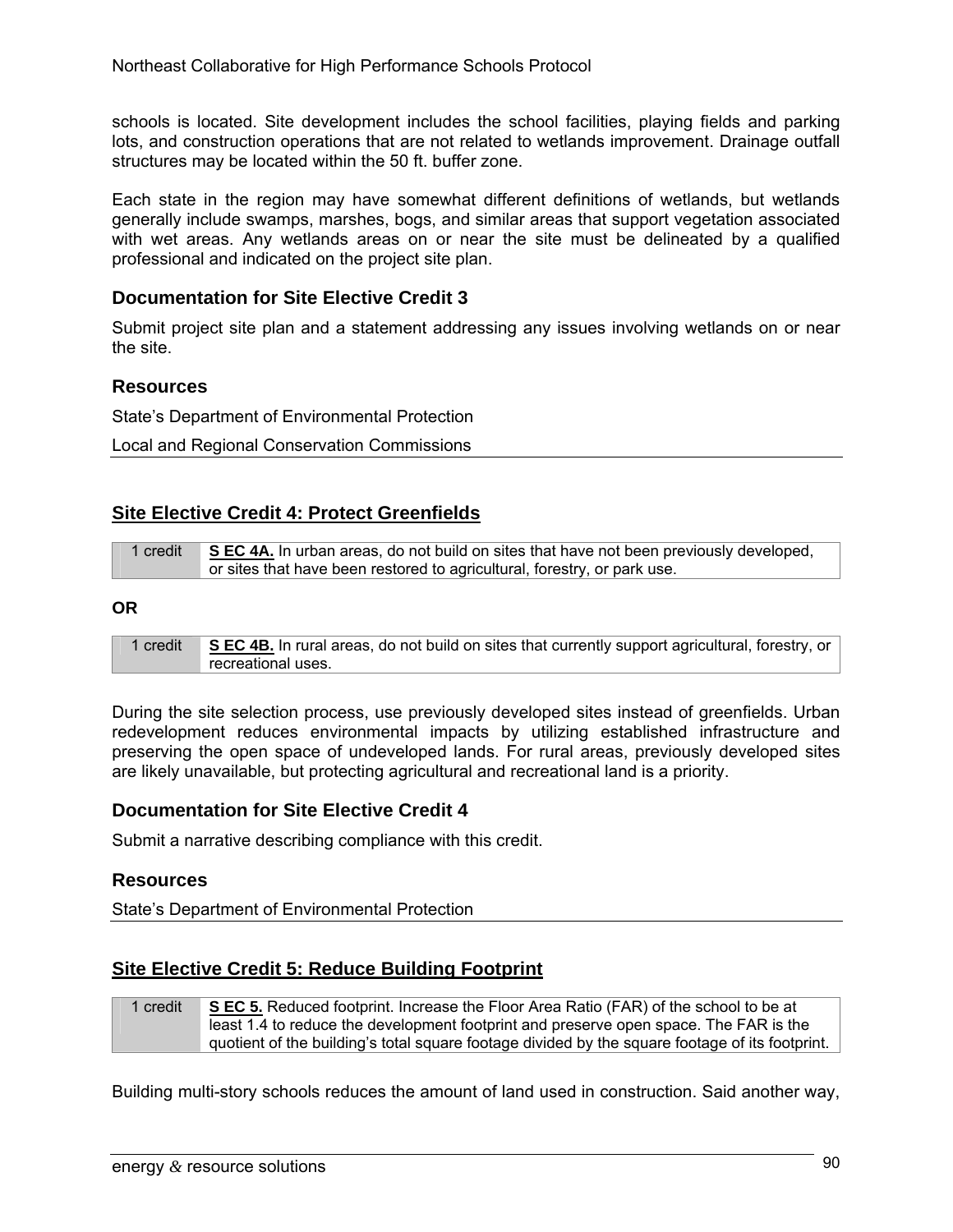achieving a FAR of 1.4 requires at least 40% of a school's total square footage to be above the first floor.

#### **Documentation for Site Elective Credit 5**

Submit a calculation of the Floor Area Ratio (FAR) by dividing the school facility's footprint by the facility's entire square footage including all stories.

#### **Site Elective Credit 6: Provide Enhanced Bicycle and Pedestrian Access**

| 1 credit | S EC 6. Provide sidewalks or walkways that extend at least to the end of the<br>school zone and bike lanes that connect to residential areas at least 1/4 mile<br>from the school entrance at the public way and into the school zone itself. |
|----------|-----------------------------------------------------------------------------------------------------------------------------------------------------------------------------------------------------------------------------------------------|
|          | Provide suitable means for securing bicycles for 5% or more of building<br>occupants (students and staff). For elementary schools, count only students in<br>the 4th grade and above as building occupants.                                   |

The purpose of this credit is to provide safe access to the school by students and staff who choose to walk or ride their bicycles to school. To protect pedestrians, sidewalks or walkways must extend to the end of the school zone. To protect and encourage cyclists, bike lanes must extend at least a quarter mile from the school entrance into surrounding neighborhoods to ensure cyclist safety.

#### **Documentation for Site Elective Credit 6**

Submit a site plan highlighting:

- $\Box$  Sidewalks extending to the end of the school zones
- $\Box$  Bike paths within the school zone and extending  $\frac{1}{4}$  mile into surrounding neighborhoods
- $\Box$  Location of bike racks and detailing the number of bikes the racks can accommodate

#### **Resources**

*CHPS Best Practices Manual,* vol. 2, Guideline SP3: Safe and Energy-Efficient Transportation, http://www.chps.net/

*LEED Reference Guide,* Site Credit 4, http://www.usgbc.org/

#### **Site Credit 7: Reduce Post-Construction Stormwater Runoff**

| 1 Credit | S EC 7. Implement a stormwater management plan that results in a 25%            |
|----------|---------------------------------------------------------------------------------|
|          | decrease in the peak runoff rate for the 2-year, 24-hour storm from existing to |
|          | developed conditions AND design a stormwater system that results in a 25%       |
|          | decrease in runoff volume for the 100-year, 24-hour storm from existing to      |
|          | developed conditions.                                                           |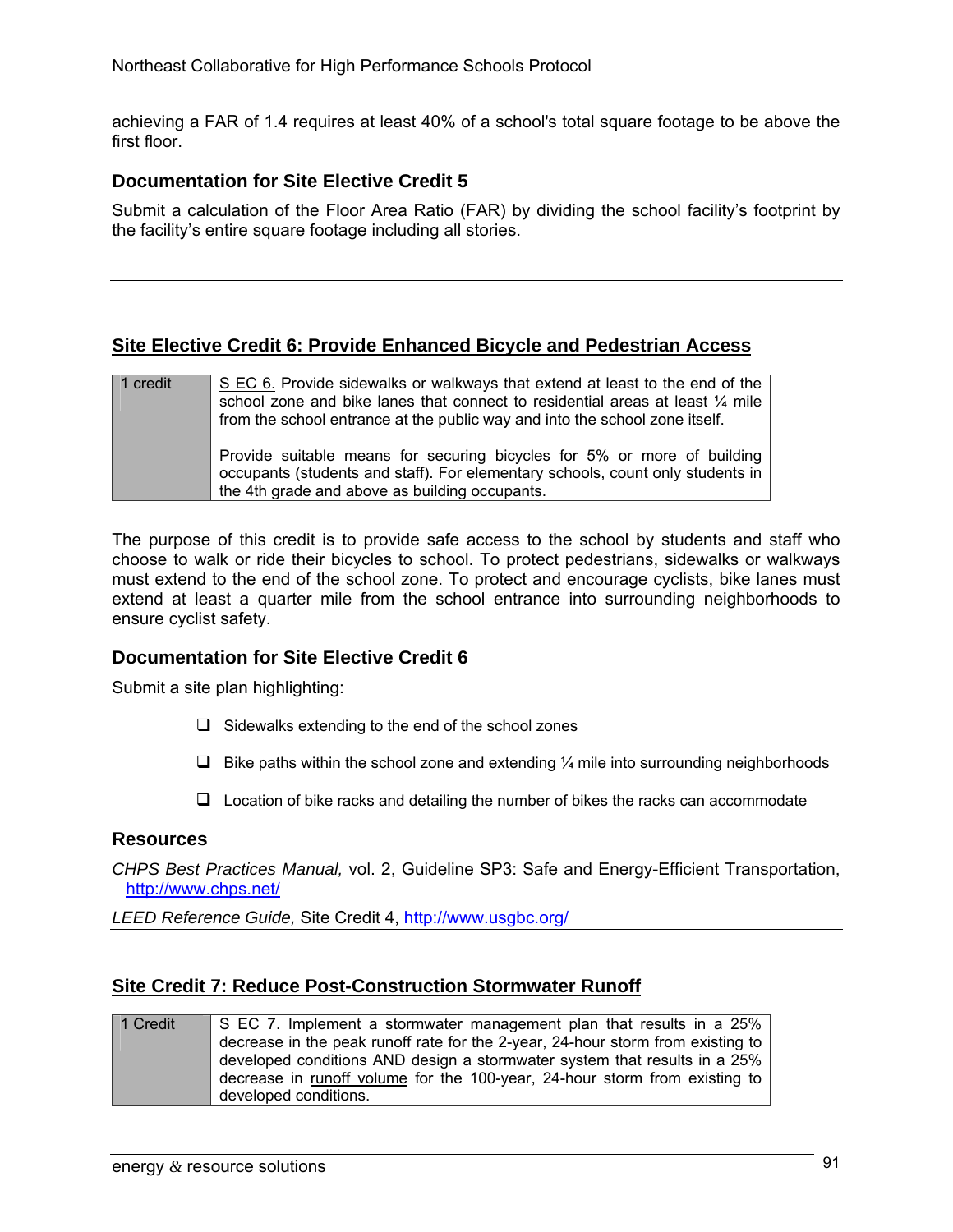Stormwater runoff is precipitation that flows over surfaces on the site and enters either the sewage system or receiving waters. Stormwater carries sediment and pollutants from the site into the sewage system and/or local bodies of water. In addition, the cumulative runoff throughout the local area requires significant investments in municipal infrastructure to handle peak runoff loads.

Reducing the amount of runoff is the most effective way to minimize its negative impacts. Many strategies exist to limit stormwater runoff, including the following:

- $\Box$  Significantly reduce impervious surfaces, maximize on-site stormwater infiltration, and retain pervious and vegetated areas.
- $\Box$  Capture rainwater from impervious areas of the building for groundwater recharge or for reuse.
- $\Box$  Use green/vegetated roofs.

#### **Documentation for Site Elective Credit 7**

Submit a Stormwater Management plan demonstrating compliance with the above criteria.

#### **Resources**

See Site Prerequisite 3

### **Site Elective Credit 8: Landscape to Reduce Heat Island Effect**

| 1 Credit | S EC 8. Provide shade (within five years) on at least 30% of non-roof,<br>impervious surfaces on the site, including parking lots, walkways, plazas, etc. |
|----------|-----------------------------------------------------------------------------------------------------------------------------------------------------------|
|          | <b>OR</b> use light-colored / high-albedo materials (reflectance of at least 0.3) for<br>30% of the site's non-roof, impervious surfaces                  |
|          | <b>OR</b> use a combination of shading and high-albedo materials for 30% of the<br>site's non-roof surfaces.                                              |

Although the "heat island effect" is largely an urban phenomenon, dark surfaces, such as pavement, cladding, and roofing absorb heat and radiate it back to surrounding areas. In cities, where there are many dark, heat absorbing surfaces, infrared radiation can boost temperatures by 10ºF or more. The heat island effect increases the need for air conditioning (and therefore electricity consumption) and is detrimental to site plantings, local wildlife, and maintaining comfortable temperatures.

Employ design strategies, materials, and landscaping designs that reduce heat absorption of exterior materials. Provide shade using native or climate-tolerant trees and large shrubs, vegetated trellises, or other exterior structures supporting vegetation. Substitute vegetated surfaces for hard surfaces. Explore the elimination of blacktop with the use of new coatings with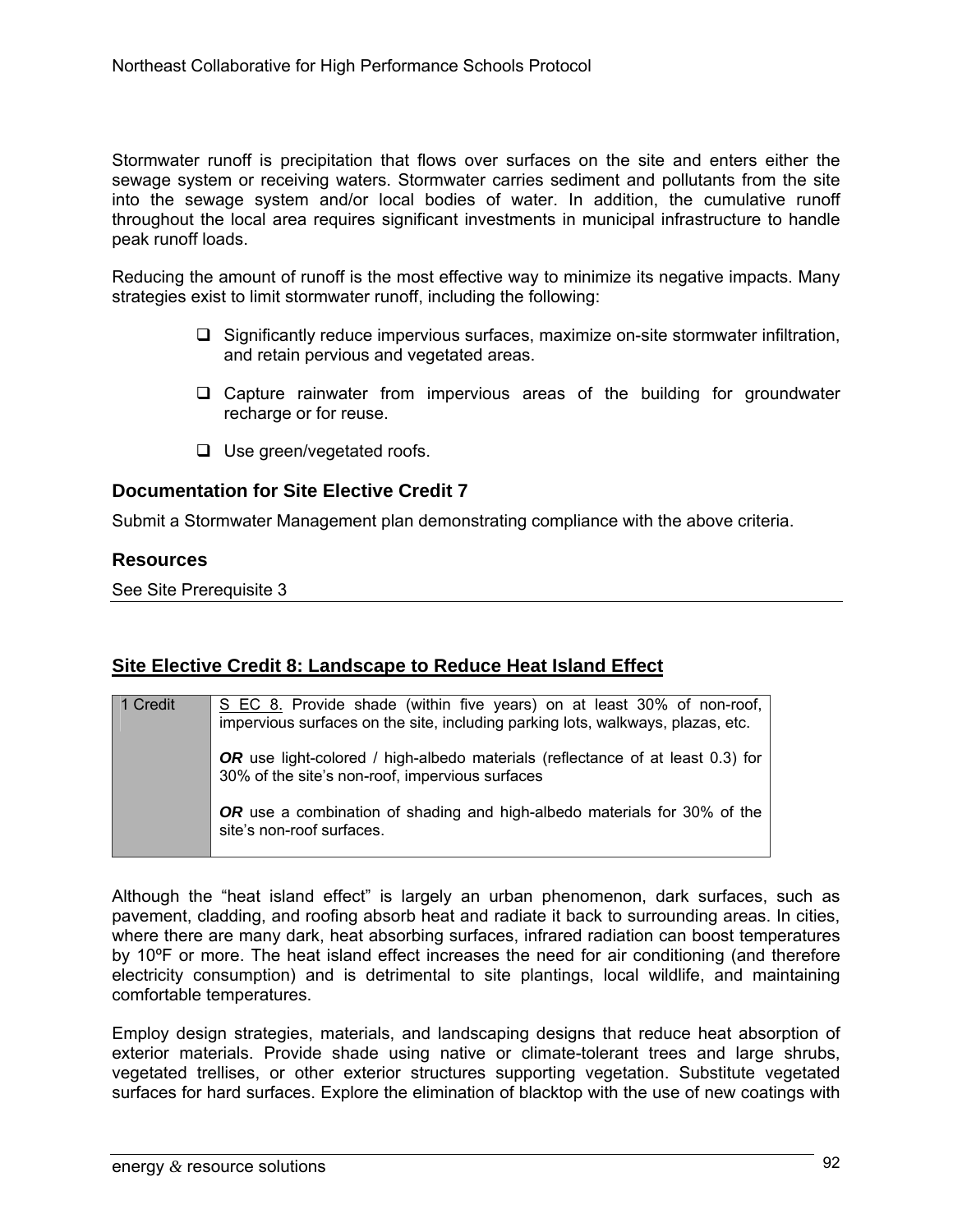integral colorants to achieve light colored surfaces.

### **Documentation for Site Elective Credit 8**

- 1. Submit a site plan or landscaping plan designating trees that contribute to shade and/or light colored non-roof impervious surfaces.
- 2. Submit shading calculations:
- 3. Identify all non-roof impervious surfaces on the project site and sum the total area.
- 4. Identify all trees that contribute shade to non-roof impervious surfaces. Highlight these trees on the plan you submit.
- 5. Calculate the shade coverage provided by these trees after five years of growth on the non-roof impervious surfaces on June 21 at solar noon to determine the maximum shading effect.
- 6. Determine the total area of shade provided for non-roof impervious surfaces. Divide by total – result must be 30%.
- 7. Submit calculations for the use of light-colored/high-albedo materials:
- 8. Identify all non-roof impervious surfaces on the project site and sum the total area.
- 9. Calculate the total area of non-roof impervious surfaces designed with light-colored/highalbedo materials. Divide by total – result must be 30%.

10. If light-colored / high-albedo materials are used to achieve this credit, provide specifications.

Note: Applicants may achieve 30% coverage by adding together areas of shading and areas of light-colored/high-albedo materials to total 30%.

#### **Resources**

*CHPS Best Practices Manual*, vol. 2, Guideline GC4, http://www.chps.net/

*LEED Reference Guide,* Site Prerequisites, http://www.usgbc.org/

### **Site Elective Credit 9: Minimize Light Pollution from Outdoor Lighting**

1 Credit S EC 9. Minimize light pollution from outdoor lighting by minimizing the amount of lighting and carefully selecting fixtures.

Light pollution obscures the night sky and is intrusive to neighboring properties. Glare from outdoor lighting can make night vision difficult, especially for drivers on or near the property. The over-lighting of the site also wastes significant amounts of energy and contributes to maintenance budgets with the expensive cost of replacing high wattage lamps mounted at heights requiring bucket trucks or lifts.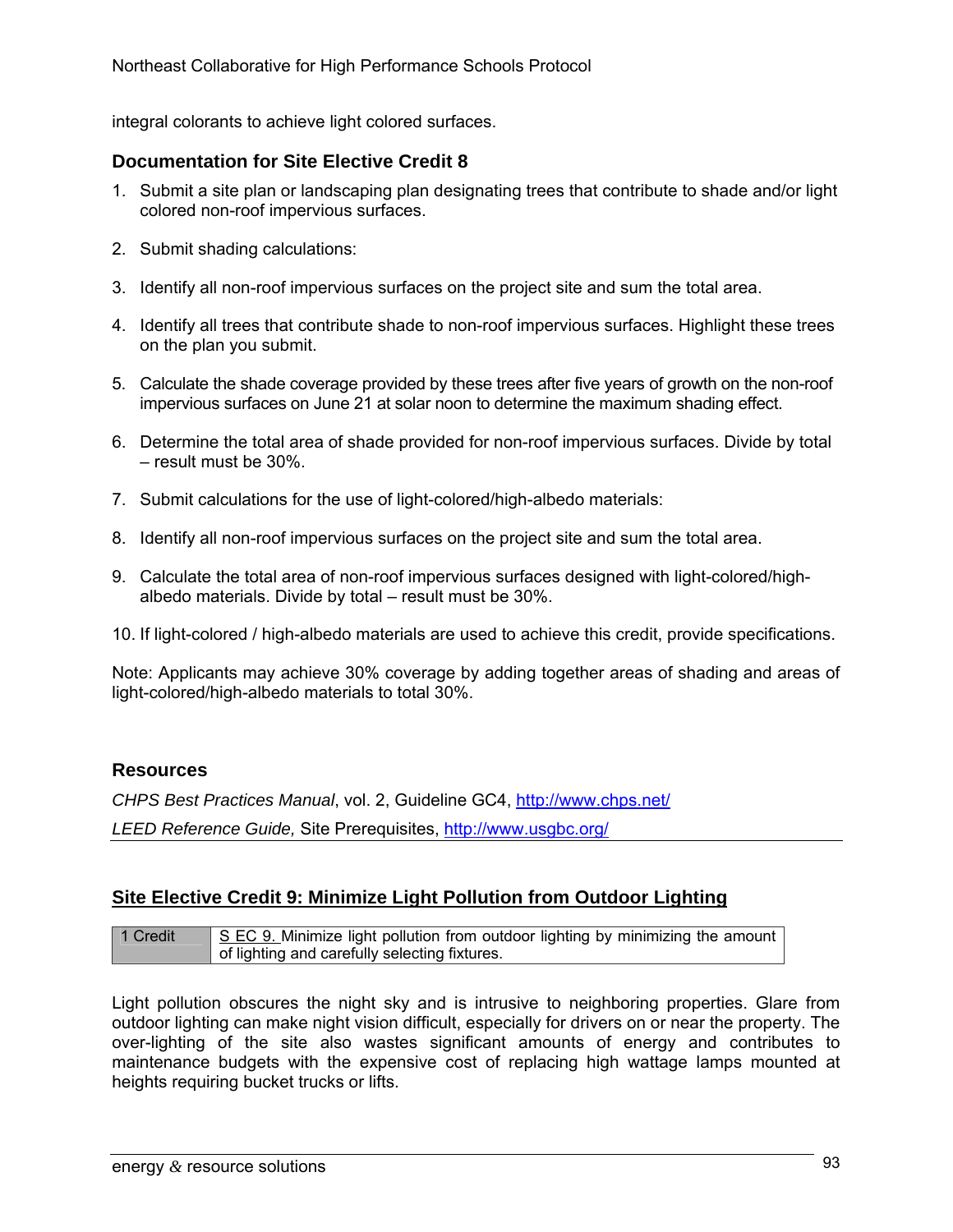In order to qualify for this credit, the following criteria should be followed:

- 1) Light only those areas where exterior lighting is clearly required for safety and comfort. Do not install light fixtures whose main purpose is to light building façades or landscape features.
- 2) Provide light levels that do not exceed those recommended by the Illuminating Engineering Society of North America (IESNA), Standards: RP-33 *Lighting for Exterior Environments*; RP-8 *American National Standard Practice for Roadway Lighting*; RP-20 Lighting for Parking Facilities; and RP-6 *Recommended Practice for Sports and Recreational Area Lighting*.
- 3) Specify IESNA Cutoff or IESNA Full Cutoff for all exterior site and building mounted lighting fixtures. Specify IESNA Full Cutoff for all exterior site and building mounted lighting fixtures.
- 4) For fixtures situated close to the school property line and where the property line abuts residential properties, parks, or natural wildlife areas, provide shielding to prevent view of the lamp from any point 5 feet or higher above the ground along the property line.
- 5) All exterior site and building mounted lighting fixtures that are only needed when the school is open for nighttime use (i.e. not needed all night and/or every night for security reasons) shall be controlled with easily accessed manual switch controls and a timeclock.
- 6) Do not install mercury vapor, incandescent, incandescent halogen, or standard (probe-start) metal halide lamps. Fluorescent, high-pressure sodium, and pulse-start metal halide lamps are the current high efficiency options for outdoor lighting.
- 7) Signs, monuments, and flags. Signs should be lighted from the top down. Fixtures for school signs, monuments, and flags are limited to 50 watts per fixture, and must incorporate shielding devices such as hoods, louvers, and source shields. The fixtures are exempt from the cutoff requirements of #3.
- 8) Sports field lighting design must follow IESNA RP-6 *Recommended Practice for Sports and Recreational Area Lighting*. Fixtures must incorporate extensive shielding to minimize and redirect stray light. Controls must be provided that encourage the shutting off of the lights when the sports field is not in use. Fixtures specifically for lighting sports fields are exempt from the full cutoff requirements listed in #3 and shielding requirements in #4.

### **Documentation for Site Elective Credit 9**

Submit the following:

- 1) An exterior lighting fixture schedule with manufacturers and model numbers, and manufacturer's spec sheets with a clear description of the specified lamping, wattage, IESNA cutoff classification (where applicable), and shielding accessories for each fixture.
- 2) A photometric site plan produced by computer modeling with the following information:
	- $\Box$  Horizontal illuminances at ground level on a minimum 10-ft. by 10-ft. grid with the property line clearly and boldly marked on photometric plan and abutting residential properties, parks, or natural wildlife areas noted.
	- $\Box$  Maximum illuminances for each area (walkways, parking lots, driveways, building entries, etc.)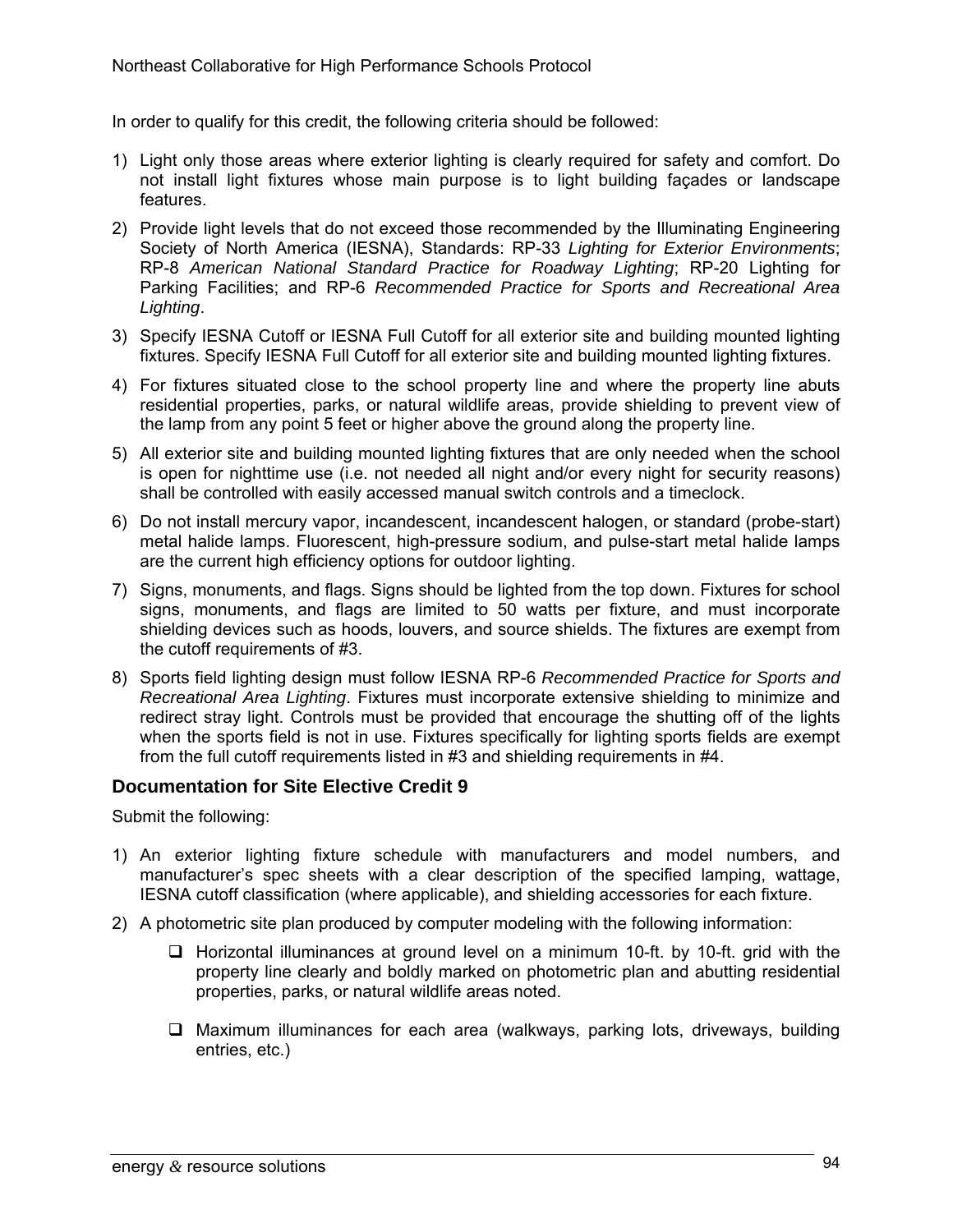- $\Box$  The location and mounting height of all site and building mounted exterior fixtures clearly indicated, with fixture type designations relating to the lighting fixture schedule.
- $\Box$  Light loss factors used for each fixture type.

A photometric plan produced by computer modeling for any sports field lighting.

Provide information on lighting controls and circuiting to verify compliance with control requirements.

#### **Resources**

Illuminating Engineering Society of North America, www.iesna.org

*CHPS Best Practices Manual,* vol. 2, EL11: Outdoor Lighting, http://www.chps.net/

National Lighting Product Information Program, *Lighting Answers*, vol. 7, issue 2, "Light Pollution," www.lrc.rpi.edu/programs/NLPIP

*LEED Reference Guide,* Site Credit 8: Light Pollution Reduction, www.usgbc.org

The International Dark Sky Association, http://www.darksky.org

### **Site Elective Credit 10: Enhanced Sustainable Site Design**

| 1 Credit | S EC 10. Adopt a minimum of three additional measures from the measures<br>listed in Site Prerequisite 5. |
|----------|-----------------------------------------------------------------------------------------------------------|
|          |                                                                                                           |

Site Prerequisite 5 mandates that three of listed measures be implemented. Implement at least three additional measures to obtain this credit.

### **Site Elective Credit 10 Documentation:**

See Site Prerequisite 5.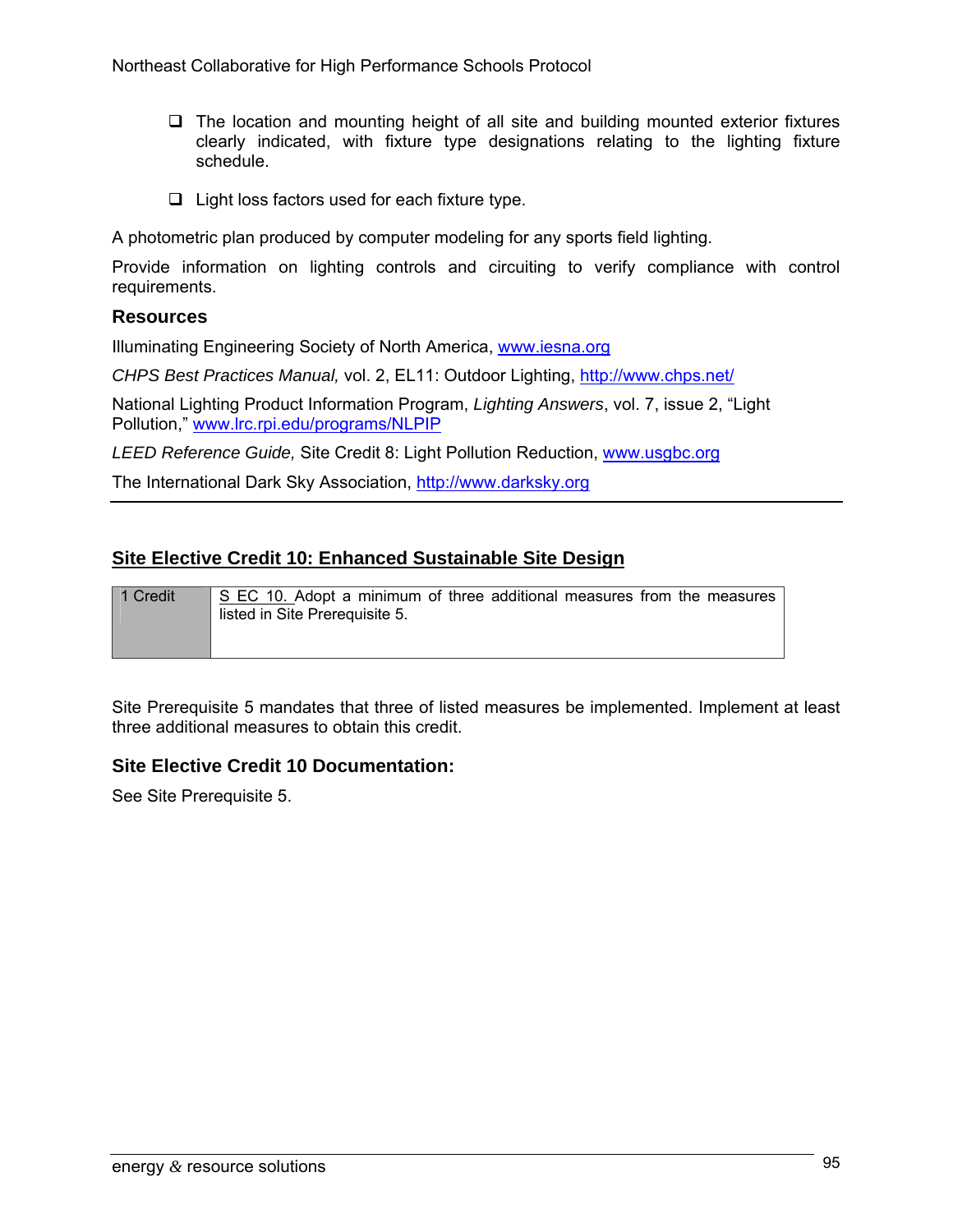# **XI. Section Eleven: Innovation**

Purpose: To recognize design teams and project owners for adopting innovative high performance features, greatly exceeding existing credits, or adopting significant policies that truly represent best practices in sustainability and/or environmental health and safety.

 $1 - 3$ credits I EC 1. The Innovation credits offer an opportunity to earn credits for practices that are not listed in the Protocol, but which enhance the performance attributes of the completed project. These credits can also be garnered to reward efforts that significantly exceed the existing credit parameters.

The prerequisites and elective credits listed in this document represent performance standards that are recognized by the education and building design communities as practices that are relatively common and are reasonably obtainable. However, no document can comprehensively cover all aspects of high performance design. New ideas and new technologies need to be encouraged and supported.

These credits for innovative practices are offered for communities that incorporate new creative ideas into their school projects, and/or incorporate performance that goes beyond what is promoted in Northeast-CHPS.

Innovation credits could include, but are not limited to:

Develop a comprehensive and innovative plan for using the sustainable aspects of the school as teaching tools.

Include cutting edge technologies for energy efficiency or environmental benefit.

Design and install a combined heat and power plant.

Obtain LEED accreditation that includes credits that are not available in this Protocol.

#### **Documentation for Innovation Credits**

To achieve innovation credits:

- 1) Define the technology or action and its purpose
- 2) Describe the proposed criteria for compliance including any applicable standards
- 3) Identify and submit documentation that verifies compliance with the proposed credit
- 4) Submit a narrative describing how the credit reflects sustainable or environmental health and safety practices.

To achieve enhanced performance credits:

- 1) Identify the Protocol criteria that applies
- 2) Describe the proposed technology, action, or policy and how performance is significantly enhanced in comparison with Northeast-CHPS requirements.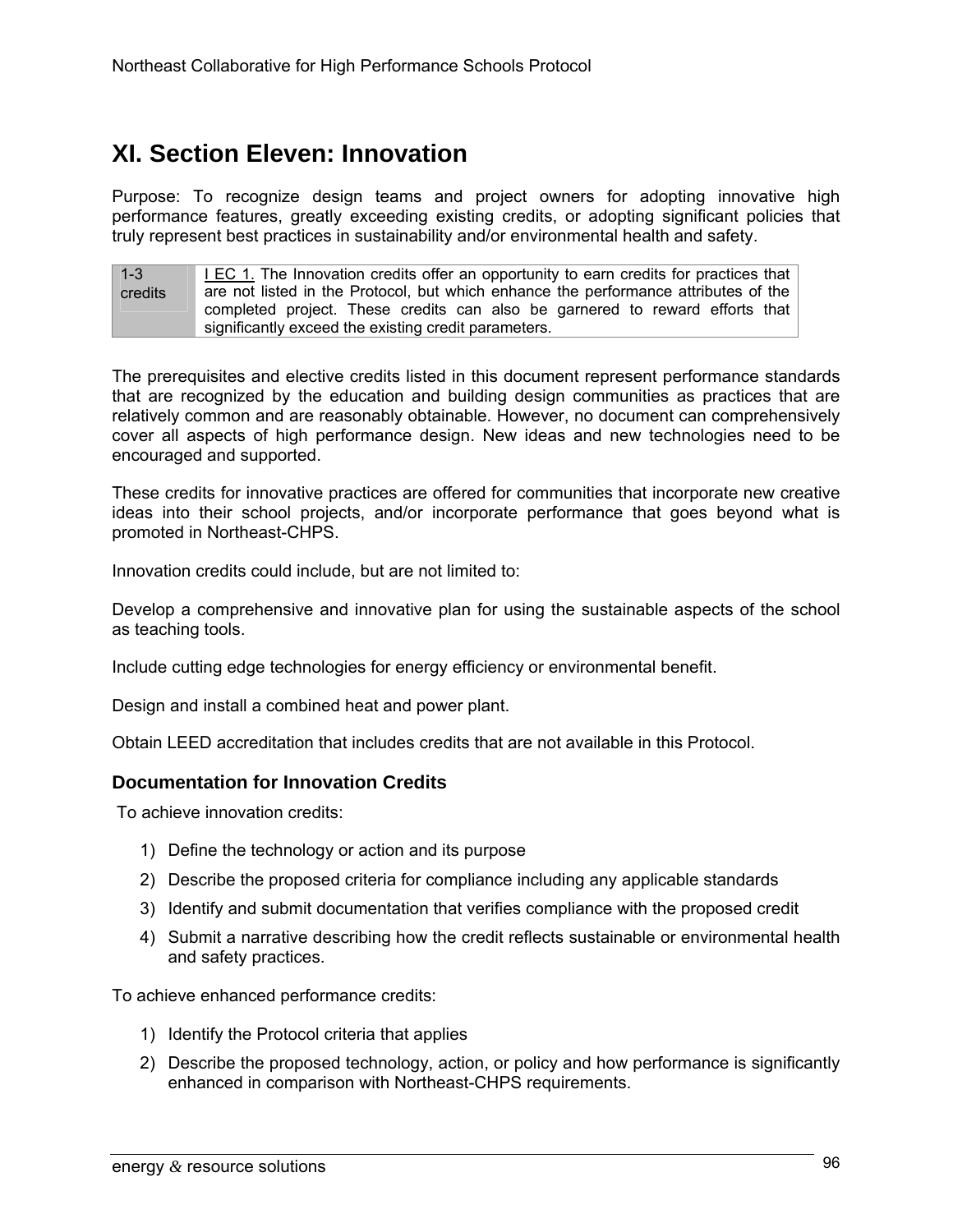For examples of Innovation credits, see the LEED NC 2.1 reference guide.

### **Evaluation**

The administrators of Northeast-CHPS or designated state officials will convene a team of experts to evaluate all proposals for innovation credits.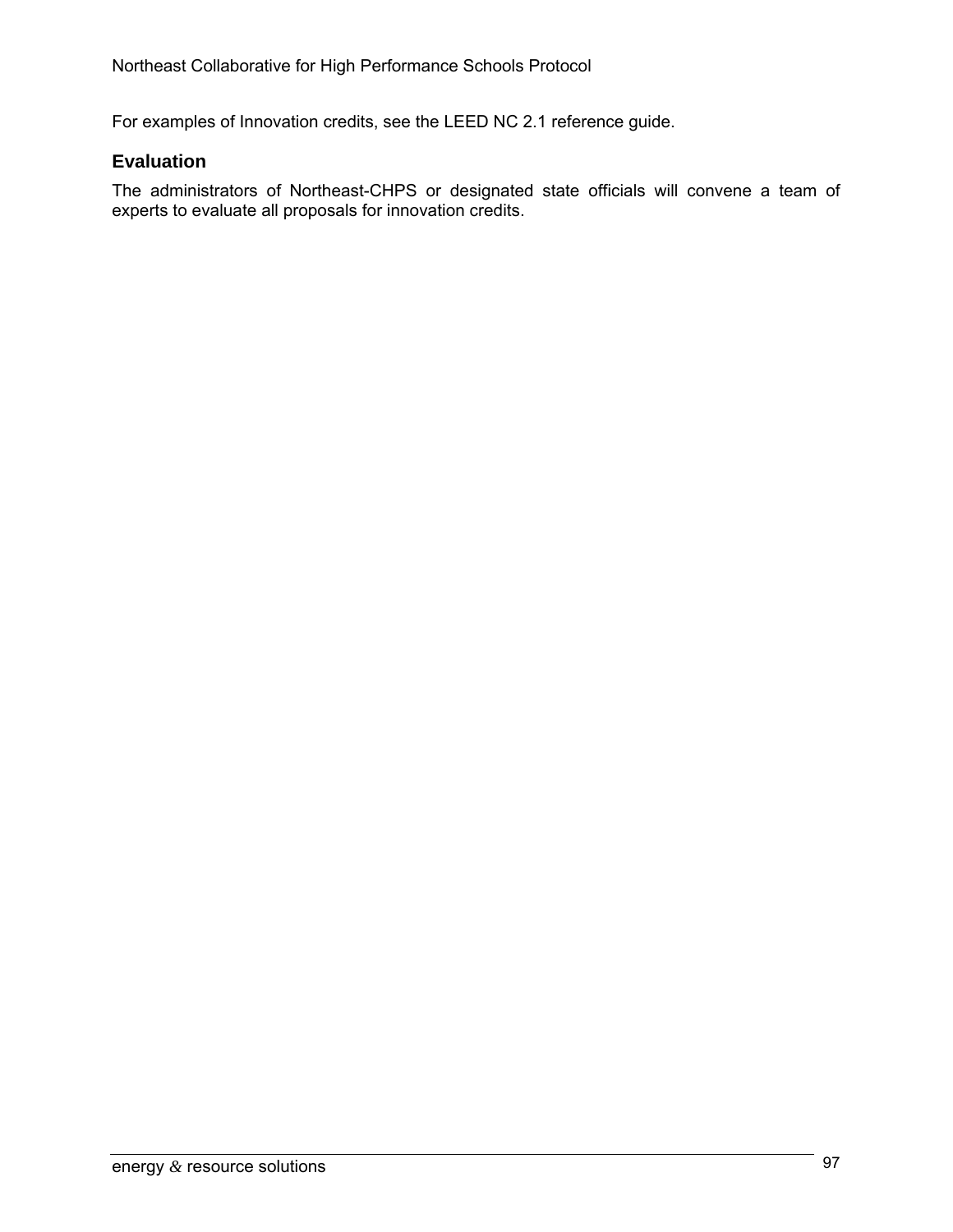# **Northeast-CHPS Scorecard**

| $*R/C$         | <b>Section</b>               | <b>Description</b>                                    |
|----------------|------------------------------|-------------------------------------------------------|
| R              | PO <sub>P</sub> 1            | High performance design advisory committee            |
| R              | POP <sub>2</sub>             | Joint use of facilities                               |
| R              | PO <sub>P</sub> 3            | Indoor environmental management plan                  |
| R              | PO <sub>P</sub> <sub>4</sub> | Maintenance plan                                      |
| R              | POP <sub>5</sub>             | <b>ENERGY STAR equipment</b>                          |
| R              | PO <sub>P6</sub>             | No idling measures                                    |
| R              | PO <sub>P</sub> 7            | Elimination of CFC and HCFC                           |
| 1 <sup>C</sup> | PO EC 1                      | Computerized maintenance plan                         |
| 1C             | <b>PO EC 2.1</b>             | Renewable energy certificates (RECs) 10%              |
| 2C             | <b>PO EC 2.2</b>             | Renewable energy certificates (RECs) 25%              |
| 1C             | <b>PO EC 2.3</b>             | Renewable energy certificates (RECs) local 200 miles  |
| 1 <sup>C</sup> | <b>PO EC 3.1</b>             | Alternative-fuel demonstration project                |
| 2C             | PO EC 3.2                    | Alternative-fuel buses                                |
| 2C             | PO EC 3.3                    | Alternative-fueled maintenance vehicles and equipment |

## **Policy and Operations – Possible Points: 8**

**\*R = Required; C= Credit** 

### **Indoor Environmental Quality – Possible Points: 11**

| $*R/C$       | <b>Section</b>    | <b>Description</b>                                     |
|--------------|-------------------|--------------------------------------------------------|
| R            | IEQ P1            | Access to views 70%                                    |
| R            | IEQ P 2           | Classroom daylighting                                  |
| R            | IEQ P3            | Low-glare lighting systems                             |
| R            | IEQ P4            | ASHRAE 62.1-2004                                       |
| $\mathsf{R}$ | IEQP <sub>5</sub> | Walk-off system                                        |
| R            | IEQ P6            | Prevent water accumulation                             |
| R            | IEQ P 7           | Prevent spray on buildings                             |
| $\mathsf{R}$ | IEQ P8            | Prevent mold problems during construction              |
| $\mathsf{R}$ | IEQ P 9           | Use IAQ best practices                                 |
| R            | IEQ P 10          | Replace all HVAC filters                               |
| $\mathsf{R}$ | IEQ P 11          | Filter requirements - MERV filter                      |
| $\mathsf{R}$ | IEQ P 12          | Only electric ignitions for gas fired                  |
| R            | IEQ P 13          | Properly ; locate outside air intakes                  |
| R            | IEQ P 14          | ASTM standard for ductwork                             |
| R            | IEQ P 15          | Prohibit fossil fuel inside building                   |
| R            | IEQ P 16          | Acoustical standards - ANSI 12.60-2002                 |
| R            | IEQ P 17          | <b>ASHRAE 55-2004</b>                                  |
| R            | IEQ P 18          | Integrated pest management                             |
| 1C           | IEQ EC 1          | Install dedicated exhaust for pollutant source control |
| 1C           | IEQ EC 2          | Installed ducted air returns                           |
| 1C           | IEQ EC 3          | Install premium HVAC filtration                        |
| 1C           | IEQ EC4           | Provide operable windows                               |
| 1C           | IEQ EC 5          | Install high intensity florescent lighting in gym      |
| 1C           | IEQ EC 6          | Construction management - provide ventilation          |
| 1C           | IEQ EC 7          | Construction management - protect ductwork             |
| 2C           | IEQ EC 8          | Construction management - provide HEPA vacuuming       |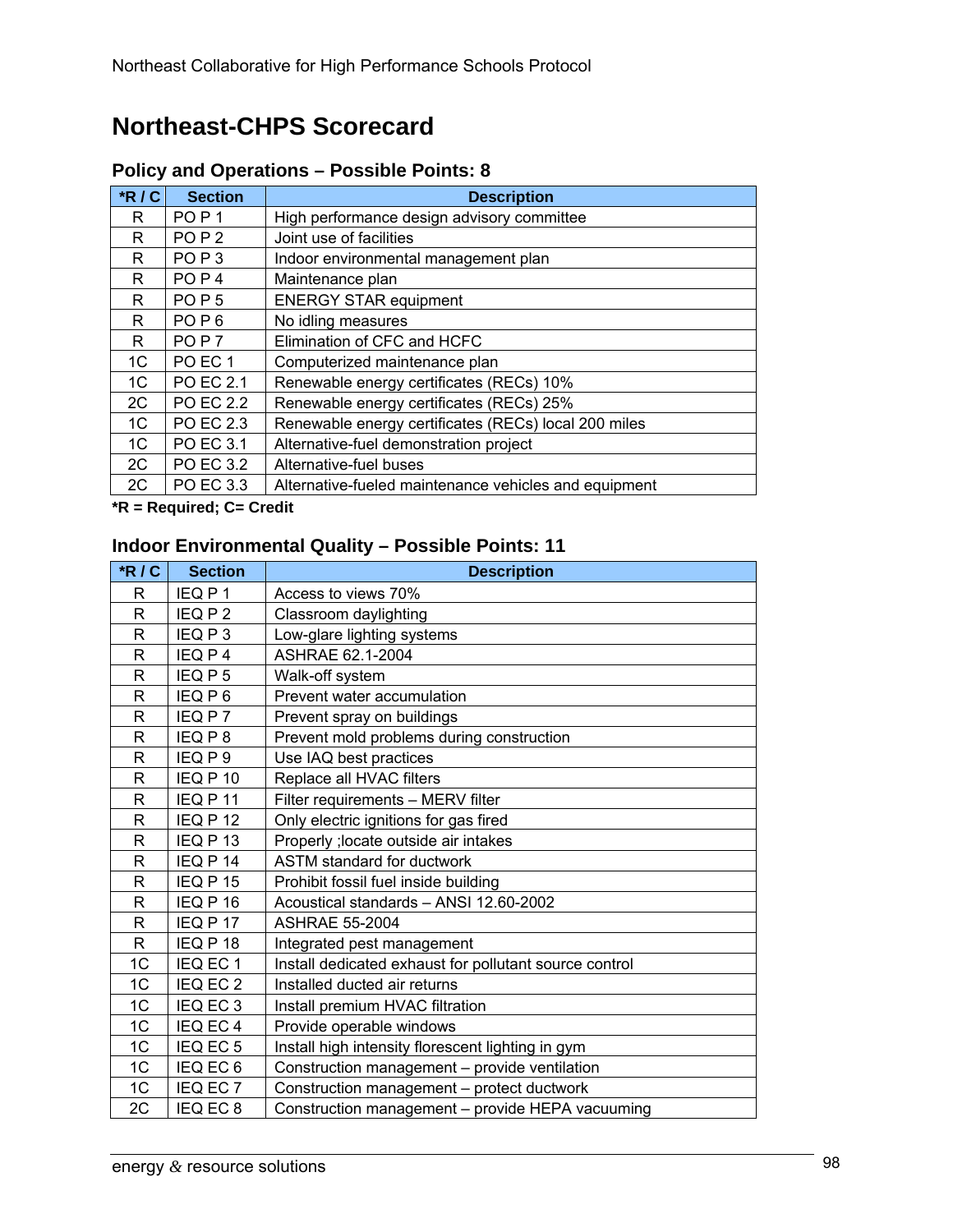2C | IEQ EC 9 | Construction management – provide building flushout

#### **\*R = Required; C= Credit**

| $*R/C$         | <b>Section</b>        | <b>Description</b>                                      |
|----------------|-----------------------|---------------------------------------------------------|
| R              | EE $P$ 1 (A, B, or C) | Energy efficiency standards                             |
| R              | EEP <sub>2</sub>      | Air barrier                                             |
| R              | EEP3                  | HVAC design and meet ASHRAE 55-2004                     |
| R              | EEP4                  | Commission all energy using systems                     |
| R              | EEP <sub>5</sub>      | Training and documentation                              |
| R.             | EEP6                  | Energy efficiency incentives                            |
| 1C             | EE EC 1A              | Demonstrate superior energy performance - 30% reduction |
| 2C             | EE EC 1B              | Demonstrate superior energy performance - 40% reduction |
| 4C             | EE EC 1C              | Demonstrate superior energy performance - 50% reduction |
| 1C             | EE EC 2               | Incorporate daylighting and control at least 40%        |
| 1 <sup>C</sup> | EE EC <sub>3</sub>    | Perform enhanced building commissioning                 |
| 1 <sup>C</sup> | EE EC4                | Minimize air conditioning                               |
| 1 <sup>C</sup> | EE EC <sub>5</sub>    | Install variable air volume (VAV) system                |
| 1 <sup>C</sup> | EE EC 6               | Install energy management system                        |
| 1 <sup>C</sup> | EE EC 7               | Install submetering systems                             |

### **Energy Efficiency – Possible Points: 10**

**\*R = Required; C= Credit** 

### **Renewable Energy – Possible Points: 18**

| C.             | <b>Section</b>     | <b>Description</b>                            |
|----------------|--------------------|-----------------------------------------------|
| 1C             | RE EC 1A           | Renewable solar thermal energy 1%             |
| 2C             | RE EC 1B           | Renewable solar thermal energy 2%             |
| 1C             | RE EC 2A           | Renewable solar photovoltaic energy - 1%      |
| 2C             | RE EC 2B           | Renewable solar photovoltaic energy - 3%      |
| 3C             | RE EC 2C           | Renewable solar photovoltaic energy - 5%      |
| 4C             | RE EC 2D           | Renewable solar photovoltaic energy - 10%     |
| 1 <sup>C</sup> | RE EC 3A           | Install renewable wind energy system - 1%     |
| 2C             | RE EC 3B           | Install renewable wind energy system - 3%     |
| 3C             | RE EC 3C           | Install renewable wind energy system - 5%     |
| 4C             | RE EC 3D           | Install renewable wind energy system - 10%    |
| 2C             | RE EC 4A           | Install renewable biomass energy system - 10% |
| 3C             | RE EC 4B           | Install renewable biomass energy system - 20% |
| $1-5C$         | RE EC <sub>5</sub> | Install unlisted renewable energy system      |

## **Water Efficiency – Possible Points: 10**

| $*$ R/C | <b>Section</b> | <b>Description</b>                                      |
|---------|----------------|---------------------------------------------------------|
| R.      | WE P 1         | Reduce total interior water usage by 20%                |
| 1C      | WE EC 1        | Eliminate irrigation for non-playing-field landscaping  |
| 1C      | WE EC 2A       | Reduce or eliminate irrigation for athletic fields      |
| 2C      | WE EC 2B       | Eliminate potable water consumption for athletic fields |
| 1C      | WE EC 3        | Create an irrigation commissioning plan                 |
| 2C      | WE EC4         | Install a rainwater collection and water storage system |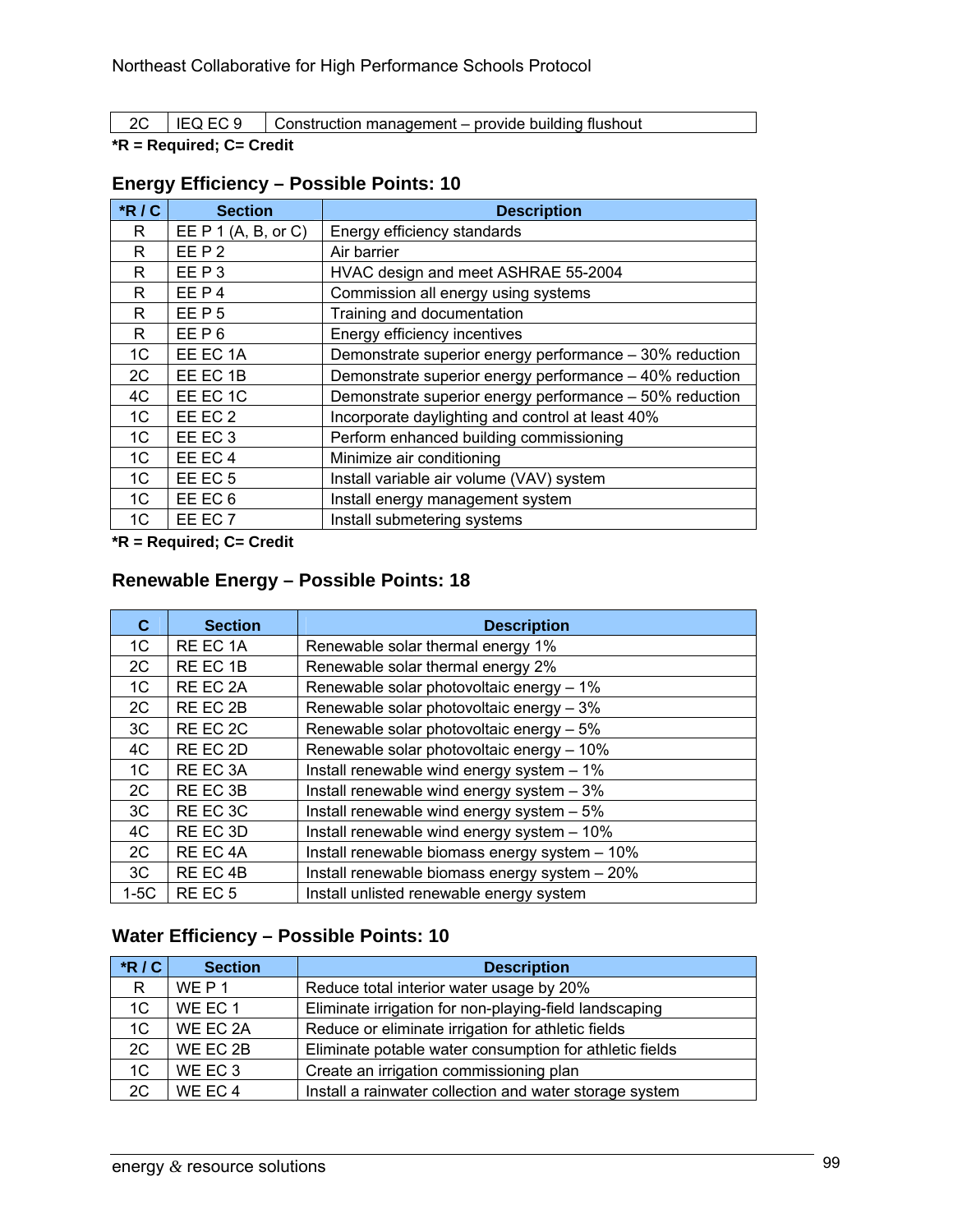| $\overline{1}$ $\overline{1}$ $\overline{1}$ $\overline{1}$ $\overline{1}$ $\overline{1}$ $\overline{1}$ $\overline{1}$ $\overline{1}$ $\overline{1}$ $\overline{1}$ $\overline{1}$ $\overline{1}$ $\overline{1}$ $\overline{1}$ $\overline{1}$ $\overline{1}$ $\overline{1}$ $\overline{1}$ $\overline{1}$ $\overline{1}$ $\overline{1}$ $\overline{1}$ $\overline{1}$ $\overline{$ | I WE EC 5  | Reduce water used for sewage conveyance by at least 50% |
|--------------------------------------------------------------------------------------------------------------------------------------------------------------------------------------------------------------------------------------------------------------------------------------------------------------------------------------------------------------------------------------|------------|---------------------------------------------------------|
| 2C                                                                                                                                                                                                                                                                                                                                                                                   | I WE EC 6B | Reduce total interior water usage by at least 30%       |

### **\*R = Required; C= Credit**

### **Materials Prerequisites – Possible Points: 10**

| $*R/C$         | <b>Section</b>     | <b>Description</b>                                     |
|----------------|--------------------|--------------------------------------------------------|
| R              | MP 1               | Specify low emission materials                         |
| R              | MP <sub>2</sub>    | Storage and collection of recyclables                  |
| R              | MP <sub>3</sub>    | Site waste management                                  |
| 1C             | MEC <sub>1</sub>   | <b>Building reuse</b>                                  |
| 1 <sup>C</sup> | MEC <sub>2</sub>   | Reuse interior building elements                       |
| 1 <sup>C</sup> | M EC 3A            | Resources reuse .5%                                    |
| 2C             | M EC 3B            | Resources reuse 1%                                     |
| 1C             | M EC 4A            | Include recycled content in construction materials 5%  |
| 2C             | MEC <sub>4B</sub>  | Include recycled content in construction materials 10% |
| 1 <sup>C</sup> | MEC <sub>5</sub>   | Specify rapidly renewable materials                    |
| 1C             | MEC <sub>6</sub>   | Utilize certified wood                                 |
| 1C             | MEC <sub>7</sub> A | Utilize locally produced materials 20%                 |
| 2C             | M EC 7B            | Utilize locally produced materials 40%                 |

**\*R = Required; C= Credit** 

### **Site Prerequisites – Possible Points: 10**

| $*$ R/C        | <b>Section</b>    | <b>Description</b>                                     |
|----------------|-------------------|--------------------------------------------------------|
| R              | $S$ P 1           | Comply with basic school site selection                |
| R              | SP <sub>2</sub>   | Avoid air and water pollution sources                  |
| R              | SP3               | Manage construction erosion and sedimentations control |
| R              | SP <sub>4</sub>   | Utilize best practice for site and building layout     |
| 1 <sup>C</sup> | SEC <sub>1</sub>  | Preserve greenspace and parklands                      |
| 1C             | SEC <sub>2</sub>  | Avoid floodplains                                      |
| 1C             | SEC <sub>3</sub>  | Protect wetlands                                       |
| 1C             | SEC <sub>4A</sub> | Protect greenfields - urban                            |
| 1 <sup>C</sup> | SEC <sub>4B</sub> | Protect greenfields - rural                            |
| 1 <sup>C</sup> | SEC <sub>5</sub>  | Reduce building footprint                              |
| IC.            | SEC <sub>6</sub>  | Provide enhanced bicycle and pedestrian access         |
| 1C             | SEC <sub>7</sub>  | Reduce post-construction stormwater runoff             |
| 1C             | SEC <sub>8</sub>  | Landscape to reduce heat island effect                 |
| 1C             | SEC <sub>9</sub>  | Minimize light pollution from outdoor lighting         |
| 1 <sup>C</sup> | <b>SEC 10</b>     | Enhanced sustainable site design                       |

**\*R = Required; C= Credit** 

## **Innovation – Possible Points: 3**

| <b>Section</b> | <b>Description</b> |
|----------------|--------------------|
| $1-3C$   IEC 1 | Innovation         |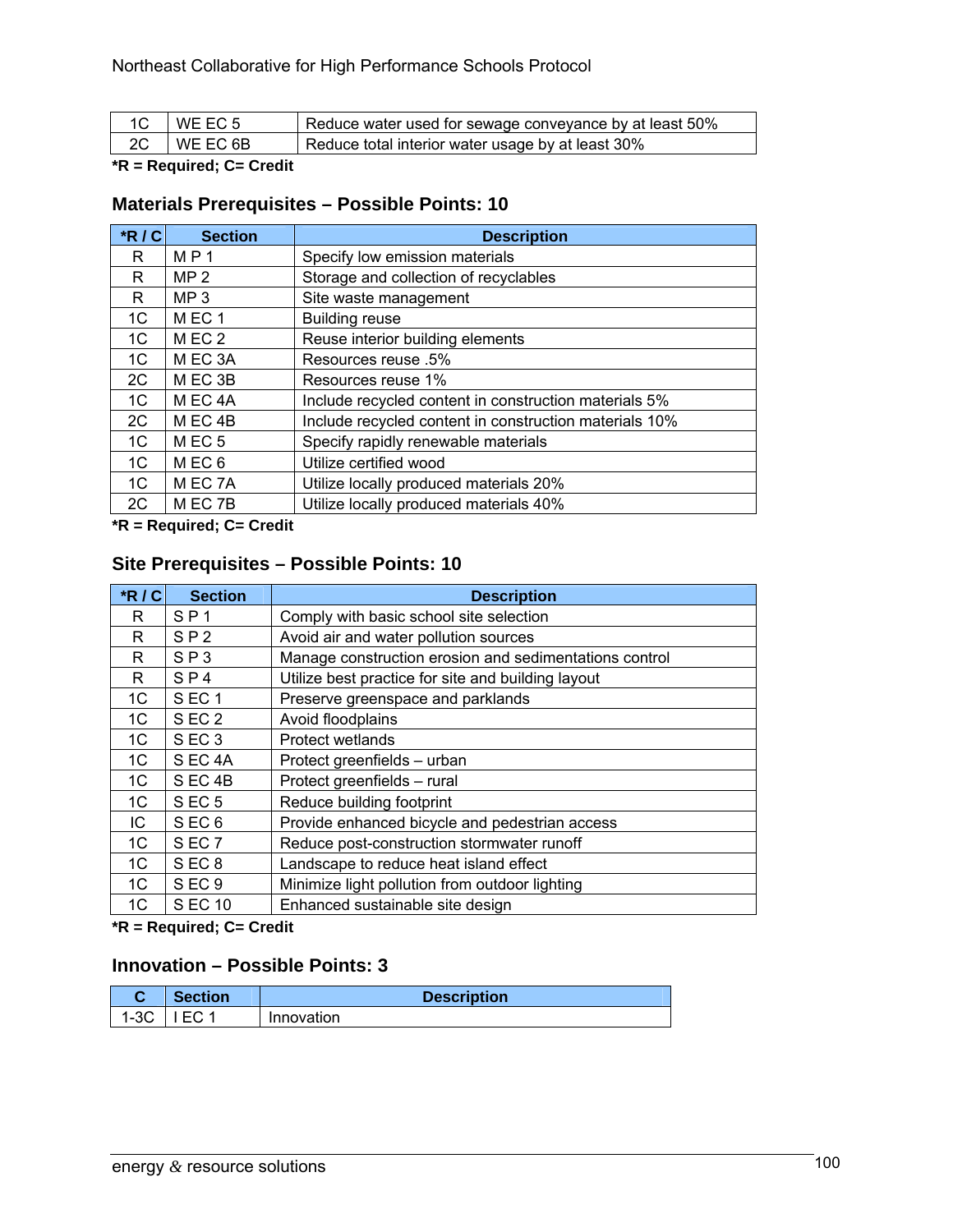# **Glossary**

**ASHRAE –** American Society of Heating, Refrigeration, and Air Conditioning Engineers.

**ASTM –** American Society for Testing and Materials.

**B-20 –**The term for a blend of 20% renewable bio-derived diesel fuel with 80% petroleum-based diesel fuel.

**biodiesel** – A domestic, renewable fuel for diesel engines derived from natural oils like soybean oil, which meets the specifications of American Society for Testing and Materials D 6751. Biodiesel is not the same thing as raw vegetable oil. It is produced by a chemical process that removes the glycerin from the oil.

**biogas** – Gas, rich in methane, which is produced by the fermentation of animal dung, human sewage, or crop residues in an air-tight container. It is used as a fuel to heat stoves and lamps, run small machines, and generate electricity. The residues of biogas production can be used as a low-grade organic fertilizer.

**bio-oil –** A liquid created from biomass (see below) found in forestry and agricultural residues. The biomass is thermochemically converted to bio-oil by using processes called direct liquefaction or fast pyrolysis. The high water and oxygen content of bio-oils reduces their heating value to less than half the value of petroleum. However, bio-oils are low in viscosity and have been successfully burned in boilers, kilns, turbines, and diesel engines.

**biomass** –Any biological material that can be used as fuel. Biomass fuel is burned or converted in systems that produce heat, electricity, or both. In this document, biomass-fired systems refer to systems that are fueled by clean wood chips from forestry or saw mill operations.

**brownfields** –Industrial or commercial property that is abandoned or underused, the expansion, redevelopment, or reuse of which may be complicated by the presence or potential presence of a hazardous substance, pollutant, or contaminant.

**CSI** – Construction Specifications Institute.

**CHPS** – Collaborative for High Performance Schools.

**COMcheck** –Software developed by the U.S. DOE to help commercial projects demonstrate compliance with all commercial energy code requirements for envelope, lighting, and mechanical systems. For more information, see http://www.energycodes.gov/comcheck/.

**commissioning** – A systematic process of ensuring that all building systems perform interactively according to the contract documents, the design intent, and the schools operational needs. Commissioning involves three phases: pre-design, construction, and warranty.

**commissioning plan** – A plan that includes a list of all equipment to be commissioned, delineation of roles for each of the primary commissioning participants, and details on the scope, timeline, and deliverables throughout the commissioning process.

**cool roof** – A roof that reflects most of the sun's energy instead of absorbing it into the interior spaces below.

**daylighting** –The practice of placing windows and reflective surfaces so that the natural light of day provides effective internal illumination. Optimize the daylighting design to minimize glare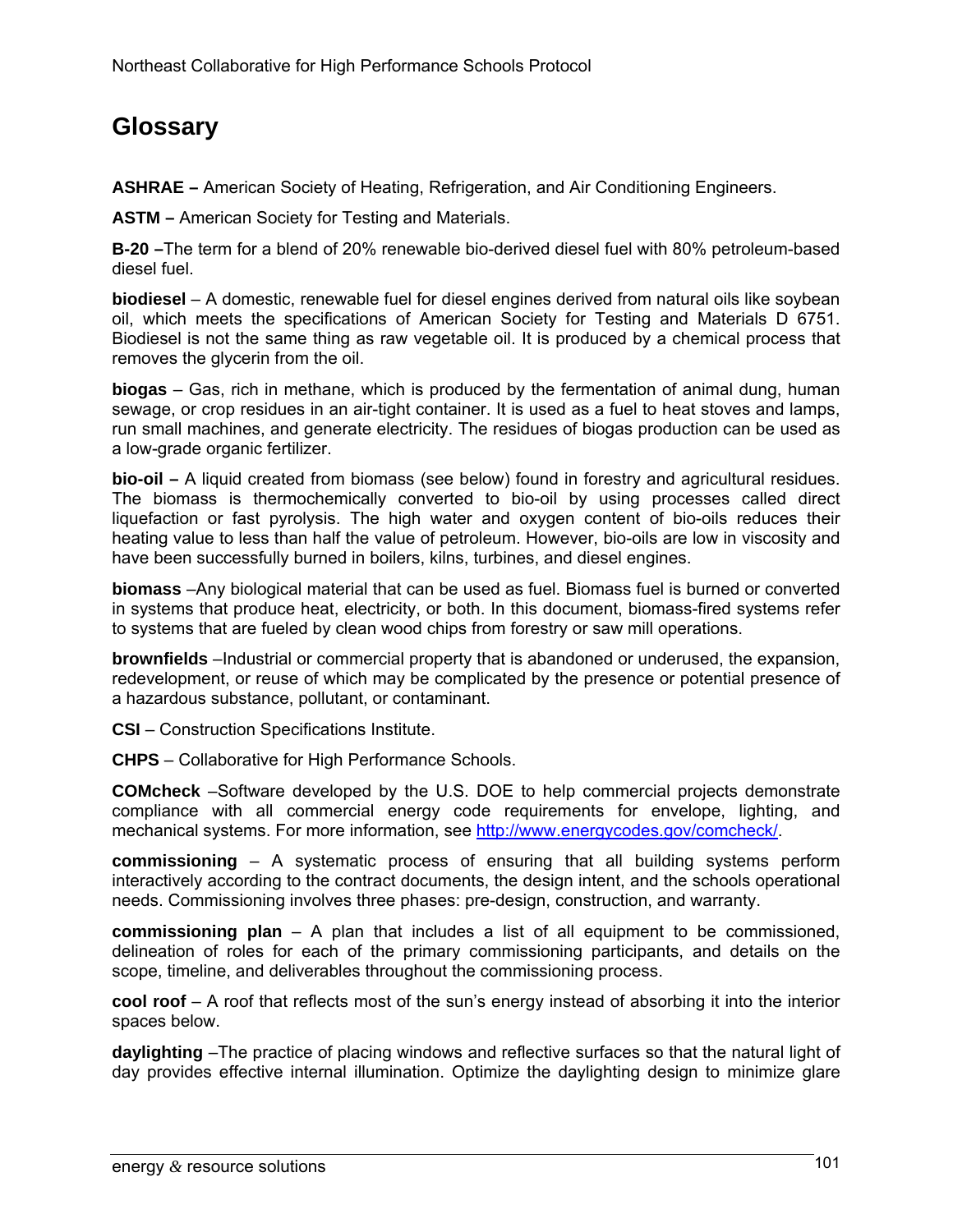and eliminate direct-beam light in the classroom and use daylighting controls designed to dim or turn off electric lights when sufficient daylight is available.

**Design-Build** – A construction-project delivery process in which a single entity assumes the obligation of furnishing the design, supervision, and construction services required to complete a project.

**DOE-2** – Software that was developed by the U.S. DOE to predict the fuel consumption (both electric and fossil fuel) of a building based on its design. Later iterations include DOE 2.2, a more advanced form of the original software.

**DOE-2.1E** – An updated version of DOE-2 software.

**e-QUEST** – (**QU**ick **E**nergy **S**imulation **T**ool) – Sophisticated software that allows for detailed energy analysis of a designed building. It also allows users to build 2-D and 3-D displays of the building geometry.

**ENERGY STAR**- A program that maintains a database of compliant manufactures and products. Partial list of products include computers, monitors, copy machines, water coolers, printers, scanners, refrigerators, and washing machines.

**gray water system –** Water that has been used in showers, sinks, and laundry machines that may be reused for other purposes, especially landscape irrigation. Toilet water is not used in this system.

**greenfields-** Parcels of land not previously developed beyond that of agriculture or forestry use. The opposite of brownfield.

**heat island** – An effect caused when exterior surfaces absorb the sun's energy and heat the air near the ground. On a school site, rising temperatures make the school's air conditioning work harder, increasing energy cost.

**HEPA filters** – High Efficiency Particulate Air filters

**integrated pest management** (IPM) – A sustainable approach to managing pests that minimizes economic, health, and environmental risks.

**integrated design** – The consideration and design of all building systems and components. It brings together the various disciplines involved in designing a building and reviews their recommendations as a whole. It also recognizes that each discipline's recommendation has an impact on other aspects of the building project.

**life cycle costing** – A means of calculating and comparing different designs, equipment, and products to identity the best investment.

**recycled content –** Materials that have been recovered or otherwise diverted from the solid waste stream, either during the manufacturing process (pre-consumer) or after consumer use (post consumer).

**OSHA –** Occupational Safety and Health Administration.

**operations and maintenance manual** – Provides detailed operations and maintenance information for all equipment and products used in the school.

**operations and maintenance training** – Provides a short introduction on operations and mainetenance of equipment and products for all school staff and then features hands-on workshops for facility personnel.